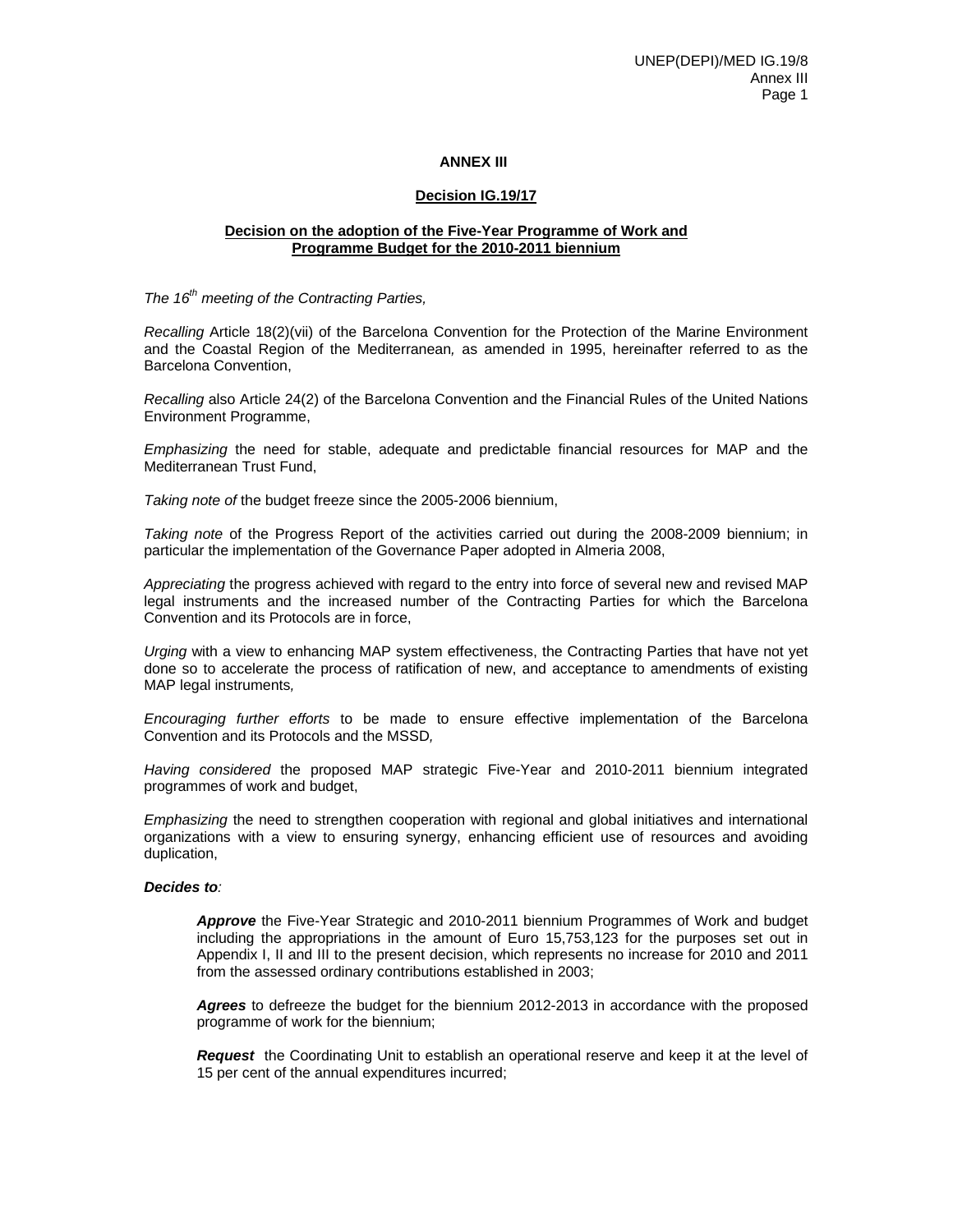*Approve* the staffing of the Coordinating Unit and the Components for 2010–2011 as indicated in part II of Appendix III, of the present decision;

*Authorize* the Coordinating Unit to make commitments up to the level of the approved operational budget, drawing on available cash resources;

*Authorize the* Coordinating Unit to make transfers of up to 20 per cent of one main appropriation line of the approved budget to other main appropriation lines;

*Invite* the Contracting Parties to note that contributions to the operational budget for a given calendar year are expected within the first quarter of that year, and urge them to pay their contributions promptly and in full, thus ensuring pledges collection early in the year to allow for more strategic planning and programme of work implementation;

*Requests* the Executive Director of UNEP to extend the Mediterranean Trust Fund through to 31 December 2011;

*Requests* the Coordinating Unit to notify the Contracting Parties of the amount of their contributions for a given year by 31 December of the previous year;

*Requests* the Coordinating Unit to keep up-to-date information on the status of Contracting Parties' contributions to the MTF on the MAP website;

*Request***s** the Coordinating Unit to keep the Contracting Parties informed on the adequacy of the operating reserve level through the Bureau, the MAP Focal Points and the Contracting Parties' meetings;

*Requests* the Coordinating Unit and Components to step up efforts to prepare a joint resource mobilization plan in 2010;

*Requests* the Contracting Parties to support the implementation of the Programme of Work for the 2010-2011 biennium by carrying out the tasks assigned to them under the Barcelona Convention, its Protocols and the Decisions of the meetings of the Contracting Parties;

*Urges* the Contracting Parties that have ordinary contributions arrears to remit their dues without delay. For this purpose, the Coordinating Unit shall contact the Contracting Parties concerned;

*Invites* all Contracting Parties to increase their voluntary support to the MTF in cash and/or in kind in order to permit the full and effective implementation of the Programme of Work;

*Endorses* the decisions of the Bureau of the Contracting Parties taken for the smooth implementation of the MAP programme of work and budget 2008-2009 as mandated by the  $15<sup>th</sup>$  Meeting of the Contracting Parties held in Almeria 2008 as contained in Annex III of the reports of Bureau meetings 67, 68 and 69 (UNEP/BUR 67/4, UNEP/BUR 68/4 and UNEP/BUR/69/5);

**Requests** the Coordinating Unit to submit to the 17<sup>th</sup> Meeting of the Contracting Parties a report on the implementation of the Programme of Work during 2010-2011 biennium with particular references to the implementation of Activity fiches as presented in Annex II to the present decision;

*Requests* the Coordinating Unit to prepare in cooperation with the Bureau and the Contracting Parties a report on progress and an up-dated draft Five-Year Programme of Work and Budget and Programme of Work, for consideration and approval by the 17<sup>th</sup> Meeting of the Contracting Parties, explaining the key principles and assumptions on which they are based;

*Requests* the Coordinating Unit and Components to further enhance efficiency, effectiveness and accountability in the use of financial and human resources in accordance with the priorities set by the Meetings of the Contracting Parties and to report on the outcome of efforts made in that regard;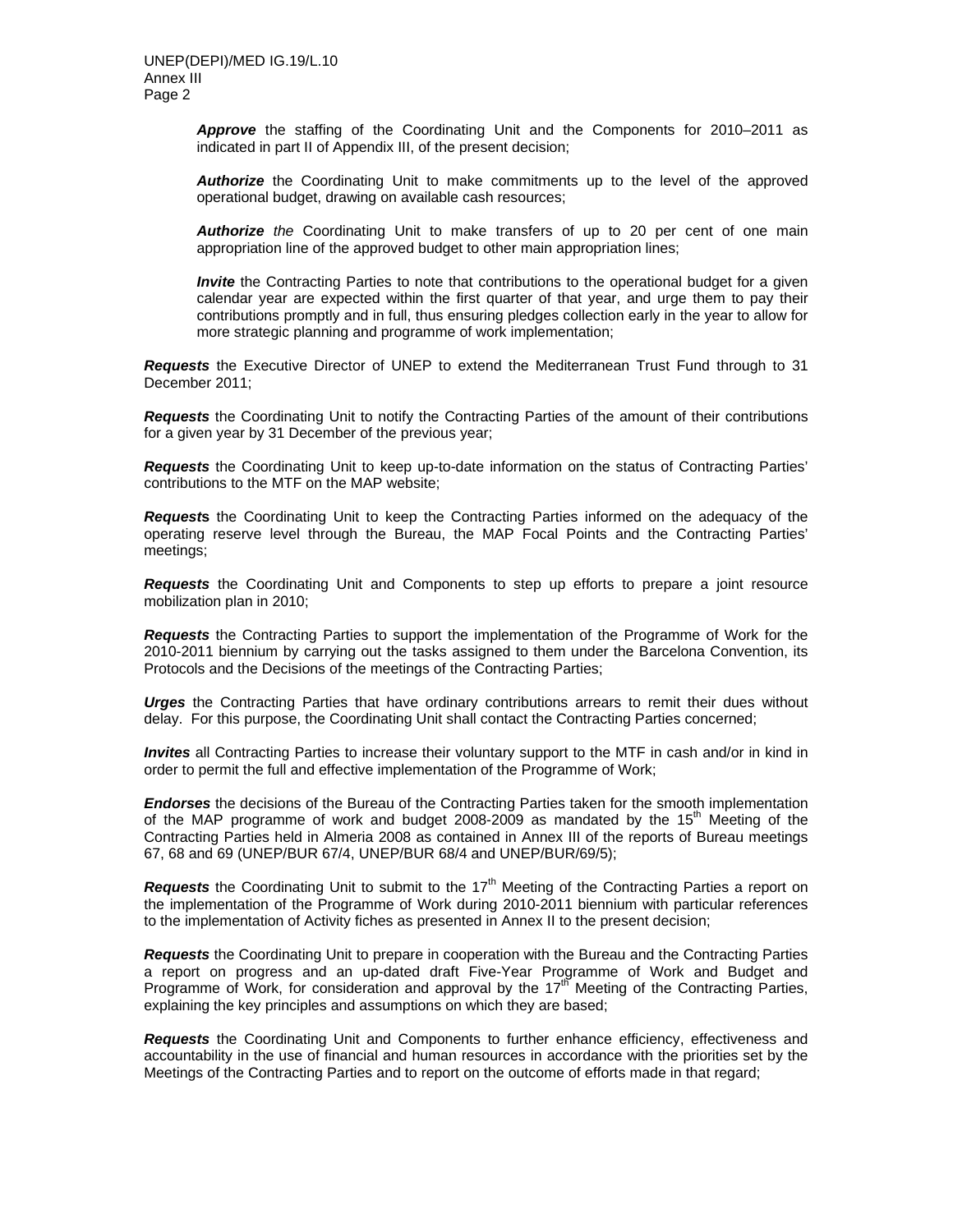*Requests* the Coordinating Unit to provide, where relevant, cost estimates for actions that have budgetary implications that are not foreseen in the draft programme of work, but are included in the proposed draft decisions prior to the adoption of those decisions by the Meeting of the Contracting Parties;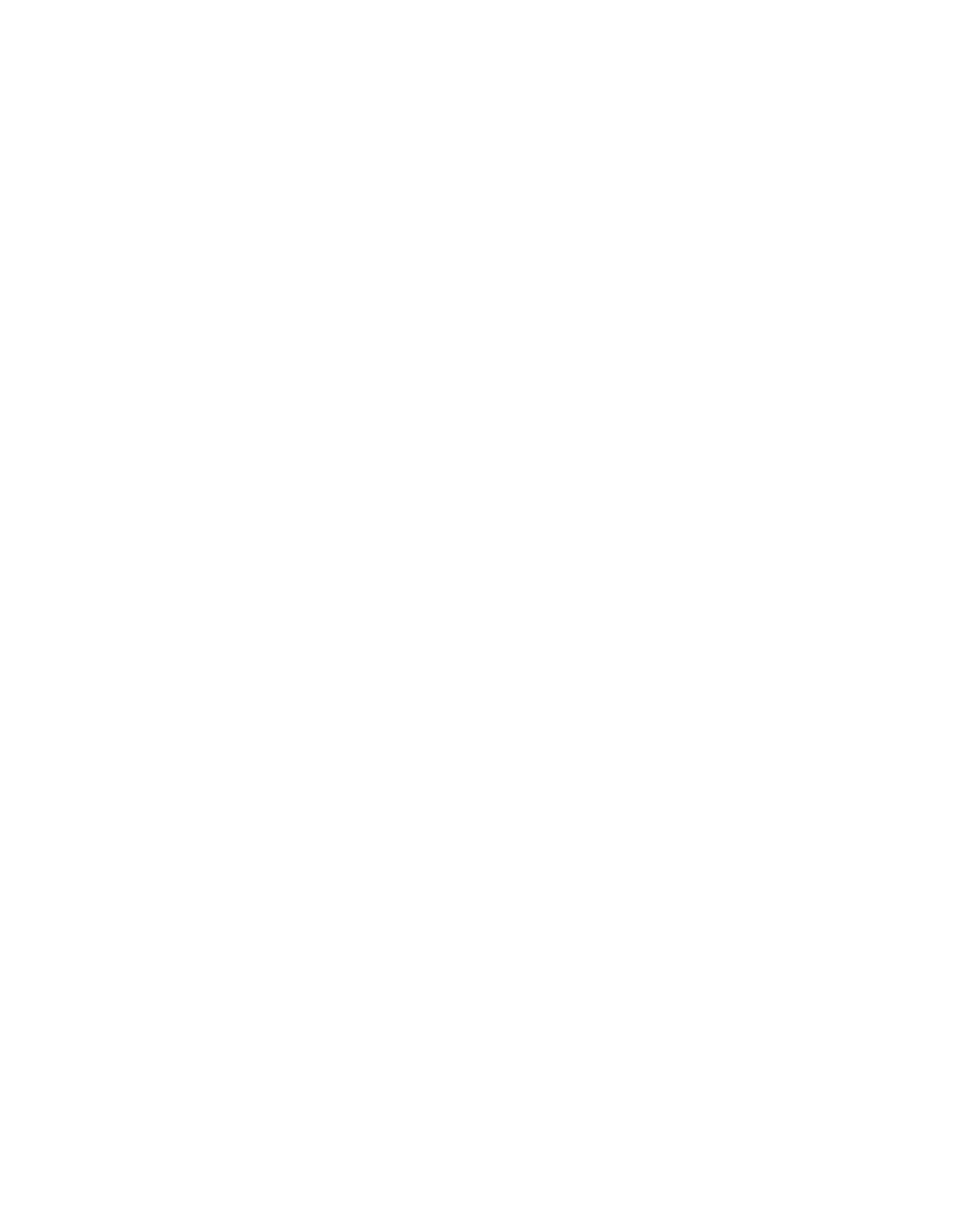# **Appendix 1**

#### **Five-Year Programme of Work 2010-2014**

#### **GENERAL INTRODUCTION**

The purpose of the activities included in the MAP Programme of Work is to promote the full implementation of the Barcelona Convention, its protocols and strategies, including the MSSD, as well as the decisions and recommendations of the Meeting of the Contracting Parties. The structure of the Programme of Work does not mirror the structure of MAP or of the Barcelona Convention and its Protocols, nor does it imply endorsement of any future changes to that structure. The Five-Year Programme of Work will be reviewed and revised on a "rolling" basis at each meeting of the Contracting Parties.

The Mediterranean Action Plan (MAP) and its legal framework, the Barcelona Convention, were adopted in the mid 70s, at a time when UNEP had just been set up; very few multi-lateral environmental agreements (MEAs) had been adopted by then and the notion of sustainable development had still not emerged. Within this context, which provided scope for huge creativity, MAP adopted some highly advanced legal instruments, the LBS Protocol and the Protocol on Specially Protected Areas in particular.

It again innovated in 1977 when it set up the regional activity centres, which were intended to foster technical cooperation between states.

It then focused mainly on aspects relating to the marine environment, and began to address coastal and natural resource management issues. It also became known through the Blue Plan's prospective work at a time when forecasting was a high profile discipline.

In the wake of the 1992 Rio Conference on the Environment and Development, MAP adapted to the new international context by revising its legal instruments in order to bring the principles enshrined in the Rio Declaration on board, setting up the Mediterranean Commission on Sustainable Development (MCSD) and adopting a more integrated vision for combating pollution and managing biodiversity and natural resources.

The current Five-Year Programme has been designed against the backdrop of further far-reaching contextual changes. MAP's priorities must take account of this.

 1. Global and regional environment issues (climate change and the rapid loss of biodiversity, particularly in the marine sector), have gathered great momentum. It is now essential that the major decisions taken at global level and UNEP Mid-Term priorities should be reflected within the MAP framework and a contribution made towards their effective implementation. Climate change and biodiversity conventions are developing at full tilt. The assessments regularly published in the framework of both the IPCC and the CBD ("Biodiversity: A Global Outlook"), have implications at regional level, and action is required similar to that taken when the new Prevention and Emergency Protocol (2002) was conceived and adopted aiming at implementing global IMO conventions at the regional level. For example, the 2010 goals adopted within the CBD ("To significantly reduce the rate of biodiversity loss by 2010") as well as those which will follow post 2010 should logically find their expression in the Mediterranean. Water related challenges should be accorded due importance.

The same applies for a whole series of other international processes. The international community is showing greater interest in issues relating to the marine environment and the sustainable management of marine biological resources. Within the framework of both the United Nations and the Convention on Biological Diversity, processes relating to the protection of marine areas beyond national jurisdiction have been developed. The erosion of fisheries resources has been recognised as a major cause for concern; the degradation of the coastal zones has become more marked along coastlines throughout the world; climate change is expected to produce negative effects both on the composition of the marine environment (acidification) and on the natural coastal resources. The oceans may also be destined to assist in  $CO<sub>2</sub>$  absorption.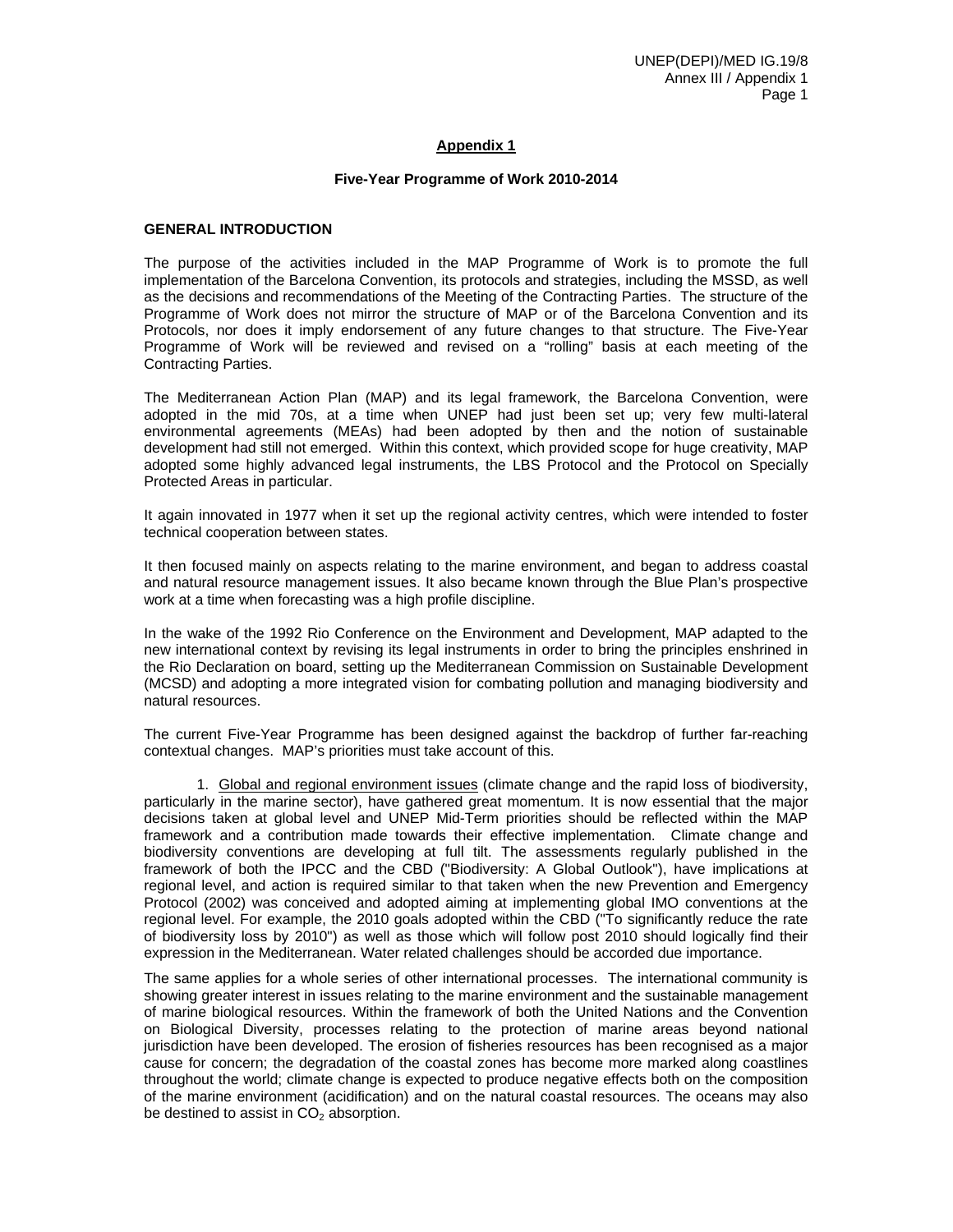In terms of monitoring and assessment, all these developments are scientifically evaluated within the IPCC and within other frameworks such as UNEP, the IUCN and IOC/UNESCO international project which is working on establishing an international Platform on Biodiversity and Ecosystems Services (IPBES) carried out between UNEP, the IUCN and IOC/UNESCO. MAP, with its lengthy and strong tradition of assessment should sign up to this global context and build the capacity to produce its own assessments at Mediterranean level.

Finally, MAP should take account of those Millennium Development Goals (MDGs) solemnly adopted in 2000 which affect its remit, particularly as far as wastewater disposal is concerned.

 2. New conceptual developments generally adopted at international and MAP level should also be taken into account in the Five-Year Programme. These new, more integrated concepts should be reflected in MAP policy, as was done on a pioneering basis for integrated coastal zone management, thereby making for more integrated work within the MAP structures.

Particularly, important for MAP is the work of the Millennium Ecosystem Assessment (MA) and its follow-up, as well as the generalisation of the ecosystem approach. The MA's work has brought to light the notion of ecosystem services being instrumental to human well-being. The MA has categorised these services, thereby significantly clarifying and advancing the issue. The international community now has at its disposal a much more effective instrument for analysing the services rendered by ecosystems and the reasons which militate in favour of maintaining or restoring them. The MA has also analysed the threats hanging over the health of these ecosystems and the services they provide.

The ecosystem approach fits logically into this conceptual context with a view to applying the analysis of ecosystems and the services rendered on an operational basis. For example, fishing activity can no longer be separated from a global vision of the health of the marine ecosystems. Similarly, policies relating to protected marine areas, an international priority should also be part of an ecosystemic vision. Finally, this approach should also be adopted in combating pollution, be it from land-based sources, linked to shipping or the result of dumping or offshore activity.

Within MAP, the Contracting Parties have already recognized the need to better protect the ecosystems at both regional and subregional levels by applying the ecosystem approach as per Decision IG.17/6 on the following ecological vision for the Mediterranean: "A healthy Mediterranean with marine and coastal ecosystems that are productive and biologically diverse for the benefit of present and future generations".

It also agreed on a number of strategic goals for marine and coastal areas on the basis of the relevant priority field of action of the MSSD.

- a) To protect, allow recovery and, where practicable, restore the structure and function of marine and coastal ecosystems thus also protecting biodiversity, in order to achieve and maintain good ecological status and allow for their sustainable use.
- b) To reduce pollution in the marine and coastal environment so as to minimize impacts on and risks to human and/or ecosystem health and/or uses of the sea and the coasts.
- c) To prevent, reduce and manage the vulnerability of the sea and the coasts to risks induced by human activities and natural events.

In this respect, the holistic ecosystem approach will be an overarching principle of the Five-Year Programme of Work.

The services provided by the marine and coastal ecosystems, as defined by the Millennium Ecosystem Assessment (2005), are quite considerable in the Mediterranean, be they primary production, regulatory or amenity-related. Ecosystem services are threatened by coastal and marine pollution, the discharge of hazardous or toxic substances, coastal artificialisation and the construction of coastal infrastructure, the destruction of habitats, overfishing, unreported, unregulated or illegal fishing and urban sprawl. In certain gulfs or bays, eutrophication seriously threatens the existence of the ecosystems and the continuance of the services they provide. Fisheries and biodiversity protection policies should be dovetailed, whilst combating pollution should be seen as a means of protection and for restoring ecosystems to good health.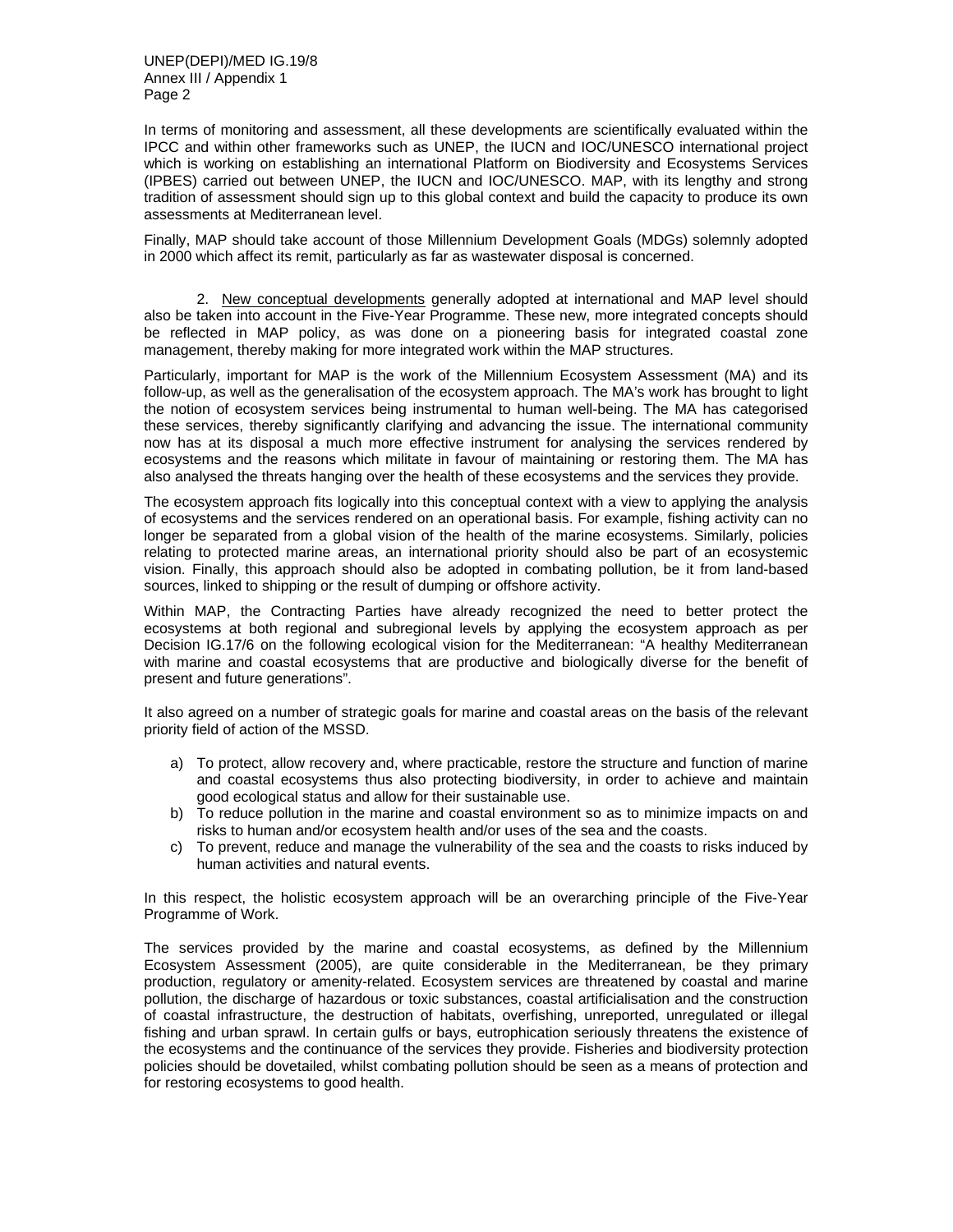In terms of priorities, MAP will further the analysis of the services provided by the ecosystems and their value, drawing on international work such as "The Economics of Ecosystems and Biodiversity (TEEB)".

 3. Regional governance. MAP, for a long time the sole player at regional environment level, must also take better account of the emergence of major players as well as recent developments in regional governance. This applies in particular for the European Union and the partnership which should be constructed with it. When MAP was created, only 2 of the 20 Mediterranean states were members of the European Union. In 2009, seven states belonged to the European Union and accession negotiations had been opened with several other countries or were soon to get underway. These states are or will be required to apply the Directive on European Marine Strategy. Moreover, in 1995 the European Union established the Euro-Mediterranean Partnership with some of the Mediterranean states. It set up a more significant initiative on marine pollution reduction ("Horizon 2020") and EU Water Initiative (Mediterranean component) which dovetails nicely with MAP.

Another major development has been the construction of the Union for the Mediterranean. The Paris Declaration of 2008, inter alia, sets out ambitious marine pollution reduction and renewable energy. Links should be established between MAP's activities (e.g. MSSD) and the Mediterranean Water Strategy of the Union for the Mediterranean as well as its other future initiatives in the environmental field.

It is important that over the years to come this spirit of coherence should be applied to climate issues as well as to the management of natural resources, water and fishery resources in particular, to ensure that the institutions present in the Mediterranean work in synergy on these major subjects. In this respect, account should be taken of the activities of other international institutions such as the World Bank through the Global Environment Facility (GEF) projects, particularly the "Sustainable MED" project, approved by the GEF Council in June 2009. It is of the essence that the duplication of regional governance activities be avoided on sustainable development and natural resource management, even if this means reforming MAP where need be, in particular, the composition and modus operandi of the Mediterranean Commission on Sustainable Development. The implementation of GEF projects should be devised in such a way as to contribute to the effectiveness of the conventions and to avoid rendering regional governance more complex or obscure.

4. Entry into force of MAP legal instruments. A new context has clearly been created by the coming into force of MAP's new legal instruments or those which have been revised, as well as the adoption of the Protocol on Integrated Coastal Zone Management (ICZM). It is MAP's imperative duty under the next Five-Year Programme to provide itself with the means to implement these new texts, taking account of the afore-mentioned international context, new concepts, and regional and international partners, the priority being to be instrumental in and ensure the implementation of the new texts at Party level. The reporting system and monitoring and compliance mechanism will develop rapidly and permit greater transparency. The participation of players from civil society should be widened and developed on the basis of a revised methodology. Strong links should be established with global conventions with a view to ensuring synergy.

5. The Five-Year Programme should be instrumental in implementing the Mediterranean Strategy for Sustainable Development (MSSD), as adopted in 2005 by the Meeting of the Contracting Parties. Along with its international and regional partners and within the framework of a revised MCSD, MAP should assess the Strategy and revise it before the end of the Five-Year Programme and prepare to present an initial assessment at the RIO + 20 Conference currently under consideration; revision of the MSSD should take account of existing and ongoing processes such as UNEP's work on the green economy and future decisions within the CBD and Climate Convention frameworks.

The Five-Year Programme is built on six themes: governance, integrated coastal zone management, biodiversity, pollution prevention and reduction, sustainable production and consumption and climate change.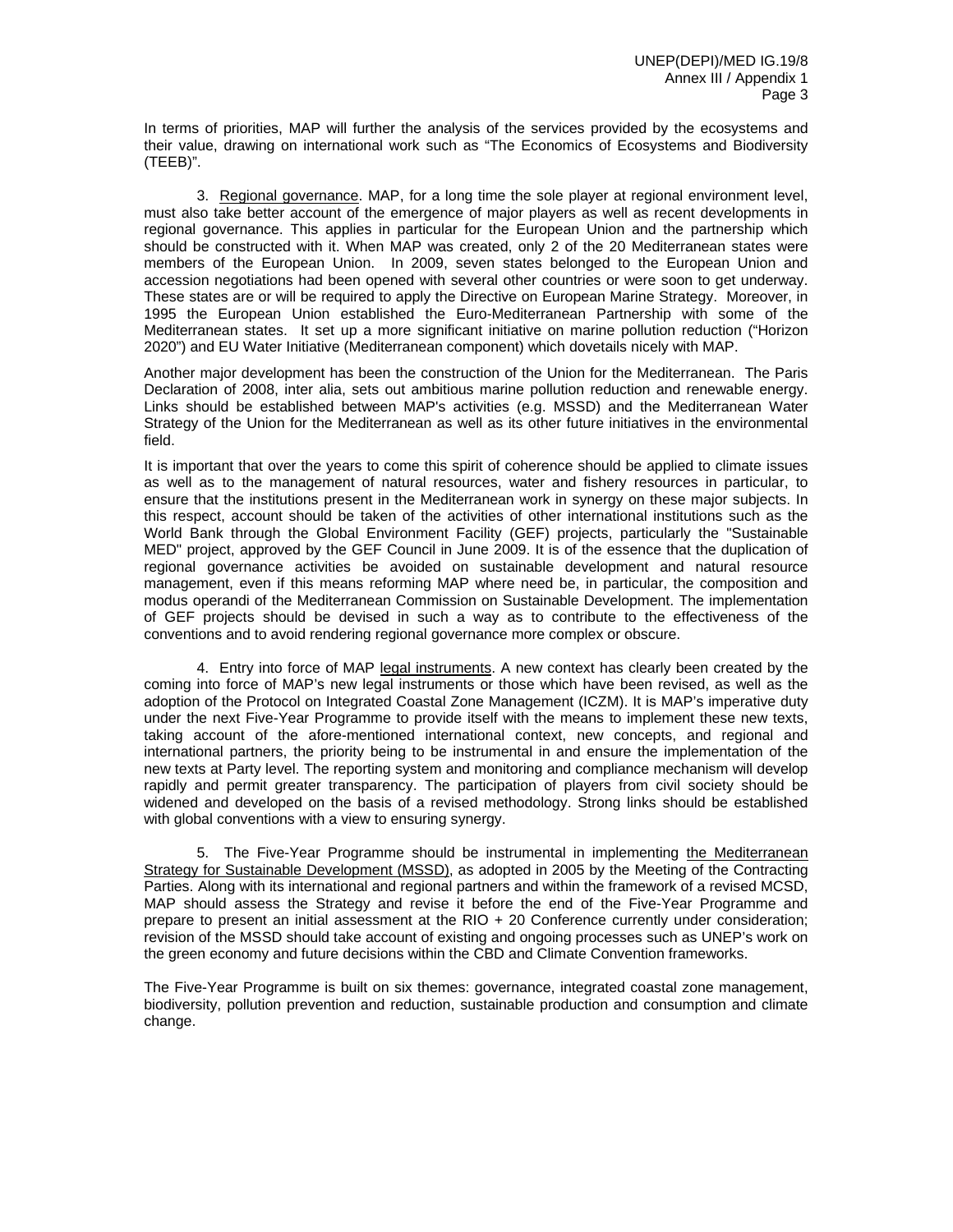## **Theme I Governance**

In adopting a set of decisions relating to MAP governance at their Fifteenth Meeting (Almeria, 2008), the Contracting Parties to the Barcelona Convention affirmed their intent to strengthen MAP governance and make it more coherent and integrated with a view to enhancing efficiency and visibility and be in line with developments in global environmental governance. They also expressed their wish that MAP should adapt to emerging issues and current day modus operandi.

This decision taken by the Parties justifies a specific chapter in the Five-Year Programme being devoted to governance. The Programme has identified three priorities in this field.

The first one aims at more integrated and coherent management throughout the entire MAP structure, particularly in terms of setting objectives, programming and implementing activities. MAP also needs to be rendered more coherent as regards harmonising the status of the Regional Activity Centres and their modus operandi as well as in relations with MAP's partners.

The second priority concerns the implementation of the Barcelona Convention and its protocols as well as the strategies adopted by the Parties.

Deficits in entry into force of international environmental agreements and in the implementation of the international legal framework are a recurring problem at international level, as is the gap between the targets solemnly adopted by international meetings on the environment and sustainable development and what is actually achieved in practice. This situation affects the Barcelona Convention as well as many other global or regional multilateral agreements on the environment. In this context issues of compliance, finance and technical assistance and their interrelationship should be considered on a priority basis.

It is important that this situation be remedied under the Five-Year Programme.

The entry into force of the amendments to the Convention, new protocols and the amendments to existing ones, makes the drive for efficiency an even more essential priority. The Barcelona Convention's reputation is in part linked to the importance attached to its effective implementation.

The third priority relates to the production, management and circulation of knowledge within and outside the MAP framework, the aim being to render its work more efficient, coherent, transparent and visible. This needs to be done in coherence with all other relevant data sources providers and users.

The Science/Policy interface issue run by UNEP has lately grown hugely in importance at the international level. This trend is well reflected at international level by the success of the Intergovernmental Panel on Climate Change (IPCC) which was awarded the Nobel Prize, work on assessing the marine environment (AoA), the Science Policy Interface project and the work conducted at European level by the European Environment Agency. At the regional level, the pollution reduction strategy developed in the framework of the LBS Protocol, which is now leading towards the adoption of legally binding measures and timetables, as well as the SAP BIO, are also good examples of knowledge management for policy development.

It is essential that a more scientific basis should be provided for the decisions taken at Contracting Party level. Knowledge also needs to be developed in order to monitor the implementation of the Convention and its Protocols and conduct assessments. The same applies for the strategies adopted by MAP. The MCSD's work must also be based on indisputable data, which allows for the inclusion of economic, social and ecological analyses. Production of scientific documentation should respond to the needs identified and be clearly linked to the specific objectives agreed by the Contracting Parties.

Finally, modern information and communication technologies will be harnessed with a view to processing, circulating and sharing the information, the aim being to improve the level of environmental information reaching decision-makers and the public at large to improve MAP visibility and impact.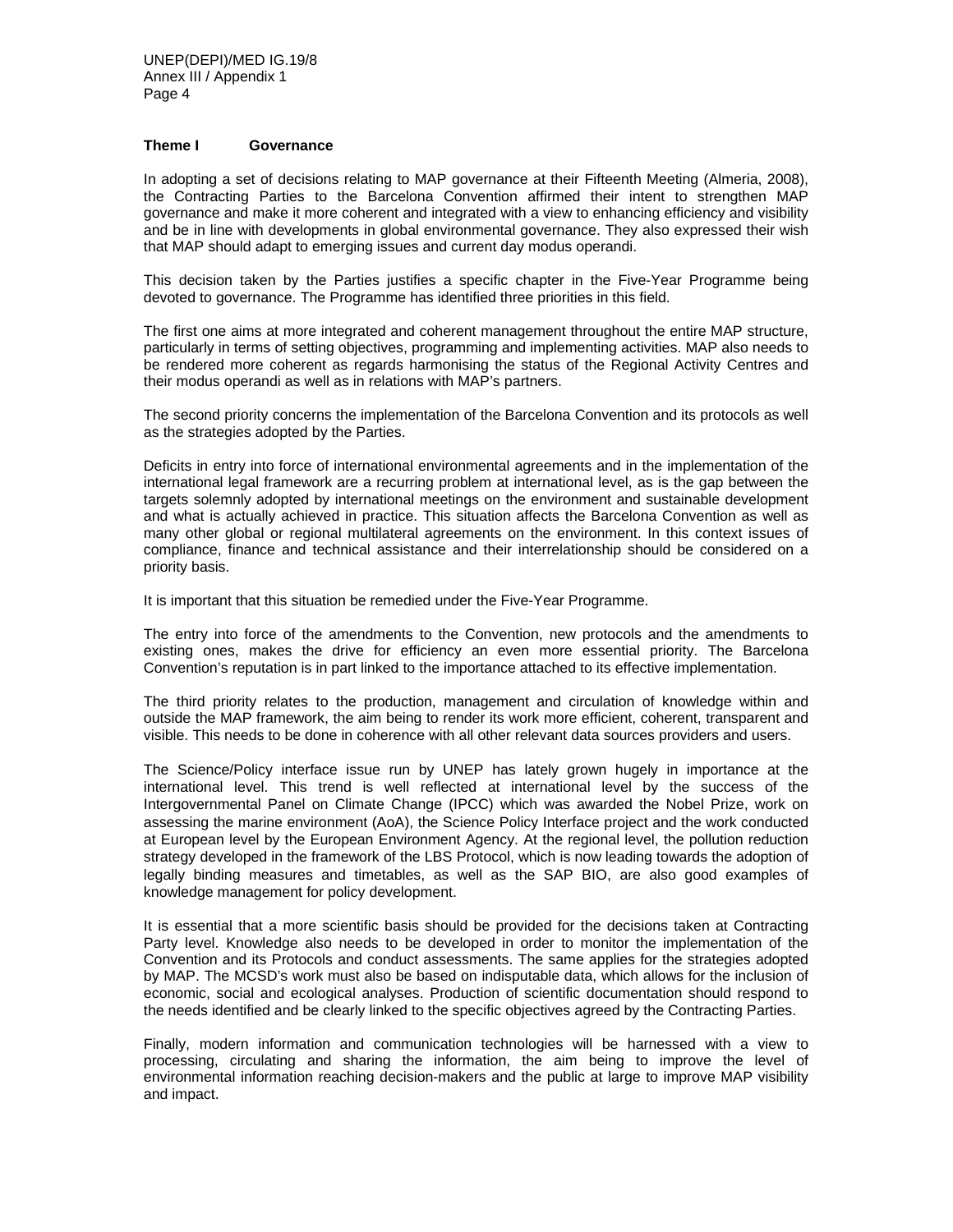#### **Theme II: Integrated coastal zone management**

As far as coastal zone management is concerned, the agenda is dominated by the recent adoption of the protocol on Integrated Coastal Zone Management. This protocol should come into force during this Five-Year Programme. States having ratified it will be required to transpose its provisions into their national legislation. Demonstration programmes will need to be run with MAP backing in those states which have ratified the protocol in order to test the effective conditions for its roll-out in the field.

By adopting the ICZM Protocol, Madrid, Spain (2008), MAP demonstrated its will to keep ahead in terms of legal innovation and marine and coastal governance within the regional seas context. It is essential that the Five-Year Programme should make it possible to reflect this initiative in practice at national level.

It is also a means of ensuring that, in spite of the fact that they are pressured and coveted, the Mediterranean coastal zones as well as the islands which make for the Mediterranean's prestige and reputation, will retain their full patrimonial value to the service of the riparian states, local communities and visitors.

#### **Theme III: Biodiversity**

Under the Five-Year Programme, coastal and marine biodiversity protection will be covered by an integrated vision and activities based on an ecosystem approach, including through appropriate management units.

On biodiversity, MAP must establish closer relations with the competent regional fisheries organisations as well as the regional NGOs active in this field. It will include its programmatic activity in the framework of the international timetable drawn up within the Convention on Biological Diversity. This will mean that as a priority it will set marine and coastal biodiversity targets for post 2010. MAP must, moreover, implement in its Five-Year Programme the CBD's aim to set up a representative network for the marine and coastal protected areas. It will need to considerably extend the network of Mediterranean marine protected areas in order to cover a significant portion of the Mediterranean marine zone. It will also need to increase the number of SPAMIs, particularly in international waters, in accordance with the SPA and biodiversity Protocol, as appropriate. Finally, it must further its action to assist the states to the south in better managing their marine and coastal protected areas.

The SAP BIO adopted in 2003 by the Contracting Parties is set to be revised to take account of these objectives.

MAP will further the analysis of the services provided by the ecosystems and their value, drawing on international work such as «The Economics of Ecosystems and Biodiversity (TEEB)».

#### **Theme IV: Pollution prevention and control**

In order to better protect the ecosystem it is paramount that MAP strengthens its capacity regarding pollution prevention and control. This has been the mandate of MAP since its early days but remains a necessity as far as scientific monitoring, early warning, preparedness and response are concerned.

The process of reducing land based pollution will take on a new slant in view of the implementation of the LBS Protocol, Syracusa (1996), which has now come into force, and cooperation with the Horizon 2020 Initiative as well as the Union for the Mediterranean's future projects. MAP will work towards establishing a structured cooperation with the European Commission and Union for the Mediterranean with a view to distributing responsibilities to enhance efficiency and reduce pollution from land and sea-based sources. This reduction is the main objective of this particular component.

Under the Prevention and Emergency Protocol, Malta (2002) and within the context of the IMO Conventions, the Five-Year Programme intends to further its work on preventing and combating pollution from marine activities in areas which are of growing concern, such as the essential issue of curbing deliberate discharge from ships, including ballast water and waste from tanks. It intends at the same time to remain on the alert as regards the risk of accidents at sea involving the transport of oil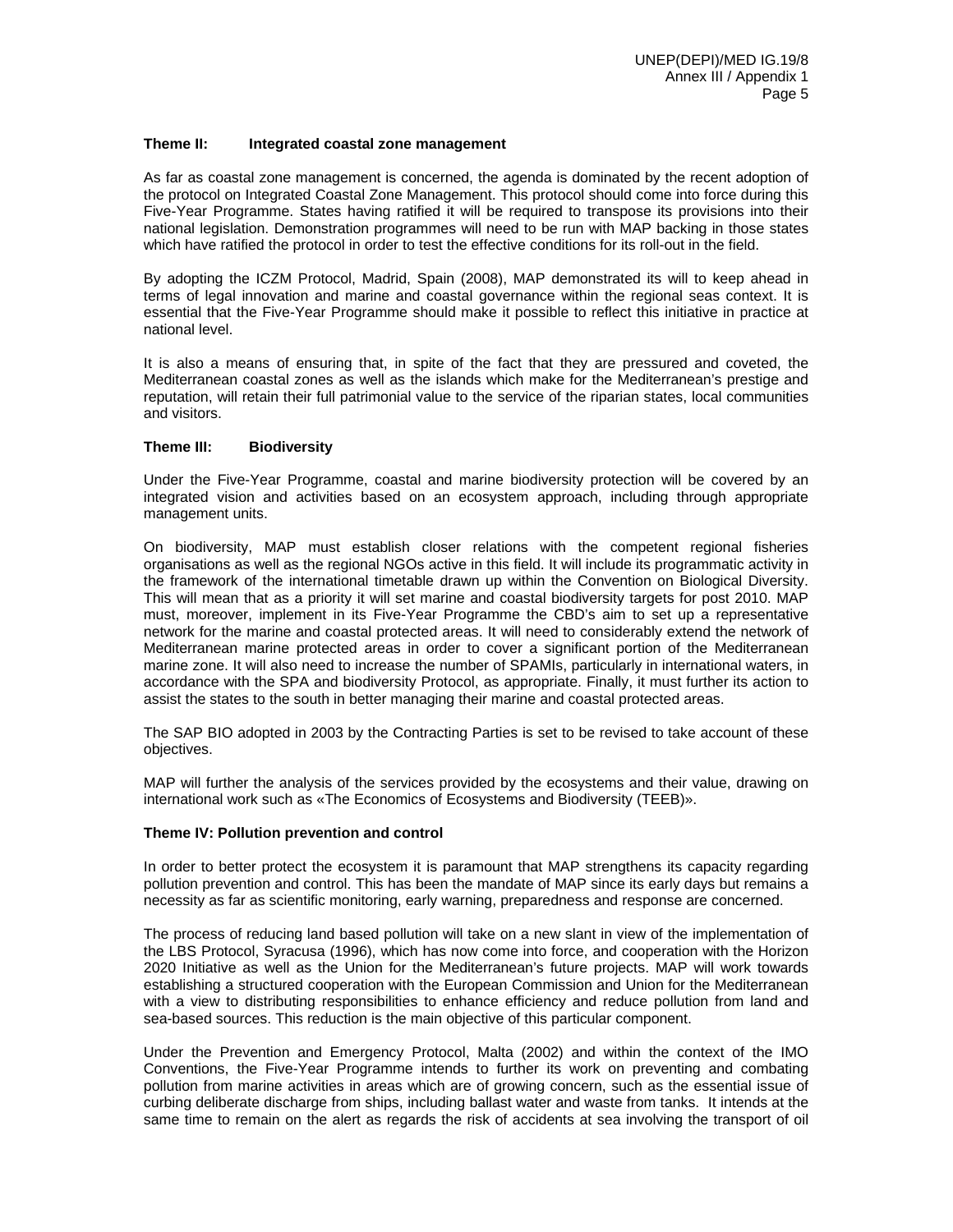and hazardous substances, as well as preparedness and response to spill incidents at sea and on shore.

### **Theme V: Sustainable production and consumption**

MAP will pursue its assessment and forecasting work on the socio-economic forces and modes of development which affect the Mediterranean region's environment and natural resources, with a view to encouraging the promotion of more sustainable modes of production, consumption and land planning.

As Mediterranean economies have grown, so has the use of materials and natural resources, from renewable and non-renewable sources. There are existing measures that tackle certain aspects of the global resource issues. However a holistic approach to resources management is needed to better identify their interlinkages and gaps in a systemic way. Countries in the Mediterranean create a big impact in terms of production,: in terms of Hazardous Waste generation (20 million tones), total carbon dioxide (CO2) generation and the highest quantities of plastic debris in the world (1,935 items/km2) found in the seabed of the Northwest area of the Mediterranean sea, environmental degradation in the Southern and Eastern Mediterranean countries is rapidly increasing. Statistics show a rapid growth in SEMC, both in terms of resource consumption trends (electricity consumption in SEMC may triple by 2025) and in pollution generation (waste generation will triple in SEMC while doubling in NMC).

A recent study on environmental pressures from European consumption and production showed that a limited number of sectors account for around 60 - 70% of all impacts from consumption. The main sectors identified are: the construction sector, food and beverages, energy, water, wholesale and retail services, agriculture, hunting and forestry, transport, tourism, storage and communication services.<sup>1</sup> Further research will be needed to confirm which sectors cause the greatest impacts related to environmental degradation and climate change in the Mediterranean region.

## **Theme VI: Climate Change**

l

According to the fourth report from the Intergovernmental Panel on Climate Change (IPCC) published in 2007, the Mediterranean region could well be affected by climate change in the course of this century even if concentrations of GHG were to be stabilized. The temperature is expected to rise significantly and major impacts would be unavoidable, particularly in terms of increased temperature and reduced rainfall. This latter phenomenon would already appear to be underway both to the North and to the South of the Mediterranean.

The issue of how climate change will affect the marine and coastal environment has become a major concern at international level, with particular relevance to the Mediterranean and its coastal regions.

Intense activity is underway at international level with a view to provisions being adopted at the Copenhagen Conference for the purpose of tackling the global climate issues.

Whatever transpires, the Mediterranean riparian states will need to get to grips with curbing emissions, adapting to change and cooperating in order to assist the developing countries in coping with this crucial issue. In the Almeria Declaration, the Contracting Parties requested MAP to undertake cooperative studies to estimate the economic value of the products currently derived from and the services rendered by the marine and coastal ecosystems and how that value would be affected by the disruptions that will result from climate change and report on those studies to their meetings.

The Tunis Declaration adopted at the "International Solidarity Conference on Climate Change Strategies for African and Mediterranean Regions" on 20 November 2007, calls upon the states concerned to reduce their vulnerability and define adaptation strategies, and asks for these issues to be placed at the top of international priorities.

Within this context, and in line with the objectives of the Barcelona Convention and the MSSD, MAP as a regional programme dealing with the marine and coastal environment and sustainable development,

<sup>&</sup>lt;sup>1</sup> European Topic Center for Sustainable Consumption and Protection, 2009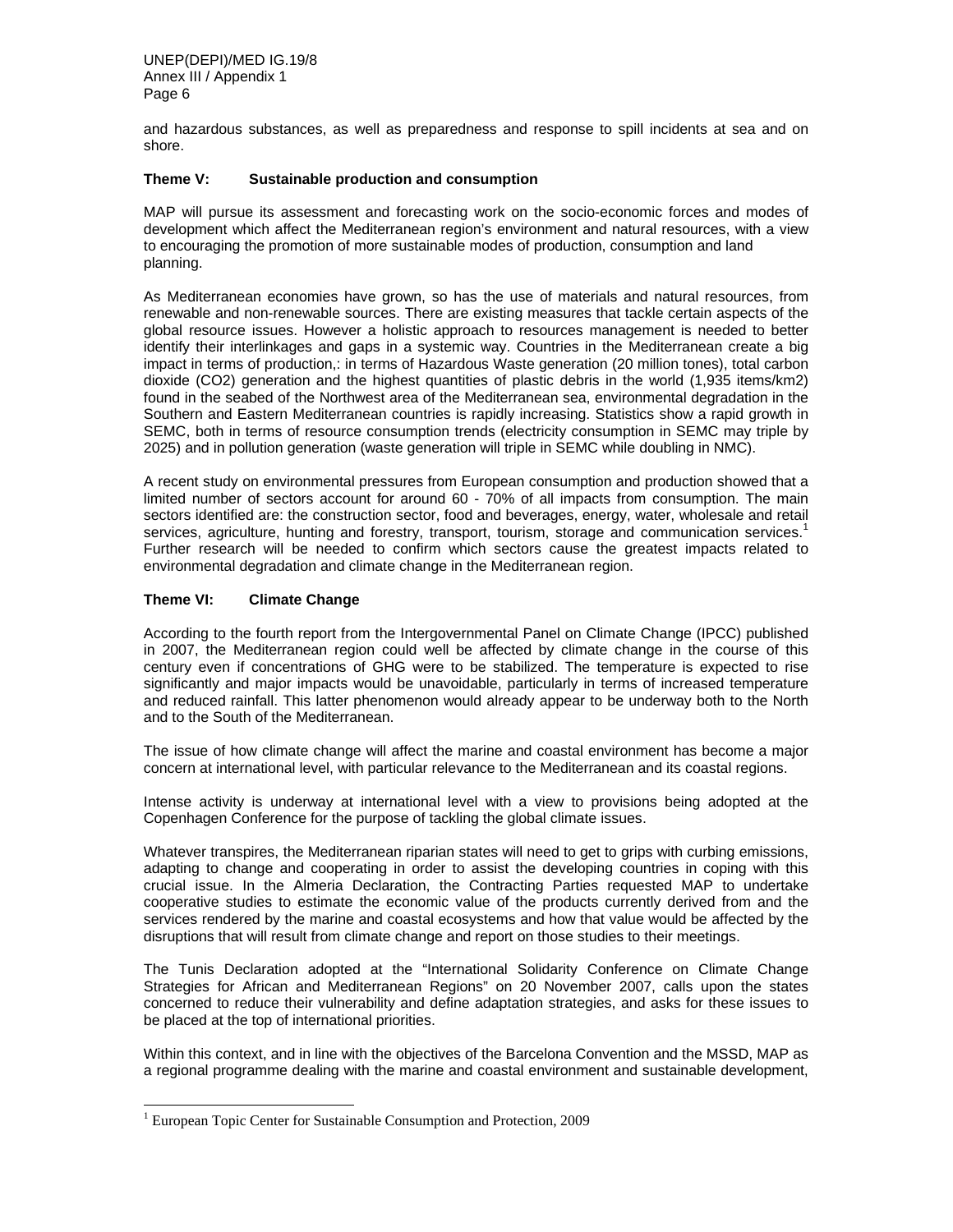should address and tackle the climate issue and to do so in cooperation with all relevant actors whilst taking due account of its own terms of reference and its human, technical and financial capacities. MAP should therefore concentrate on the regional aspect of this issue, the global aspects being dealt with by the United Nations Framework Convention on Climate Change and the major international Agencies.

A first priority within this context is to assess the impact of climate change on the marine environment, coastal zones and natural resources, building on the work of the IPCC and drawing on Mediterranean expertise.

Secondly, the region's vulnerability in terms of the environment and natural resources should also be identified and analysed and action be taken to ensure that preventive action to preserve the marine and coastal environment is integrated in adaptation strategies. The region's vulnerability in this respect is liable to generate vulnerability in socio-economic and land management terms. Numerous activities such as energy production, agriculture, fisheries and tourism could be rendered more vulnerable by the impact of the climate change phenomenon.

The third priority is to examine the economic feasibility and to pre-empt the possible environmental impacts which could be generated by mitigation and adaptation activities, particularly in the marine environment (exploitation of marine energy,  $CO<sub>2</sub>$  sequestration under sub-sea bed geological structures to avoid the possible water column disposal) as well as the coastal one (defence works against rising sea levels). MAP should produce the necessary recommendations to ensure that the environmental impact of mitigation and adaptation measures is kept to a minimum.

The MCSD has initiated work on the climate issue, which it has included in the programme for its 2009/2010 cycle. It should draw up a structured agenda of its activities in this field in order to regularly inform the meetings of the Contracting Parties in accordance with its remit.

Moreover, the Secretariat should organise its work within the framework of a partnership with the international and regional agencies concerned as well as the scientific bodies.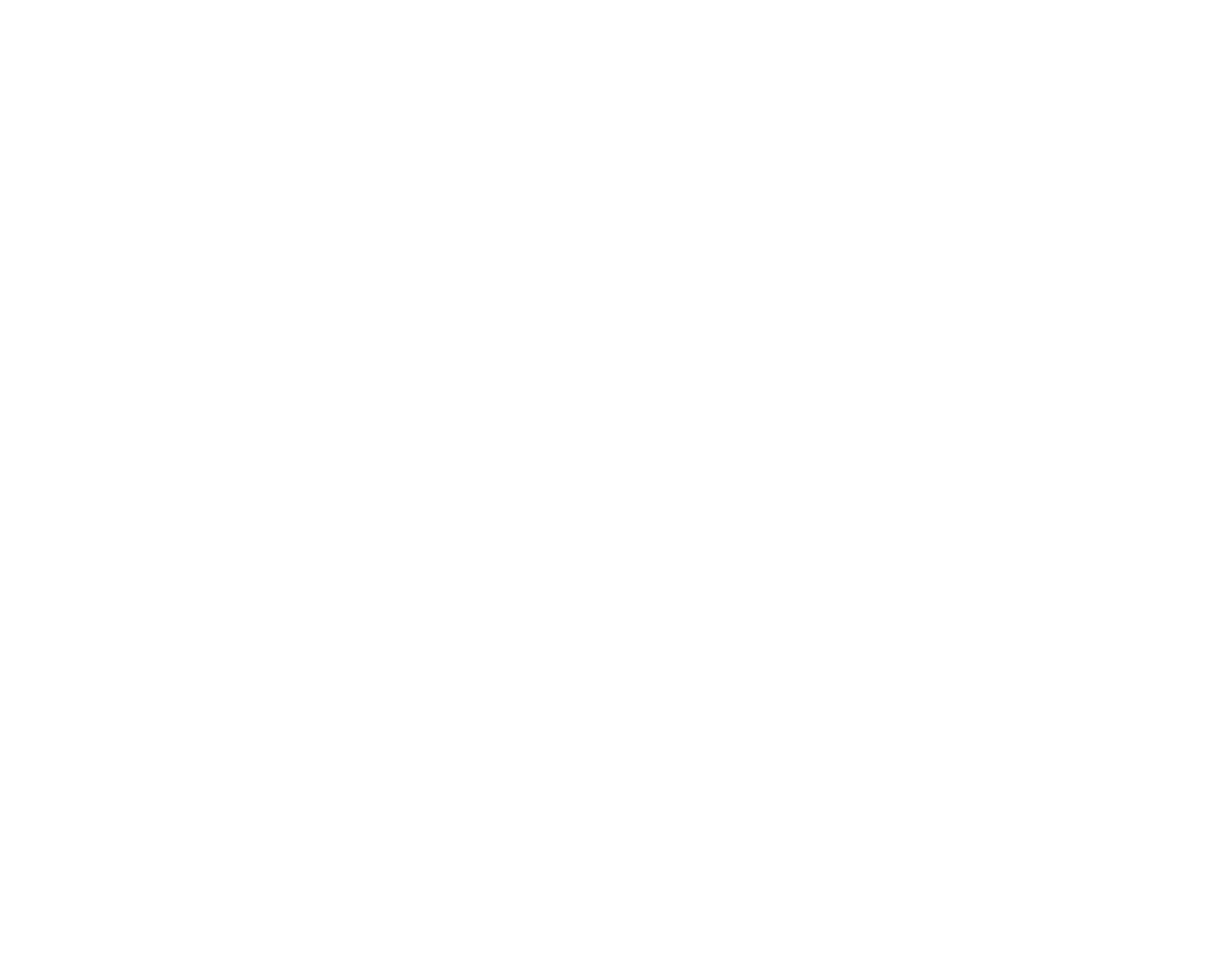|                                                                                                                                                                                                                                                                                                                                                      | Theme I: Governance                                                                                                                                                                                                                                                                                                                                                                                                                                                                                                                                                                                                                                                                                                                                                                                                                                                                                    |                                                                                                                                                                                                                                                                                                                                                                                                                                                            |                                                                                                                                                                                   |                             |            |                                                                                                                     |  |              |  |
|------------------------------------------------------------------------------------------------------------------------------------------------------------------------------------------------------------------------------------------------------------------------------------------------------------------------------------------------------|--------------------------------------------------------------------------------------------------------------------------------------------------------------------------------------------------------------------------------------------------------------------------------------------------------------------------------------------------------------------------------------------------------------------------------------------------------------------------------------------------------------------------------------------------------------------------------------------------------------------------------------------------------------------------------------------------------------------------------------------------------------------------------------------------------------------------------------------------------------------------------------------------------|------------------------------------------------------------------------------------------------------------------------------------------------------------------------------------------------------------------------------------------------------------------------------------------------------------------------------------------------------------------------------------------------------------------------------------------------------------|-----------------------------------------------------------------------------------------------------------------------------------------------------------------------------------|-----------------------------|------------|---------------------------------------------------------------------------------------------------------------------|--|--------------|--|
| Outcome: Barcelona Convention, protocols, and strategies effectively implemented<br>6366<br>5613<br>Total:                                                                                                                                                                                                                                           |                                                                                                                                                                                                                                                                                                                                                                                                                                                                                                                                                                                                                                                                                                                                                                                                                                                                                                        |                                                                                                                                                                                                                                                                                                                                                                                                                                                            |                                                                                                                                                                                   |                             |            |                                                                                                                     |  |              |  |
| <b>Indicative Activities</b><br>Outputs                                                                                                                                                                                                                                                                                                              |                                                                                                                                                                                                                                                                                                                                                                                                                                                                                                                                                                                                                                                                                                                                                                                                                                                                                                        | <b>Relation to Barcelona</b><br>Convention (BC), its Protocols                                                                                                                                                                                                                                                                                                                                                                                             | Links to other                                                                                                                                                                    | Resources/inputs<br>(E 000) |            |                                                                                                                     |  | <b>Risks</b> |  |
|                                                                                                                                                                                                                                                                                                                                                      |                                                                                                                                                                                                                                                                                                                                                                                                                                                                                                                                                                                                                                                                                                                                                                                                                                                                                                        | strategies and decisions of the<br><b>Contracting Parties meeting</b>                                                                                                                                                                                                                                                                                                                                                                                      | <b>Actions/Partners</b>                                                                                                                                                           | MTF/EC                      | <b>EXT</b> |                                                                                                                     |  |              |  |
| Output I<br>Strengthening Institutional<br>Coherence, efficiency and<br>accountability<br>Indicators:<br>Satisfaction rate of decision<br>making bodies and partners<br>(quality, timeliness and relevance<br>of MAP's secretariat and<br>components work) surveyed<br>Planning systems and internal<br>performance evaluation system<br>established | Integrated and more coherent decision making process within UNEP<br>MAP:<br>- Effective legal, policy, and logistic support provided to MAP decision<br>making process including advisory bodies<br>- Support MCSD in implementing the decisions of the CoP governance<br>paper on the role/mandate of the MCSD<br>- Improve coordination between MAP system (Coordinating Unit) and<br>components<br>- MAP and component Focal point meeting better aligned<br>- Streamlined management of horizontal themes<br>- Emerging legal issues such as ABNJ, carbon sequestration<br>addressed<br>System for integrated formulation, funding, monitoring and evaluation<br>of the 2 and 5 year programmes effectively implemented:<br>- Improved capacity for integrated strategic planning<br>- Joint resource mobilization plan elaborated<br>- 5 year strategic programme further aligned with priorities | -Articles 17, 18, 19 of BC, 1995<br>-Rules of procedure for meetings and<br>conferences of CPs, 1998,<br>-ToRs of the Bureau by the 10th<br>meeting of the CPs, 1995<br>-Rules of procedure for meetings of<br>the MCSD, 1996.<br>-Art 25 of SPA&Biodiversity Protocol<br>-Art 32 of ICZM protocol<br>-Decision IG 17/5 "Governance<br>Paper", 2008;<br>- 1997 Contracting Parties meeting<br>decision "on Coordinating Unit,<br>MEDPOL and the RACs, 1997 | UN, UNCLOS, as<br>appropriate<br>UNEP global and regional<br>Conventions of MAP<br>relevance (CBD, Ramsar,<br>Basel, Stockholm, IMO<br>Conventions)                               | 2013                        | 1440       | Insufficient<br>support from<br>the focal point<br>MAP and RAC<br>focal points<br>Lack of interest<br>and resources |  |              |  |
| Resources mobilized to<br>implement the 5 year plan<br>Number of decisions and policies<br>prepared in consultation with<br>partners<br>% increase of civil society<br>organizations and private sector<br>partnering with MAP                                                                                                                       | Biennial programme of work aligned with 5 yr programme of work<br>- Monitoring and evaluation of 5 and 2 year programmes<br>Revised Country agreements formulated, signed and implemented<br>Coordinated and strategic relations with partners and donors<br>'one voice' of MAP in cooperation and partnerships<br>Develop and implement internal policy for results oriented and cost-<br>effective partnership arrangements<br>- NGO/civil society, private sector and academic/research institutions<br>involvement and participation increased and more strategic<br>- Strengthen cooperation with global and regional cooperation                                                                                                                                                                                                                                                                 | Athens Declaration 2002.<br>Catania Declaration, 2003<br>Porotoroz Declaration, 2005<br>Almeria Declaration, 2008<br>Decision of the 11 <sup>th</sup> meeting of the<br>CPs "MAP cooperation with NGOs"<br>Draft decision: IG 19/6 "MAP<br>cooperation with Civil Society", 2009                                                                                                                                                                           | UfM.<br>European Union<br>institutions<br>WB, UNDP, GEF, GFCM<br>Aarhus Convention<br>MAP EC Joint<br>Programme of work,<br>MAP EEA Joint<br>Programme of work,<br>GEF SP project |                             |            |                                                                                                                     |  |              |  |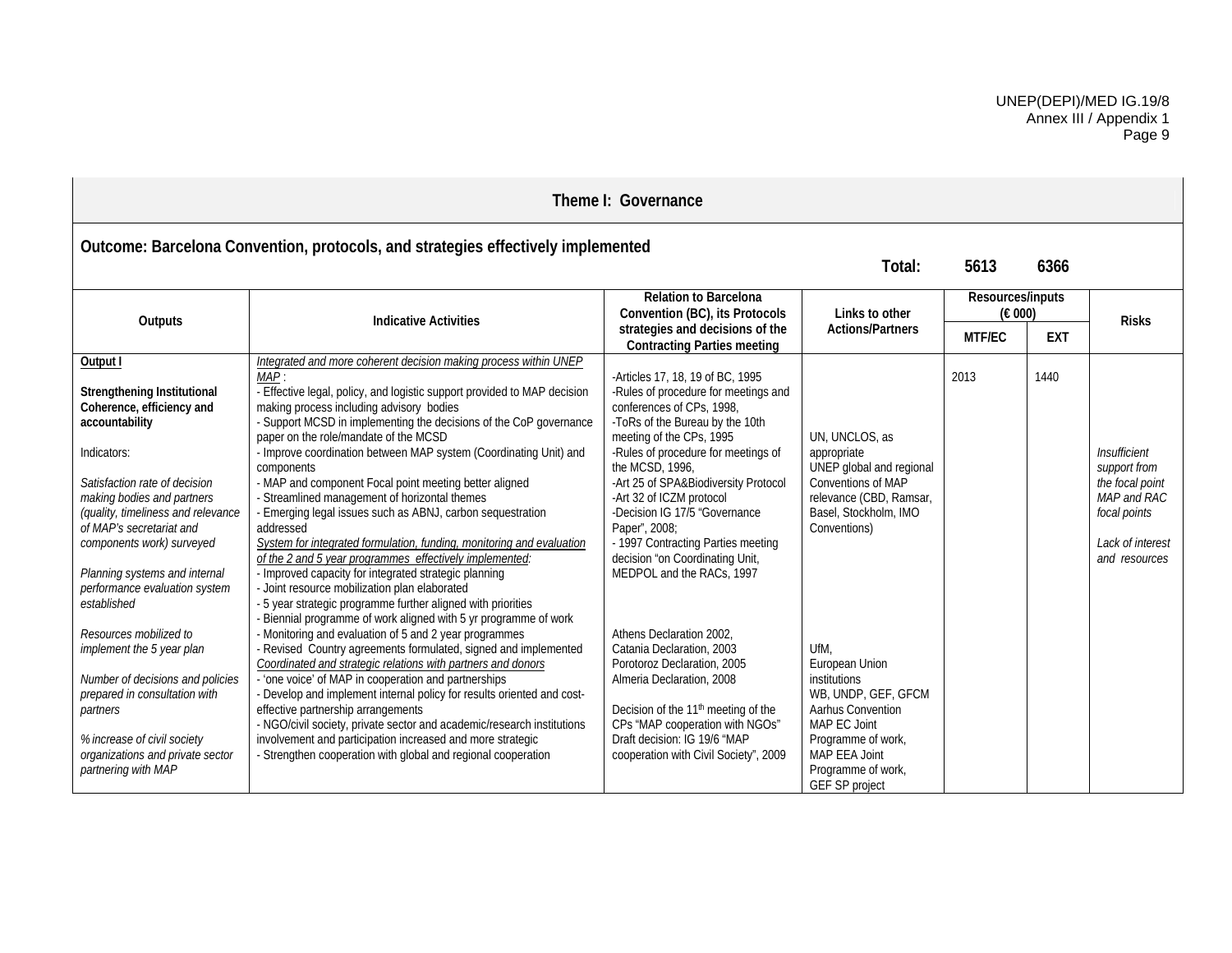| Outputs                              | <b>Indicative Activities</b>                                       | <b>Relation to Barcelona Convention</b><br>(BC), its Protocols strategies and | Links to other                  | Resources/inputs<br>$(\epsilon 000)$ |            | <b>Risks</b>      |
|--------------------------------------|--------------------------------------------------------------------|-------------------------------------------------------------------------------|---------------------------------|--------------------------------------|------------|-------------------|
|                                      |                                                                    | decisions of the Contracting Parties<br>meeting                               | <b>Actions/Partners</b>         | <b>MTF/EC</b>                        | <b>EXT</b> |                   |
| Output II                            | Regional policies, guidelines and plans necessary for the          |                                                                               |                                 | 2555                                 | 1347       |                   |
| Implementation gap filled:           | effective implementation of the BC, protocols and strategies       | Articles 4(4) BC, 1995                                                        | UNEP, IMO, IDLO, WMU, IMLI,     |                                      |            |                   |
| <b>Contracting Parties supported</b> | adopted and implemented                                            | Article 15 LBS Protocol, 1996                                                 | UNCSD,                          |                                      |            |                   |
| in meeting the objectives of         | - Legally binding regional plans and programmes LBS (Mercury,      | Article 9, Prevention and Emergency                                           | <b>WHO</b>                      |                                      |            |                   |
| BC, protocols and adopted            | food sector, new 7 PoPs, nutrients)                                | Protocol, 2002                                                                | Regional Seas, OSPAR,           |                                      |            |                   |
| strategies                           | - Regional plans for implementing protocols: SPA and               | Regional Strategy for the Prevention of                                       | HELCOM, GPA,                    |                                      |            |                   |
|                                      | Biodiversity, (Revision of SAP BIO), ICZM                          | and Response to Marine Pollution from                                         | H2020                           |                                      |            |                   |
| Indicators:                          | - Preparation and follow up of the implementation of a marine      | ships, 2005                                                                   | Safemed Project,                |                                      |            |                   |
| No of regional policies guidelines   | litter management strategy                                         |                                                                               | Globallast P'ships              |                                      |            |                   |
| and plans adopted, implemented       | - Development of a regional strategy on ship's ballast water       | Article 3(2)BC, 1995                                                          | <b>MESIHP</b>                   |                                      |            |                   |
| and funded                           | management and invasive species in the Mediterranean               | Hazardous Waste Protocol, 1996                                                | <b>GEF SP Project</b>           |                                      |            | Lack of political |
|                                      | - Implementing Regional Strategy for Prevention of and             | Article 6 LBS Protocol, 1996                                                  | <b>WB</b>                       |                                      |            | will              |
| A regional strategy on marine        | Response to Marine Pollution from Ships                            | MEDPOL Phase IV, 2005                                                         | <b>FEEM</b>                     |                                      |            |                   |
| litter adopted by 2011               | - Facilitate the countries implementation of the sub-regional plan | Draft decision IG 19/11 Regional                                              | EU Marine Strategy Directive    |                                      |            | Lack of           |
|                                      | for combating illegal trans-boundary movements of hazardous        | Strategy on ships' ballast water                                              | EU Water framework directive,   |                                      |            | resources         |
|                                      | waste                                                              | management in the Mediterranean,                                              | EU Integrated Maritime Policy,  |                                      |            |                   |
| Regional strategy on ships           | - Strengthen national systems of inspection to assess compliance   | 2009                                                                          | Natura 2000, EU ICZM            |                                      |            | Limited access    |
| ballast water management             | to authorizations and regulations                                  |                                                                               | Recommendation,                 |                                      |            | to generate       |
| adopted by 2011                      |                                                                    | <b>MSSD, 2005</b>                                                             | <b>EU Water Initiative</b>      |                                      |            | data              |
|                                      | - MSSD evaluated and revised                                       | Decision IG 17/17                                                             | (Mediterranean Component)       |                                      |            |                   |
| Number of environmental              | - Liability and compensation guidelines implemented as             | "Implementation plan of the MSSD",                                            | UNCLOS, as appropriate          |                                      |            | Lack of           |
| inspectors per number of             | appropriate                                                        | 2008                                                                          |                                 |                                      |            | reporting         |
| facilities                           |                                                                    | Art.16 Barcelona convention Decision IG                                       | UN conventions on liability and |                                      |            |                   |
|                                      | Countries assisted in mobilizing resources:                        | 17/4 "Liability and compensation                                              | compensation                    |                                      |            |                   |
|                                      | Identify funding opportunities for Regional and National           | guidelines", 2008                                                             | UNEP guidelines on Liability    |                                      |            |                   |
| Database and guidelines on           | priorities                                                         | Art.10 LBS protocol, 1996                                                     | and compensation                |                                      |            |                   |
| illegal hazardous waste              | - Sensitize donors/partners                                        | Art. 19SPA/BD protocol, 1995                                                  | EU Directive on liability and   |                                      |            |                   |
| movements prepared by 2012           | - Develop programmes/projects                                      | Articles 14, 26, 27 BC, 1995                                                  | compensation for                |                                      |            |                   |
|                                      |                                                                    | Article 13 , LBS protocol, 1996                                               | environmental damage            |                                      |            |                   |
| MSSD indicators populated and        | Effective reporting, implementation and compliance:                | Article 23, SPA protocol, 1995                                                |                                 |                                      |            |                   |
| reported against                     | - Simplify and harmonize on-line MAP reporting system, including   | Article 31 ICZM protocol, 2008                                                | Reporting system of other       |                                      |            |                   |
|                                      | fit with other reporting obligations                               | Decision IG 17/2 "compliance                                                  | conventions (BD, London         |                                      |            |                   |
| Performance and accessibility of     | - Streamline and harmonize BC biannual implementation report       | procedures and mechanisms", 2008                                              | Dumping Protocol, Stockholm,    |                                      |            |                   |
| the on-line reporting system         | - Effective functioning of Compliance mechanism                    | Decision IG 17/3 "MAP reporting                                               | Basel, EU directives, H2020,    |                                      |            |                   |
| (reports on-line and accessible      | - Provision of general and legal advice to contracting parties and | system", 2008                                                                 | EEA)                            |                                      |            |                   |
| on time)                             | components                                                         |                                                                               | Compliance procedures and       |                                      |            |                   |
|                                      | - Effectiveness indicators for the implementation of the BC,       |                                                                               | mechanism established under     |                                      |            |                   |
|                                      | protocols and strategies                                           |                                                                               | other conventions and systems   |                                      |            |                   |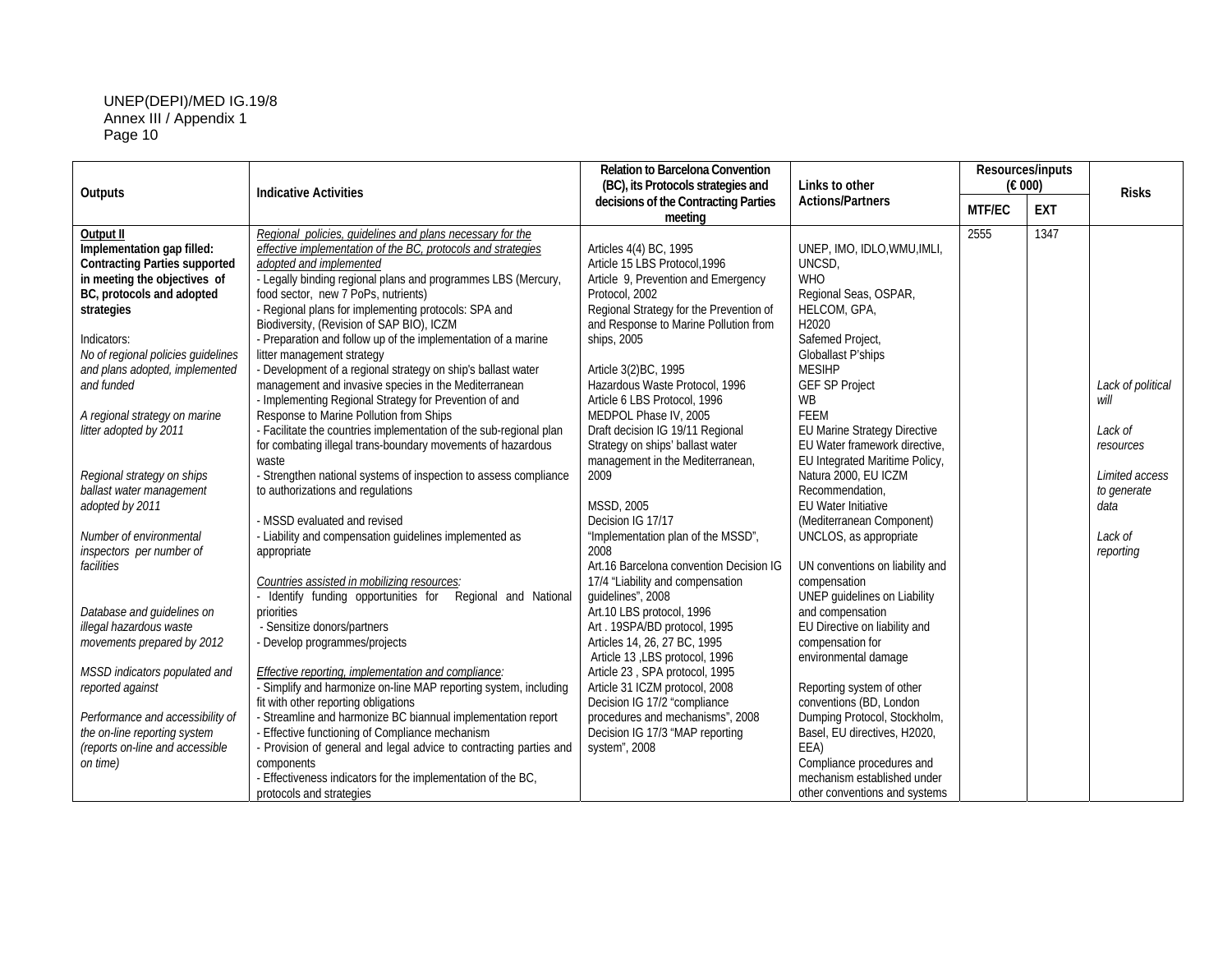| Outputs                                                                                                                                                                                                                                                                                                                                                                                                                                                                                                                                                                             | <b>Indicative Activities</b>                                                                                                                                                                                                                                                                                                                                                                                                                                                                                                                                                                                                                                                                                                                                                                                                                                                                                                                                                                                                                                                                                                                                                                                                                                                                                                                                                                                                                                                                                                                                                                                                                                                                    | <b>Relation to Barcelona Convention</b><br>(BC), its Protocols strategies and                                                                                                                                                                                                                                                                                                                                                           | Links to other                                                                                                                                                                                                                                                                                                                                                                                                                                                          | Resources/inputs<br>(E 000) |            | <b>Risks</b>                                                                                                                                                              |
|-------------------------------------------------------------------------------------------------------------------------------------------------------------------------------------------------------------------------------------------------------------------------------------------------------------------------------------------------------------------------------------------------------------------------------------------------------------------------------------------------------------------------------------------------------------------------------------|-------------------------------------------------------------------------------------------------------------------------------------------------------------------------------------------------------------------------------------------------------------------------------------------------------------------------------------------------------------------------------------------------------------------------------------------------------------------------------------------------------------------------------------------------------------------------------------------------------------------------------------------------------------------------------------------------------------------------------------------------------------------------------------------------------------------------------------------------------------------------------------------------------------------------------------------------------------------------------------------------------------------------------------------------------------------------------------------------------------------------------------------------------------------------------------------------------------------------------------------------------------------------------------------------------------------------------------------------------------------------------------------------------------------------------------------------------------------------------------------------------------------------------------------------------------------------------------------------------------------------------------------------------------------------------------------------|-----------------------------------------------------------------------------------------------------------------------------------------------------------------------------------------------------------------------------------------------------------------------------------------------------------------------------------------------------------------------------------------------------------------------------------------|-------------------------------------------------------------------------------------------------------------------------------------------------------------------------------------------------------------------------------------------------------------------------------------------------------------------------------------------------------------------------------------------------------------------------------------------------------------------------|-----------------------------|------------|---------------------------------------------------------------------------------------------------------------------------------------------------------------------------|
|                                                                                                                                                                                                                                                                                                                                                                                                                                                                                                                                                                                     |                                                                                                                                                                                                                                                                                                                                                                                                                                                                                                                                                                                                                                                                                                                                                                                                                                                                                                                                                                                                                                                                                                                                                                                                                                                                                                                                                                                                                                                                                                                                                                                                                                                                                                 | decisions of the Contracting<br>Parties meeting                                                                                                                                                                                                                                                                                                                                                                                         | <b>Actions/Partners</b>                                                                                                                                                                                                                                                                                                                                                                                                                                                 | <b>MTF/EC</b>               | <b>EXT</b> |                                                                                                                                                                           |
| Output III<br>Knowledge and information<br>effectively managed and<br>communicated<br>Indicators:<br>Information and communications<br>strategy developed and adopted<br>and implemented<br>State of the environment report<br>published biennually and State of<br>the environment and<br>development report published<br>every 4 years<br>Marine and coastal data made<br>accessible to contracting parties<br>No of policies, reports and<br>publications submitted to<br>stakeholders and public at large<br>and at least 1 symposium per<br>year<br>Functioning InfoMap system | Strategic use of knowledge and information:<br>- Policy on assessment of marine and coastal environment<br>developed and implemented<br>- Information and Communication strategy<br>Production of high quality Regional Reports<br>MAP component libraries integrated on-line<br>- Effectiveness indicator report disseminated<br>-Identification of opportunities for R&D cooperation initiatives<br>relevant to marine and coastal environment<br>- Collection and dissemination of R&D project results relevant to<br>marine and coastal environment<br>- Dissemination of opportunities stemming from innovative earth<br>observation technologies<br>- Improving ICT networking<br>- Reviewing existing tools and means for the monitoring and<br>vigilance of the Mediterranean Sea and its coast for the definition<br>of sustainable policy according to the needs of MAP components<br>- Replication of successful experiences and dissemination of<br>lessons learnt.<br><b>Effective knowledge management system (for communication of</b><br>info generated by MAP components):<br>-Improving ICT networking<br>- Implementation of the Mediterranean Information System on<br>Environment and Sustainable Development (MISED)<br>- Update and modernise MAP databases towards a<br>Mediterranean shared environmental information system<br>Communication, Participation and Education.<br>- Public consultation on MAP indicators, methodologies,<br>environmental standards, reports<br>- Events and awareness raising initiatives (celebration days,<br>Mediterranean Environmental Award)<br>- Event targeted to special groups such as young people<br>-Target media outreach | MAP, 1995<br>Article 12 (1), 13, 15, 1892 ii of BC,<br>Articles 8 and 9 of the, LBS Protocol,<br>1996<br>Article 20, 21, 22, 25, SPA &Biodiversity<br>Protocol, 1996<br>Article 13, 22 ICZM protocol, 2008<br>MED POL Phase IV, 2008<br><b>MSSD, 2005</b><br>SAP BIO, 2003<br>Decision IG 17/5 Governance Paper,<br>2008<br>Art.15 of BC<br>MAP information policy, 1999<br>Art 19 SPA&Biodiversity, 1995<br>Art 27 ICZM protocol, 2008 | UfMH2020UNEP project on<br>strengthening Science-Policy<br>interface, AoA<br>CBD<br><b>IPCC</b><br>UN Regional Seas,<br>UNEP Infoterra, GEF<br>UNEP GEO<br><b>IOC UNESCO</b><br><b>IUCN</b><br>EEA<br><b>EU Marine Strategy</b><br><b>EU Water Framework</b><br>Directive, EU Integrated<br>Maritime Policy,<br>Natura 2000, EU ICZM<br>recommendations.<br><b>EU</b> Water Initiative<br>(Mediterranean Component),<br>EU INSPIRE Directive.<br>EIONET, GMES Programme | 1045                        | 3579       | Lack of<br>resources<br>Lack of support<br>from country<br>Lack of updated<br>data<br>Delays in<br>receiving<br>information<br>Language<br>barriers and<br>digital divide |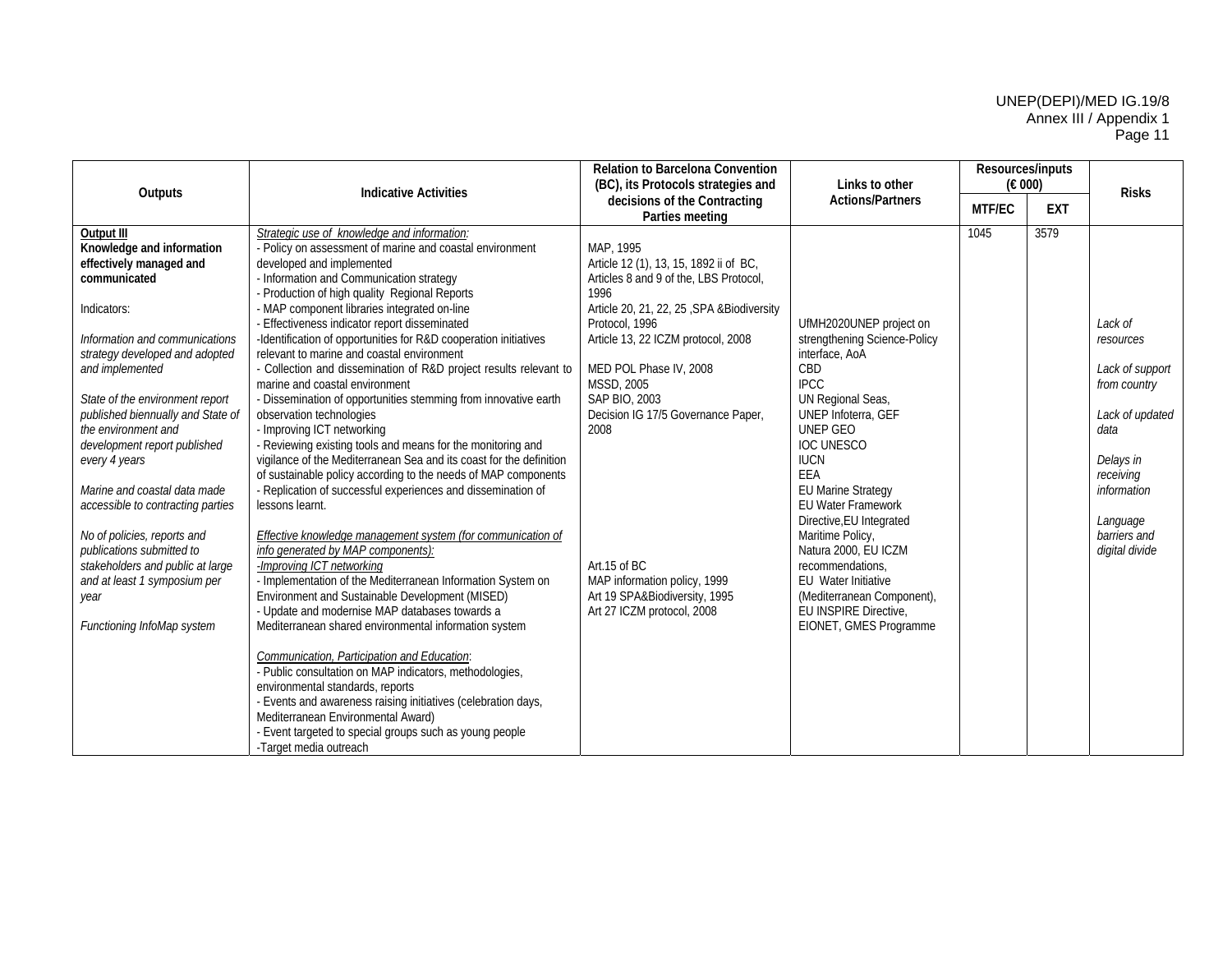$\sim$ 

| Theme II: Integrated coastal zone management                                                                                                                                                                                                                                                                                                                                                                           |                                                                                                                                                                                                                                                                                                                                                                                                                                                                                                                                                                                                                                  |                                                                                                                                                                                                                                                |                                                                                                                                                                       |                                                |            |                                                                                                                                                                                                                                                                         |  |  |
|------------------------------------------------------------------------------------------------------------------------------------------------------------------------------------------------------------------------------------------------------------------------------------------------------------------------------------------------------------------------------------------------------------------------|----------------------------------------------------------------------------------------------------------------------------------------------------------------------------------------------------------------------------------------------------------------------------------------------------------------------------------------------------------------------------------------------------------------------------------------------------------------------------------------------------------------------------------------------------------------------------------------------------------------------------------|------------------------------------------------------------------------------------------------------------------------------------------------------------------------------------------------------------------------------------------------|-----------------------------------------------------------------------------------------------------------------------------------------------------------------------|------------------------------------------------|------------|-------------------------------------------------------------------------------------------------------------------------------------------------------------------------------------------------------------------------------------------------------------------------|--|--|
| Outcome: Sustainable development of coastal zone enhanced                                                                                                                                                                                                                                                                                                                                                              |                                                                                                                                                                                                                                                                                                                                                                                                                                                                                                                                                                                                                                  |                                                                                                                                                                                                                                                |                                                                                                                                                                       |                                                |            |                                                                                                                                                                                                                                                                         |  |  |
|                                                                                                                                                                                                                                                                                                                                                                                                                        |                                                                                                                                                                                                                                                                                                                                                                                                                                                                                                                                                                                                                                  |                                                                                                                                                                                                                                                | Total:                                                                                                                                                                | 6755                                           | 15068      |                                                                                                                                                                                                                                                                         |  |  |
| Outputs                                                                                                                                                                                                                                                                                                                                                                                                                | <b>Relation to Barcelona Convention</b><br>(BC), its Protocols strategies and<br>Links to other<br><b>Indicative Activities</b><br>decisions of the Contracting<br><b>Actions/Partners</b><br>Parties meeting                                                                                                                                                                                                                                                                                                                                                                                                                    |                                                                                                                                                                                                                                                |                                                                                                                                                                       | Resources/inputs<br>$(\epsilon 000)$<br>MTF/EC | <b>EXT</b> | <b>Risks</b>                                                                                                                                                                                                                                                            |  |  |
| Output I<br>Coastal zone management achieves<br>effective balance between development<br>and protection (sustainable development<br>of coastal zone)<br>Indicators<br>-Number of ports/marinas with adequate<br>reception facilities compared to number of<br>ports/marinas in the country<br>-Number of pilot projects implemented<br>-Numbers of contracting parties<br>incorporating guidelines on artificial reefs | - Implementation of pilot projects applying ICZM<br>protocol (such as CAMPs)<br>- Prevention of discharges from ships by improving port<br>and marina reception facilities<br>- Promotion of the implementation of guidelines on the<br>management of artificial reefs<br>- Assistance to countries in the application and<br>promotion of ICZM methodologies and tools<br>- Assistance to countries in the management of<br>beaches, coastal erosion, landscape, urban areas and<br>urban transport<br>- Organise training and awareness activities on ICZM<br>methodologies and tools<br>- Maritime spatial planning addressed | Articles 8, 16, 17, 18, 19, 20, 21 of<br>ICZM Protocol, 2008<br>Prevention and Emergency<br>Protocol, 2002<br>Regional Strategy for Prevention of<br>and Response to Marine Pollution<br>from Ships, 2005<br>Dumping Protocol guidelines, 2003 | <b>EU Recommendation</b><br>on ICZM<br>IMO.<br>SMAP III<br><b>EU Marine Strategy</b><br><b>Directive</b><br>GEF SP project<br><b>EU Integrated Maritime</b><br>Policy | 3400                                           | 995        | - Admin-<br>istrative<br>delays at<br>the<br>national<br>level<br>-Difficulties<br>0f<br>coordination<br>among<br>partners<br>and<br>sectors on<br>horizontal<br>and<br>vertical<br>levels<br>-Lack of<br>data<br>availability<br>-Sectorial<br>conflict of<br>interest |  |  |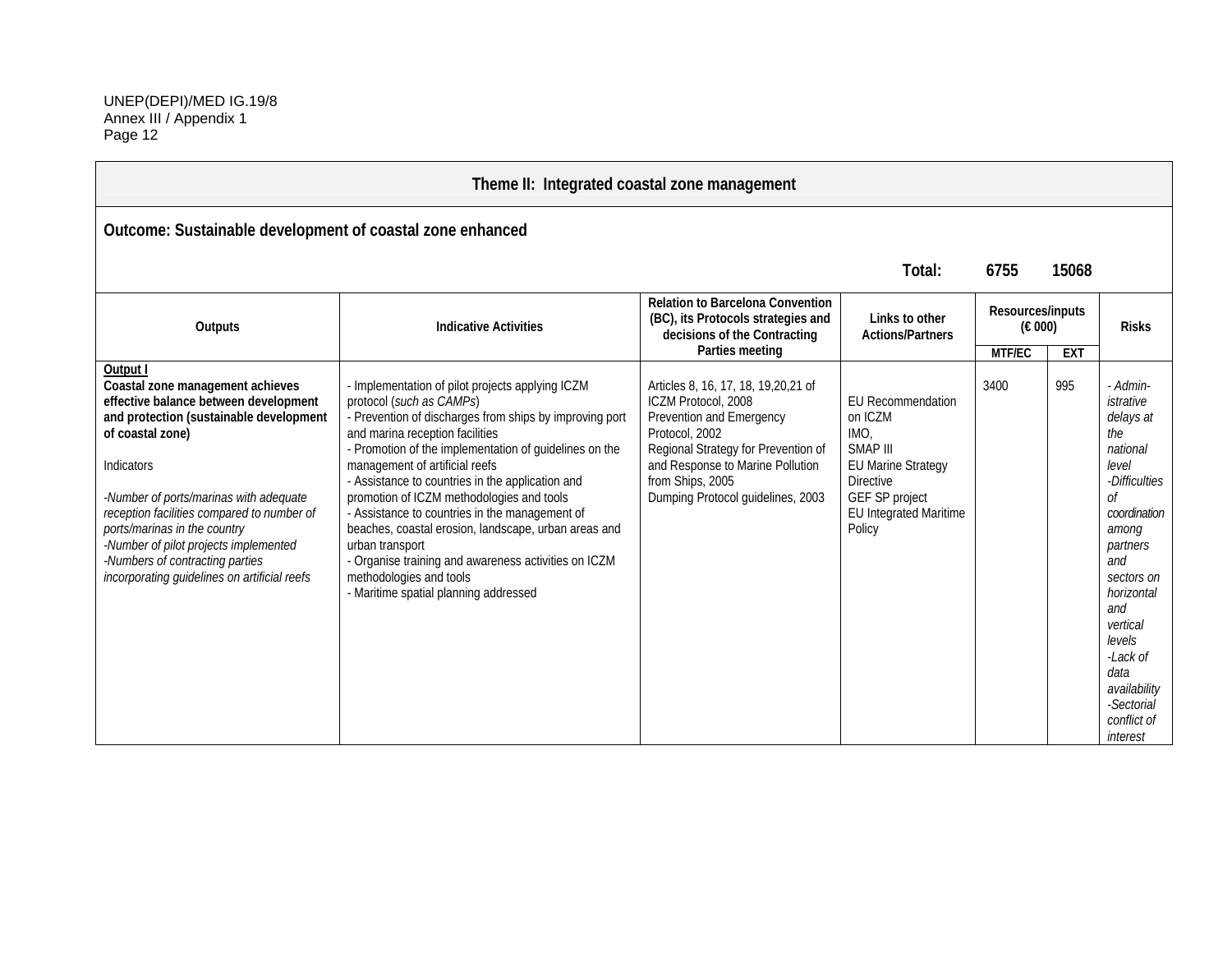| Theme III : Biodiversity                                                                                                                                                                                              |                                                                                                                                                                                                                                                                                                 |                                                                                                                                                                                                                                                |                                                                                                                                                                                                                                                                                                                                                                                                                                                                                         |     |                 |                                                                         |                                                     |  |              |
|-----------------------------------------------------------------------------------------------------------------------------------------------------------------------------------------------------------------------|-------------------------------------------------------------------------------------------------------------------------------------------------------------------------------------------------------------------------------------------------------------------------------------------------|------------------------------------------------------------------------------------------------------------------------------------------------------------------------------------------------------------------------------------------------|-----------------------------------------------------------------------------------------------------------------------------------------------------------------------------------------------------------------------------------------------------------------------------------------------------------------------------------------------------------------------------------------------------------------------------------------------------------------------------------------|-----|-----------------|-------------------------------------------------------------------------|-----------------------------------------------------|--|--------------|
| Outcome: Marine and coastal biodiversity loss reduced                                                                                                                                                                 |                                                                                                                                                                                                                                                                                                 |                                                                                                                                                                                                                                                |                                                                                                                                                                                                                                                                                                                                                                                                                                                                                         |     |                 |                                                                         |                                                     |  |              |
| Outputs                                                                                                                                                                                                               | <b>Indicative Activities</b>                                                                                                                                                                                                                                                                    | Relation to Barcelona Convention<br>(BC), its Protocols strategies and<br>Links to other<br>decisions of the Contracting<br><b>Actions/Partners</b>                                                                                            |                                                                                                                                                                                                                                                                                                                                                                                                                                                                                         |     | Parties meeting |                                                                         | Resources/inputs<br>(€ 000)<br>MTF/EC<br><b>EXT</b> |  | <b>Risks</b> |
| Output I<br>Ecosystem services provided by the<br>marine and coastal environment<br>identified and valued<br>Indicators:<br>A global valuation available by 2011<br>At least 6 case studies achieved and<br>published | - Valuation of the Ecosystems services including<br>particularly SPAs<br>- Demonstration projects and case studies<br>- Mainstreaming results in SAPBIO and national<br>strategies for biodiversity                                                                                             | Article 4, BC, 1995<br><b>MED POL IV, 2005</b><br>Decision IG 17/5 " Implementation<br>of ecosystem approach", 2008<br>Article 6, ICZM Protocol, 2008<br><b>SAP BIO, 2003</b><br>Articles 5, 6, 7, 8, 9 SPA and<br>Biodiversity protocol, 1995 | CBD<br>Millennium<br>Assessment.<br>The Economics of<br>Ecosystems<br>and Biodiversity<br>(TEEB),<br><b>RAMSAR Convention</b><br><b>ACCOBAMS</b><br>Adriatic-Ionian Initiative<br>(AII)<br><b>Trilateral Commission</b><br>for the protection of<br>Adriatic Sea and its<br>sub-commissions<br>dealing with integrated<br>coastal zone<br>management and<br>ballast water<br>management,<br>Action Plan for ballast<br>water management in<br>Adriatic and the<br>strategy for Adriatic | 100 | 550             | Lack of<br>data                                                         |                                                     |  |              |
| Output II<br>Biodiversity conservation and<br>sustainable use (strategic vision, new<br>objectives in the post 2010 context,<br>including fisheries, ballast, non-<br>indigenous species), endangered and             | - Identification and setting up indicators for Biodiversity<br>- Contribution and assistance to countries in the<br>implementation of SPA/BD Protocol, Action Plans and<br>SAP-BIO through:<br>-Evaluation of the interaction between<br>fishing/Aquaculture and the conservation of threatened | Article 26 of BC, 1995<br>Decision IG 17/4 on Reporting,<br>2008<br>Articles 11, 12 of the SPA<br>&Biodiversity Protocol, 1995<br>Regional Action Plans for the                                                                                | <b>GFCM</b>                                                                                                                                                                                                                                                                                                                                                                                                                                                                             | 875 | 140             | -Lack of<br>financial<br>resources<br>-Lack of<br>awareness<br>-Lack of |                                                     |  |              |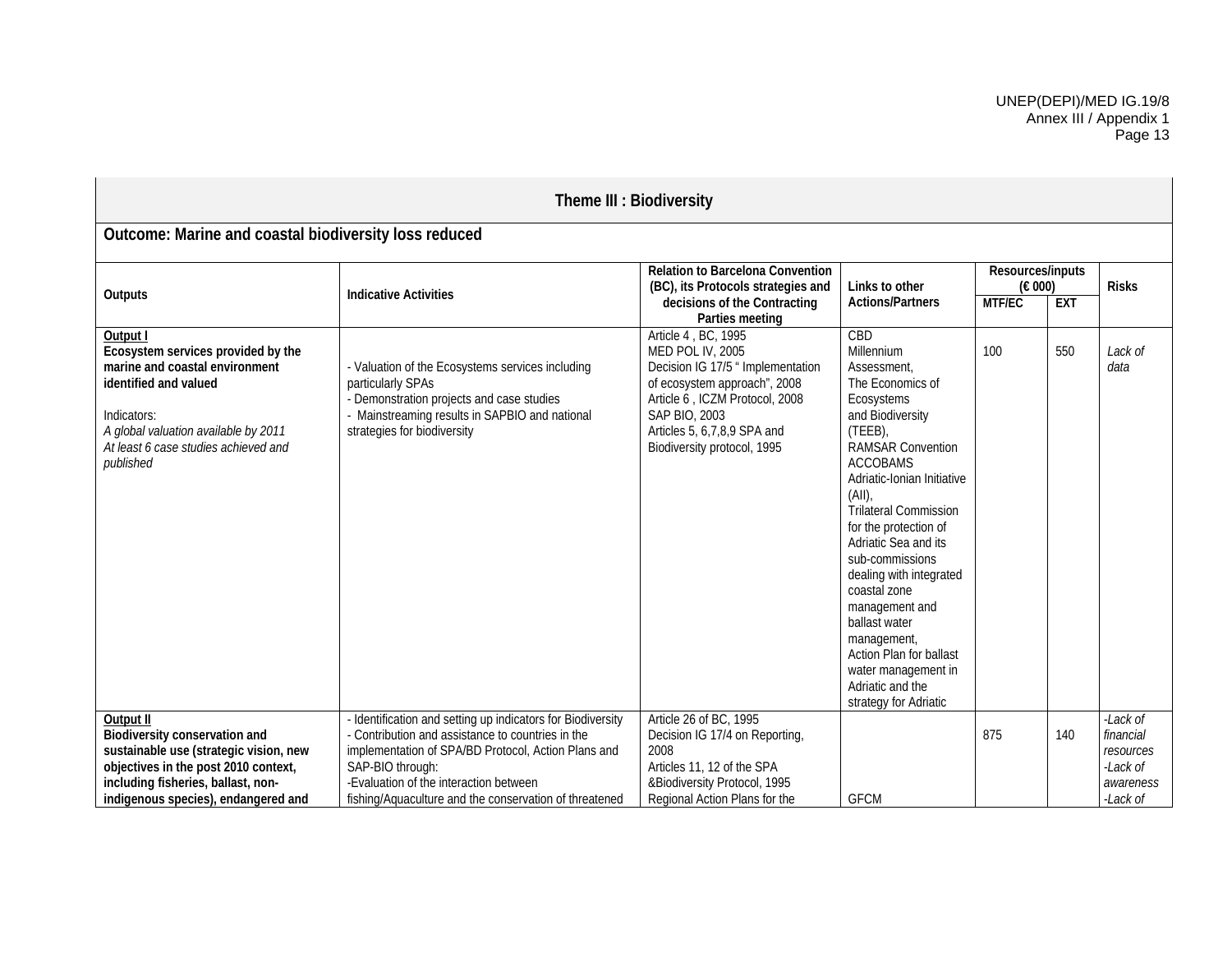| threatened species<br>Indicators:<br>Adequate indicators set up<br>-Number of changes in the status of species<br>in the list of threatened species<br>-Number of joint programmes for the<br>conservation of endangered species<br>-Number of contracting parties with national<br>protection plans for endangered species<br>-Number of planned actions achieved within<br>the regional action plans<br>-Number of guidelines elaborated | species and sensitive habitats<br>- Encourage sustainable fisheries and the use of best<br>practices<br>-Establishing and implementing joint national and<br>regional (and sub-regional) programmes for the<br>conservation of endangered species (particularly: Monk<br>seals, cetaceans, marine turtles, cartilaginous fish, sea<br>birds, invasive species and coralligenous)<br>-Carrying out trainings and capacity-building actions on<br>the conservation of biodiversity (marine turtles,<br>coralligenous, invasive species and ballast water)<br>- Evaluation of the Action Plans related to threatened<br>species and proposition of revisions<br>-Follow up the status of endangered species with a view<br>to proposing legal measures for their protection<br>including their inclusion in the Annexes II and III of the | conservation of endangered and<br>threatened species<br>Draft decision IG 19/3 "testing<br>effectiveness indicators", 2009<br>Draft decisions IG 19/16 (revision of<br>the action plan for the conservation<br>cartilaginous, 2009<br>SAP BIO, 2003<br>Draft decision IG 19/11 Strategy on<br>ships ballast water management in<br>the Mediterranean, 2009<br>Regional Strategy for Prevention of<br>and Response to Marine Pollution<br>from Ships, 2005<br>Ramsar, MedWet Strategy,<br>EU Biodiversity Action Plan | Bonn, Bern,<br>conventions<br>CBD<br>ACCOBAMS.<br>IUCN,<br>IMO.<br><b>REMPEC</b><br>UNCLOS, as<br>appropriate                                                                                                                                           |     |      | coordination<br>among<br>different<br>partner<br>agencies<br>-Sectorial<br>conflict of<br>interest<br>-Lack of<br>political<br>support                                       |
|--------------------------------------------------------------------------------------------------------------------------------------------------------------------------------------------------------------------------------------------------------------------------------------------------------------------------------------------------------------------------------------------------------------------------------------------|----------------------------------------------------------------------------------------------------------------------------------------------------------------------------------------------------------------------------------------------------------------------------------------------------------------------------------------------------------------------------------------------------------------------------------------------------------------------------------------------------------------------------------------------------------------------------------------------------------------------------------------------------------------------------------------------------------------------------------------------------------------------------------------------------------------------------------------|----------------------------------------------------------------------------------------------------------------------------------------------------------------------------------------------------------------------------------------------------------------------------------------------------------------------------------------------------------------------------------------------------------------------------------------------------------------------------------------------------------------------|---------------------------------------------------------------------------------------------------------------------------------------------------------------------------------------------------------------------------------------------------------|-----|------|------------------------------------------------------------------------------------------------------------------------------------------------------------------------------|
| Output III<br>Network of Marine and coastal Protected<br>Areas (MPAs), including Areas Beyond<br>National Jurisdiction (ABNJ), extended,<br>strengthened and effectively managed<br>Indicators:<br>Number of MPAs created<br>Area covered by MPAs (km <sup>2</sup> )<br>MPA/SPAMI management plans evaluated                                                                                                                               | protocol, as appropriate.<br>- Implementation of the regional work programme on<br>Marine and Coastal Protected Areas through:<br>• Assistance to countries to identify and establish new<br>Marine and Coastal Protected Areas and in synergy<br>• Assistance to countries to improve the connectivity and<br>the effective management of the Marine and Coastal<br><b>Protected Areas</b><br>• Contribution and assistance to countries to propose<br>the creation of SPAMIs including on high seas, as<br>appropriate.<br>- Assist countries in the identification of particularly<br>sensitive sea areas (PSSAs)                                                                                                                                                                                                                   | Art 5,6,7,8,9 of the SPA and<br>Biodiversity Protocol, 1995<br>Almeria Declaration, 2008<br>SAP BIO, 2003<br>Decision IG 17/11 Procedure for<br>revision of SPAMI, 2008                                                                                                                                                                                                                                                                                                                                              | CBD, Jacarta mandate<br>Johannesburg Plan of<br>implementation<br>GEF SP partnership<br>project<br>Natura 2000<br>Emerald network<br><b>MEDPAN</b><br><b>IMO</b><br><b>REMPEC</b><br>UNCLOS, as<br>appropriate<br><b>EU Biodiversity Action</b><br>Plan | 170 | 3200 | -Conflict of<br>interest<br>-Lack of<br>financial<br>and<br>human<br>resources<br>-Lack of<br>managem<br>ent<br>capacities<br>-Lack of<br>collective<br>political<br>support |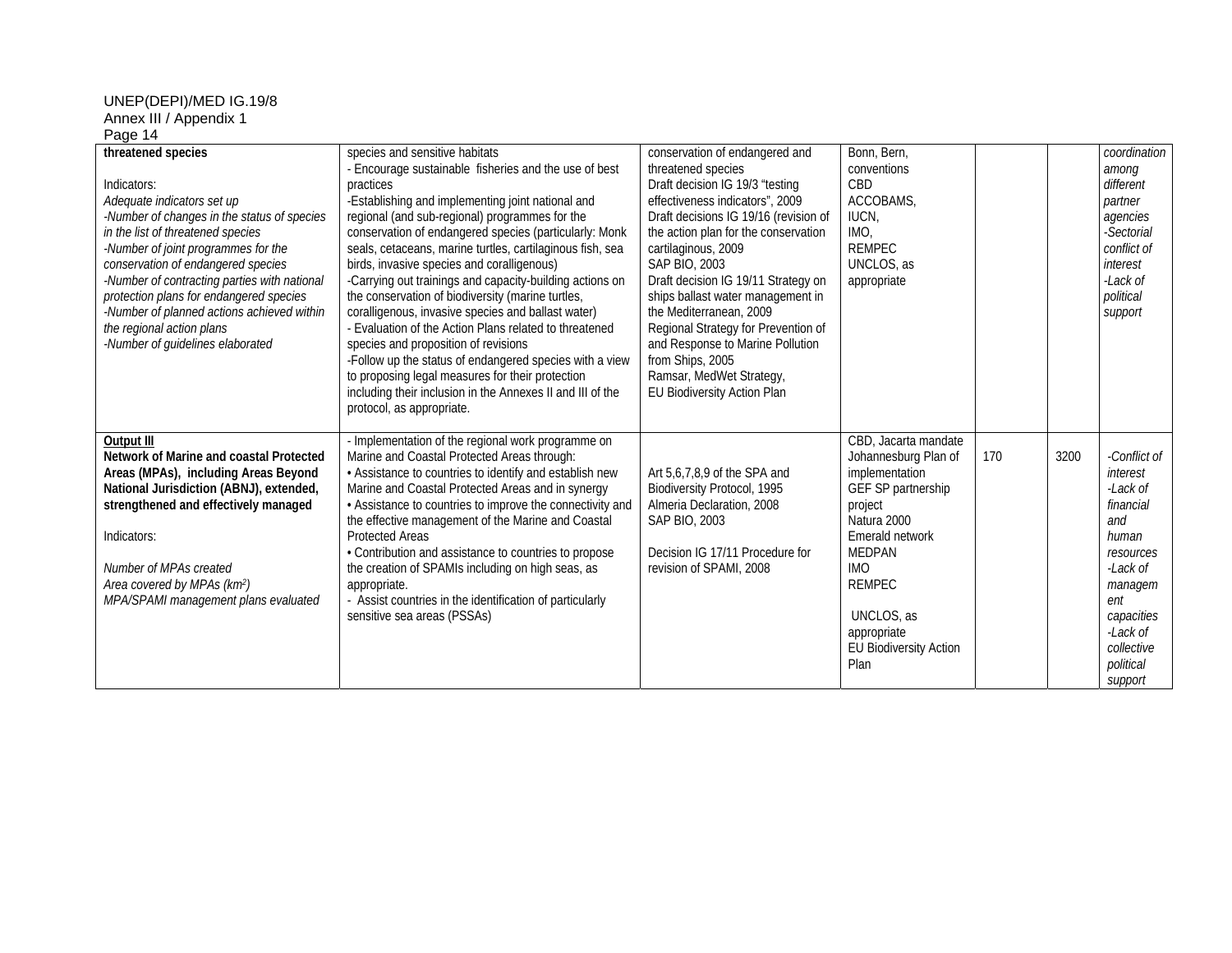| Theme IV: Pollution Control and Pevention                                                                                                                                                                                                                                                                                                                                                                                                                                                                                                                                                            |                                                                                                                                                                                                                                                                                                                                                                                                                                                                                                                                                                                                                                                                                                                                                                                                                                       |                                                                                                                                                                                                                |                                                                                                                                                                                                                                                                                                                                                                                                                                                                                                                                                                                                                      |      |                                           |                                                                                                                     |  |  |
|------------------------------------------------------------------------------------------------------------------------------------------------------------------------------------------------------------------------------------------------------------------------------------------------------------------------------------------------------------------------------------------------------------------------------------------------------------------------------------------------------------------------------------------------------------------------------------------------------|---------------------------------------------------------------------------------------------------------------------------------------------------------------------------------------------------------------------------------------------------------------------------------------------------------------------------------------------------------------------------------------------------------------------------------------------------------------------------------------------------------------------------------------------------------------------------------------------------------------------------------------------------------------------------------------------------------------------------------------------------------------------------------------------------------------------------------------|----------------------------------------------------------------------------------------------------------------------------------------------------------------------------------------------------------------|----------------------------------------------------------------------------------------------------------------------------------------------------------------------------------------------------------------------------------------------------------------------------------------------------------------------------------------------------------------------------------------------------------------------------------------------------------------------------------------------------------------------------------------------------------------------------------------------------------------------|------|-------------------------------------------|---------------------------------------------------------------------------------------------------------------------|--|--|
| Outcome: Land-based and sea-based pollution reduced                                                                                                                                                                                                                                                                                                                                                                                                                                                                                                                                                  |                                                                                                                                                                                                                                                                                                                                                                                                                                                                                                                                                                                                                                                                                                                                                                                                                                       |                                                                                                                                                                                                                |                                                                                                                                                                                                                                                                                                                                                                                                                                                                                                                                                                                                                      |      |                                           |                                                                                                                     |  |  |
| Outputs                                                                                                                                                                                                                                                                                                                                                                                                                                                                                                                                                                                              | Relation to Barcelona Convention<br>Links to other<br>(BC), its Protocols strategies and<br><b>Indicative Activities</b><br><b>Actions/Partners</b><br><b>MTF/EC</b>                                                                                                                                                                                                                                                                                                                                                                                                                                                                                                                                                                                                                                                                  |                                                                                                                                                                                                                | decisions of the Contracting                                                                                                                                                                                                                                                                                                                                                                                                                                                                                                                                                                                         |      | Resources/inputs<br>(€ 000)<br><b>EXT</b> | <b>Risks</b>                                                                                                        |  |  |
| Output I<br>Early warning of pollution (spills,<br>dangerous/hazardous substances)<br>Indicators:<br>-No of national contingency plans<br>adopted/no of CPs<br>-Maps on pollution sensitive areas and<br>hotspots updated and published every two<br>years<br>-Reports on emerging pollutants requiring<br>special attention produced as required<br>-Trends of pollution levels reported every two<br>years<br>-Updated national monitoring programmes<br>prepared and implemented in all contracting<br>partners by 2014<br>-Riverine inputs of nutrients assessed and<br>report published by 2013 | Early warning activities in the field of accidental release<br>by ships:<br>- Strengthening the national and regional capacities to<br>respond to a spill and building a reliable regional<br>assistance system<br>- Mediterranean Coastal States supported with adopting<br>and enforcing National Contingency Plan and sub-<br>regional agreements concluded<br>Early warning activities related to sources and levels of<br>pollution<br>- Potential pollution sensitive areas and hot spots<br>revised and updated<br>- Scientific baseline studies implemented to identify<br>emerging pollutants<br>- Tracking trends in pollution inputs and levels<br>- Monitoring network of sources, levels and trends of<br>pollution completed, and development of indicators<br>- Assessment of inputs of nutrients from diffuse sources | Parties meeting<br>Art 5,6,7,8,12 of BC, 1995<br>Art 8 LBS Protocol, 1996<br>Prevention and<br>Emergency Protocol, 2002<br>Dumping Protocol, 1995<br>Hazardous Waste Protocol, 1996<br><b>MED POL IV, 2005</b> | GPA, WHO, IOI<br>UNESCO, Regional<br>Seas, Basel<br>Convention.<br>Stockholm Convention,<br>IMO, MOIG, Sea Alarm<br>Foundation, CEDRE,<br>Fedrechemia, ISPRA,<br>CEFIC-ICE, MOON,<br>Marine Strategy,<br>Framework Directive<br>(MSFD),<br>Water framework<br>Directive (WFD)<br>Adriatic-Ionian Initiative<br>(AII)<br><b>Trilateral Commission</b><br>for the protection of<br>Adriatic Sea and its<br>sub-commissions<br>dealing with integrated<br>coastal zone<br>management and<br>ballast water<br>management,<br>Action Plan for ballast<br>water management in<br>Adriatic and the<br>strategy for Adriatic | 1750 | 800                                       | Lack of<br>political<br>support<br>Lack of<br>national<br>human<br>and<br>financial<br>resources<br>Lack of<br>data |  |  |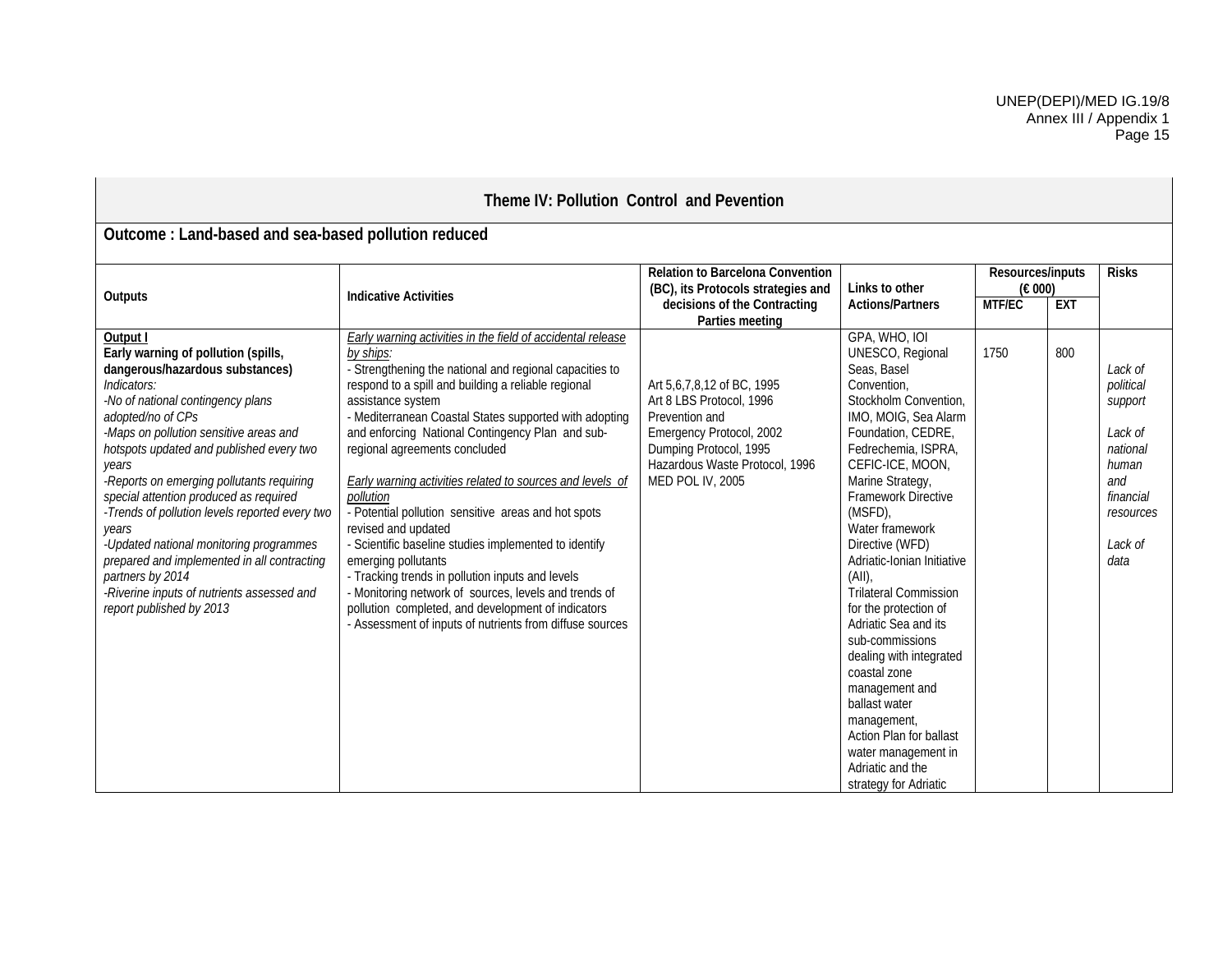| Output II                                            | Reducing the level of pollution from land-based                                                             |                                     |                               |     |      |               |
|------------------------------------------------------|-------------------------------------------------------------------------------------------------------------|-------------------------------------|-------------------------------|-----|------|---------------|
| Lower levels of pollution in the                     | activities:                                                                                                 | MAP, 1995                           |                               | 140 | 5125 | -Lack of      |
| Mediterranean marine and coastal                     | - Support and follow up countries implementation of                                                         | SAP-MED, 1997                       | UfM, H2020                    |     |      | financial     |
| environments                                         | pollution reduction actions listed in the NAPs through                                                      | IG 17/7 on Implementation of        | GEF SP project                |     |      | resources     |
|                                                      | policy reforms and capacity building                                                                        | National Action Plans and legally   | EIB, MEHSIP,                  |     |      | -Lack of      |
| Indicators:                                          | - Preparation of Pollutant Release and Transfer                                                             | binding measures and timetables     | Stockholm, Basel              |     |      | data          |
| Volume of investments in the framework of            | Mechanism (PRTR) projects in Mediterranean countries                                                        | required of art 15 of the LBS       | Conventions, GPA              |     |      | -Difficulties |
| MeHSIP GEF, SP, bilateral cooperation and            | - Promotion of sound chemical management                                                                    | protocol, 1996                      | Regional seas                 |     |      | in            |
| national expenditure in hotspot areas                | - Transfer of technology and policy reforms in relation to                                                  | Art 5.6 and 7 LBS Protocol, 1996    | conventions                   |     |      | coordination  |
| PRTR projects prepared for at least 4                | the food sector and POPs control                                                                            | MEDPOL Phase IV, 2005               | <b>WHO</b>                    |     |      | with          |
| countries                                            | - Provide technical assistance to countries for the sound                                                   | Regional Strategy for Prevention of | <b>IMO</b>                    |     |      | partners      |
| Satisfaction questionnaire for managers of           | management of waste such as lubeoils, batteries, E-                                                         | and Response to Pollution from      | Safemed Project               |     |      | and           |
| personnel trained in waste water treatment           | waste, PCBs, Chromium, BOD from tanneries, metals<br>from fertilizers                                       | Ships, 2005                         | <b>EU Water Initiative</b>    |     |      | donors        |
| Number of compliance reports on pollution            |                                                                                                             |                                     | (Mediterranean<br>Component), |     |      |               |
| standards in bathing and shellfish growing<br>waters | - Capacity building for national and local managers for<br>improving and upgrading the performance of waste |                                     |                               |     |      |               |
|                                                      | water treatment plants                                                                                      |                                     |                               |     |      |               |
|                                                      | - Assessment of compliance to microbial pollution                                                           |                                     |                               |     |      |               |
|                                                      | standards in bathing and shellfish growing waters                                                           |                                     |                               |     |      |               |
|                                                      | - Setting standards for industrial emissions-                                                               |                                     |                               |     |      |               |
|                                                      | - Technical assistance for reducing land-based pollution                                                    |                                     |                               |     |      |               |
|                                                      | through the application of Best Available Techniques                                                        |                                     |                               |     |      |               |
|                                                      | (BAT), Best Environmental Practices (BEP), Cleaner                                                          |                                     |                               |     |      |               |
|                                                      | Production (CP), the IPPC principles and sound                                                              |                                     |                               |     |      |               |
|                                                      | chemical management                                                                                         |                                     |                               |     |      |               |
|                                                      | Prevention of pollution from ships                                                                          |                                     |                               |     |      |               |
|                                                      | Technical assistance to implement the "offshore"                                                            |                                     |                               |     |      |               |
|                                                      | <b>Protocol</b>                                                                                             |                                     |                               |     |      |               |
|                                                      |                                                                                                             |                                     |                               |     |      |               |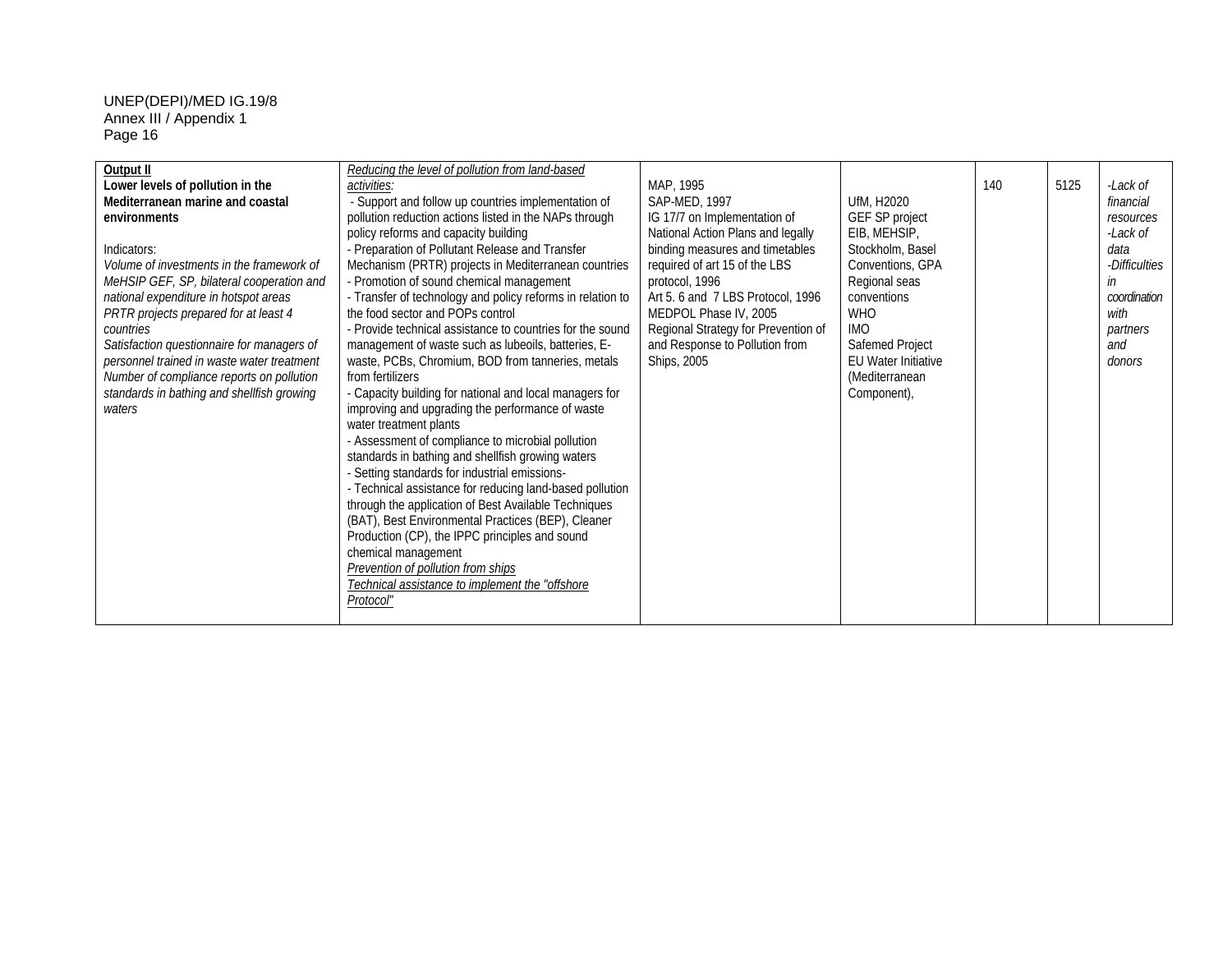| Theme V: Sustainable consumption and production                                                                                                                                                                                                                                                                                                                                                                                                                                                                                                                                     |                                                                                                                                                                                                                                                                                                                                                                                                                                                                                                                           |                                                                                                                                                                                                                       |                                                                                                                            |                             |            |                                                                                                                                                                               |  |  |
|-------------------------------------------------------------------------------------------------------------------------------------------------------------------------------------------------------------------------------------------------------------------------------------------------------------------------------------------------------------------------------------------------------------------------------------------------------------------------------------------------------------------------------------------------------------------------------------|---------------------------------------------------------------------------------------------------------------------------------------------------------------------------------------------------------------------------------------------------------------------------------------------------------------------------------------------------------------------------------------------------------------------------------------------------------------------------------------------------------------------------|-----------------------------------------------------------------------------------------------------------------------------------------------------------------------------------------------------------------------|----------------------------------------------------------------------------------------------------------------------------|-----------------------------|------------|-------------------------------------------------------------------------------------------------------------------------------------------------------------------------------|--|--|
|                                                                                                                                                                                                                                                                                                                                                                                                                                                                                                                                                                                     | Outcome: Unsustainable consumption and production patterns changed                                                                                                                                                                                                                                                                                                                                                                                                                                                        |                                                                                                                                                                                                                       |                                                                                                                            |                             |            |                                                                                                                                                                               |  |  |
| Outputs                                                                                                                                                                                                                                                                                                                                                                                                                                                                                                                                                                             | <b>Indicative Activities</b>                                                                                                                                                                                                                                                                                                                                                                                                                                                                                              | <b>Relation to Barcelona Convention</b><br>(BC), its Protocols strategies and                                                                                                                                         | Links to other                                                                                                             | Resources/inputs<br>(E 000) |            | <b>Risks</b>                                                                                                                                                                  |  |  |
|                                                                                                                                                                                                                                                                                                                                                                                                                                                                                                                                                                                     |                                                                                                                                                                                                                                                                                                                                                                                                                                                                                                                           | decisions of the Contracting<br>Parties meeting                                                                                                                                                                       | <b>Actions/Partners</b>                                                                                                    | MTF/EC                      | <b>EXT</b> |                                                                                                                                                                               |  |  |
| Output I<br>Drivers affecting ecosystems addressed:<br>economic activities, patterns of<br>consumption, infrastructure and spatial<br>development more sustainable, transport<br>Indicators:<br>-10 pilot destinations for tourism studied to<br>estimate the economic, social and ecological<br>footprint<br>Guidelines on sustainable mobility produced<br>-Countries ratify convention on safe and<br>environmentally sound recycling of ships<br>-Public administration: Number of<br>administrations supported in adopting green<br>procurement and eco-building policies as a | Tourism<br>-Estimate the economic, social and ecological footprint<br>of pilot destinations for tourism<br>- Higher levels of responsible tourism<br>- Study on the impact of cruise activities and leisure<br>boats on the environment<br>- Assist in reducing pollution generated by pleasure<br>crafts activities by disseminating best practices<br>Urban development<br>- Promoting the green governance in the Mediterranean<br>cities<br>- Overview of the situation of the urban mobility in the<br>Mediterranean | <b>MSSD, 2005</b><br>MCSD recommendations on<br>tourism, 1999<br>Guidelines concerning pleasure<br>crafts activities and the protection of<br>marine environment, 2008<br>MCSD multiannual Programme of<br>work, 2005 | <b>UNCSD</b><br><b>UNEP</b><br>UNEP policy on SPC<br>Marrakech process<br><b>WTO</b><br>EU Integrated Maritime<br>Policies | 320                         | 4258       | -Difficulties<br>Οf<br>coordination<br>among<br>partners<br>and<br>sectors on<br>horizontal<br>and<br>vertical<br>levels<br>-Lack of<br>support<br>from public<br>authorities |  |  |
| result of activities<br>Private sector:<br>-Number of businesses supported in<br>adopting eco-labelling, cleaner production<br>and corporate social responsibility as a result<br>of activities<br>Universities:<br>-Number of universities supported in<br>including SCP in their curriculum<br>NGOs/civil society:<br>-Number of consumer associations that<br>increase green product consumption                                                                                                                                                                                 | Transport<br>- Promotion of sustainable transport in the<br>Mediterranean<br>Water<br>Promotion of better water management in the<br>Mediterranean<br><b>Waste</b><br>- Estimation of the material flows and volumes of waste<br>in the Mediterranean region                                                                                                                                                                                                                                                              |                                                                                                                                                                                                                       |                                                                                                                            |                             |            | -Difficulties<br>to reach<br>the final<br>consumers<br>$-Lack$ of<br>legal basis<br>to<br>implement<br>SP policies<br>-Difficulty<br>to reach<br>and<br>mobilize              |  |  |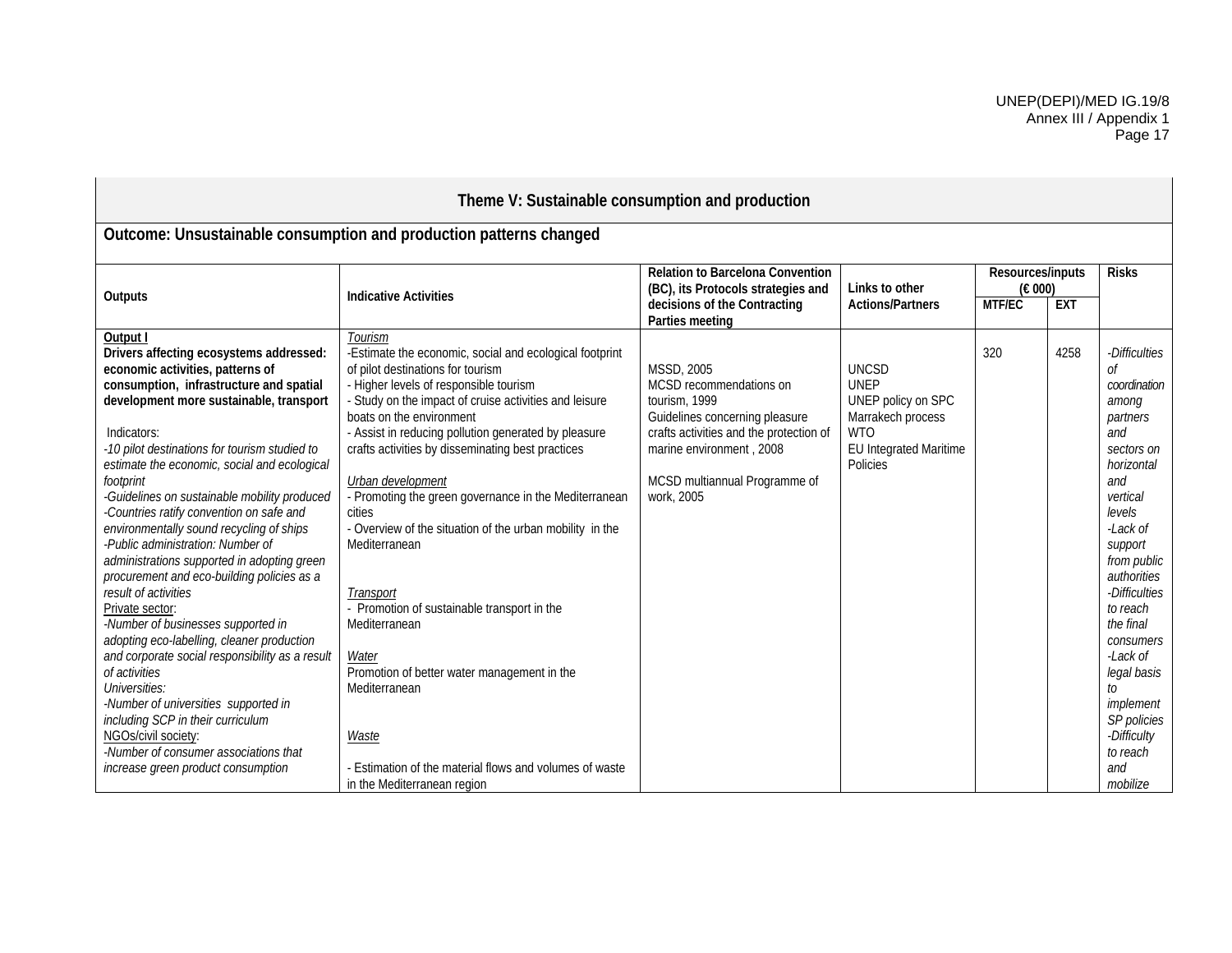| -Tools to promote activities on SCP in public<br>administration, private sector, Universities, and<br>NGOs/civil society<br>- Overview of the links between the patterns of<br>consumption and production and the environmental<br>degradation of the Mediterranean region<br>- Promote green competitiveness as tool for small and<br>medium enterprises<br>- Promote mechanisms and technologies as eco-<br>labeling, sustainable procurement, Life Cycle<br>Assessment, sustainable management of industrial<br>areas, corporate social responsibility, etc.<br>- Promote sustainable lifestyles and education for<br>sustainable consumption<br>- Promote building cooperation between MAP<br>components and relevant agents and initiatives relevant<br>for SCP to the Mediterranean |  |  | experts<br>from other<br>sectors |
|-------------------------------------------------------------------------------------------------------------------------------------------------------------------------------------------------------------------------------------------------------------------------------------------------------------------------------------------------------------------------------------------------------------------------------------------------------------------------------------------------------------------------------------------------------------------------------------------------------------------------------------------------------------------------------------------------------------------------------------------------------------------------------------------|--|--|----------------------------------|
|                                                                                                                                                                                                                                                                                                                                                                                                                                                                                                                                                                                                                                                                                                                                                                                           |  |  |                                  |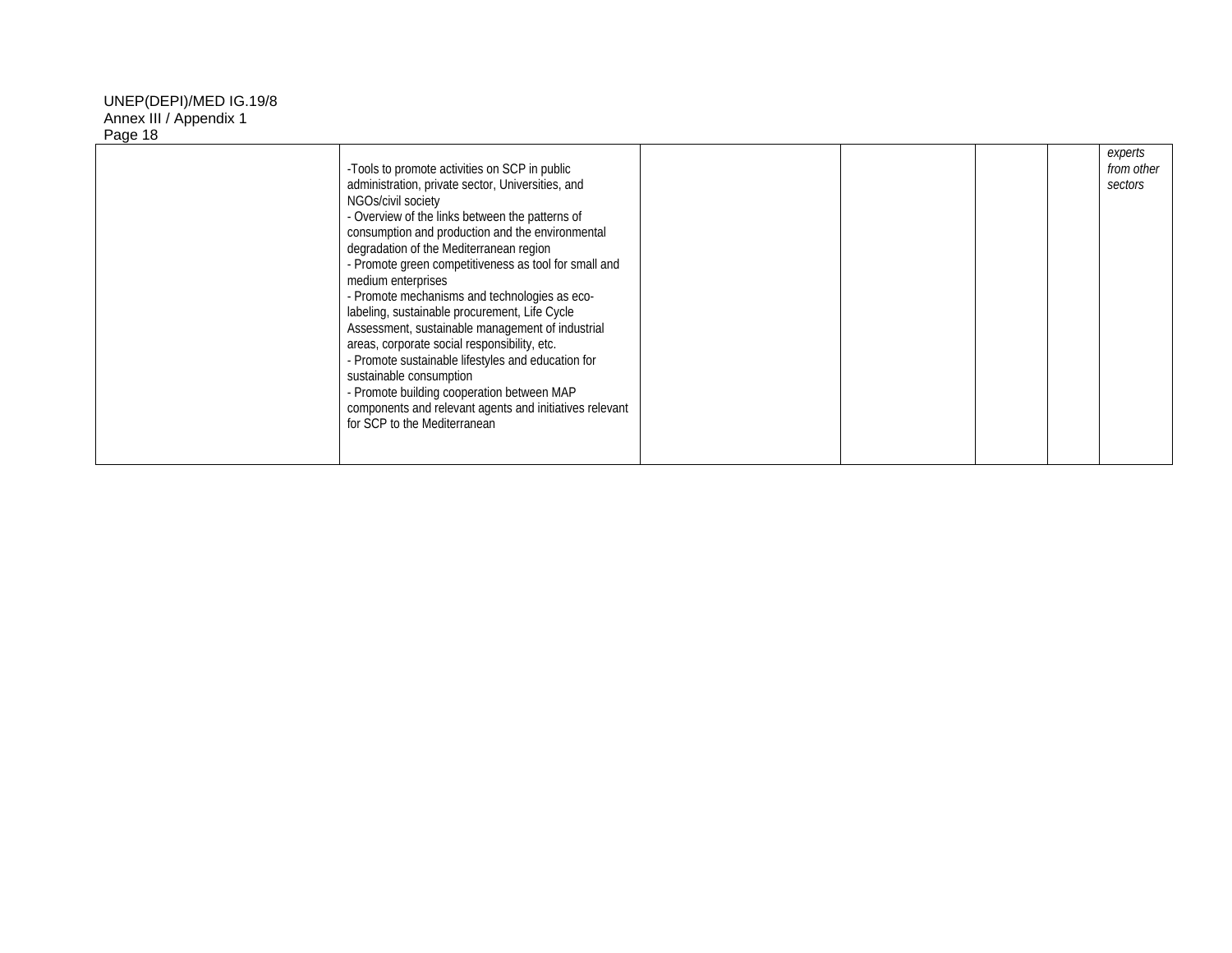| Theme VI: Climate Change                                                                                                                                                                                                                                                                                                                                                                                                             |                                                                                                                                                                                                                                                                                                                                                                                                                                                                                                                                                                                                                                              |                                                                                                             |                                                                                                                                                                                                                                                                                                                                       |                             |            |                                                    |  |  |
|--------------------------------------------------------------------------------------------------------------------------------------------------------------------------------------------------------------------------------------------------------------------------------------------------------------------------------------------------------------------------------------------------------------------------------------|----------------------------------------------------------------------------------------------------------------------------------------------------------------------------------------------------------------------------------------------------------------------------------------------------------------------------------------------------------------------------------------------------------------------------------------------------------------------------------------------------------------------------------------------------------------------------------------------------------------------------------------------|-------------------------------------------------------------------------------------------------------------|---------------------------------------------------------------------------------------------------------------------------------------------------------------------------------------------------------------------------------------------------------------------------------------------------------------------------------------|-----------------------------|------------|----------------------------------------------------|--|--|
|                                                                                                                                                                                                                                                                                                                                                                                                                                      | Outcome: Mediterranean environment less vulnerable to Climate Change                                                                                                                                                                                                                                                                                                                                                                                                                                                                                                                                                                         |                                                                                                             | Total:                                                                                                                                                                                                                                                                                                                                | 959                         | 4,095      |                                                    |  |  |
| Outputs                                                                                                                                                                                                                                                                                                                                                                                                                              | <b>Indicative Activities</b>                                                                                                                                                                                                                                                                                                                                                                                                                                                                                                                                                                                                                 | <b>Relation to Barcelona</b><br>Convention (BC), its<br>Protocols strategies and                            | Links to other<br><b>Actions/Partners</b>                                                                                                                                                                                                                                                                                             | Resources/inputs<br>(E 000) |            | <b>Risks</b>                                       |  |  |
|                                                                                                                                                                                                                                                                                                                                                                                                                                      |                                                                                                                                                                                                                                                                                                                                                                                                                                                                                                                                                                                                                                              | decisions of the Contracting<br>Parties meeting                                                             |                                                                                                                                                                                                                                                                                                                                       | <b>MTF/EC</b>               | <b>EXT</b> |                                                    |  |  |
| Output I<br>Mediterranean region able to<br>face climate change challenges<br>through a better understanding<br>of potential ecological impacts<br>and vulnerabilities<br>Indicators:<br>Climate Change impact indicators<br>available specific to the<br>Mediterranean region<br>At least 2 studies available on<br>impact of climate change and sea<br>level rise<br>Number of sectoral or cross-<br>cutting vulnerability studies | <b>Better understanding/awareness of climate change impacts</b><br>on the Mediterranean environment and natural resources:<br>- contribute to assessing the impact of Climate Change on<br>Marine and coastal biodiversity (identify the most vulnerable<br>habitats and species to climate change), natural resources<br>(soil, forests, water)<br>- Development of impact indicators tailored to the<br>Mediterranean marine and coastal environment<br>- Assessment of impacts on water quality and pollution risks<br>as a result of climate change, particularly desertification,<br>erosion, salinisation flooding and sea level rise. | MSSD, 2005<br>Almeria<br>Declaration, 2008<br>ICZM Protocol, 2008<br>SAP BIO, 2003<br>SPA/BD Protocol, 1995 | <b>IPPC</b><br>CBD<br>Millennium Assessment.<br>The Economics of<br>Ecosystems and<br>Biodiversity (TEEB),<br>ACCOBAMS Code of<br>Conduct of responsible<br>fishing,<br>UNEP MTS, GEF<br>Regional Seas, GFCM,<br>UNFCCC,<br>EU Institutions,<br>Union for Mediterranean<br><b>EU Water Initiative</b><br>(Mediterranean<br>Component) | 404                         | 2,645      | Lack of resources<br>Knowledge Gap<br>Lack of data |  |  |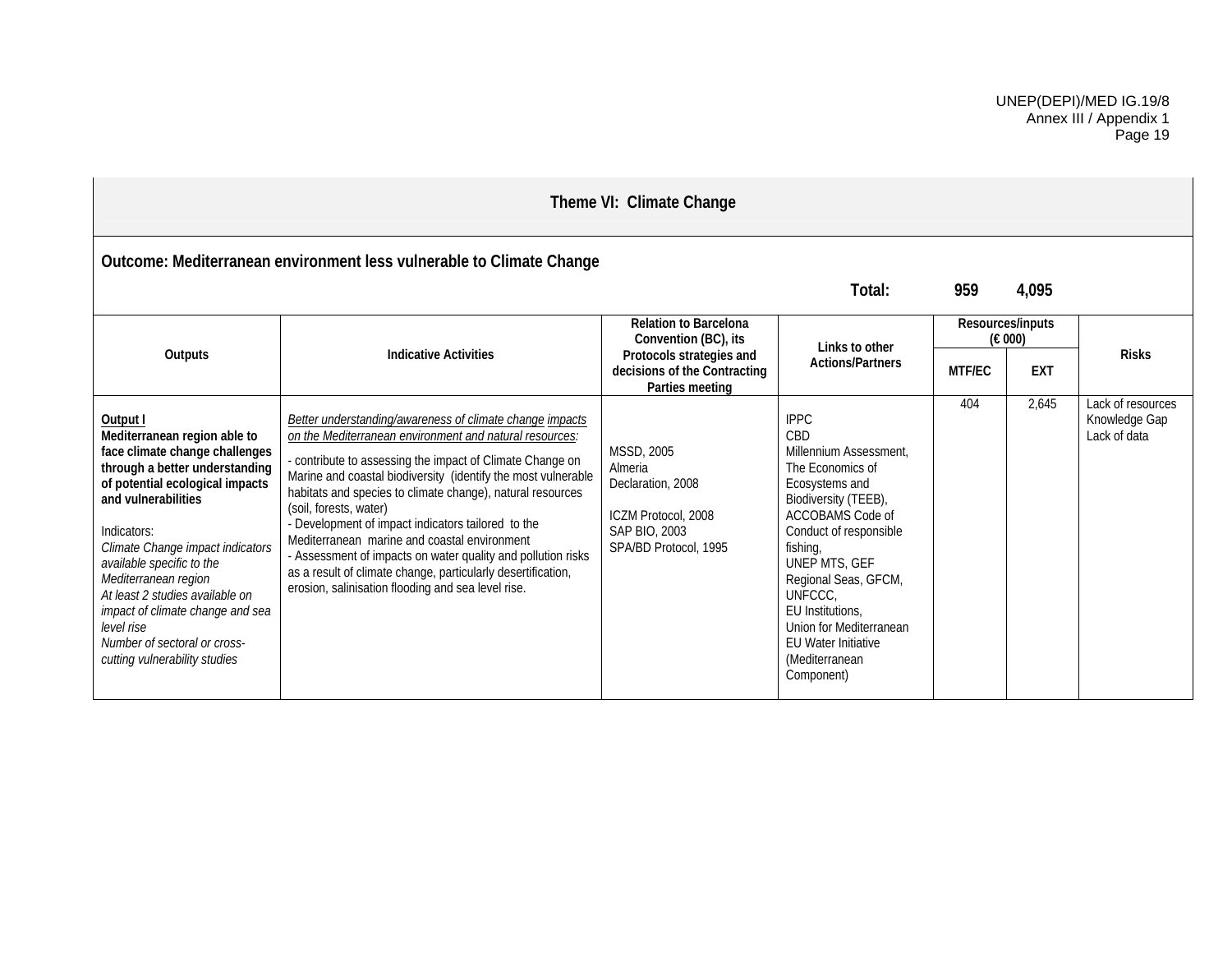| Output II<br>Reduced socio-economic<br>vulnerability<br>Indicators:<br>Availability of the report on<br>climate change costs for the<br>Mediterranean region ('Stern<br>report for the Mediterranean')<br>No of sectoral guidelines<br>prepared<br>Framework document for<br>integrated the Marine and coastal<br>dimensions of national strategies<br>on Mitigation and Adaptation                                                   | Better understanding of the challenges of CC for the<br>Mediterranean economy and societies:<br>- Analysis of socio-economic impact of CC (focused on<br>coastal zone and maritime activities)<br>Facilitate adaptation planning/processes that address and<br>reduce vulnerability<br>- Support development of the Marine and coastal<br>dimensions of regional/national strategies on adaptation<br>Promotion of low carbon production and consumption in the<br>context of the MSDD implementation<br>- promote low carbon methodology and sectoral guidelines<br>(industry, tourism, shipping, transport and mobility,<br>agriculture, urban and spatial planning)<br>- assist in the process of declaring the Mediterranean sea<br>area as an Emissions Controlled Area (ECA) and to promote<br>other agreed tools to mitigate emissions from ships (the<br>package of IMO measures for addressing GHG<br>- drawing on outlook studies, promote an alternative<br>development scenario which favours sustainable transport<br>modes | <b>MSSD, 2005</b><br>Almeria<br>Declaration, 2008<br>ICZM Protocol, 2008<br>SPA/BD Protocol.<br>1995<br>SAP BIO, 2003<br>MSSD, 2005<br>Regional Strategy for<br>Prevention of and Response to<br>Marine Pollution from Ships,<br>2005 | <b>UNFCCC</b><br><b>EU</b> Institutions<br>GEF<br><b>IPPC</b><br>CBD<br>Millennium Assessment.<br>The Economics of<br>Ecosystems and<br>Biodiversity (TEEB),<br><b>ACCOBAMS</b><br>Code of Conduct of<br>responsible fishing,<br><b>IMO</b><br><b>UNCDD</b>                                                                | 315 | 1150 | Lack of data<br>Reluctance<br>towards low carbon<br>economy<br>Global economic<br>crisis |
|---------------------------------------------------------------------------------------------------------------------------------------------------------------------------------------------------------------------------------------------------------------------------------------------------------------------------------------------------------------------------------------------------------------------------------------|------------------------------------------------------------------------------------------------------------------------------------------------------------------------------------------------------------------------------------------------------------------------------------------------------------------------------------------------------------------------------------------------------------------------------------------------------------------------------------------------------------------------------------------------------------------------------------------------------------------------------------------------------------------------------------------------------------------------------------------------------------------------------------------------------------------------------------------------------------------------------------------------------------------------------------------------------------------------------------------------------------------------------------------|---------------------------------------------------------------------------------------------------------------------------------------------------------------------------------------------------------------------------------------|----------------------------------------------------------------------------------------------------------------------------------------------------------------------------------------------------------------------------------------------------------------------------------------------------------------------------|-----|------|------------------------------------------------------------------------------------------|
| Output III<br>Assess and provide<br>information to reduce adverse<br>environmental Impacts of<br>mitigation and adaptation<br>strategies & technologies<br>Indicators:<br>-Integration of environmentally<br>sound desalination and waste<br>water re-use assessed<br>-Guidelines provided on how to<br>assess environmental impact for<br>at least 3 technologies<br>-Report on risks of CO <sub>2</sub><br>sequestration activities | - Assessment of environmental impact of CO <sub>2</sub> sequestration<br>- Assessment of coast and marine physical alteration due to<br>mitigation strategies and technologies<br>- Integration of environmentally sound desalination and<br>waste water re-use in IWRM                                                                                                                                                                                                                                                                                                                                                                                                                                                                                                                                                                                                                                                                                                                                                                  | Almeria<br>Declaration, 2008<br>Articles 5, 18,19 ICZM<br>Protocol, 2008<br>LBS Protocol, 1996<br>SPA/BD Protocol, 1995<br>SAP BIO, 2003,<br>Dumping Protocol, 1995.                                                                  | <b>UNFCCC</b><br>IPPC, CBD<br>Millennium Assessment,<br>The Economics of<br>Ecosystems and<br>Biodiversity (TEEB),<br><b>ACCOBAMS</b><br>Code of Conduct of<br>responsible fishing,<br>London Dumping Protocol,<br><b>UNECE SEA Protocol</b><br>2003.<br>WHO,<br>EEA, WB,<br>UNDP.<br><b>EU Institutions</b><br><b>GEF</b> | 240 | 300  | Lack of data<br>State of progress<br>of technology                                       |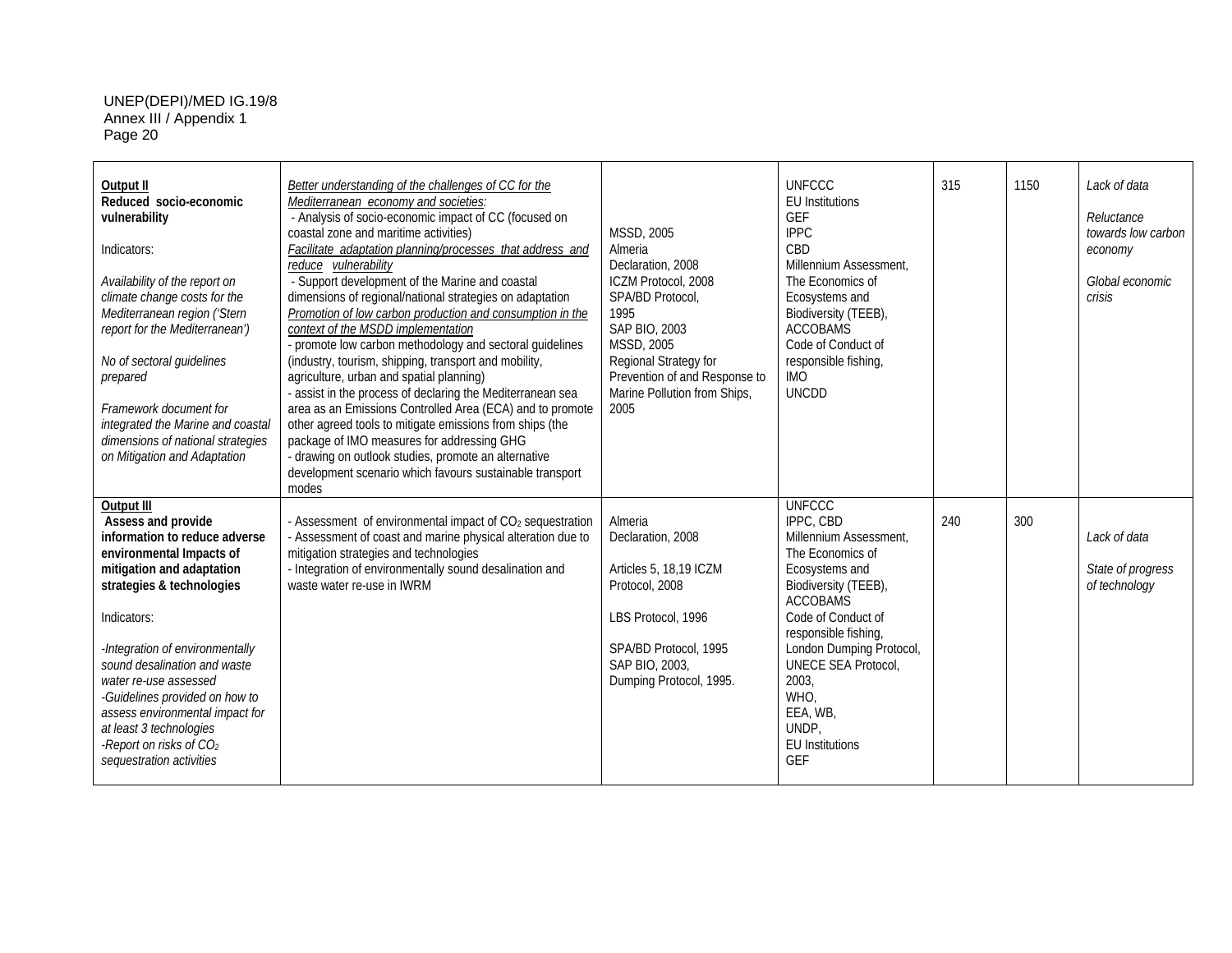# **Appendix 2**

#### **Programme of work and budget for the 2010-2011 biennium**

The strategic Five-Year Programme of Work has been carefully designed to deliver strategic environmental sustainability priorities for the Mediterranean Sea area and its coastal regions.

To ensure effective implementation of the Five-Year plan, a two-year work programme has been developed. In terms of process it involved a highly participatory process whereby the Coordinating Unit and all the components of UNEP/MAP worked together to produce a joint, fully integrated programme. The methodology involved identifying where key synergies lay between the individual components, partners and stakeholders, and developing activities designed to maximise impact. Whereas the Five-Year plan is more strategic in outlook, the two-year plan focuses on successful implementation, and the activities required to deliver the outputs. Whilst the Five-Year Programme of Work shows direction and indicative activities, the two-year plan is more specific and shows what will be delivered, and how this will be achieved, including resources needed, the link and synergy with other actors and initiatives as well as individual and or joint responsibilities within the Secretariat for their implementation.

The two-year programme is fully integrated within the Five-Year Programme of Work. The same structure of outcomes and outputs is used, allowing the specific activities of the two-year programme to be clearly mapped against the indicative activities of the Five-Year Programme of Work. Clear indicators have been provided for each activity. Considerable work has also been spent on identifying partner components within UNEP MAP, and how they will work together on activities. Again, this is shown in the two-year programme. The two-year programme also shows links to other actions and related initiatives to demonstrate the strategic fit with the regions priorities. Finally, the table also includes summary budget information for each output, broken down by funding source.

For the first time, the total of MAP Secretariat human resources allocated are also indicated. In addition, activities related to technical assistance are also highlighted. New activities have been added with a view to starting the implementation of the Five-Year Programme of Work, in particular with regard to Governance and Climate Change.

The proposed activities have been selected on the basis of previous work carried out and agreed at the component focal points meeting and re-organised and updated in order to fit the Five-Year Strategic Programme of Work.

With regard to Governance, the focus is on the implementation of the Governance paper particularly on enhancing its internal coherence in terms of planning, resource mobilisation and having one-voice regional cooperation policy. In addition an effective compliance and reporting system are key to promoting further the implementation of the Convention and its Protocols and the overall effectiveness and visibility of MAP.

The programmes of work on ICZM, Biodiversity and Pollution Prevention and Control represent an update of the traditional pillar of MAP work on ecosystem protection including land protection. Ambitious objectives were set forth with regard to legally binding measures and programmes to reduce pollution, the establishment of new and strengthening of the current management of marine protected areas, preparing the grounds for implementing the new ICZM Protocol and undertaking a number of actions to reduce the impact of different drivers to Mediterranean Sea area and coastal zone, including the promotion and implementation of sustainable consumption and production.

The proposed activities under the Climate Change theme will provide the Contracting Parties with better knowledge on the impact of climate change and possible adaptation and mitigation measures and will feed the work of the MCSD.

The implementation of the two-year programme of work relies on the MTF and on external resources, some of which will have to be mobilised. The Secretariat is fully committed to develop a resource mobilization plan that will seek funding for activities still in brackets in the current proposal. In addition,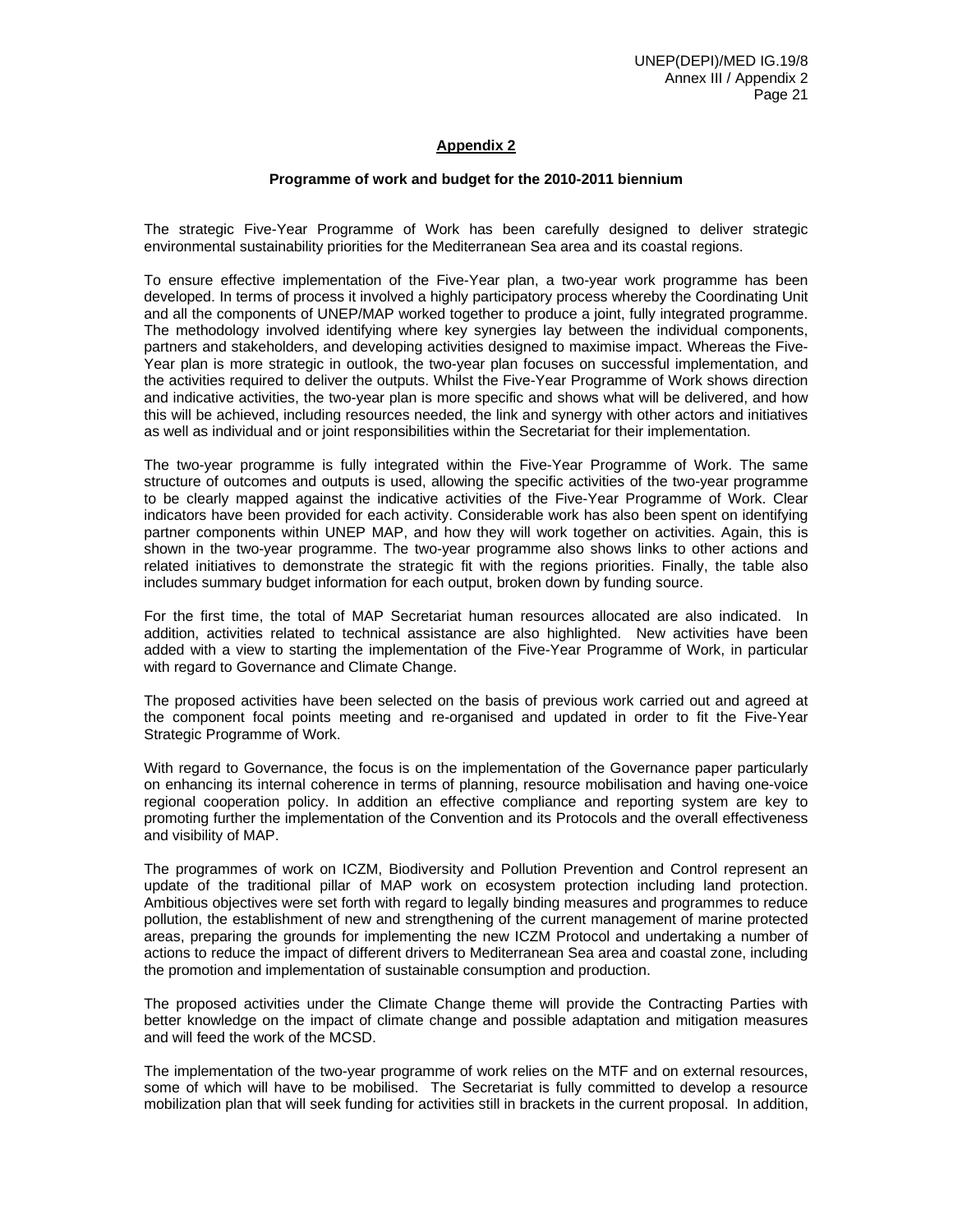the implementation of the Programme of work will be strongly supported by the new GEF, SAFEMED project, MAP/EC project on Marine Protected Areas beyond national jurisdiction and ecosystem approach, and Azahar and FEEM programmes. The Secretariat is grateful to all these donors for the trust and support given to MAP.

An increase of 2,5% as of 2011 in the ordinary contributions to the MTF will enable the Secretariat to successfully deliver on some of the new mandated tasks such as the preparation of SoED and the MSSD evaluation.

It is also to observe that external sources for performing activities of INFO/RAC and CP/RAC in the biannual programme of work include all expenditures, i.e. manpower, contracts, procurements as per the respective national budgetary laws and regulations. On the contrary, the MTF budget Euro 122000 (INFO/RAC) and Euro 2 (CP/RAC) follows UNEP MAP budgetary rules.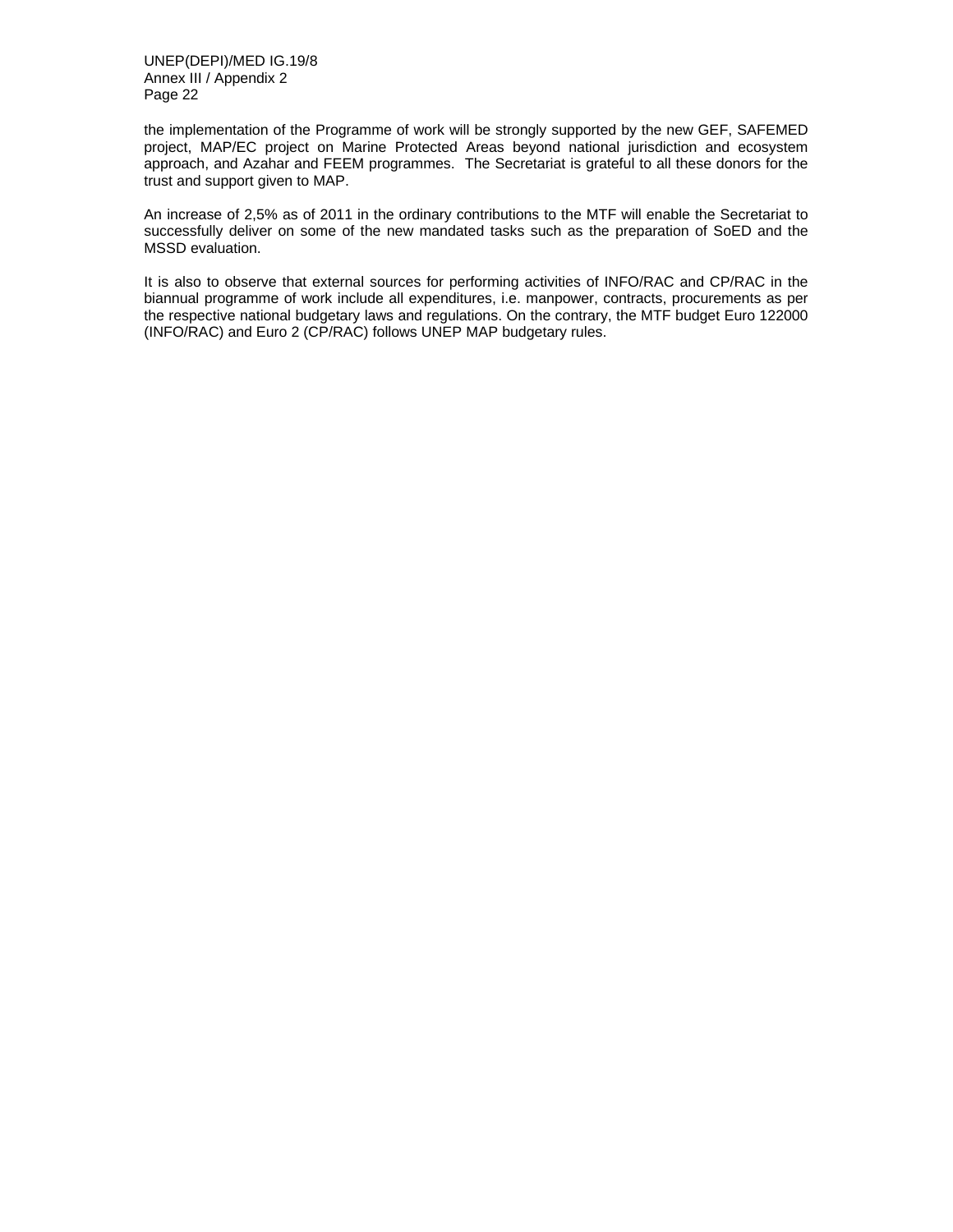| Theme I: Governance                                                                            |                                                                                           |                                                            |                                                                                                                                                                                                                                                           |                    |            |    |                  |                               |            |    |                   |       |  |
|------------------------------------------------------------------------------------------------|-------------------------------------------------------------------------------------------|------------------------------------------------------------|-----------------------------------------------------------------------------------------------------------------------------------------------------------------------------------------------------------------------------------------------------------|--------------------|------------|----|------------------|-------------------------------|------------|----|-------------------|-------|--|
|                                                                                                | Priority/Outcome: Barcelona Convention, protocols, and strategies effectively implemented |                                                            |                                                                                                                                                                                                                                                           |                    |            |    |                  |                               |            |    |                   |       |  |
| Output:                                                                                        |                                                                                           | Responsibility and                                         |                                                                                                                                                                                                                                                           | Links to other     |            |    |                  | Resources (Human & Financial) |            |    |                   |       |  |
|                                                                                                | <b>Specific Activities</b>                                                                | partners                                                   | <b>Indicators</b>                                                                                                                                                                                                                                         | Actions/related    |            |    | 2010 (Euro, 000) |                               |            |    | 2011 (Euro, 000)  |       |  |
|                                                                                                |                                                                                           |                                                            |                                                                                                                                                                                                                                                           | <b>Initiatives</b> | <b>MTF</b> | EC | <b>EXT</b>       | Human                         | <b>MTF</b> | EC | EXT               | Human |  |
| Output 1.1<br>Strengthening<br>Institutional<br>Coherence,<br>efficiency and<br>accountability |                                                                                           |                                                            |                                                                                                                                                                                                                                                           |                    |            |    |                  | 8832                          |            |    |                   | 9381  |  |
|                                                                                                | 1.1.1 17 <sup>th</sup> Meeting of the<br><b>Contracting Parties</b>                       | Coordinating Unit<br>with input from MAP<br>components and | Satisfaction Surveys of decision<br>making bodies and partners with the<br>quality, timings and relevance of<br>MAP's work.<br>Meeting documents made available<br>to Contracting Parties in the official<br>languages within established<br>.timeframes. |                    |            |    |                  |                               |            |    | (200)             |       |  |
| Integrated and more<br>coherent decision<br>making process<br>within UNEP MAP                  | 1.1.2 Meetings of the Bureau<br>(three during the biennium)                               | programmes                                                 | Progress monitored, Guidance<br>provided to the Secretariat, Bureau<br>meeting reports submitted to the MAP<br>focal points and Contracting Parties<br>meetings                                                                                           |                    | 50         |    | (10)             |                               | 40         |    |                   |       |  |
|                                                                                                | 1.1.3 MAP focal points meeting<br>and Components focal points<br>meeting aligned          |                                                            | Progress achieved during the<br>previous biennium monitored and<br>programme of work and draft<br>decisions finalized for submission to<br>the Contracting Parties meeting.                                                                               |                    |            |    |                  |                               | 100        |    | (100)             |       |  |
|                                                                                                | 1.1.4 14th MCSD meeting                                                                   |                                                            | MCSD recommendations for<br>submission to the Contracting parties<br>meeting prepared                                                                                                                                                                     |                    |            |    |                  |                               | 45         |    | (50) <sup>3</sup> |       |  |

<sup>&</sup>lt;sup>2</sup> Human resources breakdown: 2010: Coordinating Unit 380, MEDPOL 68, REMPEC 160, Blue Plan 160, PAP RAC 35, SPA RAC 35 CP RAC 45 2011: Coordinating Unit 365, MEDPOL 54, REMPEC 200, Blue Plan 170, PAP RAC 50, SPA RAC 50 CP RAC 49

<sup>3</sup> Financial support expected from Host country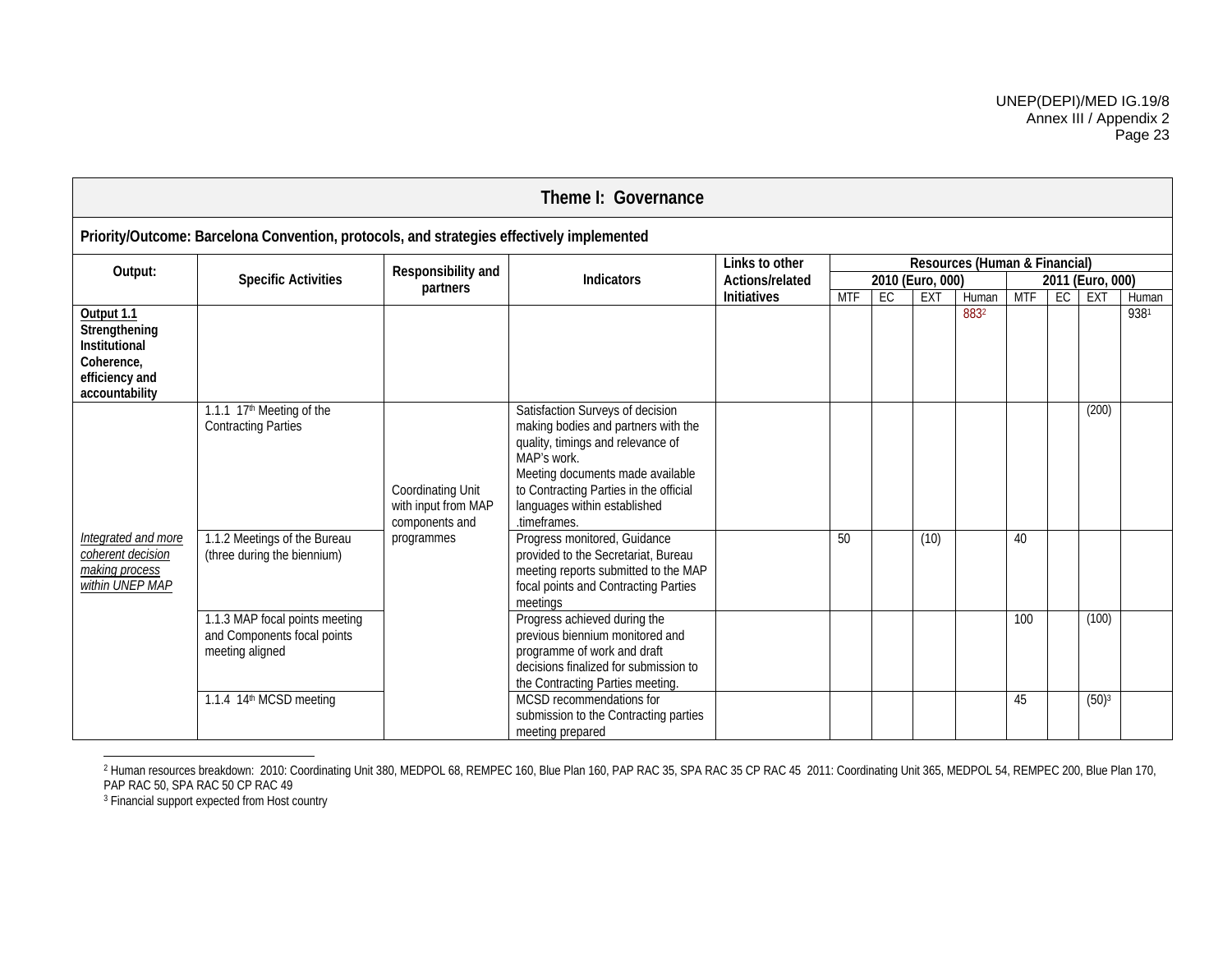| 1.1.5 MCSD Steering committee<br>meetings                                  |                                                                                                          | Progress achieved monitored,<br>Guidance provided to the Secretariat,<br>MCSD steering committee reports<br>submitted to the MCSD meeting |                                                                                   | 20 | (10) | 20       | (10) |  |
|----------------------------------------------------------------------------|----------------------------------------------------------------------------------------------------------|-------------------------------------------------------------------------------------------------------------------------------------------|-----------------------------------------------------------------------------------|----|------|----------|------|--|
| 1.1.6 National MED POL Focal<br>Points meeting<br>1.1.7 REMPEC focal point | MED POL in<br>consultation with the<br><b>Coordinating Unit</b><br>REMPEC                                | Programme properly coordinated with                                                                                                       |                                                                                   |    |      | 40<br>52 | (20) |  |
| meeting<br>1.1.8 BP/RAC Focal Point<br>meeting                             | in consultation with<br>the Coordinating Unit<br>BP/RAC in<br>consultation with the<br>Coordinating Unit | focal points.<br>Activities carried out during the<br>previous biennium and programme of<br>activities for the following biennium         | Decisions of the<br>15 <sup>th</sup> meeting of the<br><b>Contracting Parties</b> |    |      | 23       |      |  |
| 1.1.9 National focal points<br>meeting of PAP RAC                          | PAP/RAC in<br>consultation with the<br>Coordinating Unit:                                                | endorsed for consideration by the<br>MAP focal points meetings                                                                            | MAP focal points<br>meeting<br>Bureau meetings                                    |    |      | 25       |      |  |
| 1.1.10 SPA RAC Focal Points<br>meeting (tenth's meeting)                   | RAC/SPA<br>in consultation with<br>the Coordinating Unit                                                 |                                                                                                                                           | 16th CP meeting                                                                   |    |      | 64.7     |      |  |
| 1.1.11 INFO/RAC Focal point<br>meeting                                     | <b>INFO RAC</b><br>In consultation with<br>the Coordinating Unit                                         |                                                                                                                                           |                                                                                   |    |      |          | 25   |  |
| 1.1.12 CP RAC Focal Point<br>Meeting                                       | CP RAC in<br>consultation with the<br>Coordinating unit                                                  |                                                                                                                                           |                                                                                   |    |      | 0,001    | 60   |  |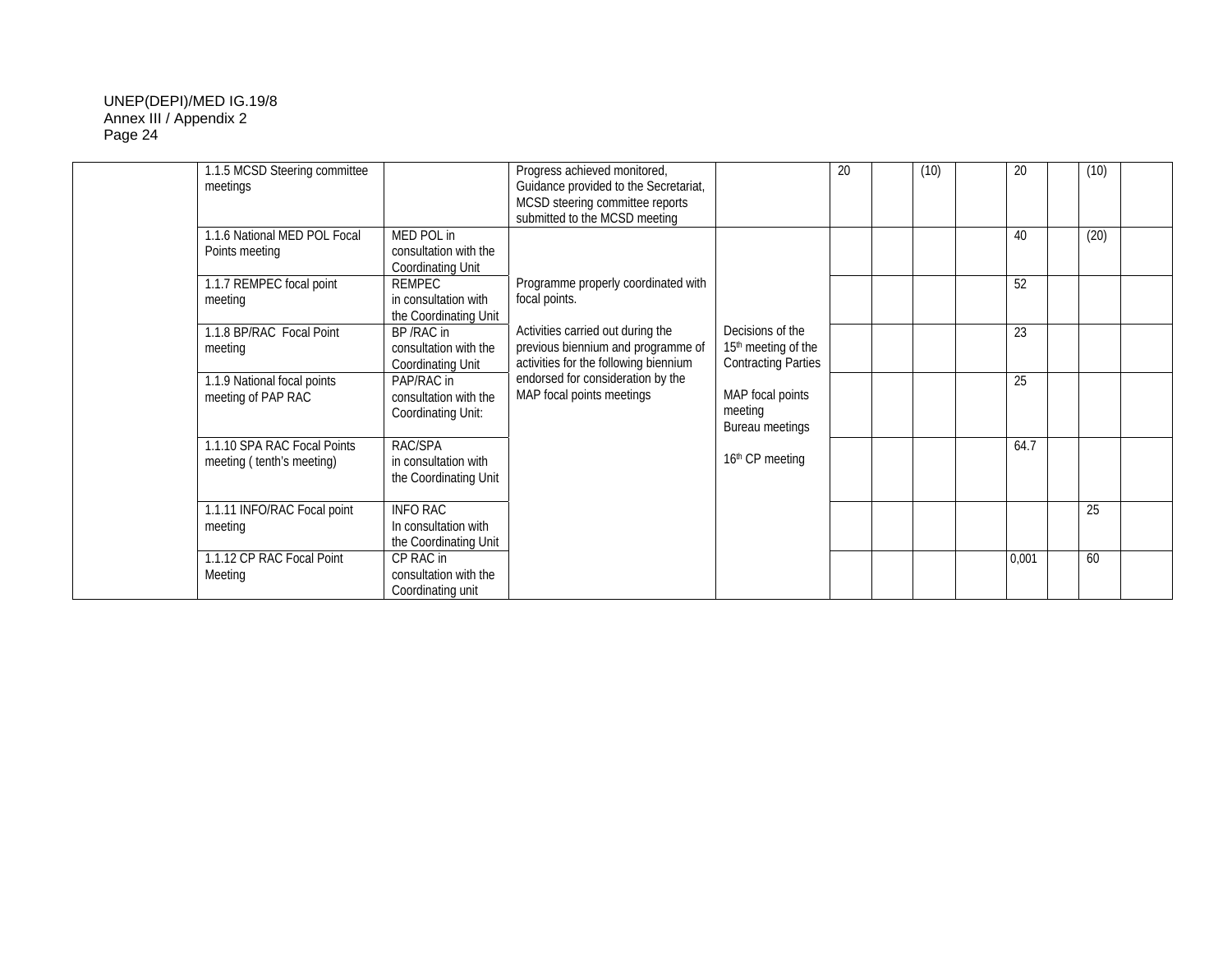|                           |                                     | Responsibility and     | Links to other                                                     | Resources (Human & Financial) |            |    |                  |       |            |                 |                  |       |  |
|---------------------------|-------------------------------------|------------------------|--------------------------------------------------------------------|-------------------------------|------------|----|------------------|-------|------------|-----------------|------------------|-------|--|
| Output:                   | <b>Specific Activities</b>          | partners               | <b>Indicators</b>                                                  | Actions/related               |            |    | 2010 (Euro, 000) |       |            |                 | 2011 (Euro, 000) |       |  |
|                           |                                     |                        |                                                                    | <b>Initiatives</b>            | <b>MTF</b> | EC | EXT              | Human | <b>MTF</b> | EC              | EXT              | Human |  |
| Management of             | 1.1.13 Management of horizontal     | Coordinating unit in   | Vision on the Mediterranean sea area                               | UNEP, CBD, AoA,               |            |    | (10)             |       |            |                 | (10)             |       |  |
| horizontal issues         | <i>issues</i>                       | collaboration will all | ecosystem and other documents                                      | <b>EU Marine</b>              | 105        |    |                  |       |            |                 |                  |       |  |
|                           | 1.1.14 Ecosystem approach,          | MAP components         | submitted to the GDE meeting as per                                | Strategy Directive,           |            |    |                  |       |            |                 |                  |       |  |
|                           | including the meeting of            |                        | decision IG 17/6 on Ecosystem                                      | OSPAR, HELCOM                 |            |    |                  |       |            |                 |                  |       |  |
|                           | government designated expert        |                        | approach                                                           |                               |            |    |                  |       |            |                 |                  |       |  |
|                           | (GDE)                               |                        |                                                                    |                               |            |    |                  |       |            |                 |                  |       |  |
|                           | 1.1. 15 Preparation /translation of | Coordinating Unit      | Official reports of decisions making                               |                               | 30         |    |                  |       | 30         |                 |                  |       |  |
|                           | reports of decision making bodies   |                        | bodies translated in the official                                  |                               |            |    |                  |       |            |                 |                  |       |  |
|                           |                                     |                        | languages of MAP as per rule of                                    |                               |            |    |                  |       |            |                 |                  |       |  |
|                           |                                     |                        | procedure                                                          | <b>UNCLOS</b> , as            |            |    | <b>SPA</b>       |       |            |                 | <b>SPA</b>       |       |  |
|                           | 1.1.16 Governance of high seas      | Coordinating Unit,     | Potential impact of emerging issues<br>to MAP system, followed up, |                               |            |    | <b>RAC</b>       |       |            |                 | <b>RAC</b>       |       |  |
| <u>Emerging Issues</u>    | 1.1.17 Carbon sequestration         | SPA RAC, and           | analysed and addressed by MAP                                      | appropriate,<br>UNEP, CBD,    |            |    | $(15)^4$         |       |            |                 | (5)              |       |  |
|                           |                                     | <b>MEDPOL</b>          | decision making bodies as                                          | London Dumping                |            |    |                  |       |            |                 |                  |       |  |
|                           |                                     |                        | appropriate,                                                       | Protocol, IUCN,               |            |    |                  |       |            |                 |                  |       |  |
|                           |                                     |                        | Potential SPAMI sites identified on                                | MAP/EC Project on             |            |    | <b>MED</b>       |       |            |                 |                  |       |  |
|                           |                                     |                        | the high seas with Contracting Parties                             | <b>SPAMIS</b>                 |            |    | POL              |       |            |                 |                  |       |  |
|                           |                                     |                        | involvement, as appropriate                                        | <b>GEF SP Project</b>         |            |    | 30               |       |            |                 |                  |       |  |
|                           | 1.1.18 Improved capacity for        |                        | -Effective integrated planning and                                 |                               | 25         |    | (60)             |       | 17.7       | 10 <sup>1</sup> | (60)             |       |  |
|                           | integrated strategic planning       |                        | budgeting system established                                       | <b>UNEP MTS</b>               |            |    |                  |       |            |                 |                  |       |  |
|                           | 1.1.19 Joint resource mobilisation  |                        | -Audit recommendations fully                                       | UNEP GC                       |            |    |                  |       |            |                 |                  |       |  |
|                           | plan elaborated                     |                        | implemented                                                        |                               |            |    |                  |       |            |                 |                  |       |  |
| System for integrated     | 1.1.20 5 year strategic             | Coordinating Unit,     | -5 year plan clearly demonstrating                                 |                               |            |    |                  |       |            |                 |                  |       |  |
| formulation, funding,     | programme further aligned with      | <b>MAP Components</b>  | strategy and priorities                                            |                               |            |    |                  |       |            |                 |                  |       |  |
| monitoring and            | priorities                          | ECP                    | -2 year plan aligned with strategic                                |                               |            |    |                  |       |            |                 |                  |       |  |
| evaluation of the 2       | 1.1.21 2012-2013 programme of       |                        | priorities                                                         |                               |            |    |                  |       |            |                 |                  |       |  |
| and 5 year                | work aligned with 5 yr              |                        | -External resources mobilisation<br>increased                      |                               |            |    |                  |       |            |                 |                  |       |  |
| programmes<br>effectively | programme of work                   |                        | -Resource mobilisation plan finalised                              |                               |            |    |                  |       |            |                 |                  |       |  |
| implemented:              | 1.1.22 Monitoring and evaluation    |                        | and submitted to the Bureau for its                                |                               |            |    |                  |       |            |                 |                  |       |  |
|                           | of 5 and 2 year programmes          |                        | consideration and advice on follow up                              |                               |            |    |                  |       |            |                 |                  |       |  |
|                           | through standardised methods        |                        |                                                                    |                               |            |    |                  |       |            |                 |                  |       |  |

<sup>4</sup> Project 21.0401/2008/519114/SUB/D2 ("Support to the Barcelona Convention for the implementation of the Ecosystem Approach including the establishment of MPAs on high seas, including deep waters") funded by EC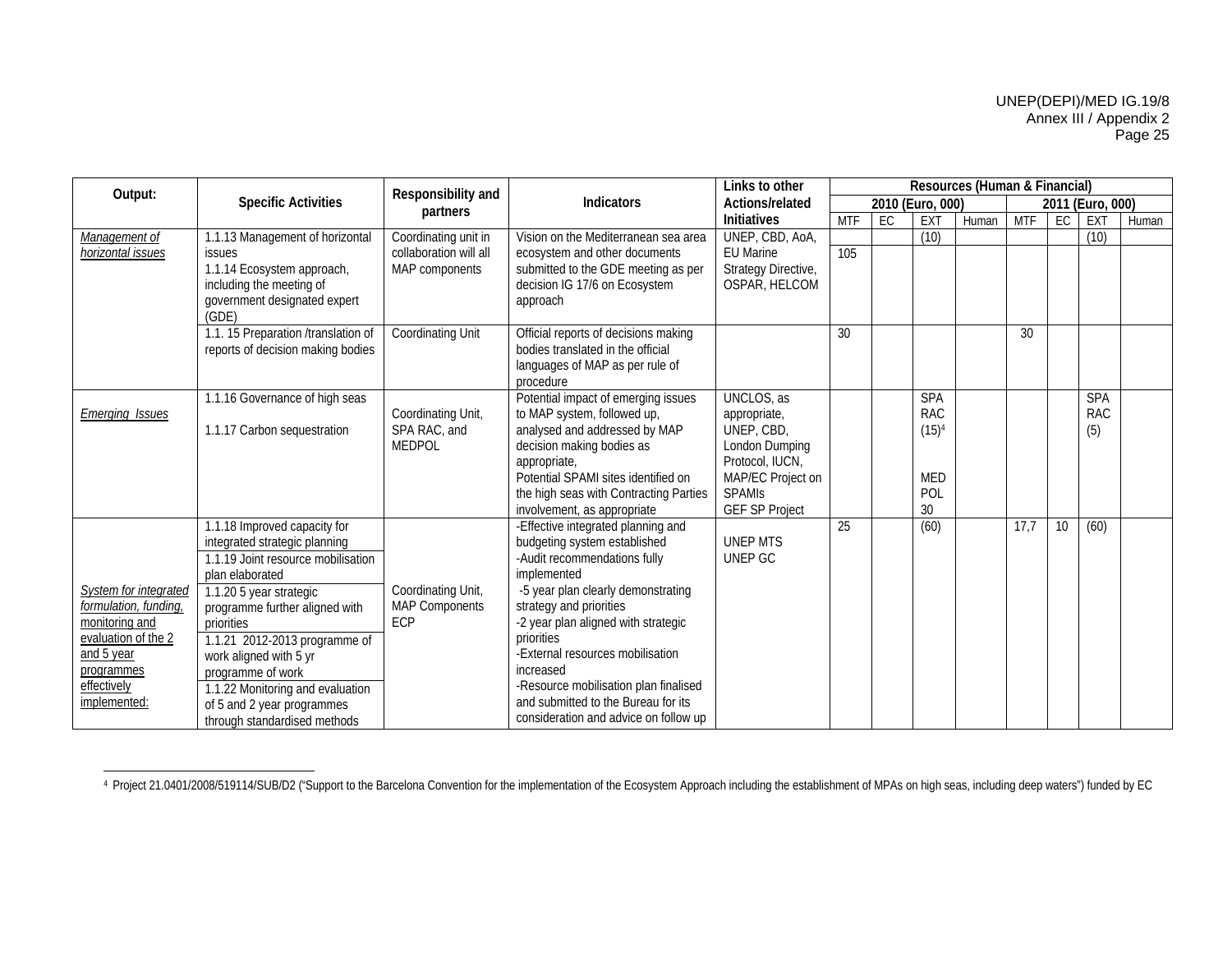| 1.1.23 Revised country<br>agreements finalised                                                                                                                                                                                                                       | Coordinating Unit<br><b>Contracting Parties</b><br>hosting the RACs             | -Set of indicators to monitor the cost<br>effectiveness of the implementation of<br>programme of work agreed and<br>populated<br>-Number of country agreement<br>signed                                                                                                                                         |                                                                                                                                                                           |     |    |     |     |    |     |  |
|----------------------------------------------------------------------------------------------------------------------------------------------------------------------------------------------------------------------------------------------------------------------|---------------------------------------------------------------------------------|-----------------------------------------------------------------------------------------------------------------------------------------------------------------------------------------------------------------------------------------------------------------------------------------------------------------|---------------------------------------------------------------------------------------------------------------------------------------------------------------------------|-----|----|-----|-----|----|-----|--|
| 1.1.24 Develop and implement<br>internal policy for results oriented<br>and effective partnership<br>arrangements<br>1.1.25 Update and extend<br>collaboration agreements with<br>key regional and global partners<br>(EC, EEA, CBD, RAMSAR,<br><b>IUCN, MEDWET)</b> | Coordinating Unit<br>with support from<br>MAP components<br>MAP partners        | -Number of joint partnerships<br>established<br>-Indicators to monitor the<br>implementation of collaboration<br>agreements developed and followed<br>up<br>-Existing collaboration agreements<br>with key regional actors updated and<br>shared with the Bureau                                                | UfM<br>EC/MAP joint<br>programme of work<br>EEA/MAP joint<br>working<br>programme<br>WB, UNDP<br>UN global<br>Conventions,<br><b>GFF/WB</b><br>Sustainable Med<br>project |     |    |     |     |    |     |  |
| 1.1.26 Partnership and<br>cooperation: Support to NGOs<br>according to criteria shared with<br>the Bureau and MAP focal points<br>1.1.25 NGO participation in MAP<br>decision making process                                                                         | Coordinating Unit<br>with support from<br>MAP components<br><b>MAP</b> partners | -List of MAP partners reviewed and<br>updated on the basis of decision IG<br>19/5<br>-Number of policy/decisions<br>consulted with MAP partner prior to<br>their adoption<br>-Implementation of decision IG 19/5<br>on MAP/Civil society cooperation<br>monitored and reported to the Bureau<br>and CPs meeting | UN policy of<br>cooperation with<br>civil society<br>UNEP GC<br>UfM, EuroMed<br>Horizon 2020<br><b>GEF SP Project</b>                                                     | 10  | 45 |     | 15  | 40 |     |  |
| 1.1.27 Effective coordination of<br>GEF SP project                                                                                                                                                                                                                   | <b>GEF PMU</b><br><b>Coordinating Unit</b><br>and ECP                           | GEF project management fully<br>functional and effective in<br>coordinating Mediterranean marine<br>and coastal policy implementation                                                                                                                                                                           | UNEP,<br><b>WB</b>                                                                                                                                                        | 127 |    | 414 | 105 |    | 371 |  |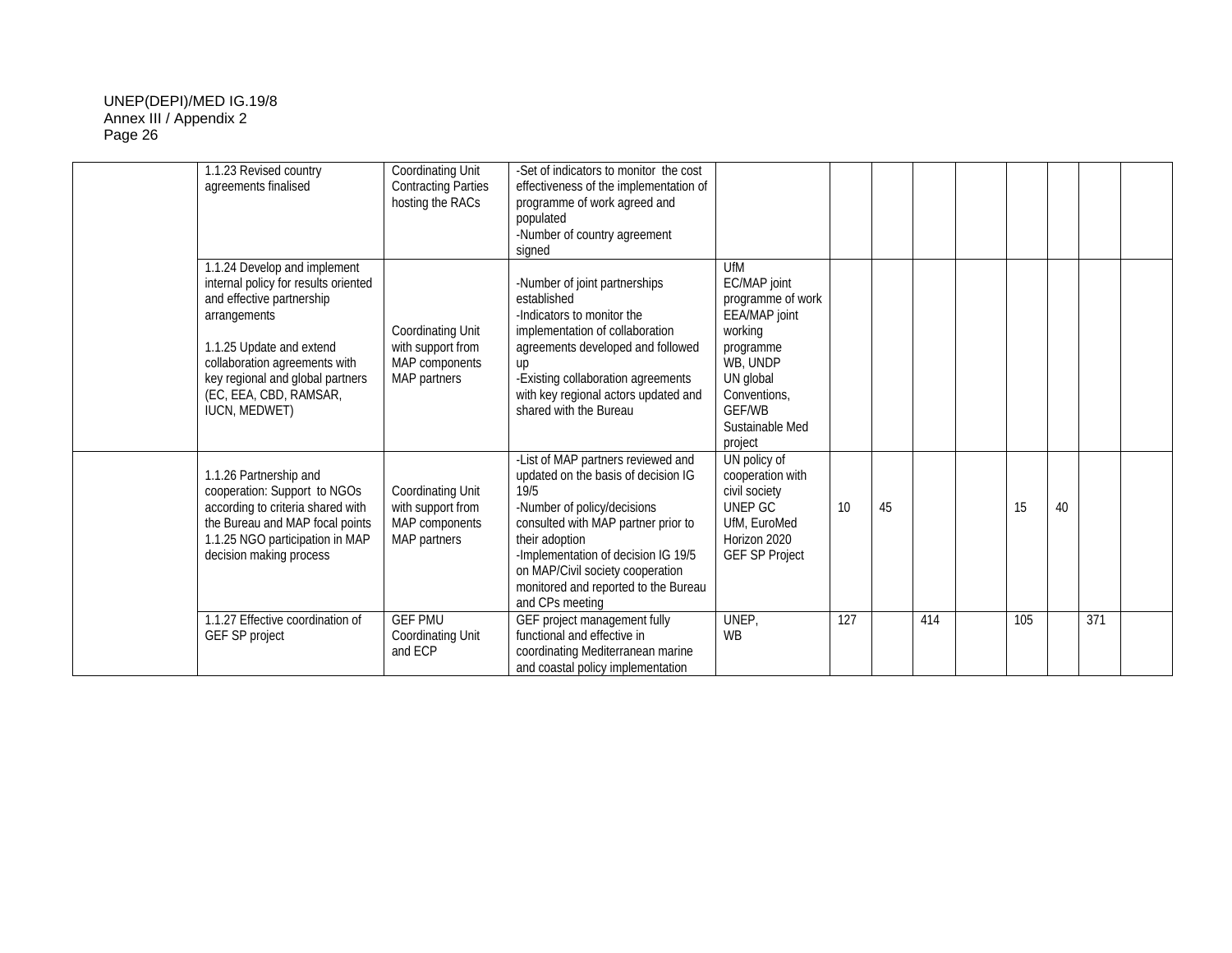| Output:                                                                                                                                                               |                                                                                                                                                                                                                                 | Responsibility and                                                                     | <b>Indicators</b>                                                                                        | Links to other         | Resources (Human & Financial) |    |                  |       |            |                  |              |       |  |
|-----------------------------------------------------------------------------------------------------------------------------------------------------------------------|---------------------------------------------------------------------------------------------------------------------------------------------------------------------------------------------------------------------------------|----------------------------------------------------------------------------------------|----------------------------------------------------------------------------------------------------------|------------------------|-------------------------------|----|------------------|-------|------------|------------------|--------------|-------|--|
|                                                                                                                                                                       | <b>Specific Activities</b>                                                                                                                                                                                                      | partners                                                                               |                                                                                                          | Actions/related        |                               |    | 2010 (Euro, 000) |       |            | 2011 (Euro, 000) |              |       |  |
|                                                                                                                                                                       |                                                                                                                                                                                                                                 |                                                                                        |                                                                                                          | Initiatives            | <b>MTF</b>                    | EC | <b>EXT</b>       | Human | <b>MTF</b> | EC               | EXT          | Human |  |
| Outputs 1.2<br>Implementation<br>gap filled:<br><b>Contracting Parties</b><br>supported in<br>meeting the<br>objectives of BC,<br>protocols and<br>adopted strategies |                                                                                                                                                                                                                                 |                                                                                        |                                                                                                          |                        |                               |    |                  | 625   |            |                  |              | 632   |  |
| Regional policies,<br>actions plans,<br>quidelines for<br>effective                                                                                                   | 1.2.1 MSSD implementation<br>including its governance issues<br>evaluated<br>1.2.2 Consultation meetings                                                                                                                        | Coordinating Unit in<br>collaboration with MAP<br>components<br>Coordinating Unit with | MSSD evaluation report and follow<br>up recommendations submitted to                                     | UNCDD, UNDP<br>UNFCCC. | 30<br>20                      |    | (40)             |       |            | 20               | (60)<br>(40) |       |  |
| implementation of<br>the BC, its protocols<br>and adopted<br>strategies                                                                                               | and regional workshops to<br>support NSSD, MSSD<br>assessment and challenges<br>and issues in streamlining<br>environment and development                                                                                       | the support of<br>Blue Plan RAC and<br>other MAP<br>components                         | MCSD steering committee, MCSD<br>meeting and 17th Contracting<br>Parties meeting                         | OECD, WTO,<br>EU       |                               |    |                  |       |            |                  |              |       |  |
| ۰                                                                                                                                                                     | 1.2.3 Production of leaflets<br>summarizing key data regarding<br>the MSSD implementation<br>National studies on the<br>integration of the MSSD<br>provisions in public policies<br>Revision of the MSSD priority<br>indicators | BP RAC with the<br>Coordinating Unit and<br>the other RACs                             | Number of leaflets released<br>Number of national studies carried<br>out<br>Number of revised indicators |                        |                               | 15 |                  |       |            | 15               |              |       |  |

<sup>∗</sup> All activities highlighted with an asterix are related to technical assistance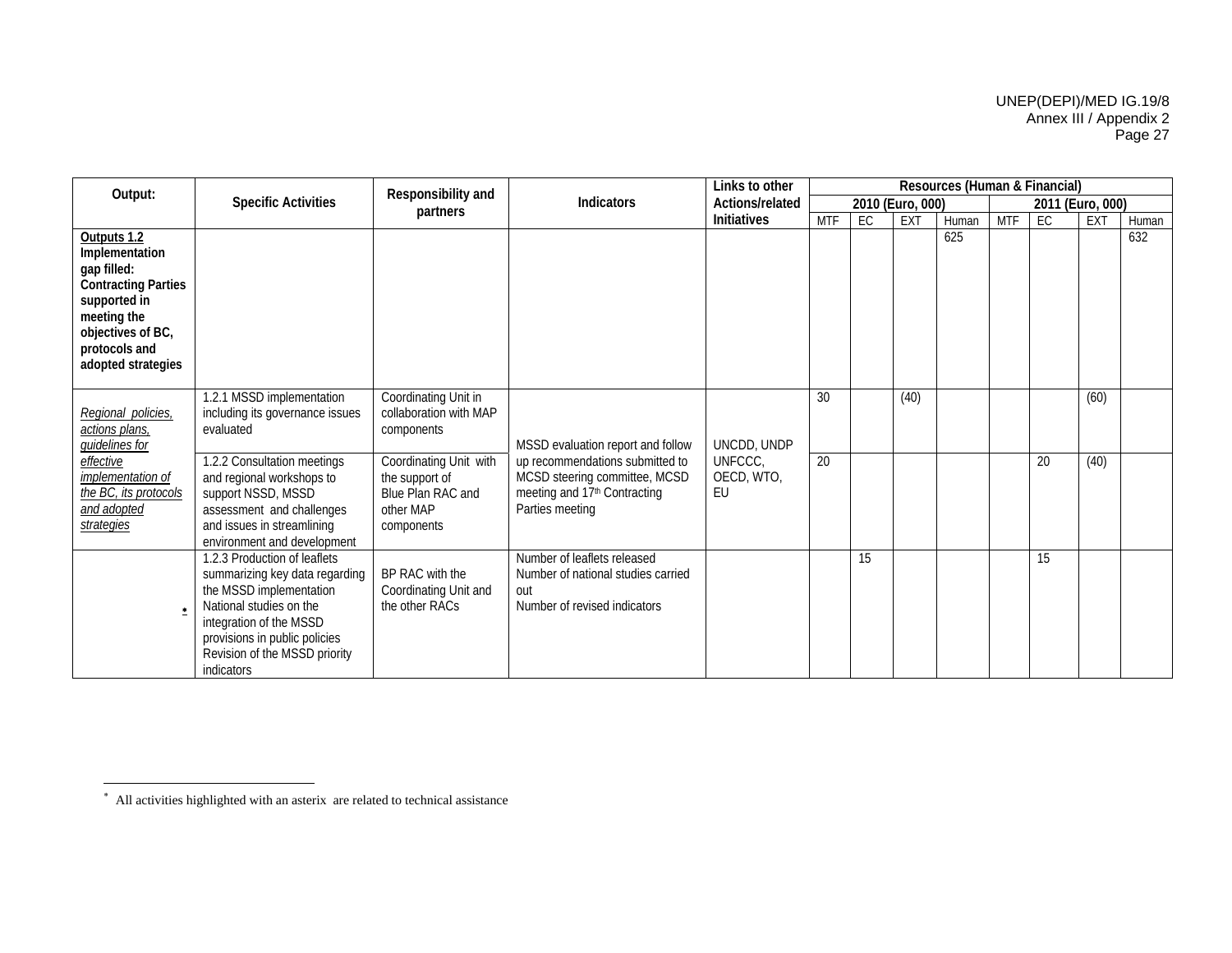| 1.2.4 Formulation of<br>programmes and measures<br>related to mercury, food sector<br>and the nine chemicals listed in<br>the Annex A of Stockholm<br>Convention; Government-<br>designated expert meeting for<br>their finalisation                                                   | MED POL and<br>CP/RAC in<br>consultation with the<br><b>Coordinating Unit</b> | Programmes and measures drafted<br>and submitted to government<br>designated expert group                                                                                                                   | GPA,<br>Horizon 2020,<br>OSPAR,<br>MESHIP,<br><b>WB</b><br><b>GEF SP Project</b>      | 30<br>(MED<br>POL)<br>40<br>(MED<br>POL) | 20<br>(MED<br>POL) | 10<br>(MED<br>POL) |           |  |
|----------------------------------------------------------------------------------------------------------------------------------------------------------------------------------------------------------------------------------------------------------------------------------------|-------------------------------------------------------------------------------|-------------------------------------------------------------------------------------------------------------------------------------------------------------------------------------------------------------|---------------------------------------------------------------------------------------|------------------------------------------|--------------------|--------------------|-----------|--|
| 1.2.5 Organization of national<br>stakeholders' meeting.<br>2. Development of NTLVs for<br>one Mediterranean Country<br>3. Printing and publishing the<br>regional map ordinance<br>dumping sites                                                                                      | <b>MED POL</b>                                                                | Institutional set ups and<br>cooperation among national<br>stakeholders improved.<br>2. NTLV submitted for approval by<br>the national authority<br>3. Map distributed to all countries<br>and stakeholders | London Dumping<br>Convention and<br>Protocol                                          | 15                                       |                    | 10                 |           |  |
| 1.2.6 Development of a regional<br>strategic action plan for litter<br>management including of its<br>financial implications                                                                                                                                                           | <b>MEDPOL</b>                                                                 | Strategic Action Plan submitted d<br>contracting Parties                                                                                                                                                    | UNEP, GPA,<br><b>NGOs</b>                                                             | 5                                        |                    |                    |           |  |
| 1.2.7 Implementation of<br>selected activities of the action<br>Plan to combat illegal traffic of<br>hazardous waste in Arabic<br>countries: 1) preparation of data<br>base for banned hazardous<br>waste and chemicals and 2)<br>training manual for ports<br>officers and inspectors | <b>MED POL</b>                                                                | 1. Data base is operational<br>2. Training manual for ports officers<br>and inspectors is prepared and<br>disseminated.                                                                                     | Basel<br>Convention and<br>its Regional<br>Centres                                    | 25                                       |                    | 10                 |           |  |
| 1.2.8 Meeting of Inspectors'<br>network on compliance and<br>enforcement of legislation<br>1.2.9 Provision of technical,<br>institutional, organizational,<br>financial assistance provided to<br>two countries for strengthening<br>the inspectorate systems                          | <b>MED POL</b>                                                                | Finalization of compliance and<br>enforcement indicators<br>Assistance provided to two<br>countries                                                                                                         | <b>GEF SP Project</b><br><b>WHO</b><br>MAP compliance<br>procedures and<br>mechanisms | 10                                       | 28<br><b>GEF</b>   | 48                 | 28<br>GEF |  |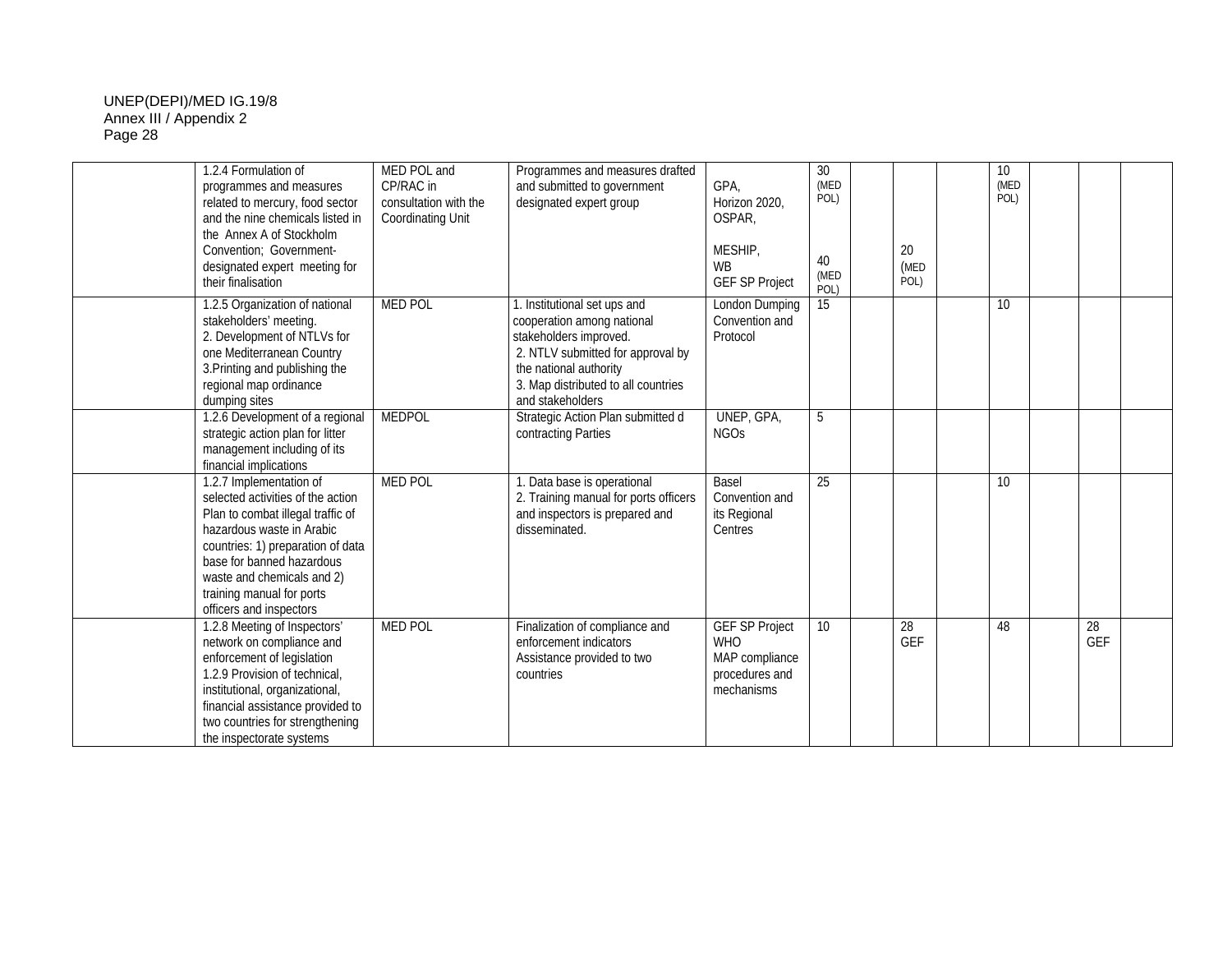|         | 1.2.10 Provision of assistance<br>to scientists for training and<br>fellowships                                                      | <b>MED POL</b>                                                                 | 20 scientists participating at MED<br>POL related scientific events                                                                                    |                                                                                                             | 15              |                 | 15 |       |  |
|---------|--------------------------------------------------------------------------------------------------------------------------------------|--------------------------------------------------------------------------------|--------------------------------------------------------------------------------------------------------------------------------------------------------|-------------------------------------------------------------------------------------------------------------|-----------------|-----------------|----|-------|--|
| $\star$ | 1.2.11 Provide expertise on<br>transposition into national<br>legislation of annex I of Marpol<br>convention                         | <b>REMPEC</b>                                                                  | National legislation implementing<br>MARPOL annex I established in<br>CPs which benefited from the<br>expert assistance                                | SAFEMED,                                                                                                    | 5               |                 | 5  |       |  |
| $\star$ | 1.2.12 Workshop on the<br>implementation of Marpol<br>annexes II and III                                                             | <b>REMPEC</b>                                                                  | MARPOL annexes II and III<br>properly implemented by<br>participating CPs                                                                              | SAFEMED,                                                                                                    | 30              | 74              |    |       |  |
| $\star$ | 1.2.13 Workshop on the<br>implementation of MARPOL<br>annex VI                                                                       | <b>REMPEC</b>                                                                  | Annex VI of MARPOL ratified and<br>implemented by participating CP's                                                                                   | <b>SAFEMED</b>                                                                                              | 25              | $\overline{57}$ |    |       |  |
| $\star$ | 1.2.14 Workshop on violations<br>to MARPOL annex I                                                                                   | <b>REMPEC</b>                                                                  | Procedures for the prosecution of<br>offenders in courts by Flag States<br>and Coastal States authorities<br>established by participating CPs          | <b>HELCOM, Bonn</b><br>agreement,<br>network of<br>prosecutors,                                             |                 |                 | 17 |       |  |
|         | 1.2.15 Provide expertise on<br>systems and procedures for<br>national monitoring and<br>surveillance                                 | <b>REMPEC</b> and<br>voluntary countries<br>within or outside the<br><b>BC</b> | Gaps related to national aerial<br>surveillance system identified and<br>improvements undertaken by CPs<br>which benefitted from the expert<br>support |                                                                                                             | 10 <sup>1</sup> |                 |    |       |  |
|         | 1.2.16 Study the possibility of<br>developing a sub-regional<br>policy related to surveillance of<br>marine areas under jurisdiction | <b>REMPEC</b> and<br>concerned countries                                       | Sub-regional system of surveillance<br>investigated                                                                                                    | Sub-regional<br>agreement<br>between Italy<br>Slovenia and<br>Croatia, North<br>Sea surveillance<br>flights |                 |                 |    |       |  |
| $\star$ | 1.2.17 Strengthening of the port<br>state control regime in the<br>Mediterranean                                                     | REMPEC MoU on<br>PSC, EMSA and<br>maritime<br>administrations                  | 3days concentrated inspections<br>campaign on MARPOL annex I<br>deficiencies agreed upon                                                               | SAFEMED, MoU<br>Coordinating<br>Units                                                                       |                 | 67              |    | 67    |  |
|         | 1.2.18 Assistance to enhance<br>the capacities of Maritime<br>Administrations and ensure<br>effective flag state<br>implementation   | REMPEC, WMU,<br><b>EMSA</b>                                                    |                                                                                                                                                        |                                                                                                             |                 | 138.5           |    | 138.5 |  |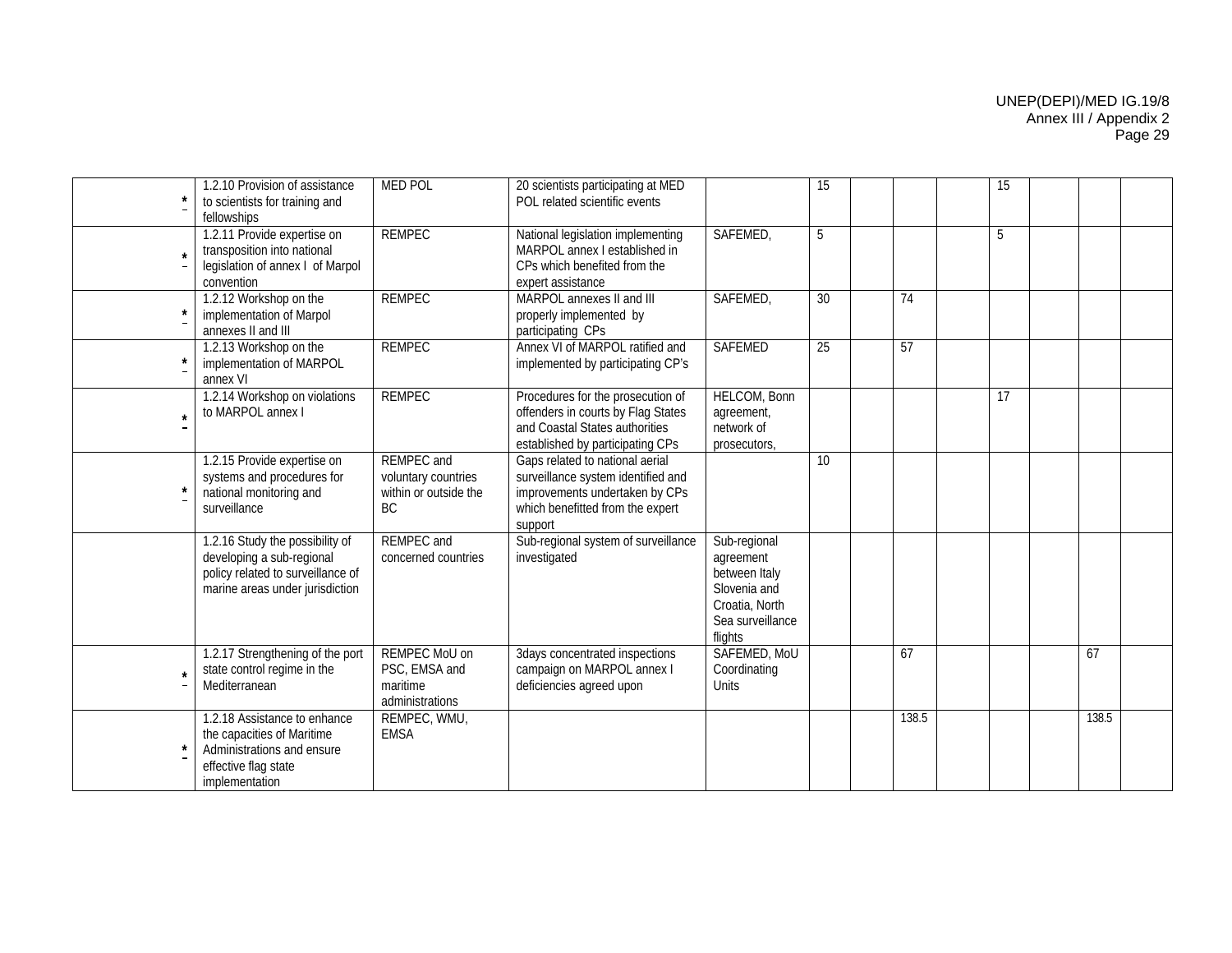| 1.2.19 Hold a meeting of the<br>Globallast Regional task Force<br>and a regional harmonization<br>workshop                                                                                  | REMPEC SPA RAC                                                                 | First consolidated draft of a<br>regional strategy on ship's ballast<br>water management and invasive<br>species agreed upon                 | GEF/UNDP/IMO<br>Globallast<br>Partnerships<br><b>GLOBALLAST</b>                                                                                                                       | 26.5 |    | <b>IMO</b><br>pendi<br>ng<br>appro<br>val |    |    |      |  |
|---------------------------------------------------------------------------------------------------------------------------------------------------------------------------------------------|--------------------------------------------------------------------------------|----------------------------------------------------------------------------------------------------------------------------------------------|---------------------------------------------------------------------------------------------------------------------------------------------------------------------------------------|------|----|-------------------------------------------|----|----|------|--|
| 1.2.20 Produce a study on an<br>adequate network of places of<br>refuge in the Mediterranean                                                                                                | REMPEC,                                                                        | Possible coordinated approach<br>towards the designation of such<br>places of refuge in case of an<br>accident identified                    | SAFEMED,<br><b>EMSA</b>                                                                                                                                                               |      |    | 19                                        |    |    |      |  |
| 1.2.21 Stocktaking of the state<br>of the art of ICZM in the<br>Mediterranean countries<br>including stocktaking of existing<br>diverse national / local<br>experience in setting a setback | PAP/RAC                                                                        | Questionnaire on ICZM stocktaking<br>completed<br>Stocktaking report on ICZM in the<br>Mediterranean prepared, published<br>and disseminated | Pegaso (FP7<br>EU)                                                                                                                                                                    | 20   |    |                                           | 30 |    |      |  |
| 1.2.22 Further research on<br>liability and compensation<br>issues.<br>Regional workshop sharing the<br>results to be held back to back<br>with the meeting of the WG on<br>L&C             | Coordinating Unit with<br>support from MEDPOL,<br>REMPEC and SPA<br><b>RAC</b> | Suggestions and proposals, as<br>appropriate are submitted for<br>consideration by the CP meeting in<br>2011                                 | <b>UN Conventions</b><br>related to<br>Liability and<br>Compensation,<br>EU directive on<br>L&C for<br>environnemental<br>damage,<br>CBD work on<br>L&C.<br>UNEP guidelines<br>on L&C | 30   | 10 | (30)                                      | 5  | 20 | (50) |  |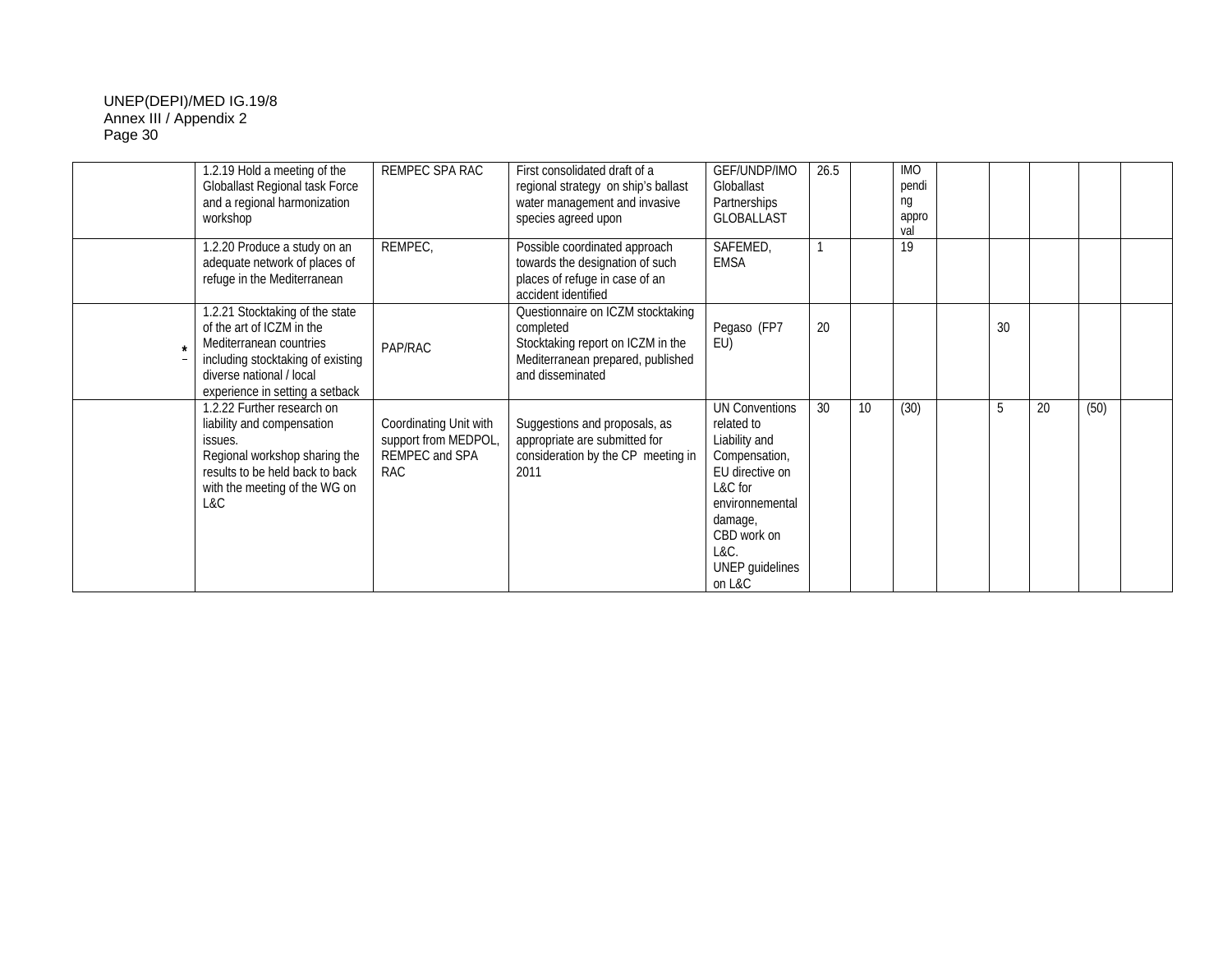| 1.2.23 Assist countries to<br>submit reports as per art. 26<br>of the Barcelona Convention                                             | Coordinating Unit,<br>MEDPOL, REMPEC<br>and SPA RAC                                          | Number of reports submitted<br>increased                                                                                                    |                                                                   | 25                 |     | 15                                            | 10 |                 |  |
|----------------------------------------------------------------------------------------------------------------------------------------|----------------------------------------------------------------------------------------------|---------------------------------------------------------------------------------------------------------------------------------------------|-------------------------------------------------------------------|--------------------|-----|-----------------------------------------------|----|-----------------|--|
| 1.2.24 Upgrade the online<br>reporting system with the<br>view to making it more user<br>friendly and effective                        | INFO RAC and the<br>Coordinating Unit in<br>consultation with the<br>other MAP<br>components | Increased number of reports<br>submitted online<br>Increased number of assessed                                                             | INFO/MAP,<br>UN and other<br>regional<br>information<br>system    |                    | 100 |                                               |    |                 |  |
| 1.2.25 Enhance<br>harmonization of reporting<br>system                                                                                 | Coordinating Unit in<br>collaboration with MED<br>POL, REMPEC, SPA<br>RAC, PAP RAC           | information on line<br>Data based created and fully<br>operational                                                                          | CBD, GPA, Basel<br>Convention,<br>London Dumping<br>Protocol, EU  | 10 <sup>1</sup>    |     |                                               |    |                 |  |
| 1.2.26 Establish reporting<br>database on the legal and<br>institutional aspects of<br>implementation                                  | <b>Coordinating Unit</b><br>with support from INFO<br><b>RAC</b>                             | Harmonization tools identified and<br>implemented.<br>Reporting Format and Effectiveness<br>indicators completed                            | <b>Directives</b>                                                 |                    |     | 10                                            | 10 |                 |  |
| 1.2.27 Finalize the reporting<br>format for the ICZM protocol                                                                          | Coordinating Unit and<br>PAP/RAC with support<br>from BP RAC                                 | Regional Workshop on reporting and<br>indicators organized<br>ICZM protocol format integrated into<br>the MAP on line reporting system      | MAP reporting<br>system<br>EEA<br>SD indicators on<br><b>ICZM</b> | 10<br>(Coo<br>rd)  |     |                                               | 10 | (40)<br>PAP RAC |  |
| 1.2.28 Preparation of<br>Explanatory guide on the text<br>of ICZM Protocol                                                             | Coordinating Unit and<br>PAP/RAC                                                             | Explanatory guide prepared,<br>published and disseminated                                                                                   | Pegaso (FP7<br>EU)                                                | 10<br>(PAP<br>RAC) |     | 11.<br>$\overline{2}$<br>(PA<br>P<br>RA<br>C) |    |                 |  |
| 1.2.29 Initiate steps for an<br>ICZM protocol Info System                                                                              | PAP/RAC and<br><b>INFO/RAC</b>                                                               | Info system designed, system<br>requirements defined                                                                                        | MAP Info system                                                   |                    | 17  |                                               |    | 55              |  |
| 1.2.30 Assessment of the<br>status of implementation of<br>the Convention and its<br>protocols as per Governance<br>paper requirements | <b>Coordinating Unit</b>                                                                     | Report submitted to Compliance<br>Committee and CPs meeting<br>Results disseminated<br>Difficulties related to implementation<br>identified | MAP So E D<br>report                                              |                    |     | 15                                            |    |                 |  |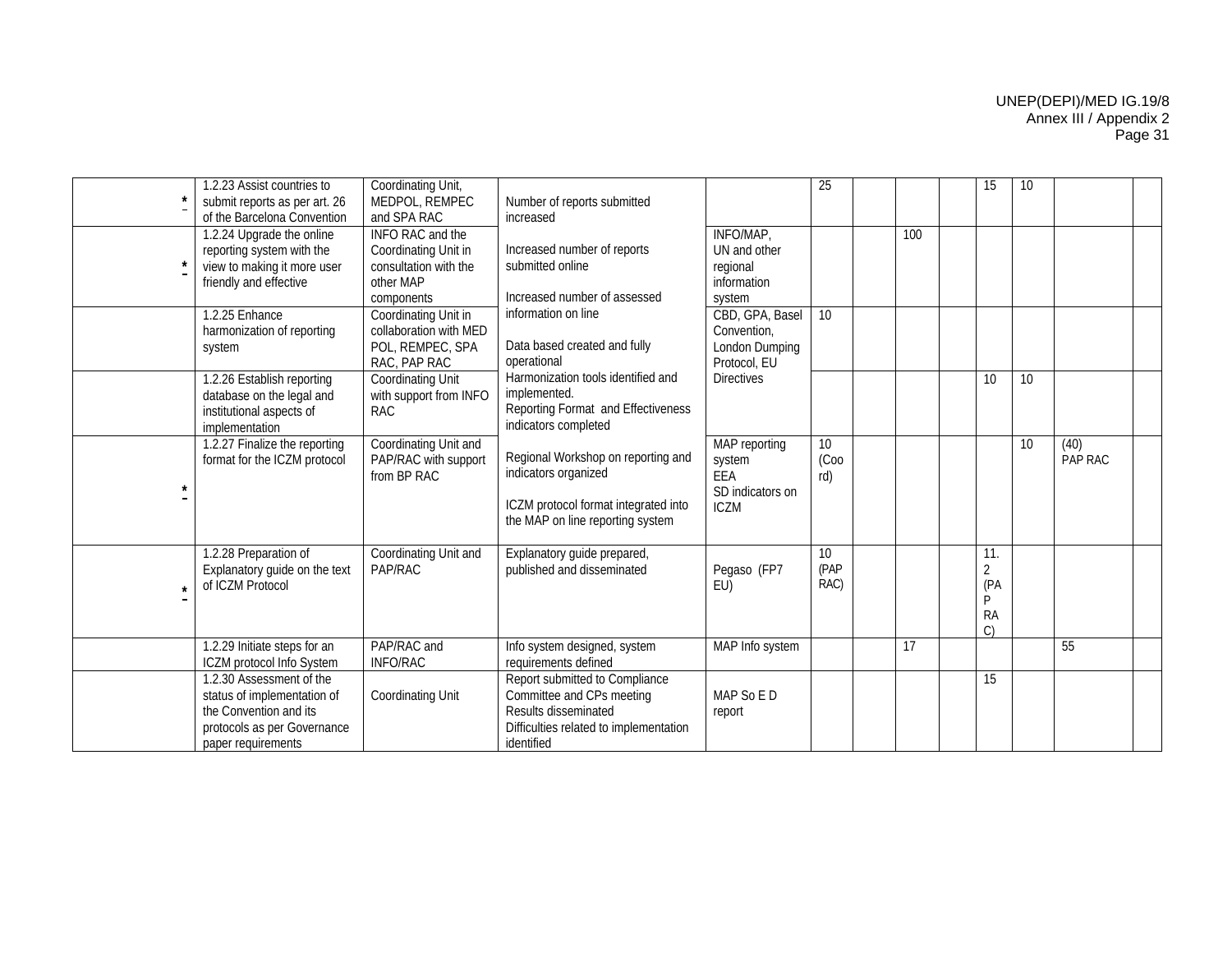| 1.2.31 Legal assistance to<br>countries to develop<br>legislation and regulations<br>implementing MAP legal<br>instruments and promoting<br>their entry into force | Coordinating Unit                                                                                            | Upgraded legislation and regulations<br>prepared                                                                                     | Relevant UN<br>conventions                                                                                      | 15 |                        |      | 15 | 10                     |          |  |
|--------------------------------------------------------------------------------------------------------------------------------------------------------------------|--------------------------------------------------------------------------------------------------------------|--------------------------------------------------------------------------------------------------------------------------------------|-----------------------------------------------------------------------------------------------------------------|----|------------------------|------|----|------------------------|----------|--|
| 1.2.32 Compliance<br>mechanisms and procedures<br>fully operational                                                                                                | <b>Compliance Committee</b><br>(CC)<br>Coordinating Unit with<br>support as appropriate<br>of MAP components | Working documents to address non<br>compliance situations and other CC<br>functions prepared and disseminated<br>in a timely manner. | Compliance<br>committee<br>established<br>under other UN<br>conventions                                         | 42 | 10 <sup>°</sup>        | (20) | 50 | 45                     | (35.031) |  |
| 1.2.33 Testing effectiveness<br>indicators                                                                                                                         | Coordinating Unit in<br>close collaboration with<br>BP and all other MAP<br>components                       | Priority, realistic and relevant<br>effectiveness indicators selected and<br>proposed to MAP and components<br>focal points meetings | EEA, UNEP,<br>H2020.<br>GEF Project SP                                                                          | 20 | <b>MED</b><br>POL<br>5 | (20) | 20 | <b>MED</b><br>POL<br>5 | (20)     |  |
| 1.2.34 Legal assistance to<br>the Coordinating Unit and<br>Components                                                                                              | Coordinating Unit                                                                                            | Legal advise on emerged legal<br>issues of an horizontal nature<br>properly and timely provided                                      | International law<br>and policy,<br>Environmental<br>international and<br>European law                          | 10 |                        |      | 10 |                        |          |  |
| 1.2.35 Assist countries for<br>setting up monitoring<br>networks for key habitats                                                                                  | SPA RAC, MAP                                                                                                 | Number of sites monitored or SPAs<br>taken into account. Number of<br>monitored sensitive habitats or<br>species                     | National<br>partners,<br>Vegetation Action<br>Plan Partners.<br>Coralligenous<br><b>Action Plan</b><br>Partners | 15 |                        |      | 15 |                        |          |  |
| 1.2.36 Carry out ordinary<br>evaluations of SPAMIs                                                                                                                 | <b>SPA RAC</b>                                                                                               | % of SPAMIs evaluated                                                                                                                | Managers and/or<br>stakeholders of<br><b>SPAMIS</b><br>concerned.<br>national experts                           |    |                        |      | 5  |                        |          |  |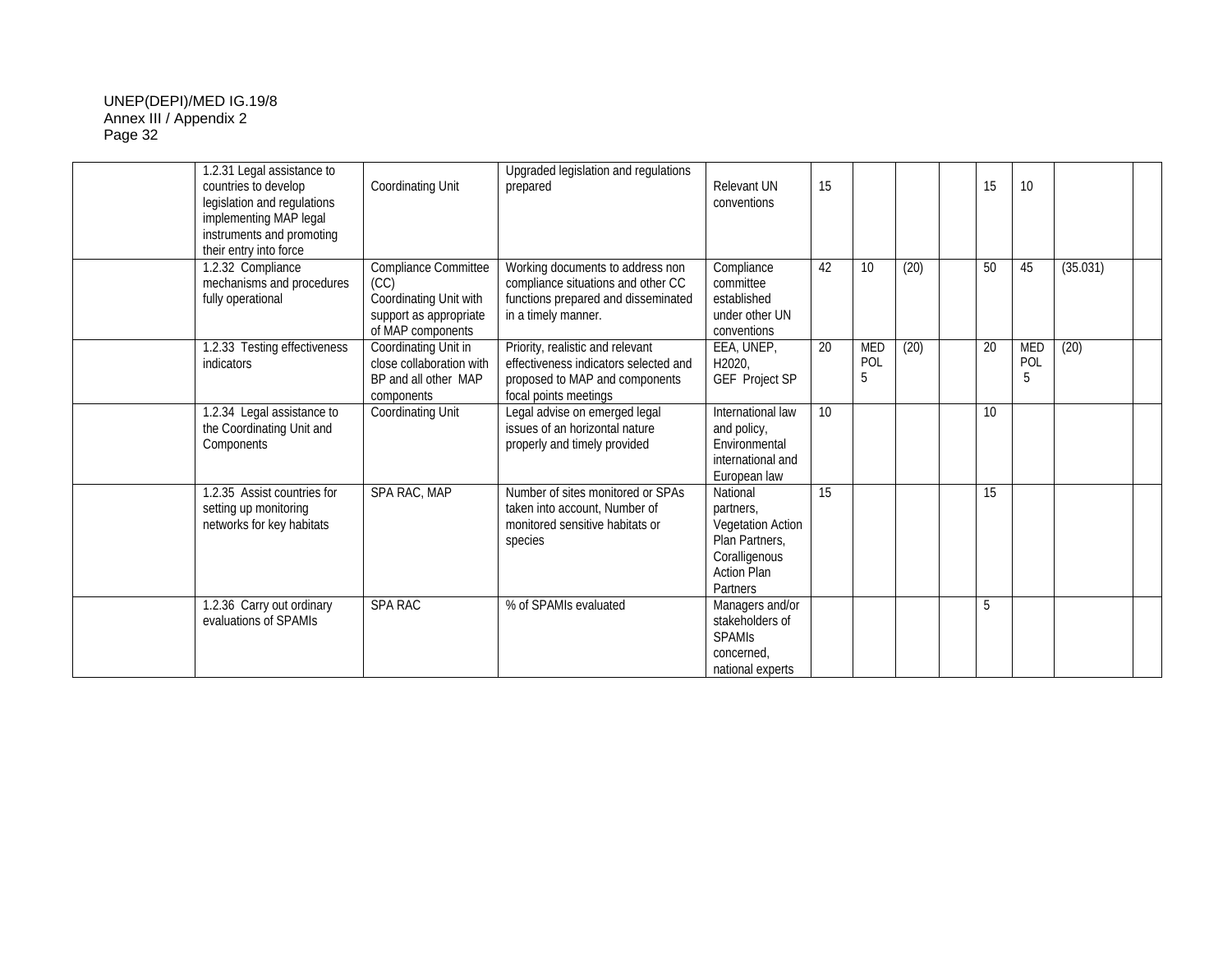| Output:                                                                                   | <b>Specific Activities</b>                                                                                                                 | Responsibility and                                                                           | <b>Indicators</b>                                                                                                                                                                                                                                                                                                                                                                                                                                           | Links to other                                                                                                                                                                  | Resources (Human & Financial) |                  |              |       |            |    |                  |       |
|-------------------------------------------------------------------------------------------|--------------------------------------------------------------------------------------------------------------------------------------------|----------------------------------------------------------------------------------------------|-------------------------------------------------------------------------------------------------------------------------------------------------------------------------------------------------------------------------------------------------------------------------------------------------------------------------------------------------------------------------------------------------------------------------------------------------------------|---------------------------------------------------------------------------------------------------------------------------------------------------------------------------------|-------------------------------|------------------|--------------|-------|------------|----|------------------|-------|
|                                                                                           |                                                                                                                                            | partners                                                                                     |                                                                                                                                                                                                                                                                                                                                                                                                                                                             | Actions/related<br><b>Initiatives</b>                                                                                                                                           |                               | 2010 (Euro, 000) |              |       |            |    | 2011 (Euro, 000) |       |
|                                                                                           |                                                                                                                                            |                                                                                              |                                                                                                                                                                                                                                                                                                                                                                                                                                                             |                                                                                                                                                                                 | <b>MTF</b>                    | EC               | EXT          | Human | <b>MTF</b> | EC | EXT              | Human |
| Outputs 1.3<br>Knowledge and<br>information<br>effectively<br>managed and<br>communicated |                                                                                                                                            |                                                                                              |                                                                                                                                                                                                                                                                                                                                                                                                                                                             |                                                                                                                                                                                 |                               |                  |              | 10274 |            |    |                  | 10255 |
| <b>Effective knowledge</b><br>management system<br>(for communication                     | 1.3.1 Sound based and<br>integrated MAP policy on<br>assessing the marine and<br>coastal environment developed                             | Coordinating Unit in<br>cooperation with<br>MAP components                                   | Policy for assessment of marine<br>and coastal environment<br>developed and integrated with<br>the wider assessment approach                                                                                                                                                                                                                                                                                                                                | AoA,<br>IOC,<br><b>UNESCO</b>                                                                                                                                                   |                               |                  | (25)         |       |            |    | (25)             |       |
| of info generated by<br>MAP components<br>(partly)                                        | 1.3.2 Further development and<br>integration of infoMAP<br>components, including<br>SIMEDD and implementation of<br>the Ecosystem approach | INFO RAC and the<br>Coordinating Unit in<br>consultation with the<br>other MAP<br>components | MAP's online Directory service<br>NFP network on Information and<br>Communication tools/technology<br>Workshop on UNEP/MAP SDI<br>Infrastructure development to<br>discuss existing experiences,<br>needs, opportunities, challenges,<br>key players and user<br>communities.<br>InfoMAP GeoPortal<br>UNEP/MAP data sharing<br>principles<br>Guidelines for Interoperability<br>testing<br>Remote helpdesk to assist CPs in<br>on-line reporting activities | INFO/MAP,<br>UN and other regional<br>information system<br><b>UNEP Live INSPIRE,</b><br>SEIS Horizon 2020<br>Review Monitoring &<br>Research sub group<br>PEGASO (FP7 project) |                               |                  | 268<br>(950) |       |            |    | 150              |       |
| (partly)                                                                                  | 1.3.3 Development of the<br><b>SIMEDD</b><br>Data actualization and<br>production of metadata and<br>data catalogue                        | BP with Info RAC<br>and MEDU                                                                 | -MISED developed<br>-Number of updated entries<br>-Number of hits on the dedicated<br>website                                                                                                                                                                                                                                                                                                                                                               |                                                                                                                                                                                 | 5                             |                  | 35           |       | 8          |    | 35               |       |

 $^{\rm 5}$  Human resources breakdown 2010: Coordinating Unit 190 SPA RAC 27, INFO RAC 500, MEDPOL 30, PAP RAC 15, REMPEC 41, BP 170, CPRAC 54

2011: Coordinating Unit 195; SPA RAC 29; INFO RAC 500; MEDPOL 23; PAP RAC 15; REMPEC 34; BP 170, CPRAC 59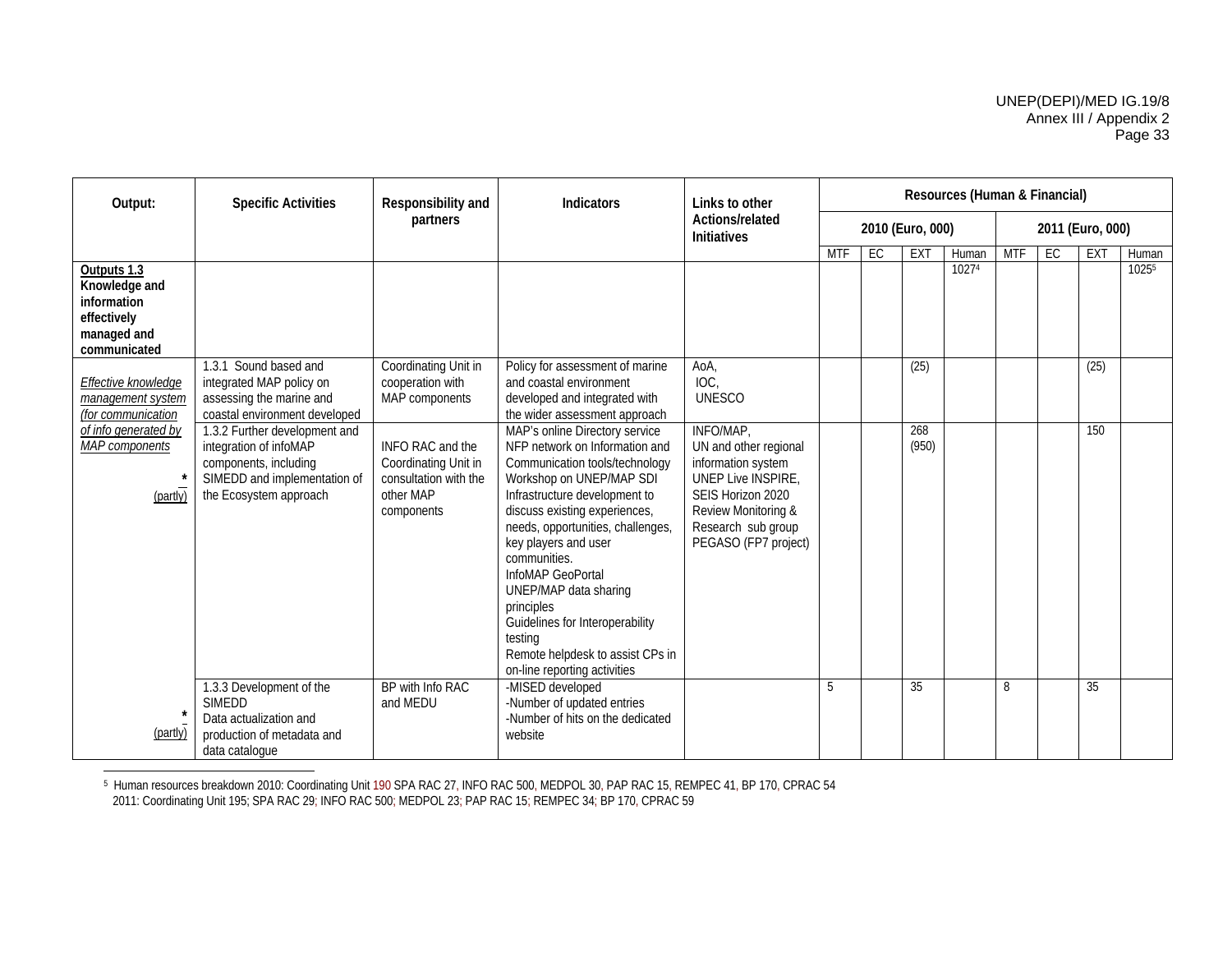| 1.3.4 Development of GIS for                                                                                                                                | INFO/RAC,                                                     | System operational                                                                                                                                                                                                                                                                  | <b>INSPIRE, SEIS</b>                                                                                                                  | <b>MED</b>      |                         | <b>INFO</b>                     | <b>MED</b> |    | <b>INFO</b>              |  |
|-------------------------------------------------------------------------------------------------------------------------------------------------------------|---------------------------------------------------------------|-------------------------------------------------------------------------------------------------------------------------------------------------------------------------------------------------------------------------------------------------------------------------------------|---------------------------------------------------------------------------------------------------------------------------------------|-----------------|-------------------------|---------------------------------|------------|----|--------------------------|--|
| MEDPOL Information system                                                                                                                                   | <b>MEDPOL</b>                                                 | GIS layer for InfoMAP GeoPortal                                                                                                                                                                                                                                                     |                                                                                                                                       | POL             |                         | <b>RAC</b>                      | POL        |    | RAC                      |  |
|                                                                                                                                                             |                                                               |                                                                                                                                                                                                                                                                                     |                                                                                                                                       | 10              |                         | 45                              | 10         |    | 22                       |  |
| 1.3.5 Management of MED POL<br>databases                                                                                                                    | <b>MED POL</b>                                                | Data and information properly<br>handled and easily accessible                                                                                                                                                                                                                      |                                                                                                                                       | 10 <sup>1</sup> |                         |                                 | 10         |    |                          |  |
| 1.3.6 Initiate platform module<br>for the REMPEC information<br>system                                                                                      | INFO/RAC,<br><b>REMPEC</b>                                    | State of Play report on current IT<br>situation and road map to<br>facilitate the availability of data<br>regarding maritime activities<br>preparedness and response<br>Efficient and interactive electronic<br>tools to facilitate dissemination of<br>information from and to CPs | UNEP/GRID<br>Monitoring & Research<br>sub<br>group, SAFEMEDGME<br>S project (MyOcean)<br>Cosmo-SkyMed<br>EMSA's related<br>activities |                 | <b>REM</b><br>PEC<br>12 | <b>INFO</b><br><b>RAC</b><br>28 |            |    | <b>INFO</b><br>RAC<br>25 |  |
| 1.3.7 Strengthen regional and<br>sub-regional mechanisms of<br>data collection and<br>dissemination of information on<br>non-indigenous invasive<br>species | SPA RAC,<br><b>INFO/RAC</b>                                   | Number of species inventoried/<br>Number of countries/institutions<br>supporting this information<br>gathering mechanism                                                                                                                                                            | <b>IUCN, CIESM</b>                                                                                                                    |                 | 15                      |                                 |            | 10 |                          |  |
| 1.3.8 Reduce MAP ecological<br>footprint through I&CT<br>Activity                                                                                           | <b>INFO/RAC</b><br><b>Coordinating Unit</b><br>MAP components | Guidelines for greening the BC<br>and CO2 compensation<br>measures                                                                                                                                                                                                                  |                                                                                                                                       |                 |                         | 25                              |            |    | 15                       |  |
| 1.3.9 Revise MAP<br>communication and information<br>strategy and develop outreach<br>activities                                                            | Coordinating Unit,<br><b>INFO/RAC</b>                         | Revised strategy submitted for<br>consideration and approval                                                                                                                                                                                                                        |                                                                                                                                       | 50              |                         |                                 | 10         |    | (50)                     |  |
| 1.3.10 Preparation of the<br>second report on the<br>environment and development                                                                            | All components and<br><b>Coordinating Unit</b>                | Report released                                                                                                                                                                                                                                                                     | MAP reporting system,<br>EEA reports, GEO etc                                                                                         |                 |                         | (60)                            |            |    | (60)                     |  |
| 1.3.11 New publication of<br>updated MAP legal instruments<br>and MCSD leaflet                                                                              | <b>Coordinating Unit</b>                                      | Publication issued and<br>disseminated before MAP focal<br>points meeting                                                                                                                                                                                                           |                                                                                                                                       | 10              |                         |                                 |            |    |                          |  |
| 1.3.12 Update different<br>information sections of MedGIS<br>(meadows, coralligenous) and<br>the regional bibliographical<br>databases                      | SPA RAC,<br><b>INFO/RAC</b>                                   | Number of bibliographical<br>databases created<br>Number of references in each<br>database Number of geo-<br>referenced data integrated into<br>MedGIS                                                                                                                              | <b>IUCN MedRAS</b>                                                                                                                    | 10              |                         |                                 | 10         |    |                          |  |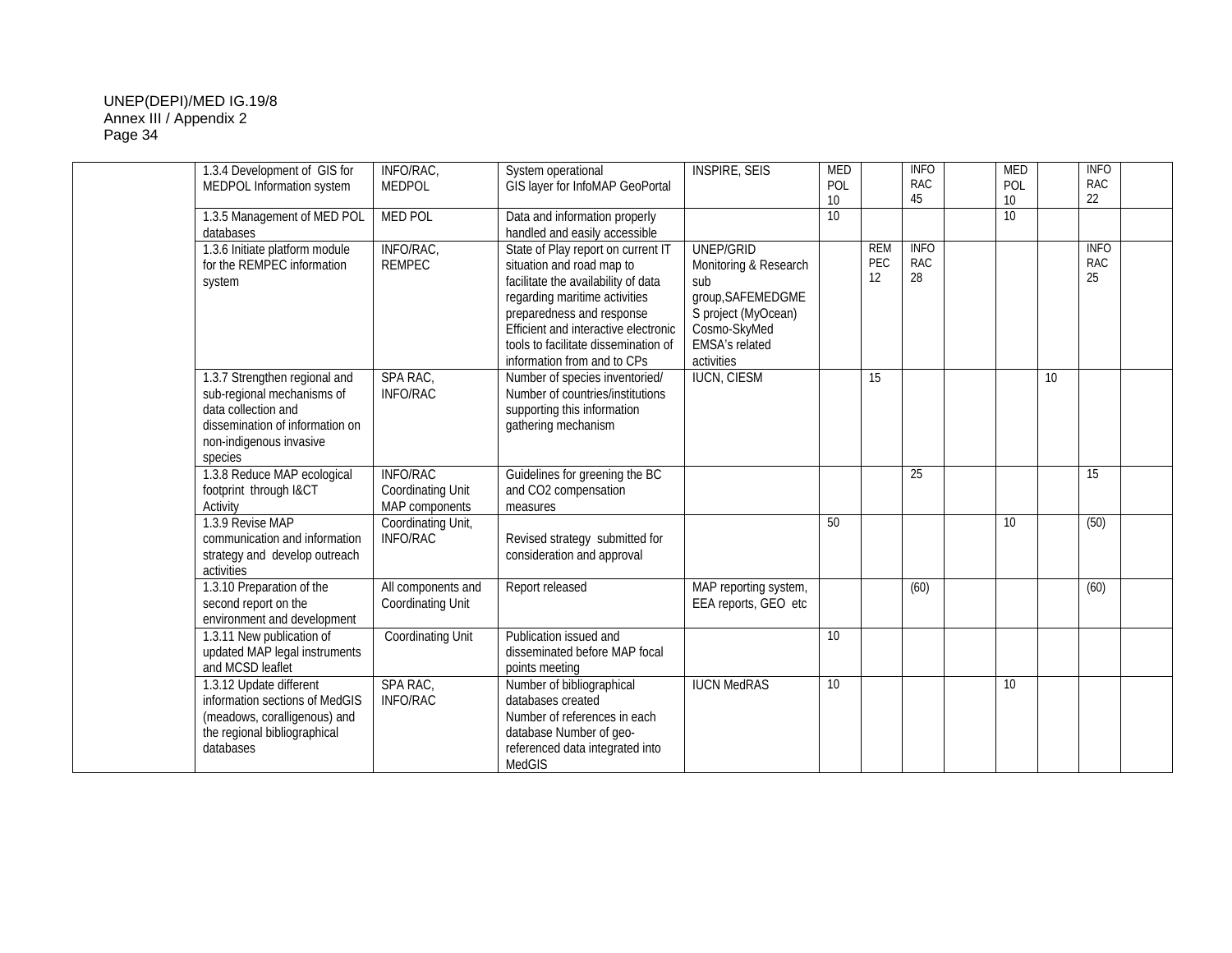| 1.3.13 Cooperation in MAP<br>environmental and corporate<br>reports                                                                                                                                                                       | <b>INFO/RAC</b>                                                                                                                                    | Information /Communication tools<br>to improve dissemination,<br>visibility and impact of MAP<br>Technical Reports at regional and<br>national level, e.g.: General<br>Information material, posters,<br>brochures, leaflets, news items,<br>fact sheets |                                                                                                                                                                                                  |    | 5  |    | 5   |  |
|-------------------------------------------------------------------------------------------------------------------------------------------------------------------------------------------------------------------------------------------|----------------------------------------------------------------------------------------------------------------------------------------------------|----------------------------------------------------------------------------------------------------------------------------------------------------------------------------------------------------------------------------------------------------------|--------------------------------------------------------------------------------------------------------------------------------------------------------------------------------------------------|----|----|----|-----|--|
| 1.3.14 Organization of<br>symposia to take stock of the<br>regional knowledge of<br>relevance of the implementation<br>of species action plans:<br>a) Fourth symposium on marine<br>vegetation<br>b) Second symposium on<br>marines birds | <b>SPA RAC</b><br><b>Vegetation Action</b><br><b>Plan Partners</b><br>SPA RAC, Birdlife,<br><b>Bird Action Plan</b><br>Partners, NGOs<br>concerned | a) Better dissemination of<br>scientific knowledge on bird<br>species of SPA/BD Protocol<br>Annex<br>b) Better dissemination of<br>scientific knowledge on<br>vegetation species of SPA/BD<br>Protocol Annex II                                          | MAP and SPA RAC<br>Partners                                                                                                                                                                      | 18 |    | 15 |     |  |
| 1.3.15 Identification of<br>opportunities for R&D<br>cooperation initiatives on<br>Marine and coastal environment                                                                                                                         | <b>INFO/RAC</b><br><b>Coordinating Unit</b><br><b>MAP Components</b>                                                                               | Links to existing research funding<br>opportunities for Mediterranean<br>S&T cooperation                                                                                                                                                                 | <b>OARE EEA/Eionet</b><br><b>SEIS Horizon</b><br>2020Review<br>Monitoring & Research<br>sub group EuroMED<br>ENP ETC/Water<br><b>CORDIS MoCo MIRA</b><br><b>EMODNET</b>                          |    | 17 |    | 17  |  |
| 1.3.16 Collection and<br>dissemination of R&D project<br>results related to Marine and<br>coastal environment                                                                                                                             | <b>INFO/RAC</b><br><b>Coordinating Unit</b><br>MAP components                                                                                      | Data base / catalogue<br>development on good practices,<br>tools, guidelines and experiences<br>Promotion of seminars and<br>workshops on S&T                                                                                                            | <b>OARE EEA/Eione t</b><br><b>SEIS Horizon</b><br>2020Review<br>Monitoring & Research<br>sub group EuroMED<br><b>ENP ETC/Water</b><br><b>CORDIS MoCo MIRA</b><br>PEGASO (FP7 project)<br>EMODNET |    | 25 |    | 140 |  |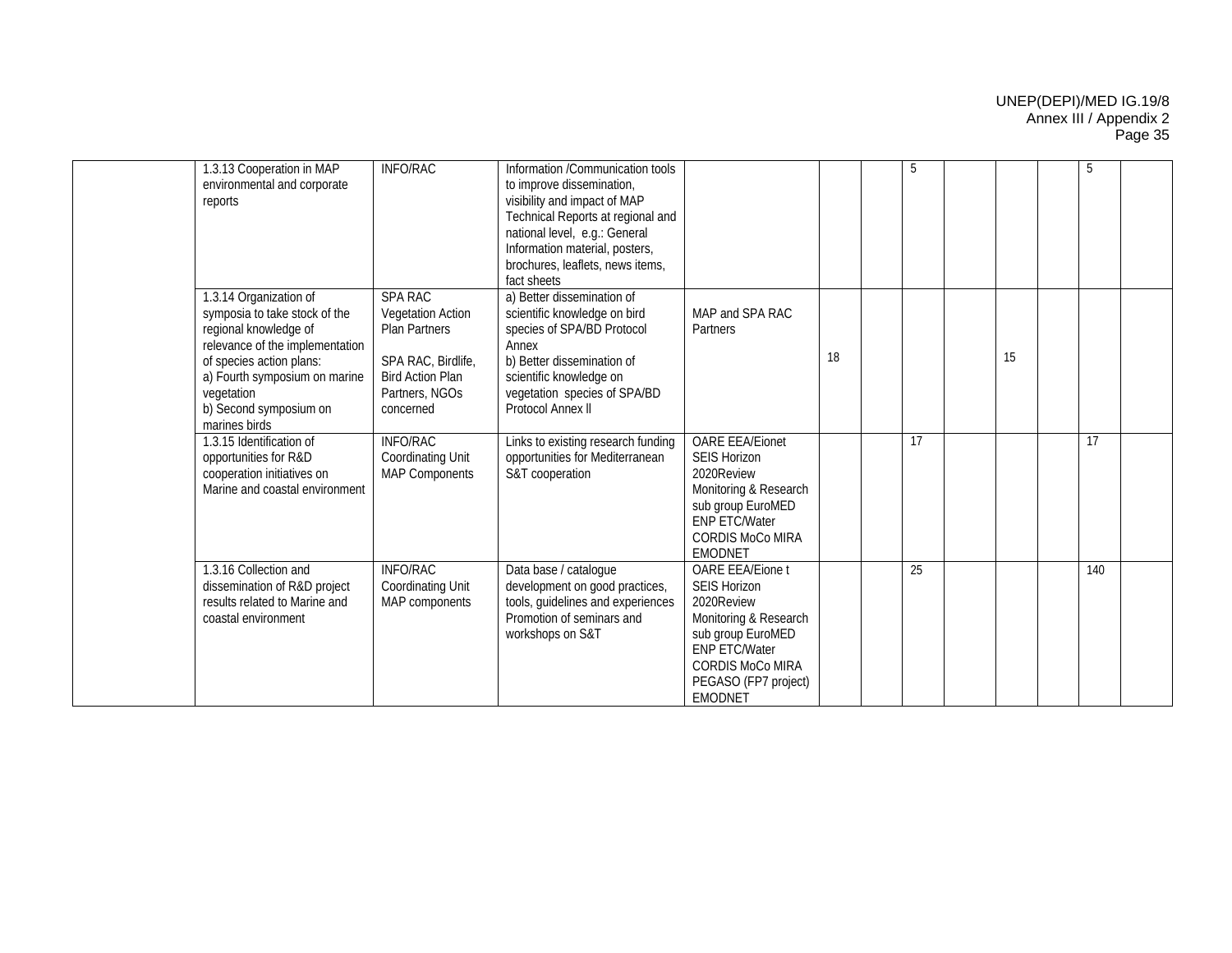| 1.3.17 Dissemination of<br>opportunities stemming from<br>innovative earth observation<br>technologies<br>Activity                                                          | <b>INFO/RAC</b><br><b>Coordinating Unit</b><br>MAP components | State of Play report on the<br>existing earth observation<br>initiatives (satellite, in situ, aerial)<br>and benefits for the<br>implementation of BC                                                                                                                                                                                                                                                                                 | <b>EEA/Eionet SEIS</b><br>Horizon 2020 Review<br>Monitoring & Research<br>sub group EuroMED<br><b>ENP ETC/Water</b><br>ETC/LUSI CORDIS<br>MoCo MIRA GMES<br>project (MyOcean)<br>Cosmo-SkyMed<br><b>EMODNET</b><br>GEO/GEOSS | 55       | 20  |  |
|-----------------------------------------------------------------------------------------------------------------------------------------------------------------------------|---------------------------------------------------------------|---------------------------------------------------------------------------------------------------------------------------------------------------------------------------------------------------------------------------------------------------------------------------------------------------------------------------------------------------------------------------------------------------------------------------------------|------------------------------------------------------------------------------------------------------------------------------------------------------------------------------------------------------------------------------|----------|-----|--|
| 1.3.18 Reviewing, in<br>cooperation with other MAP<br>components, existing tools and<br>means for the monitoring and<br>vigilance of the Mediterranean<br>Sea and its coast | <b>INFO/RAC</b><br><b>Coordinating Unit</b><br>MAP components | Assist the setting up of an<br>internet common platform for<br>gathering the information from<br>the RACs and the Mediterranean<br>partners on the major threats at<br>stake<br>Support for an "Early warning<br>system" on the major<br>environmental challenges in the<br>Mediterranean region                                                                                                                                      | <b>EEA/Eionet SEIS</b><br>Horizon 2020 Review<br>Monitoring & Research<br>sub group EuroMED<br>ENP ETC/Water<br>ETC/LUSI CORDIS<br>MoCo MIRA GMES<br>project (MyOcean)<br>Cosmo-SkyMed<br><b>EMODNET</b><br>GEO/GEOSS        | $\Omega$ | 100 |  |
| 1.3.19 GEF SPM-LME:<br>Component 4.3 - Replication<br>Strategy                                                                                                              | <b>INFO/RAC</b><br><b>GEF TEAM</b>                            | Creation of Project Replication<br>Team:<br>Developing an ICT Platform;<br>Information Analysis and<br>Dissemination;<br>Organization of two Replication<br>Meetings<br>Design and Implementation of<br>Dissemination Mechanisms and<br>Partnership Building;<br>Organization of a Regional<br>Conference:<br>Design and Implementation of a<br>Replication Scoring System;<br>Initial Facilitation of on-site<br>project development | Project executing<br>Agencies of the GEF<br>SPM-LME                                                                                                                                                                          | 295      | 295 |  |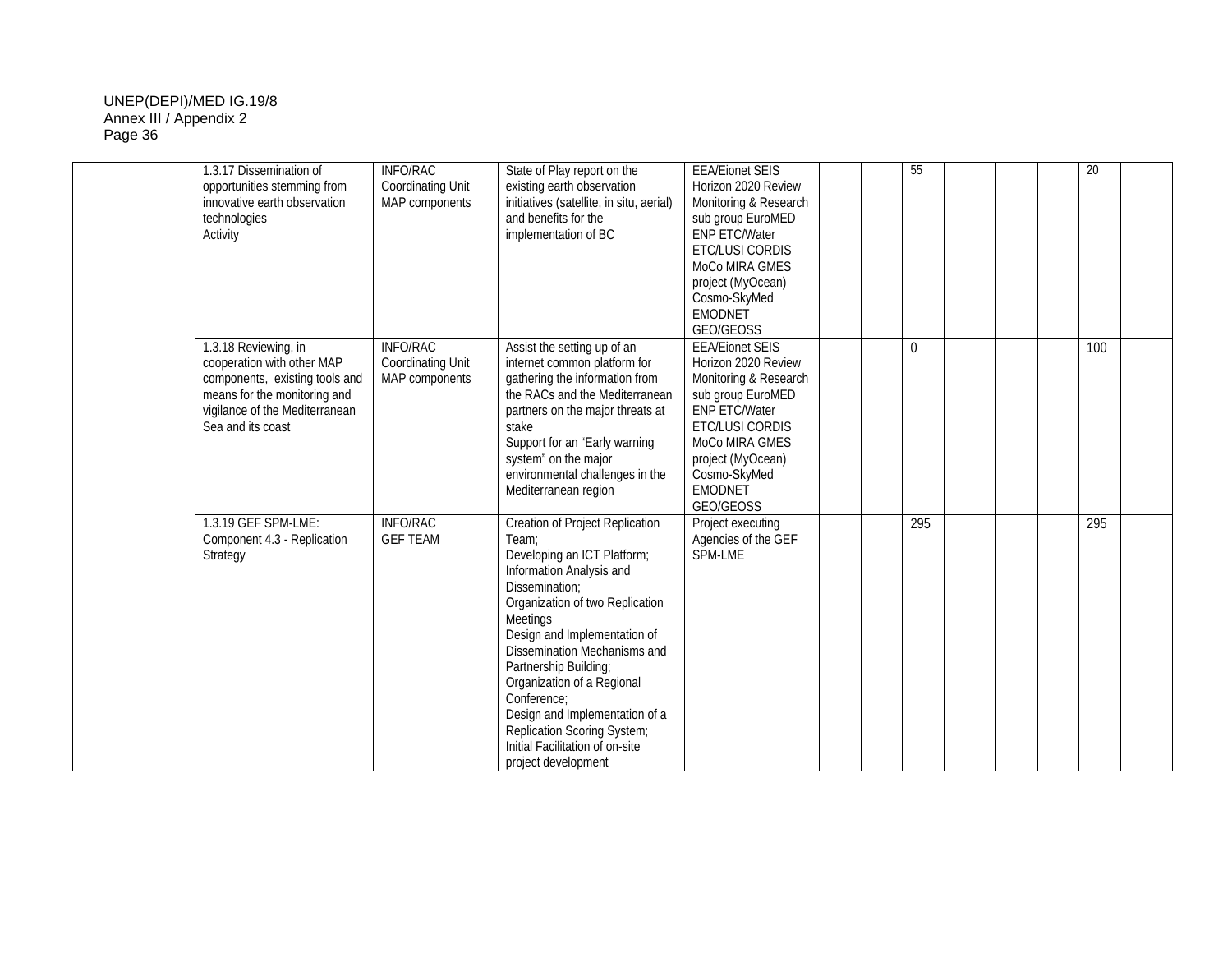| Communication,<br>Participation and<br>Education | 1.3.20 Communication<br>materials and or media<br>coverage on key issues and<br>awareness campaigns, press<br>conferences | <b>Coordinating Unit</b>                                         | Frequency of exposure in the<br>media and publications of<br>activities by MAP on key issues,<br>campaigns increased                                                                                        |                                                                                                                                                                       | 42             | 15 |     | 24             |    |  |
|--------------------------------------------------|---------------------------------------------------------------------------------------------------------------------------|------------------------------------------------------------------|-------------------------------------------------------------------------------------------------------------------------------------------------------------------------------------------------------------|-----------------------------------------------------------------------------------------------------------------------------------------------------------------------|----------------|----|-----|----------------|----|--|
|                                                  | 1.3.21 Contribute to improve<br>internal communication                                                                    | <b>INFO/RAC</b><br><b>Coordinating Unit</b>                      | IC Focal Points network<br>Contribution to the<br>implementation of the IC strategy<br>through the organisation of<br>agreed activities and events<br>Contribution to IC annual plans<br>Survey on IC needs | EU Green spider<br>network                                                                                                                                            |                | 60 |     |                | 20 |  |
|                                                  | 1.3.22 Contribute to improve<br>external communication and<br>MAP's connection to non-BC<br>world                         | <b>INFO/RAC</b><br>Coordinating Unit<br>MAP components           | Implementation of strategy                                                                                                                                                                                  | <b>UN ConventionsUN</b><br>Regional Seas UNEP<br>Infoterra EEA/Eionet<br>Horizon 2020 Review<br>Monitoring & Research<br>sub group EuroMED,<br><b>ENP MEDSTAT/Env</b> | 66             |    | 149 | 66             | 84 |  |
|                                                  | 1.3.23 Revised and updated<br>MAP website operational                                                                     | <b>Coordinating Unit</b><br><b>INFO/RAC</b><br>Other components  | Number of access to MAP<br>website increased                                                                                                                                                                |                                                                                                                                                                       | 3              |    |     | $\overline{2}$ |    |  |
|                                                  | 1.3.24 Maintenance of MED<br>POL website                                                                                  | <b>MED POL</b>                                                   | Website operational                                                                                                                                                                                         | MAP Information and<br>communication<br>strategy                                                                                                                      | 5              |    |     | 5              |    |  |
|                                                  | 1.3.25 Develop RAC/SPA<br>website into an Information<br>Exchange Centre on<br>biodiversity                               | SPA/RAC,<br><b>INFO/RAC</b>                                      | Number of connections on web<br>site<br>Number of flashnews produced                                                                                                                                        |                                                                                                                                                                       | 10             |    |     | 10             |    |  |
|                                                  | 1.3.26 Two thematic issues of<br>MAP magazine per year<br>published                                                       | <b>Coordinating Unit</b><br>with contribution from<br>components | Published in three languages in a<br>timely manner. Distribution list of<br>increased                                                                                                                       |                                                                                                                                                                       | 40             |    |     | 30             |    |  |
|                                                  | 1.3.27 MAP Monthly electronic<br>news letter issues                                                                       | Coordinating Unit<br>with contribution from<br>components        | Published in English in a timely<br>manner. Distribution list of<br>increased                                                                                                                               |                                                                                                                                                                       |                |    |     |                |    |  |
|                                                  | 1.3.28 Publication of MTS<br>reports on thematic issues                                                                   | <b>Coordinating Unit</b><br>with contribution from<br>components | Reports published on CD ROM<br>and disseminated                                                                                                                                                             |                                                                                                                                                                       | $\overline{7}$ |    |     | 3              |    |  |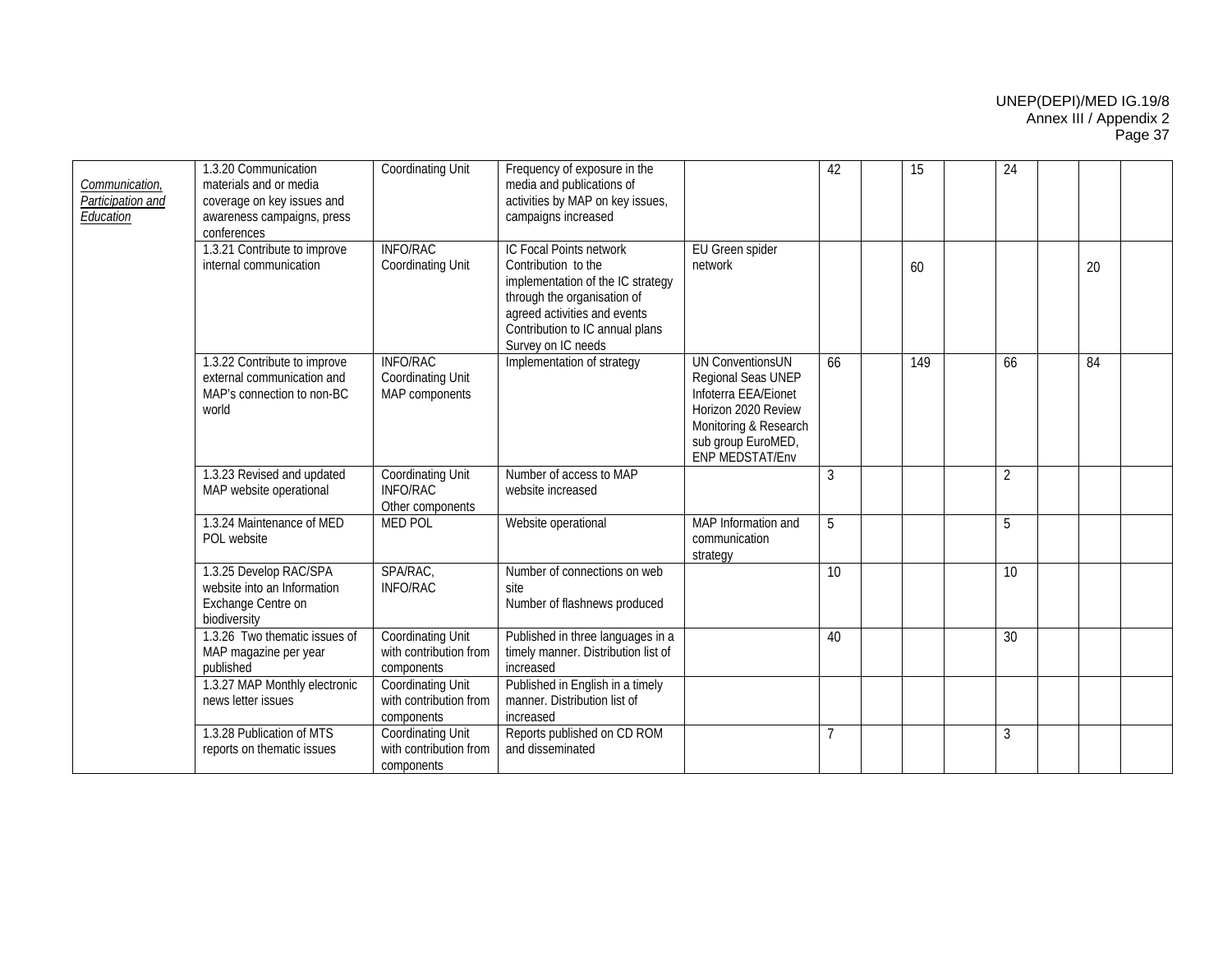|          | 1.3.29 Preparation of<br>information material on MED<br>POL activities                                                                                           | <b>MED POL</b>                                                | Visibility of MED POL activities<br>improved                                                                                                                                                                                                          | MAP Information and<br>communication<br>strategy                                                                                 | 15                              |     | 11 | $\overline{4}$ |                            |  |
|----------|------------------------------------------------------------------------------------------------------------------------------------------------------------------|---------------------------------------------------------------|-------------------------------------------------------------------------------------------------------------------------------------------------------------------------------------------------------------------------------------------------------|----------------------------------------------------------------------------------------------------------------------------------|---------------------------------|-----|----|----------------|----------------------------|--|
|          | 1.3.30 Library regularly<br>upgraded and operational                                                                                                             | Coordinating Unit                                             | Number of library use request<br>increased                                                                                                                                                                                                            |                                                                                                                                  |                                 |     |    |                |                            |  |
|          | 1.3.31 Organization of /<br>participation in MAP events                                                                                                          | <b>INFO/RAC</b><br><b>Coordinating Unit</b><br>MAP components | Mediterranean Environmental<br>Award (MEA)<br><b>MEA Catalogue</b>                                                                                                                                                                                    |                                                                                                                                  |                                 | 160 |    |                | 201                        |  |
|          | 1.3.32 Events to promote MAP<br>visibility and public awareness                                                                                                  |                                                               | Events targeted to the youth<br>within COPs and MAPs events<br>COP's side events<br>UN Celebration days, such as:<br>MEDDay (10 June), Coast day<br>(24 Oct), Biodiversity day (tbd)                                                                  |                                                                                                                                  | 20<br>5.6<br>PAP/<br><b>RAC</b> | 15  | 15 |                | (10)<br>PAP/<br><b>RAC</b> |  |
| toolkits | 1.3.33 Improve communication<br>with civil society and private<br>sector on SCP, including<br>exchange of information on best<br>practices regarding educational | <b>INFO/RAC</b><br>CP/RAC                                     | Launch & dissemination of<br>reports, videos, studies and<br>quidelines on SCP<br>Toolkits for schools on SCP                                                                                                                                         | <b>UN Marrakech Process</b><br>- Task Forces on<br>"Sustainable Lifestyles"<br>and "Education for<br>Sustainable<br>Consumption" |                                 | 30  |    |                | 30                         |  |
|          | 1.3.34 GEF SPM-LME:<br>Component 4.2 - Information<br>and Communication Strategy                                                                                 | <b>INFO/RAC</b><br><b>GEF Team</b>                            | Production of an Intranet/Internet<br>site and on-line magazine;<br>Design, production of ad hoc IC<br>material:<br>Participation to selected national<br>and international environmental<br>events:<br>Planning of an ad-hoc<br>audiovisual campaign | Project executing<br>Agencies of the GEF<br>SPM-LME                                                                              |                                 | 195 |    |                | 195                        |  |
|          | 1.3.35 Contingency plan for ad-<br>hoc activities (in agreement with<br>MAP components)                                                                          | <b>INFO/RAC</b>                                               | TBD                                                                                                                                                                                                                                                   |                                                                                                                                  |                                 | 100 |    |                | 100                        |  |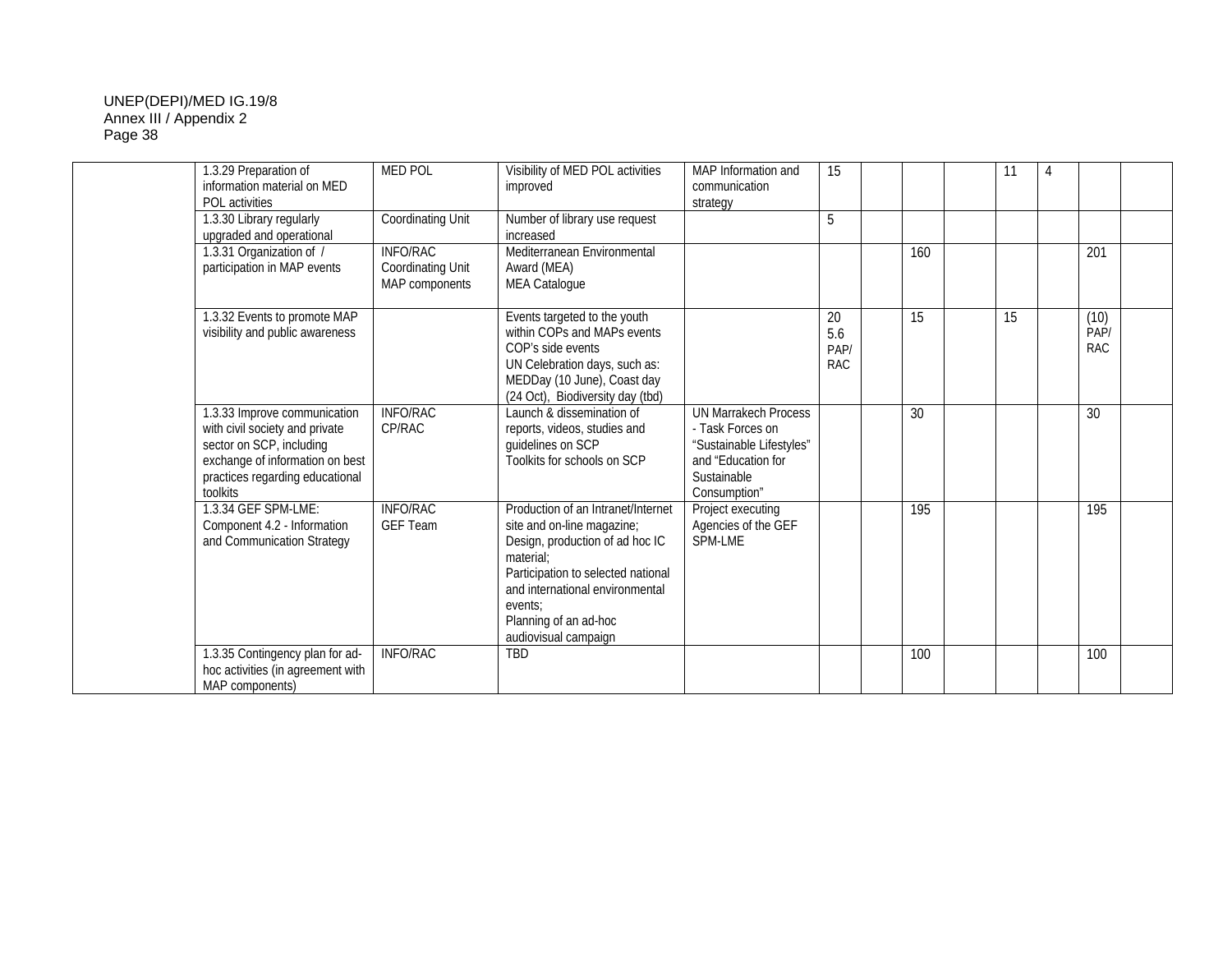# **Theme II: Integrated Coastal Zone Management**

|                                                                                                                                                          | .comor captamasio actorement or coactar Lonco cimal                                                                                                                                                                |                                                                                                                                                                |                                                                                                                                                                                                                                                                                           |                                                                                                                                        |            |     |                   |                              |            |     |                  |        |
|----------------------------------------------------------------------------------------------------------------------------------------------------------|--------------------------------------------------------------------------------------------------------------------------------------------------------------------------------------------------------------------|----------------------------------------------------------------------------------------------------------------------------------------------------------------|-------------------------------------------------------------------------------------------------------------------------------------------------------------------------------------------------------------------------------------------------------------------------------------------|----------------------------------------------------------------------------------------------------------------------------------------|------------|-----|-------------------|------------------------------|------------|-----|------------------|--------|
|                                                                                                                                                          |                                                                                                                                                                                                                    |                                                                                                                                                                |                                                                                                                                                                                                                                                                                           | Links to other                                                                                                                         |            |     |                   | Resources (Human & Financial |            |     |                  |        |
| Output:                                                                                                                                                  | <b>Specific Activities</b>                                                                                                                                                                                         | Responsibility                                                                                                                                                 | Indicators                                                                                                                                                                                                                                                                                | Actions/related                                                                                                                        |            |     | 2010 (Euro, 000)  |                              |            |     | 2011 (Euro, 000) |        |
|                                                                                                                                                          |                                                                                                                                                                                                                    |                                                                                                                                                                |                                                                                                                                                                                                                                                                                           | Initiatives                                                                                                                            | <b>MTF</b> | EC  | <b>EXT</b>        | Human                        | <b>MTF</b> | EC  | EX <sub>T</sub>  | Human  |
| Output 2.1<br>Coastal zone management<br>achieves effective balance<br>between development and<br>protection (sustainable<br>development of coastal zone |                                                                                                                                                                                                                    |                                                                                                                                                                |                                                                                                                                                                                                                                                                                           |                                                                                                                                        |            |     |                   | 514,76                       |            |     |                  | 492,17 |
|                                                                                                                                                          | 2.1.1 Testing of the spatial<br>planning prospective<br>methodology "Imagine" on<br>different spatial scales                                                                                                       | BP/RAC, PAP/RAC,<br><b>Coordinating Unit</b>                                                                                                                   | 3 case studies<br>completed                                                                                                                                                                                                                                                               | PEGASO project<br>with TC of<br>Barcelona and<br>EEA                                                                                   | 25         |     | 65                |                              |            |     | 65               |        |
|                                                                                                                                                          | 2.1.2 Finalization of Coastal<br>Area Management<br>Programme (CAMP) project<br>in Morocco Implementation<br>of CAMP activities in Spain<br>Preparatory activities for<br>CAMPs in Italy, Montenegro<br>and France | PAP/RAC: co-<br>ordinating role,<br>overall supervision<br>MAP Co-ordinating<br>Unit<br>Other MAP<br>components: support<br>within their field of<br>expertise | Final reports<br>Conference for CAMP<br>Morocco<br>Inception Workshop<br>organized<br>Mid-term reports for<br>CAMP Spain submitted<br>Feasibility Study/Project<br>Agreement/Inception<br>Workshop for CAMP<br>Italy<br>Project<br>Agreement/Inception<br>Workshop for CAMP<br>Montenegro | Project National<br>Steering<br>Committees<br>Other external<br>institutions/<br>organizations;<br>relevant<br>stakeholders;<br>donors | 10         | 120 | 8<br>$\mathsf{Q}$ |                              | 10         | 120 |                  |        |

## **Outcome: Sustainable development of coastal zones enhanced**

<sup>6</sup> Human resources breakdown, 2010: BP RAC 135, PAP RAC 313, SPA RAC 25.7, REMPEC 34

<sup>7</sup> Human resources breakdown, 2011: BP RAC 140, PAP RAC 303, SPA RAC 26.4, REMPEC 16.7

<sup>8</sup> Cash and in-kind contribution of Euro 4,000,000 by the Italian Ministry and Regions for CAMP Italy. To be allocated in compliance with the Italian law on budget, for 2010 and 2011.

<sup>9</sup> Cash and in-kind contribution of Euro 1,020,000 by the Spanish Ministry and Region of Andalucia for CAMP Levante de Almeria, Spain, for 2010 and 2011.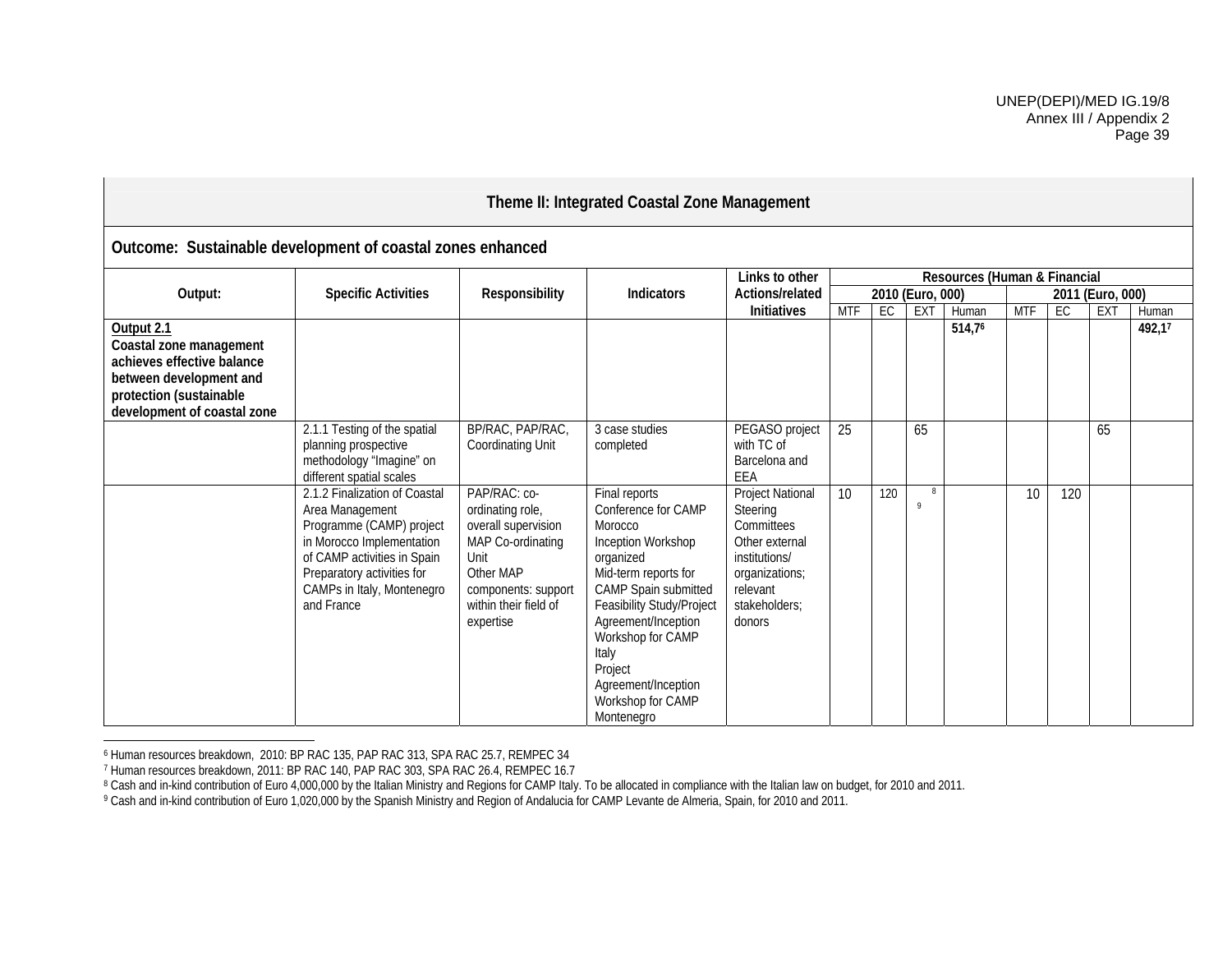|                         |                                                                                                                                                                                                                                        | Feasibility Study/Project<br>Agreement for CAMP<br><b>France Feasibility</b><br>Study/Project<br>Agreement for CAMP<br>France   |                                                                |    |      |                 |      |  |
|-------------------------|----------------------------------------------------------------------------------------------------------------------------------------------------------------------------------------------------------------------------------------|---------------------------------------------------------------------------------------------------------------------------------|----------------------------------------------------------------|----|------|-----------------|------|--|
| Project"                | 2.1.3 Implementation of<br>PAP/RAC (relevant<br>ICZM activities of the GEF<br>activities); Countries<br>"Regional Component of<br>involved in the<br>Large Marine Ecosystem<br>project; GEF<br>partners; Other MAP<br>Components       | Draft ICZM strategies<br>and NAPs<br>Workshop and training<br>course on ICZM and on<br>outlines for ICZM<br>strategies and NAPs | WB/METAP;<br>Pegaso (FP7<br>EU) project                        | 10 | 96   | 10              | 231  |  |
| Protocol                | PAP/RAC; MAP Co-<br>2.1.4 Organisation of two<br>training workshops on ICZM<br>ordinating Unit<br>(support in the<br>development and co-<br>ordination); NGOs;<br>Civil society                                                        | Two training workshops<br>organised<br>Number of participants<br>to the workshops                                               | <b>MAP</b><br>Coordinating<br>unit; Info/RAC                   | 10 | (25) |                 | (25) |  |
| Sea Basins              | PAP/RAC (relevant<br>2.1.5 Implementation of<br>PEGASO (FP7 EU project<br>work packages);<br>on ICZM); Shared ICZM<br>other project partners<br>Governance Platform for<br>Mediterranean and Black                                     | -Draft of ICZM<br>Governance Platform<br>-Interactive shared<br><b>ICZM Governance</b><br>Platform                              | Project partners                                               | 10 | 85   | 5               | 85   |  |
| countries               | PAP/RAC; Countries<br>2.1.6 Reports on the current<br>state of the spatial planning<br>providing information<br>systems (maritime and<br>on the current<br>terrestrial) in Mediterranean<br>planning systems and<br>their shortcomings | Number of reviews on<br>spatial planning<br>prepared                                                                            | EU                                                             | 15 |      | $\overline{15}$ |      |  |
| management<br>biennium) | 2.1.7 Synthesis report of<br>PAP/RAC<br>Thematic studies for the<br>application of landscape<br>methodologies/tools<br>(prepared in previous                                                                                           | Synthesis report on<br>landscape<br>methodologies prepared                                                                      | EucaLand (EU)<br>project                                       |    |      |                 |      |  |
| management              | 2.1.8 Regional workshop to<br>PAP/RAC<br>introduce methodologies and<br>tools for landscape                                                                                                                                            | Workshop organised<br>Number of participants<br>at the workshop                                                                 | EucaLand EU<br>project; Council<br>of Europe;<br><b>UNESCO</b> | 20 |      |                 |      |  |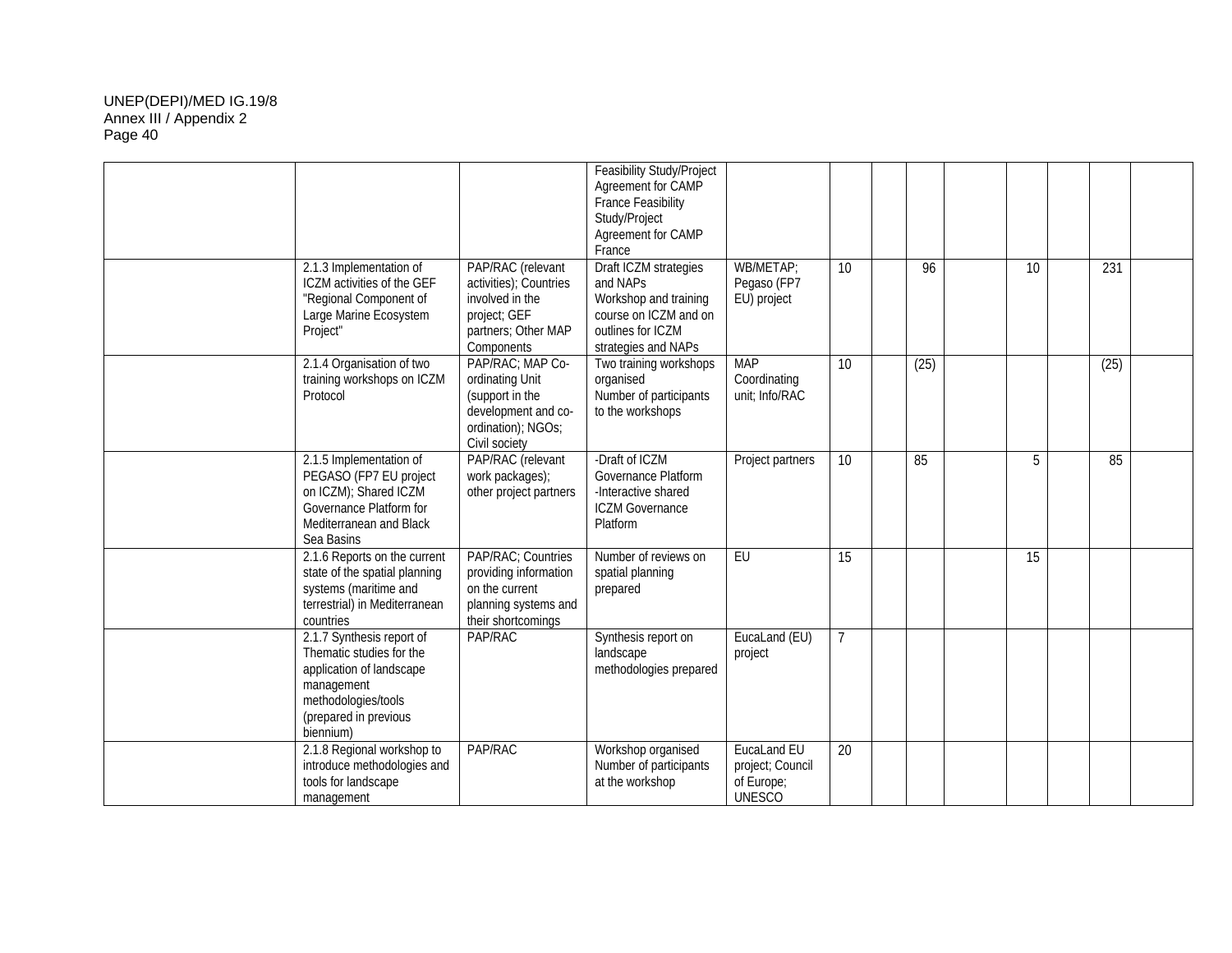| 2.1.9 Regional workshop to<br>propose measures to<br>improve spatial planning in<br>Mediterranean coastal areas                                                                                                                                      | PAP/RAC                                                                                                                 | Workshop organised<br>Number of participants<br>at the workshop                                                                          | UNESCO/IOC;<br>Plancoast/Shape<br>(EU projects)                               |    |                        |   | (30)             |  |
|------------------------------------------------------------------------------------------------------------------------------------------------------------------------------------------------------------------------------------------------------|-------------------------------------------------------------------------------------------------------------------------|------------------------------------------------------------------------------------------------------------------------------------------|-------------------------------------------------------------------------------|----|------------------------|---|------------------|--|
| 2.1.10 Workshop to present<br>the Guidelines on Integrated<br>Coastal Urban Water System<br>Planning in Coastal Areas of<br>the Mediterranean (English<br>and French)                                                                                | PAP/RAC                                                                                                                 | Workshop organised<br>Number of participants<br>at the workshop                                                                          | <b>WB/METAP; IME</b>                                                          |    | (30)                   |   | (30)             |  |
| 2.1.11 Workshop to present<br>the Beach Management<br>Guidelines for the<br>Mediterranean (English and<br>French)                                                                                                                                    | PAP/RAC                                                                                                                 | Workshop organised<br>Number of participants<br>at the workshop                                                                          |                                                                               |    | (30)                   |   | (30)             |  |
| 2.1.12 Capacity building of<br>stakeholders in Coastal Area<br><b>Management Programmes</b><br>(CAMP)                                                                                                                                                | PAP/RAC; Relevant<br>MAP components<br>support within their<br>field of expertise                                       | Training courses and<br>workshops organised in<br>the frame of CAMP<br>Participatory<br>programmes in CAMP                               | <b>MAP</b><br>components;<br>UNESCO; FAO;<br><b>UNCCD; WB</b><br><b>METAP</b> | 13 |                        |   |                  |  |
| 2.1.13 Providing the<br>MedOpen basic course<br>(internet based) on ICZM                                                                                                                                                                             | PAP/RAC                                                                                                                 | Number of students<br>subscribed and<br>completed the course                                                                             | EducoMed<br>project                                                           |    | (5)                    |   | $\overline{(5)}$ |  |
| 2.1.14 Implement CAMP<br>biodiversity related activities:<br>CAMP Almeria - Set up a<br>cooperation process with<br>users - Carry out Awareness<br>raising and information<br>actions - Make proposals<br>concerning SPAs planning<br>and monitoring | RAC/SPA, RAC/PAP,<br>MAP, Blue Plan,<br>RAC/PP, RAC/Info<br>Andalusia region,<br>Spanish Ministry of<br>the Environment | Number of documents<br>produced<br>Report of the<br>consultation process<br>Ecological monitoring<br>programme established               | PAP/RAC                                                                       | 10 | CP<br><b>RAC</b><br>40 | 5 | CP<br>RAC<br>20  |  |
| 2.1.15 Produce a study<br>investigating best use of port<br>reception facilities in the<br>region/ sub-region                                                                                                                                        | <b>REMPEC</b>                                                                                                           | Based on historical<br>ship's voyage and<br>characteristics, the<br>ranking of the ports to<br>be equipped in priority<br>is established |                                                                               |    | Tbi                    |   |                  |  |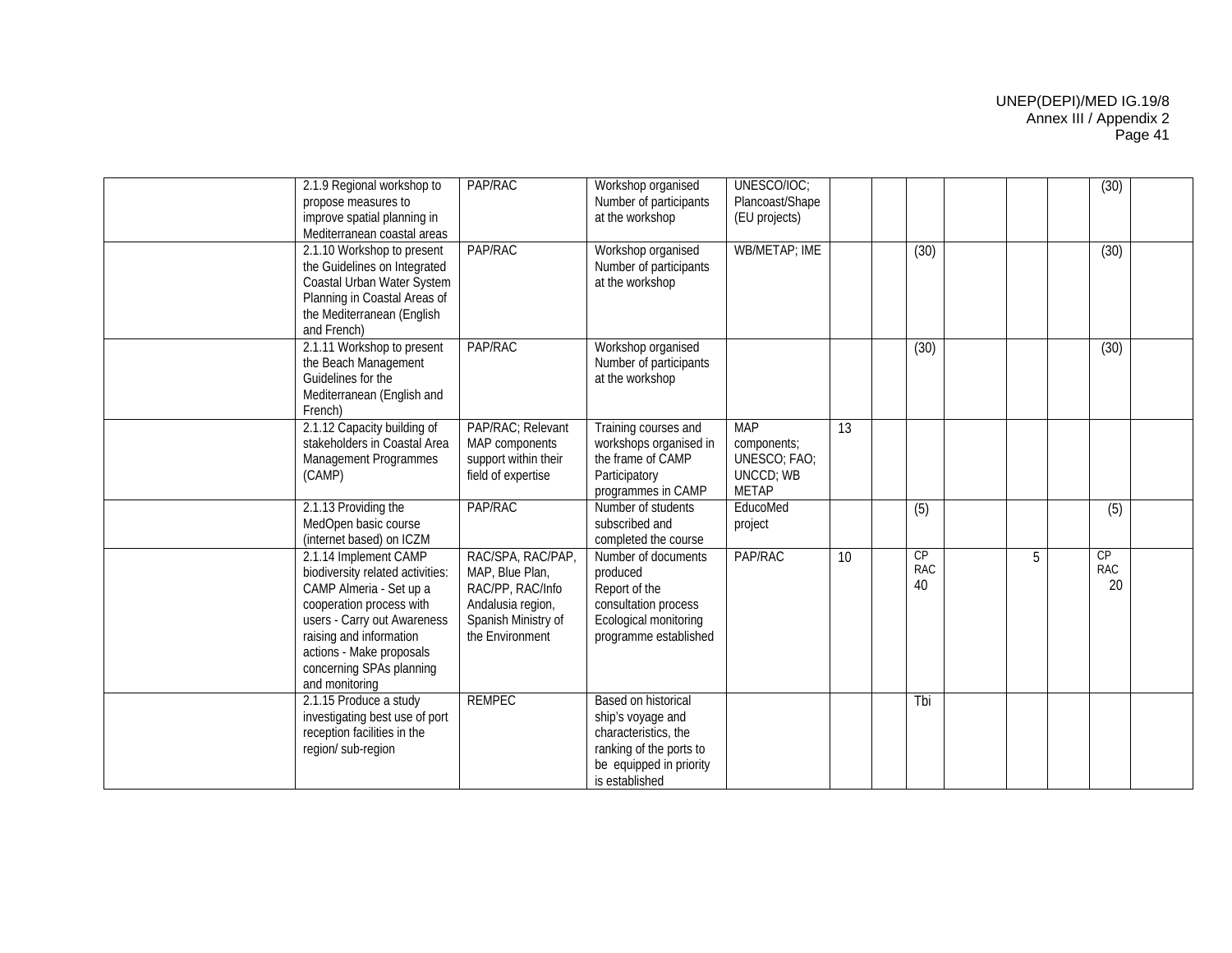|                                                                                                                 |                                                                                                                                                                                                                                      |                                                      | Theme III: Biodiversity                                                                                                                                                                   |                                                                                                                              |                  |    |           |       |                  |    |                 |       |
|-----------------------------------------------------------------------------------------------------------------|--------------------------------------------------------------------------------------------------------------------------------------------------------------------------------------------------------------------------------------|------------------------------------------------------|-------------------------------------------------------------------------------------------------------------------------------------------------------------------------------------------|------------------------------------------------------------------------------------------------------------------------------|------------------|----|-----------|-------|------------------|----|-----------------|-------|
| Outcome: Marine and coastal biodiversity loss reduced                                                           |                                                                                                                                                                                                                                      |                                                      |                                                                                                                                                                                           |                                                                                                                              |                  |    |           |       |                  |    |                 |       |
| Resources (Human & Financial)<br>Links to other<br>Output:<br><b>Specific Activities</b><br>Responsibility      |                                                                                                                                                                                                                                      |                                                      |                                                                                                                                                                                           |                                                                                                                              |                  |    |           |       |                  |    |                 |       |
|                                                                                                                 | <b>Indicators</b>                                                                                                                                                                                                                    | Actions/related                                      |                                                                                                                                                                                           |                                                                                                                              | 2010 (Euro, 000) |    |           |       | 2011 (Euro, 000) |    |                 |       |
|                                                                                                                 |                                                                                                                                                                                                                                      |                                                      |                                                                                                                                                                                           | Initiatives                                                                                                                  | <b>MTF</b>       | EC | EXT       | Human | <b>MTF</b>       | EC | EXT             | Human |
| Outputs 3.1<br>Ecosystem services provided<br>by the marine and coastal<br>environment identified and<br>valued |                                                                                                                                                                                                                                      |                                                      |                                                                                                                                                                                           |                                                                                                                              |                  |    |           | 15910 |                  |    |                 | 17811 |
|                                                                                                                 | 3.1.1 Study to estimate the<br>economic value of the<br>environmental services<br>provided by the<br>Mediterranean                                                                                                                   | Coordinating Unit,<br>BP, SPA RAC, PAP<br><b>RAC</b> | A study completed and<br>available                                                                                                                                                        | <b>TEEB</b><br><b>IFREMER</b><br><b>FEMISE</b>                                                                               |                  |    | 50        |       |                  |    | 30              |       |
|                                                                                                                 | 3.1.2 Pilot studies to<br>estimate the economic value<br>of conservation activities                                                                                                                                                  | BP, with SPA RAC                                     | 4 pilot studies<br>completed                                                                                                                                                              | FGEF                                                                                                                         |                  |    | 30        |       |                  |    | 30              |       |
|                                                                                                                 | 3.1.3 Assist countries for the<br>mapping and<br>characterization of significant<br>Mediterranean benthic<br>habitats, including the<br>elaboration of work<br>programmes to fill in gaps on<br>distribution of priority<br>habitats | <b>SPA RAC</b>                                       | Surface of mapped<br>areas and/or inventoried<br>coastline<br>Number of SDFs<br>compiled<br>Number of sites studied<br>Programme for mapping<br>key habitats established<br>and submitted | IUCN, WWF,<br>AECID, EC,<br>Vegetation<br><b>Action Plan</b><br>Partners,<br>Coralligenous<br><b>Action Plan</b><br>Partners | $\overline{20}$  |    | $30^{12}$ |       | 10               |    | 20 <sup>7</sup> |       |

<sup>10</sup> Human resources breakdown 2010: Coordinating Unit 7; BP RAC 115, SPA RAC 36.6

<sup>11</sup> Human resources breakdown 2011: Coordinating Unit 6, BP RAC 135, SPA RAC 36.6

<sup>12</sup> Project DCI-ENV/2007 – 143939/RMD (biodiversity part of the Large Marine Ecosystems Partnership project)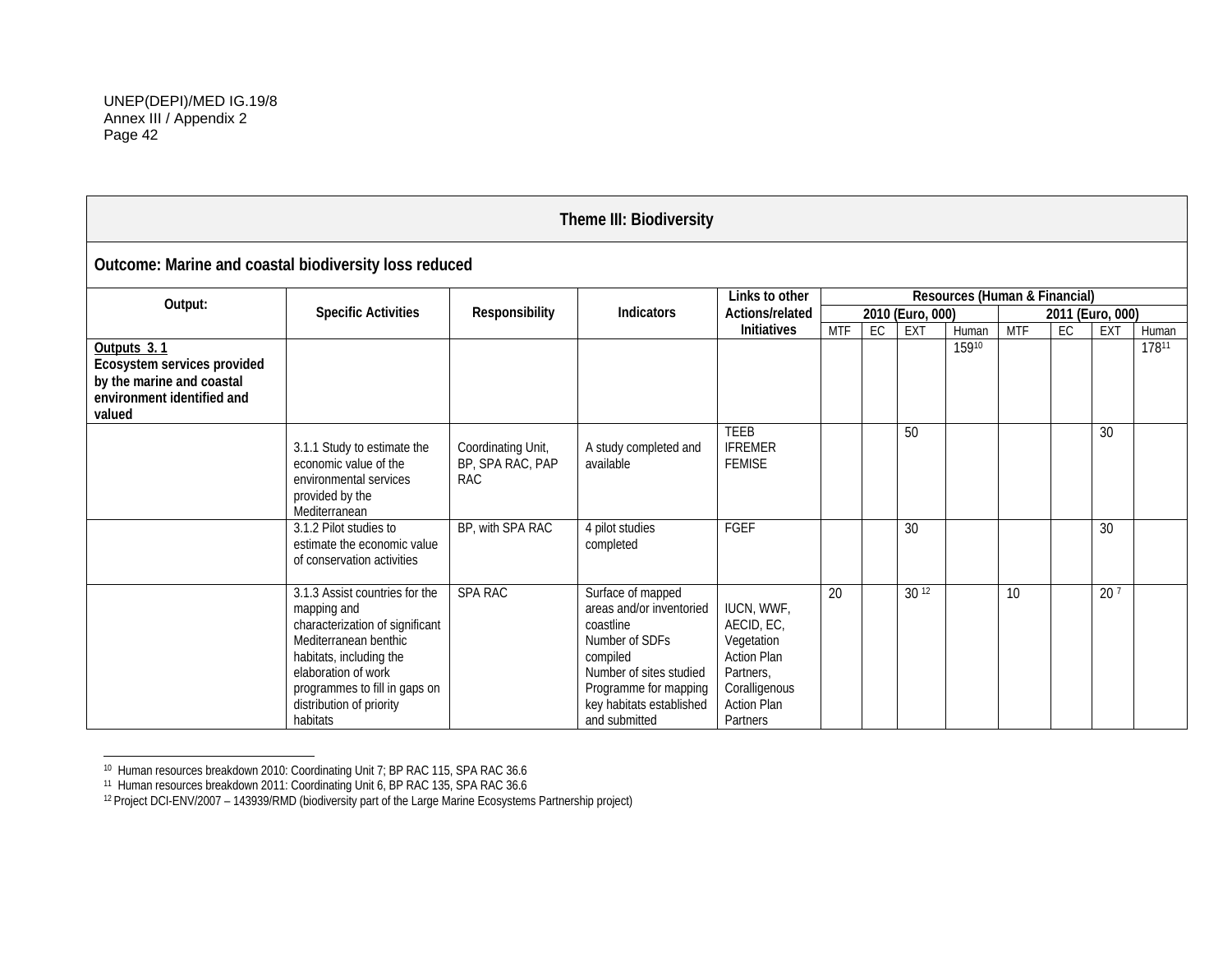| 3.1.4 Convene training    | RAC/SPA | Number of persons | Regional      | 10 | $10^{13}$ |  | 25 8 |  |
|---------------------------|---------|-------------------|---------------|----|-----------|--|------|--|
| workshops on taxonomy     |         | trained           | organisations |    |           |  |      |  |
| during the field trips    |         |                   |               |    |           |  |      |  |
| intended to characterize  |         |                   |               |    |           |  |      |  |
| national sites within the |         |                   |               |    |           |  |      |  |
| framework of the          |         |                   |               |    |           |  |      |  |
| MedMPAnet programme       |         |                   |               |    |           |  |      |  |

| Output:                                                                                                                                                                                                                                      | <b>Specific Activities</b>                                                                                                          | Responsibility | Indicators                                                                                                                 | Links to other                                                           | Resources (Human & Financial)<br>2010 (Euro, 000) |    |            |             |            |    |                  |       |
|----------------------------------------------------------------------------------------------------------------------------------------------------------------------------------------------------------------------------------------------|-------------------------------------------------------------------------------------------------------------------------------------|----------------|----------------------------------------------------------------------------------------------------------------------------|--------------------------------------------------------------------------|---------------------------------------------------|----|------------|-------------|------------|----|------------------|-------|
|                                                                                                                                                                                                                                              |                                                                                                                                     |                |                                                                                                                            | Actions/related                                                          |                                                   |    |            |             |            |    | 2011 (Euro, 000) |       |
|                                                                                                                                                                                                                                              |                                                                                                                                     |                |                                                                                                                            | <b>Initiatives</b>                                                       | <b>MTF</b>                                        | EC | <b>EXT</b> | Human       | <b>MTF</b> | EC | EXT              | Human |
| Output 3.2<br><b>Biodiversity conservation</b><br>and sustainable use<br>(strategic vision, new<br>objectives in the post 2010<br>context, including fisheries,<br>ballast, non-indigenous<br>species), endangered and<br>threatened species | 3.2.1 Establish joint<br>regional/sub-regional<br>programmes for the<br>conservation of monk seal in<br>collaboration with relevant | RAC/SPA,       | Draft programmes<br>submitted                                                                                              | <b>Bonn</b><br>Convention,<br>Bonn and Berne<br>Conventions,<br>Regional |                                                   | 30 |            | 128,5<br>14 |            |    |                  | 7815  |
|                                                                                                                                                                                                                                              | conventions                                                                                                                         |                |                                                                                                                            | partners,<br>Contracting<br>Parties<br>concerned                         |                                                   |    |            |             |            |    |                  |       |
|                                                                                                                                                                                                                                              | 3.2.2 Characterise and<br>monitor monk seal habitats<br>and populations in<br>collaboration with national<br>institutions concerned | RAC/SPA        | Number of camera traps<br>set up Number of<br>monitoring reports made<br>Number and % of known<br>reproduction and resting | National<br>partners, IUCN                                               |                                                   | 24 |            |             |            | 14 |                  |       |

<sup>&</sup>lt;sup>13</sup> Project DCI-ENV/2007 – 143939/RMD (biodiversity part of the Large Marine Ecosystems Partnership project)

<sup>14</sup> Human resources 2010: Coordinating Unit 7SPA RAC 66.5, REMPEC 55

<sup>15</sup> Human resources 2011:: Coordinating Unit 6 SPA RAC 69.2, REMPEC 2.5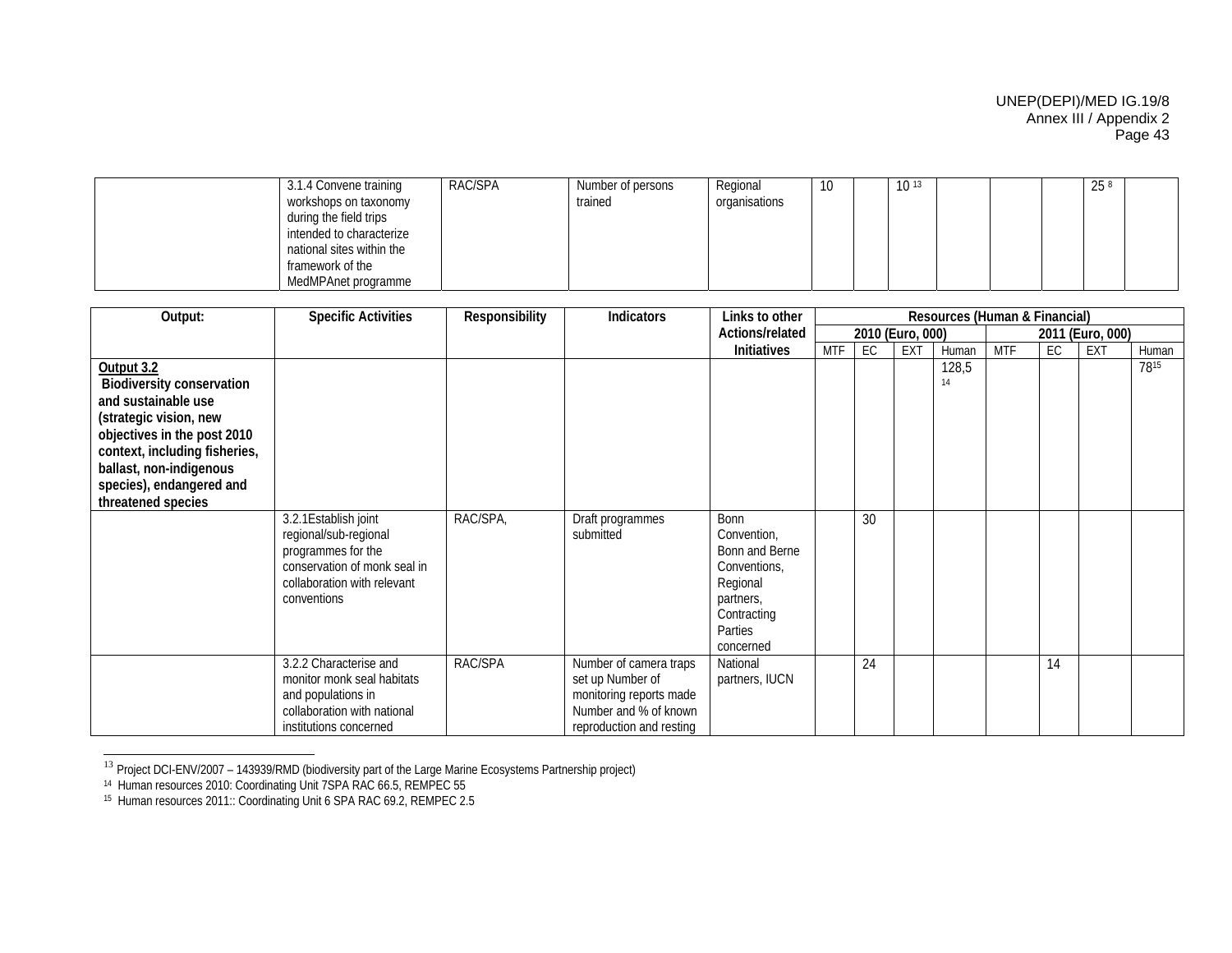|                                                                                                                                                                                                                                                                                                                                                                                                                                                                                       |                                       | caves protected /<br>proposed for protection                                                                                       |                                                                                                                                             |    |  |                 |  |
|---------------------------------------------------------------------------------------------------------------------------------------------------------------------------------------------------------------------------------------------------------------------------------------------------------------------------------------------------------------------------------------------------------------------------------------------------------------------------------------|---------------------------------------|------------------------------------------------------------------------------------------------------------------------------------|---------------------------------------------------------------------------------------------------------------------------------------------|----|--|-----------------|--|
| 3.2.3 Assist countries for the<br>implementation of actions of<br>conservation and monitoring<br>of cetaceans strandings                                                                                                                                                                                                                                                                                                                                                              | RAC/SPA                               | Number of actions<br>carried out for benefit of<br>cetaceans                                                                       | ACCOBAMS,<br>FAO, GFCM,<br>national partners                                                                                                | 20 |  | 10 <sup>1</sup> |  |
| 3.2.4 Evaluate National Action<br>Plans, identify gaps and<br>actions to promote<br>conservation of cetaceans                                                                                                                                                                                                                                                                                                                                                                         | RAC/SPA                               | Number of NAPS<br>evaluated<br>List of priority actions<br>established                                                             | Contracting<br>Parties,<br>ACCOBAMS,<br>regional and<br>national partners<br>concerned                                                      |    |  | 5               |  |
| 3.2.5 Establish guidelines for<br>the monitoring of marine<br>turtles nesting sites and<br>standardization of monitoring<br>methods including the study of<br>sex ratio                                                                                                                                                                                                                                                                                                               | RAC/SPA                               | Guidelines finalised                                                                                                               | <b>IUCN, national</b><br>partners, Turtle<br><b>Action Plan</b><br>Partners, NGOs                                                           | 5  |  |                 |  |
| 3.2.6 Assist countries for the<br>implementation of Marine<br>Turtles Action Plan in<br>partnership with relevant<br>organizations                                                                                                                                                                                                                                                                                                                                                    | RAC/SPA                               | Number of activities<br>carried out for the<br>conservation of marine<br>turtles                                                   | <b>IUCN, national</b><br>partners, Turtles<br><b>Action Plan</b><br>Partners, NGOs                                                          | 10 |  | 10              |  |
| 3.2.7 Assist countries for the<br>implementation of<br>Cartilaginous Fish Action Plan<br>in partnership with relevant<br>organizations<br>Continue the close monitoring,<br>update the scientific<br>assessment and evaluate the<br>status of the shark species<br>listed in Annex III of the<br>SPA/BD Protocol, with a view<br>to consider at the Seventeenth<br>meeting of the Contracting<br>Parties the possible<br>amendment of the Protocol for<br>their inclusion in Annex II | RAC/SPA<br><b>Contracting Parties</b> | Number of national/sub-<br>regional/regional reports<br>(GFCM, Bonn,<br>RAC/SPA, IUCN)<br>prepared on ongoing<br>work and projects | <b>IUCN, Shark</b><br>Alliance, FAO,<br>GFCM, IUCN,<br><b>Bonn</b><br>Convention,<br>Cartilagenous<br><b>Fishes Action</b><br>Plan Partners | 20 |  | 15              |  |
| 3.2.8 Assist countries for the                                                                                                                                                                                                                                                                                                                                                                                                                                                        | RAC/SPA BirdLife.                     | Number of activities                                                                                                               | BirdLife, AEWA                                                                                                                              | 8  |  |                 |  |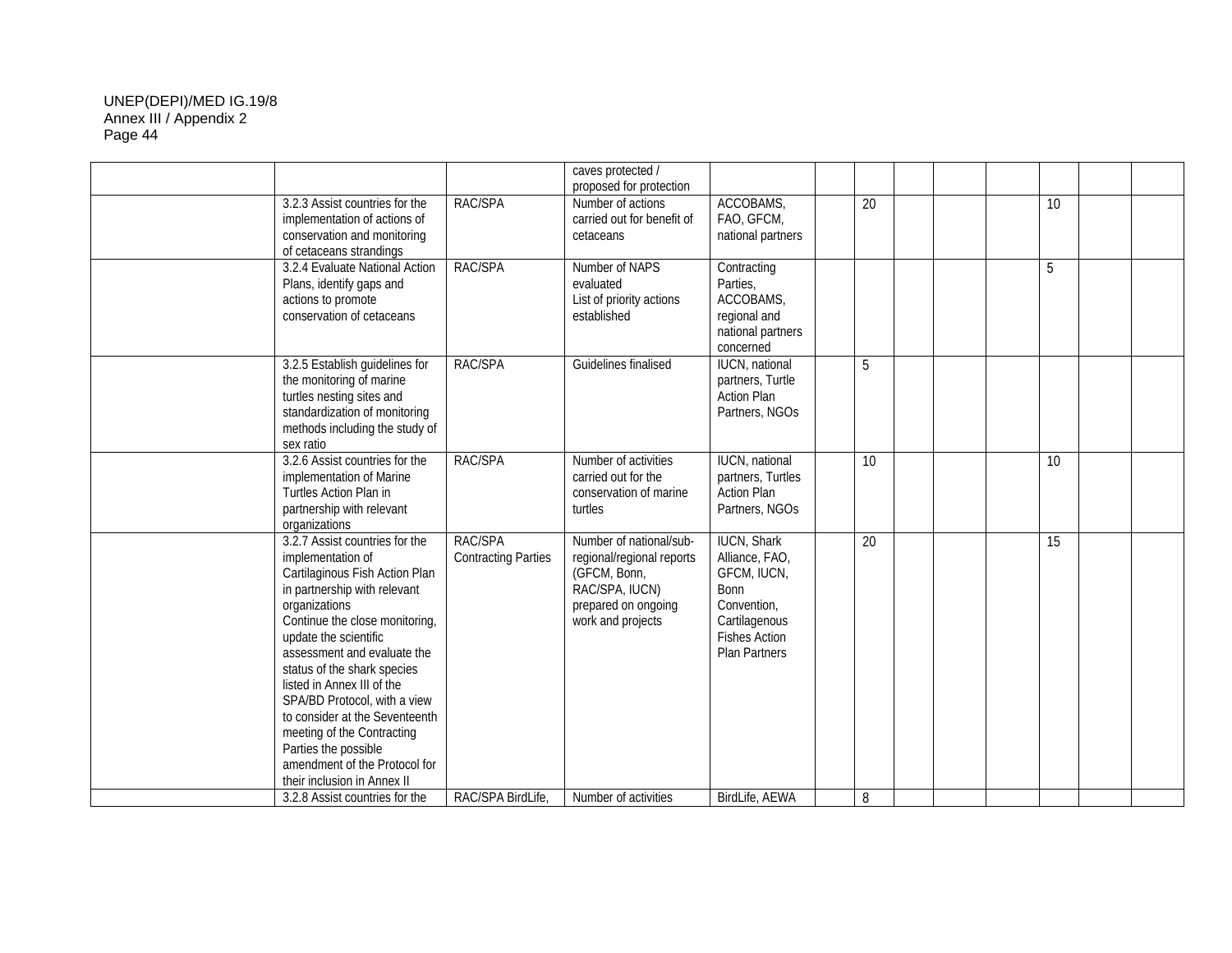| implementation of Bird Action   | NGOs, Bird Action    | undertaken                |                    |    |    |     |    |    |  |
|---------------------------------|----------------------|---------------------------|--------------------|----|----|-----|----|----|--|
| Plan in partnership with        | <b>Plan Partners</b> |                           |                    |    |    |     |    |    |  |
| relevant organisations          |                      |                           |                    |    |    |     |    |    |  |
| 3.2.9 Evaluate the interactions | RAC/SPA, RAC/CP      | Guidelines elaborated     | FAO, GFCM,         |    | 15 |     |    | 10 |  |
| between fishing/aquaculture     | FAO, GFCM            |                           | AdriaMed,          |    |    |     |    |    |  |
| and the conservation of         |                      |                           | CopeMed II,        |    |    |     |    |    |  |
| threatened species and          |                      |                           | MedSudMed          |    |    |     |    |    |  |
| sensitive habitats and propose  |                      |                           |                    |    |    |     |    |    |  |
| guidelines to reduce these      |                      |                           |                    |    |    |     |    |    |  |
| interactions                    |                      |                           |                    |    |    |     |    |    |  |
| 3.2.10 Define and standardize   | RAC/SPA, IUCN,       | Guidelines on monitoring  |                    |    | 26 |     |    |    |  |
| monitoring methods of           | national partners,   | methods of coralligenous  |                    |    |    |     |    |    |  |
|                                 | RAMOGE, CIESM        | formations elaborated     |                    |    |    |     |    |    |  |
| coralligenous formations:       |                      |                           |                    |    |    |     |    |    |  |
| convene a meeting of experts    |                      |                           |                    |    |    |     |    |    |  |
| 3.2.11 Convene a training       | RAC/SPA,             | Number of persons         |                    |    |    |     | 20 |    |  |
| workshop on coralligenous       | RAMOGE IUCN,         | trained                   |                    |    |    |     |    |    |  |
| formations study and            | national partners    |                           |                    |    |    |     |    |    |  |
| monitoring methods              | concerned            |                           |                    |    |    |     |    |    |  |
| 3.2.12 Carry out capacity-      | RAC/SPA              | Number of persons         | NGOs, Turtle       | 10 |    |     | 10 |    |  |
| building activities on the      |                      | trained                   | <b>Action Plan</b> |    |    |     |    |    |  |
| conservation of marine turtles  |                      |                           | Partners           |    |    |     |    |    |  |
| 3.2.13 Workshop on the          | <b>REMPEC</b>        | Ways of establishing      | <b>SAFEMED</b>     |    |    | 57  |    |    |  |
| international convention on the |                      | harmonized surveys and    |                    |    |    |     |    |    |  |
| control of harmful anti-fouling |                      | inspections under the     |                    |    |    |     |    |    |  |
| systems on ships (AFS)          |                      | AFS convention            |                    |    |    |     |    |    |  |
|                                 |                      | investigated by           |                    |    |    |     |    |    |  |
|                                 |                      | participating countries   |                    |    |    |     |    |    |  |
| 3.2.14 Training course on       | REMPEC,              | Risk-based approach to    | <b>IMO</b>         | 25 |    | 16  |    |    |  |
| compliance monitoring and       | <b>SPA/RAC</b>       | control and inspections   | <b>GLOBALLAST</b>  |    |    |     |    |    |  |
| enforcement of the BWM          |                      |                           |                    |    |    |     |    |    |  |
|                                 |                      | developed                 |                    |    |    |     |    |    |  |
| convention                      |                      |                           |                    |    |    |     |    |    |  |
| 3.2.15 Produce a study on       | <b>REMPEC</b>        | Information on main       | <b>IMO</b>         |    |    | Tbi |    |    |  |
| ship's ballast water in the     |                      | ship's ballast water      | <b>GLOBALLAST</b>  |    |    |     |    |    |  |
| Mediterranean                   |                      | routes and receiver ports |                    |    |    |     |    |    |  |
|                                 |                      | made available            |                    |    |    |     |    |    |  |

16 IMO pending approval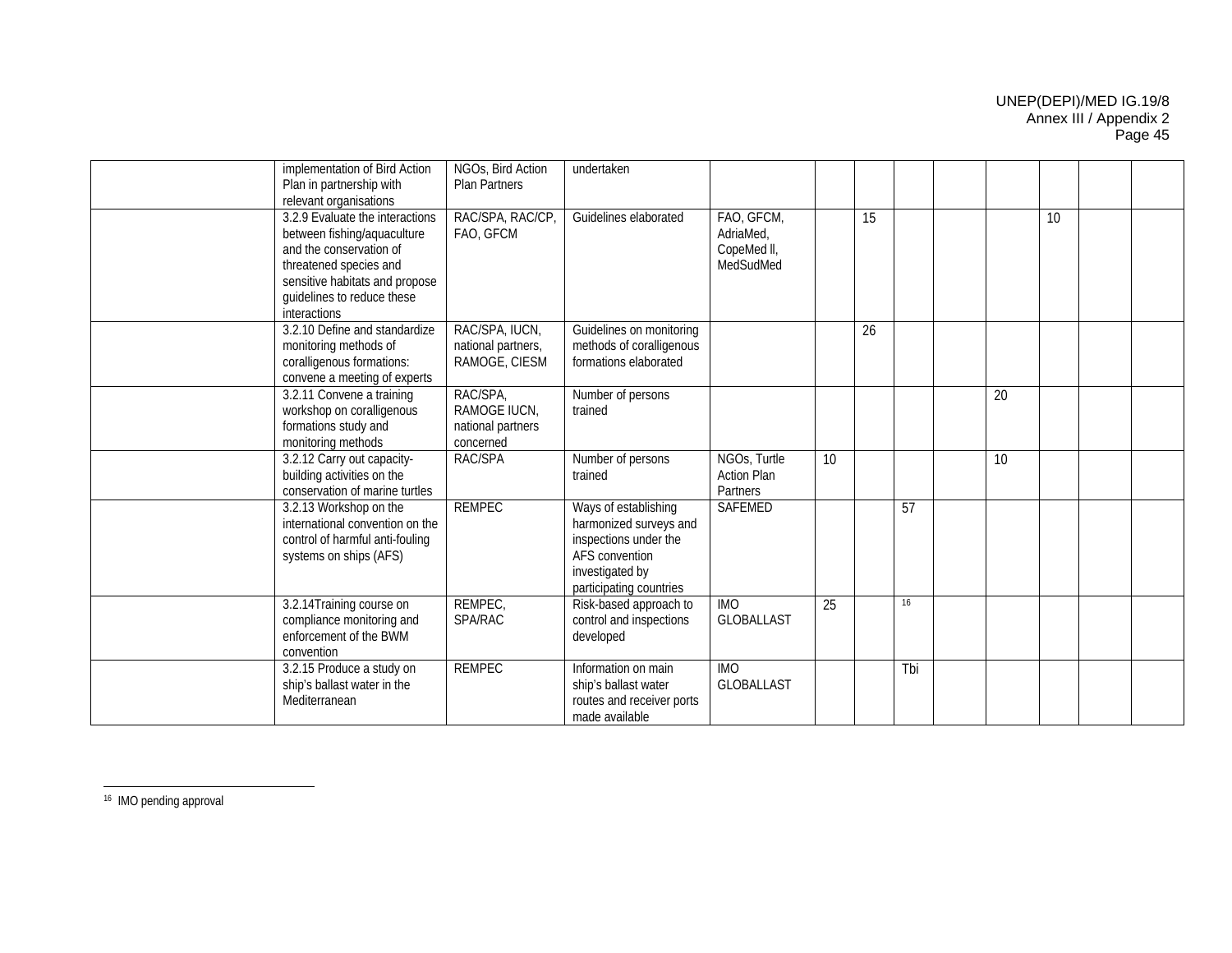| 3.2.16 Strengthen national   | SPA/RAC, REMPEC | Number of legal          | IMO, national  | ንፍ<br>ںے |  |  |  |
|------------------------------|-----------------|--------------------------|----------------|----------|--|--|--|
| capacities (legal/technical) |                 | instruments applied      | partners, IMO, |          |  |  |  |
| for the management of        |                 | Number of trainees       | Contracting    |          |  |  |  |
| species introductions        |                 | trained on various       | Parties        |          |  |  |  |
| through ballast water        |                 | aspects of ballast water | concerned      |          |  |  |  |
|                              |                 | management               |                |          |  |  |  |

|                                                                                                                                                                                        |                                                                                                                                                                                                                                                                                                   |                |                                                                                                                                                        | Links to other                                                                               | Resources (Human & Financial) |    |                  |             |            |     |                  |             |
|----------------------------------------------------------------------------------------------------------------------------------------------------------------------------------------|---------------------------------------------------------------------------------------------------------------------------------------------------------------------------------------------------------------------------------------------------------------------------------------------------|----------------|--------------------------------------------------------------------------------------------------------------------------------------------------------|----------------------------------------------------------------------------------------------|-------------------------------|----|------------------|-------------|------------|-----|------------------|-------------|
| Output:                                                                                                                                                                                | <b>Specific Activities</b>                                                                                                                                                                                                                                                                        | Responsibility | <b>Indicators</b>                                                                                                                                      | Actions/related                                                                              |                               |    | 2010 (Euro, 000) |             |            |     | 2011 (Euro, 000) |             |
|                                                                                                                                                                                        |                                                                                                                                                                                                                                                                                                   |                |                                                                                                                                                        | <b>Initiatives</b>                                                                           | MTF                           | EC | EXT              | Human       | <b>MTF</b> | EC. | EXT              | Human       |
| Output 3.3<br>Network of Marine and coastal<br>Protected Areas (MPAs),<br>including Areas Beyond<br>National Jurisdiction (ABNJ),<br>extended, strengthened and<br>effectively managed |                                                                                                                                                                                                                                                                                                   |                |                                                                                                                                                        |                                                                                              |                               |    |                  | 117,3<br>17 |            |     |                  | 121,8<br>18 |
|                                                                                                                                                                                        | 3.3.1 Assistance to countries<br>to improve SPA network and<br>connectivity between SPAs                                                                                                                                                                                                          | SPA/RAC        | Guidelines elaborated<br>Number of actions<br>undertaken for SPAs.                                                                                     | UNCLOS, as<br>appropriate,<br>IUCN,<br>ACCOBAMS,<br>MedPAN, WWF,<br>national partners        | 10                            |    |                  |             | 10         |     |                  |             |
|                                                                                                                                                                                        | 3.3.2<br>a) Establishment of priority<br>actions for the creation of<br>MPA, including on-site<br>evaluation by experts in<br>beneficiary countries;<br>b) Identification of<br>stakeholders and potential<br>partners and strengthening<br>of the involvement of<br>national institutions in tho | SPA/RAC        | List of priority actions<br>identified<br>List of potential<br>stakeholders and<br>partners<br>Number and/or % of<br>sites of conservation<br>interest | WWF,<br>Conservatoire du<br>Littoral, IUCN,<br>FAO, GFCM,<br>EC, AECID,<br>FFEM<br>MedMPAnet |                               |    | 142 19<br>25     |             |            |     | 40<br>10         |             |

<sup>17</sup> Human resources 2010: Coordinating Unit 7; SPA RAC 110.3

<sup>&</sup>lt;sup>18</sup> Human resources 2011: Coordinating Unit 6; SPA RAC 115.8<br><sup>19</sup> This amount includes 67 000 EUR available at RAC/SPA as contribution to the Project DCI-ENV/2007 – 143939/RMD (biodiversity part of the Large Marine Ecosys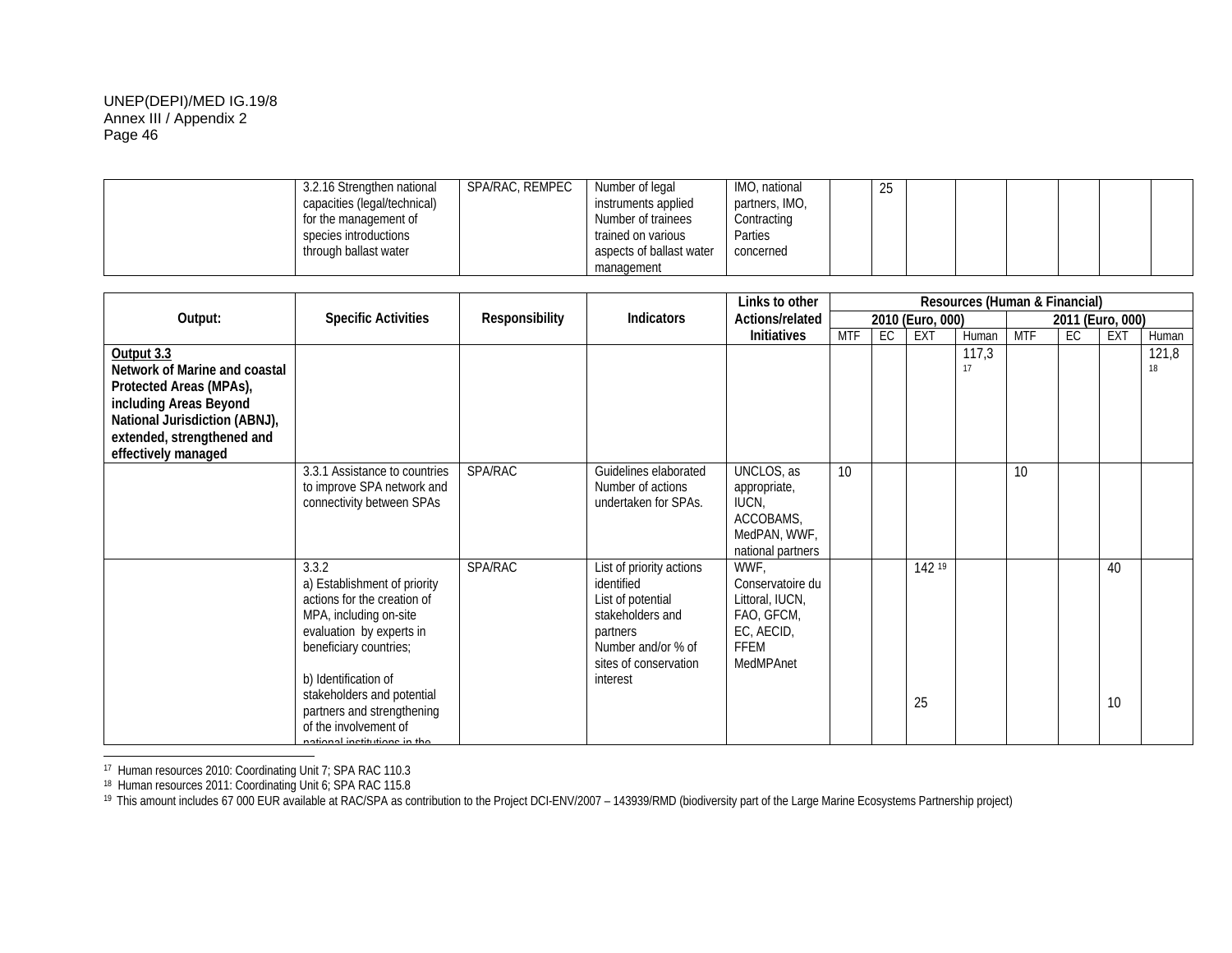| national institutions in the<br>process;<br>c) On site characterization<br>campaigns of marine sites<br>likely to become MPAs;                                                                                                                                                                                                                       |                                                     |                                                                                                                                                                                                                                                    |                                                                                                                                                                                          |                 | 60                          |  | 160            |  |
|------------------------------------------------------------------------------------------------------------------------------------------------------------------------------------------------------------------------------------------------------------------------------------------------------------------------------------------------------|-----------------------------------------------------|----------------------------------------------------------------------------------------------------------------------------------------------------------------------------------------------------------------------------------------------------|------------------------------------------------------------------------------------------------------------------------------------------------------------------------------------------|-----------------|-----------------------------|--|----------------|--|
| d) On site ecological<br>evaluation of new sites of<br>conservation interest                                                                                                                                                                                                                                                                         |                                                     |                                                                                                                                                                                                                                                    |                                                                                                                                                                                          |                 | 100                         |  | 345            |  |
| 3.3.3 Creation of SPAMIs on<br>high seas<br>a) Legal analysis of pre-<br>identified sites;<br>b) Oceanographical surveys;<br>c) Cooperation with partners<br>and Advisory Committee to<br>define areas choice and<br>delimitations;<br>d) Information and<br>awareness for the creation of<br>SPAMIs on high seas;<br>e) Preparation of dossiers for | SPA/RAC, MAP<br>Coordinating Unit,<br><b>REMPEC</b> | Dossiers and reports to<br>complete the dossiers<br>on SPAMIs for 3<br>potential sites<br>Number of protected<br>areas proposed on high<br>seas during year 2<br>Number of information,<br>awareness creation<br>documents and reports<br>produced | CBD, EC, FAO,<br>GFCM, Pelagos,<br>ACCOBAMS,<br>UNEP Reg.<br>Seas, CIESM,<br>French Agency<br>of Marine<br>Protected Areas,<br>OSPAR, IUCN,<br><b>CIESM</b><br>UNCLOS, as<br>appropriate |                 | 25<br>124<br>80<br>18<br>58 |  | 44<br>25<br>31 |  |
| 3 potential SPAMI sites<br>3.3.4 Improve the                                                                                                                                                                                                                                                                                                         | RAC/SPA                                             | Number of SPAMIs                                                                                                                                                                                                                                   | <b>IUCN, WWF,</b>                                                                                                                                                                        | 10 <sup>°</sup> |                             |  |                |  |
| representativity of SPAMI<br>network                                                                                                                                                                                                                                                                                                                 |                                                     | proposed for inclusion<br>on the List                                                                                                                                                                                                              | ACCOBAMS,<br>MedPAN                                                                                                                                                                      |                 |                             |  |                |  |
| 3.3.5 Carry out training and<br>capacity building actions.<br>a) national capacity building<br>actions to promote an SPAs<br>representative network;                                                                                                                                                                                                 | RAC/SPA                                             | Number of training<br>activities carried out<br>Number of persons<br>trained                                                                                                                                                                       | EC, WWF,<br>AECID, FFEM,<br>Conservatoire du<br>Littoral, IUCN,<br>MedMPAnet                                                                                                             |                 |                             |  | 185            |  |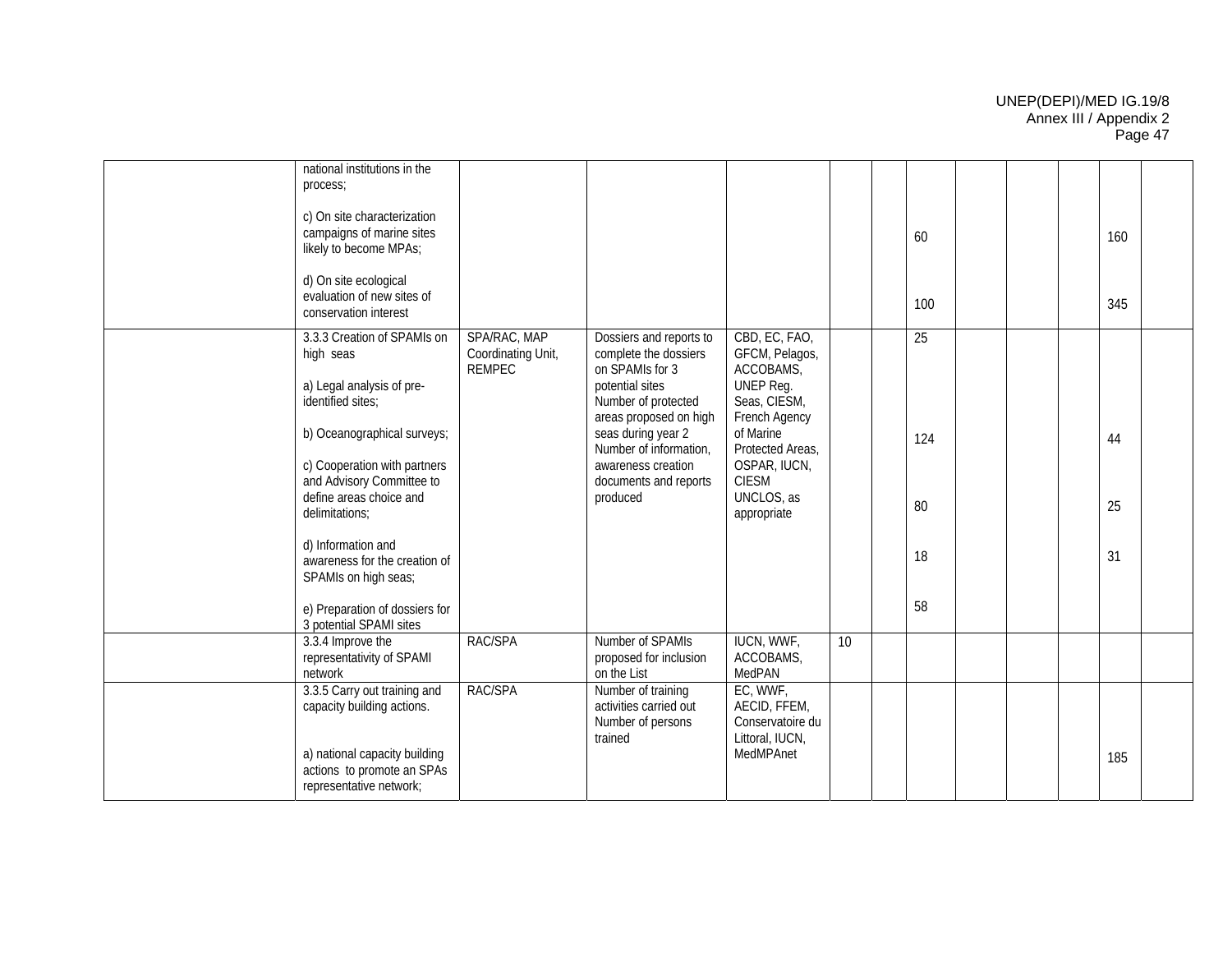| MPA <sub>S</sub> ; | b) managers, professionals<br>and relevant authorities<br>training in identifying<br>demonstration sites, in<br>management, planning and<br>ecological monitoring of |  | 55 |  | 45  |  |
|--------------------|----------------------------------------------------------------------------------------------------------------------------------------------------------------------|--|----|--|-----|--|
|                    | c) stakeholders training in<br>participative mechanisms                                                                                                              |  |    |  | 100 |  |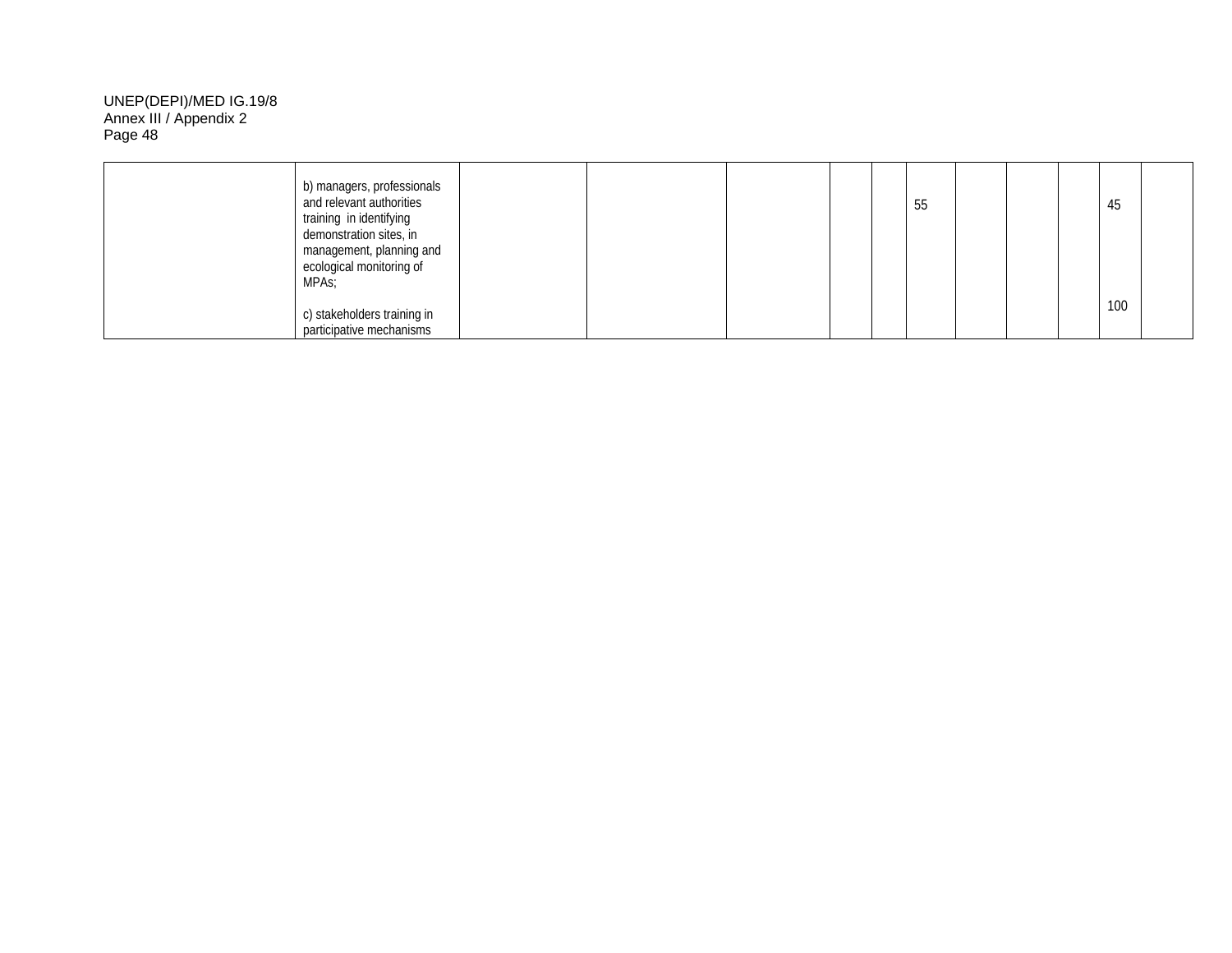| Theme IV: Pollution prevention and control                                              |                                                                                                                                                                                       |                |                                                  |                    |            |    |                  |                               |            |    |                  |       |  |  |
|-----------------------------------------------------------------------------------------|---------------------------------------------------------------------------------------------------------------------------------------------------------------------------------------|----------------|--------------------------------------------------|--------------------|------------|----|------------------|-------------------------------|------------|----|------------------|-------|--|--|
| Outcome: Land-based and sea-based pollution reduced                                     |                                                                                                                                                                                       |                |                                                  |                    |            |    |                  |                               |            |    |                  |       |  |  |
|                                                                                         |                                                                                                                                                                                       |                |                                                  | Links to other     |            |    |                  | Resources (Human & Financial) |            |    |                  |       |  |  |
| Output:                                                                                 | <b>Specific Activities</b>                                                                                                                                                            | Responsibility | <b>Indicators</b>                                | Actions/related    |            |    | 2010 (Euro, 000) |                               |            |    | 2011 (Euro, 000) |       |  |  |
|                                                                                         |                                                                                                                                                                                       |                |                                                  | <b>Initiatives</b> | <b>MTF</b> | EC | <b>EXT</b>       | Human                         | <b>MTF</b> | EC | <b>EXT</b>       | Human |  |  |
| Output 4.1<br>Early warning of pollution<br>(spills, dangerous/hazardous<br>substances) |                                                                                                                                                                                       |                |                                                  |                    |            |    |                  | 35120                         |            |    |                  | 35020 |  |  |
| Early warning activities for land-                                                      | 4.1.1 Preparation of                                                                                                                                                                  | <b>MED POL</b> | Assessment prepared                              | - GEF SP           | 15         |    | 78               |                               |            |    | 18               |       |  |  |
| based sources of pollution                                                              | assessment of the order of                                                                                                                                                            |                |                                                  |                    |            |    | GEF              |                               |            |    | <b>GEF</b>       |       |  |  |
|                                                                                         | magnitude of nutrients from<br>diffuse sources                                                                                                                                        |                |                                                  | - EUROHARP         |            |    |                  |                               |            |    |                  |       |  |  |
|                                                                                         | 4.1.2 Technical and financial<br>assistance provided to<br>countries for the update/<br>implementation of national<br>monitoring programmes<br>including health-related<br>monitoring | <b>MED POL</b> | 8 agreements signed;<br>Data generated           |                    | 90         |    |                  |                               | 90         |    |                  |       |  |  |
|                                                                                         | 4.1.3 Preparation of<br>assessment of trends of<br>pollutants inputs                                                                                                                  | <b>MED POL</b> | Report submitted to<br><b>CP<sub>S</sub></b>     |                    | 15         |    |                  |                               | 5          |    |                  |       |  |  |
|                                                                                         | 4.1.4 Technical and financial<br>assistance to countries for<br>the formulation/<br>implementation of<br>eutrophication and<br>biomonitoring programmes                               | <b>MED POL</b> | Two projects<br>implemented and data<br>provided |                    | 20         |    |                  |                               | 15         |    |                  |       |  |  |

<sup>&</sup>lt;sup>20</sup> Human resources breakdown 2010: Coordinating Unit 7,MEDPOL 285, REMPEC 159 - Human resources breakdown 2011: Coordinating Unit 6; MEDPOL 180 REMPEC 164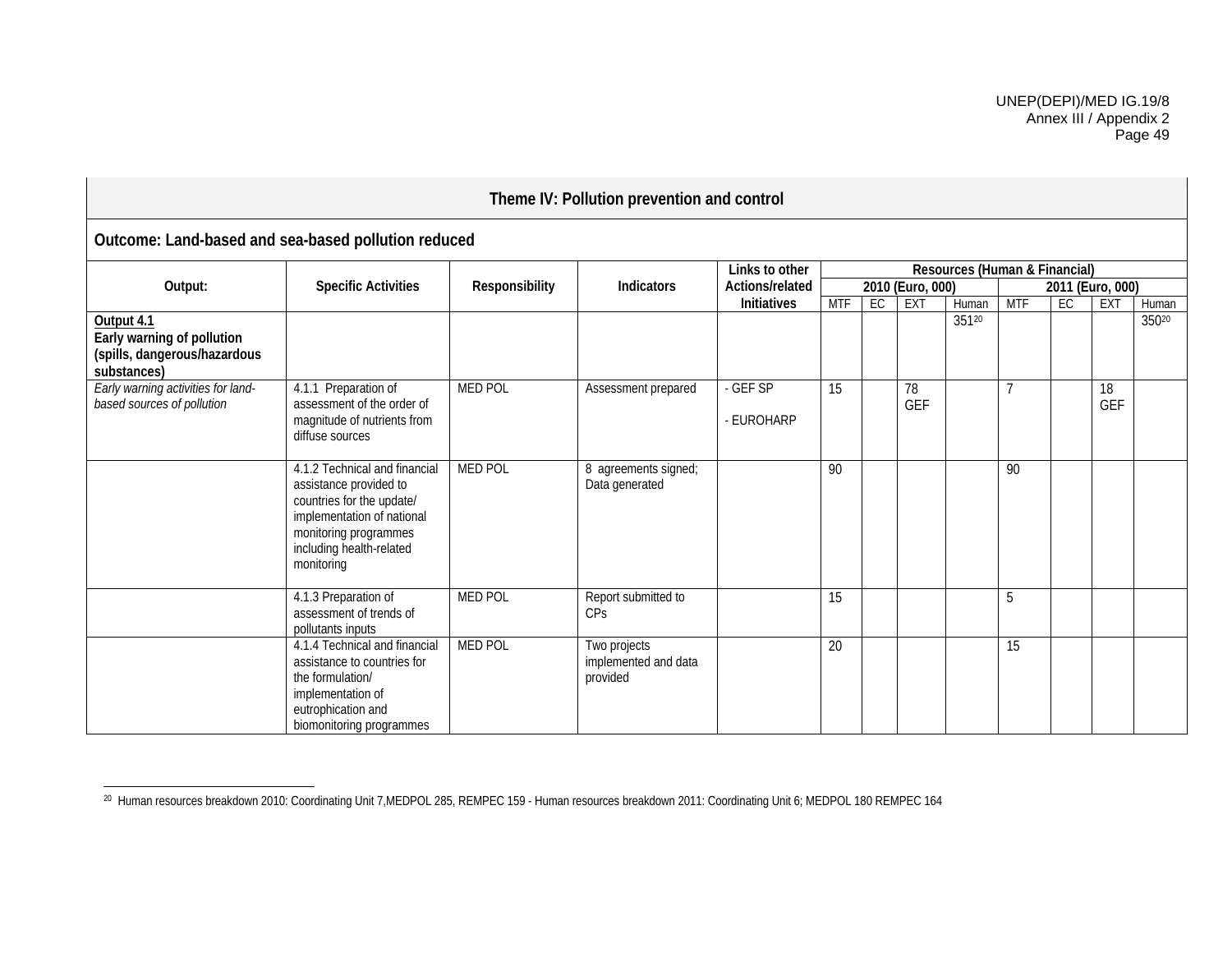|                                                 | 4.1.5 Financial assistance to<br>countries to participate in<br>baseline surveys and<br>organization of one meeting                                    | <b>MED POL</b> | Survey supported and<br>one meeting organized                                                                                                                                                        | <b>IFREMER</b>                              | $\overline{20}$ |                 | $\overline{30}$ |    |  |
|-------------------------------------------------|--------------------------------------------------------------------------------------------------------------------------------------------------------|----------------|------------------------------------------------------------------------------------------------------------------------------------------------------------------------------------------------------|---------------------------------------------|-----------------|-----------------|-----------------|----|--|
|                                                 | 4.1.6 Development and/or<br>updating of common<br>monitoring and analytical<br>methodologies                                                           | <b>MED POL</b> | Methodologies updated                                                                                                                                                                                | <b>IAEA</b>                                 |                 | $\overline{10}$ |                 |    |  |
|                                                 | 4.1.7 Implementation of Data<br><b>Quality Assurance</b><br>Programmes related to<br>1. Chemical contaminants<br>2. Biomonitoring<br>3. Eutrophication | <b>MED POL</b> | 6 intercalibration<br>exercises carried out                                                                                                                                                          | 1. IAEA<br>2. DISAV<br>3. QUASIMEME         | 120             | 50              | 120             | 50 |  |
|                                                 | 4.1.8 Development of Marine<br>Pollution Indicators (MPIs)<br>for the assessment of the<br>state of the environment                                    | MED POL, BP    | Fact sheets finalized                                                                                                                                                                                | EEA                                         | 20              |                 |                 |    |  |
|                                                 | 4.1.9 Organization of 4<br>Training courses on the<br>analysis of chemical<br>contaminants                                                             | <b>MED POL</b> | 20 trained scientists                                                                                                                                                                                | <b>IAEA</b>                                 | 20              |                 | 20              |    |  |
|                                                 | 4.1.10 Organization of Joint<br>ICES (OSPAR)/MED<br>POL/HELCOM workshop on<br>biological effects                                                       | <b>MED POL</b> | Harmonized<br>methodologies                                                                                                                                                                          | <b>ICES WGBEC,</b><br><b>HELCOM</b>         | $\overline{20}$ |                 |                 |    |  |
|                                                 | 4.1.11 Review Meeting on<br>monitoring activities                                                                                                      | <b>MED POL</b> | Implementation of<br>monitoring activities<br>improved                                                                                                                                               | Mediterranean<br>scientific<br>institutions |                 |                 | 40              |    |  |
| Early warning of accidental release<br>by ships | 4.1.12 A workshop on<br>hazardous and noxious<br>substances                                                                                            | <b>REMPEC</b>  | information on HNS<br>products transiting in<br>the countries collected,<br>national contingency<br>plans on HNS related to<br>marine pollution<br>incidents developed by<br>participating countries | <b>IMO ITCP</b>                             |                 | 16              |                 |    |  |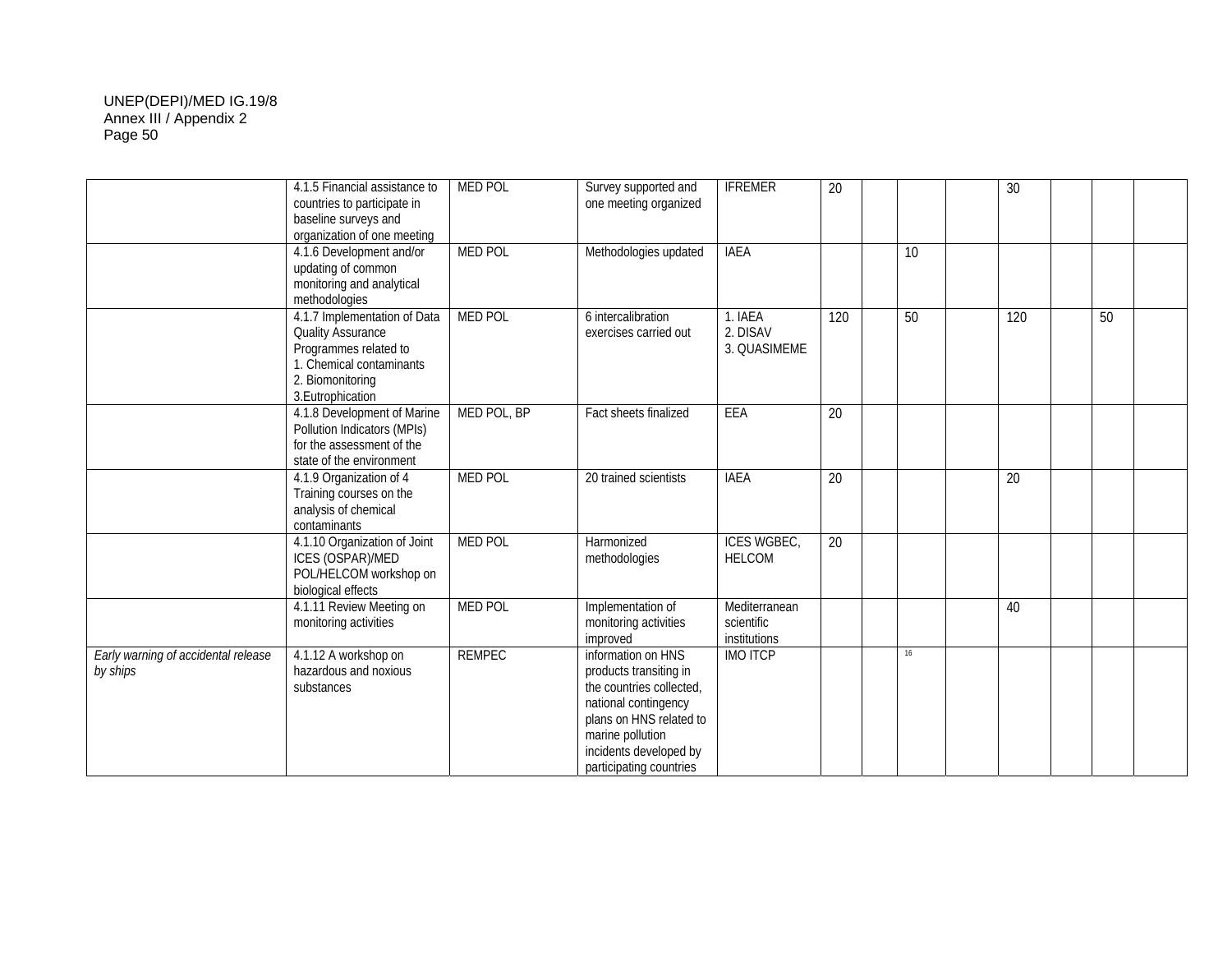| 4.1.13 Provide<br>expertise/organise a national<br>workshop on contingency<br>planning                                                      | <b>REMPEC</b> | Adoption of the national<br>contingency plan                                                                                                       | <b>IMO ITCP</b>                                                            |                |     |    |    |  |
|---------------------------------------------------------------------------------------------------------------------------------------------|---------------|----------------------------------------------------------------------------------------------------------------------------------------------------|----------------------------------------------------------------------------|----------------|-----|----|----|--|
| 4.1.14 Provide expertise for<br>the development and<br>implementation of countries<br>national preparedness and<br>response systems         | <b>REMPEC</b> | Response systems and<br>operational<br>arrangements and<br>contingency [plans<br>developed, revised by<br>CPs which benefitted<br>from the support | <b>IMO ITCP, MOIG</b>                                                      | 10             |     |    | 12 |  |
| 4.1.15 Workshops in the field<br>of preparedness and<br>response                                                                            | <b>REMPEC</b> | Capacities of individual<br>countries participating<br>to the activity enhanced                                                                    | IMO ITCP MOIG,<br>Sea alarm<br>Foundation                                  |                |     | 12 |    |  |
| 4.1.16 Regional workshop on<br>preparedness and response<br>to marine pollution incidents                                                   | <b>REMPEC</b> | National/sub-regional<br>contingency plans are<br>effective in the<br>supported countries,<br>entry into force of sub-<br>regional agreements      | <b>MOIG</b>                                                                |                |     | 50 |    |  |
| 4.1.17 Revision of guidelines<br>on the use of dispersants                                                                                  | <b>REMPEC</b> | Up to date guidelines<br>available                                                                                                                 |                                                                            | $\overline{4}$ | tbi |    |    |  |
| 4.1.18 To support the<br>participation of Contracting<br>Parties to training courses on<br>preparedness and response<br>to marine pollution | <b>REMPEC</b> | Training courses                                                                                                                                   |                                                                            |                |     |    |    |  |
| 4.1.19 Test and improve<br>through the organisation of<br>alert exercises the response<br>network's reaction capacity                       | <b>REMPEC</b> | Reactivity to a request<br>for assistance tested                                                                                                   | MAU (CEDRE<br><b>FEDERCHEMIC</b><br>A ISPRA),<br>CEFIC ICE,<br><b>MOON</b> |                |     |    |    |  |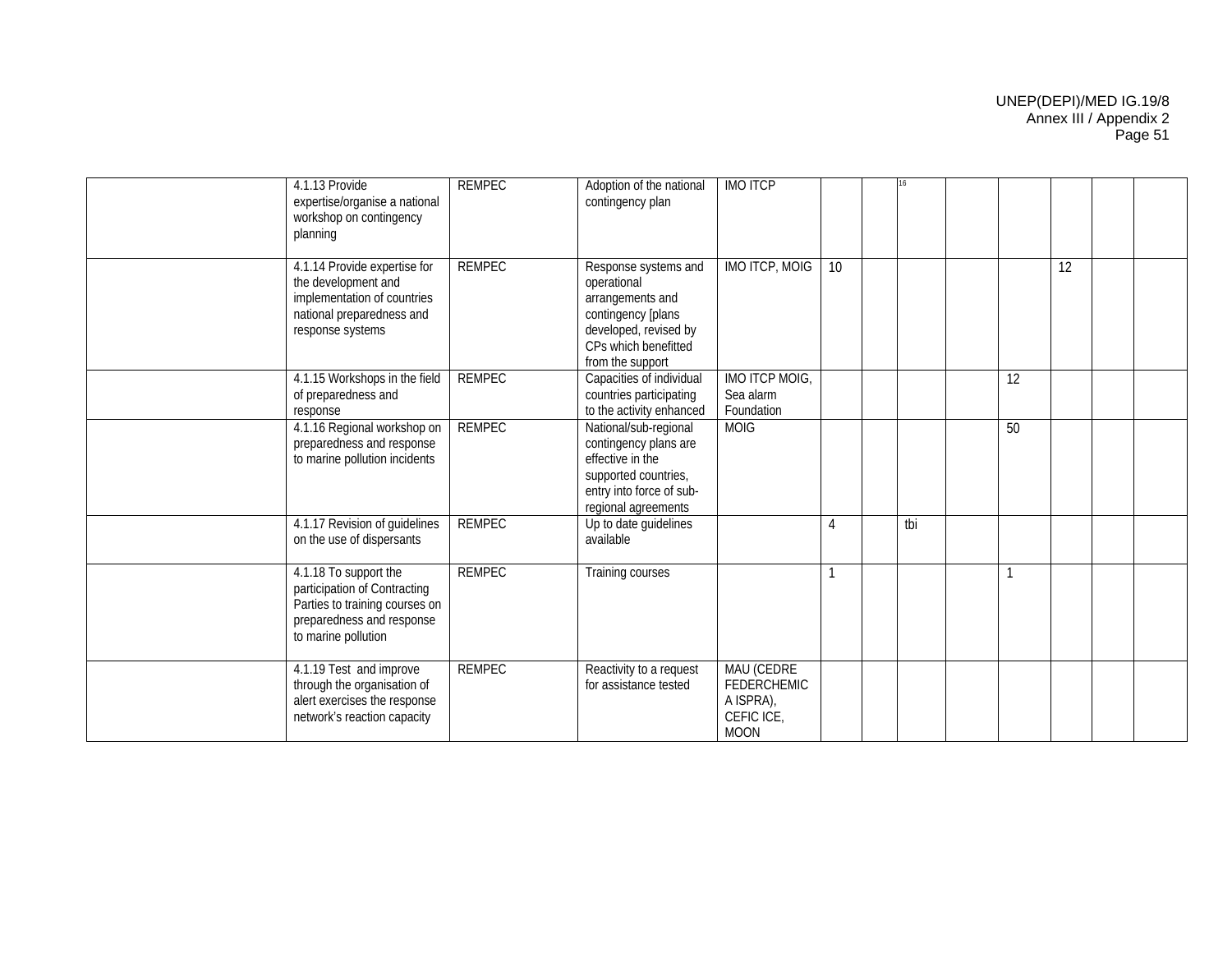| 4.1.20 Maintain the level of<br>preparedness of the<br>Mediterranean Assistance<br>Unit (MAU), for assisting the<br>CPs in case of emergency |        |                                                                                                                   |         |   |    |    |  |  |
|----------------------------------------------------------------------------------------------------------------------------------------------|--------|-------------------------------------------------------------------------------------------------------------------|---------|---|----|----|--|--|
| 4.1.21 Support the<br>organisation of sub-regional<br>joint activities and meetings                                                          |        |                                                                                                                   |         | O |    | b  |  |  |
| 4.1.22 Revise decision<br>making support tools with the<br>support of expertise                                                              | REMPEC | MIDSIS TROCS<br>decision support tool is<br>updated                                                               |         |   |    | 10 |  |  |
| 4.1.23 Purchase of data to<br>maintain decision support<br>tools                                                                             | REMPEC | CPs provided with<br>updated and reliable<br>information system on<br>main shipping lanes in<br>the Mediterranean | SAFEMED |   | 68 |    |  |  |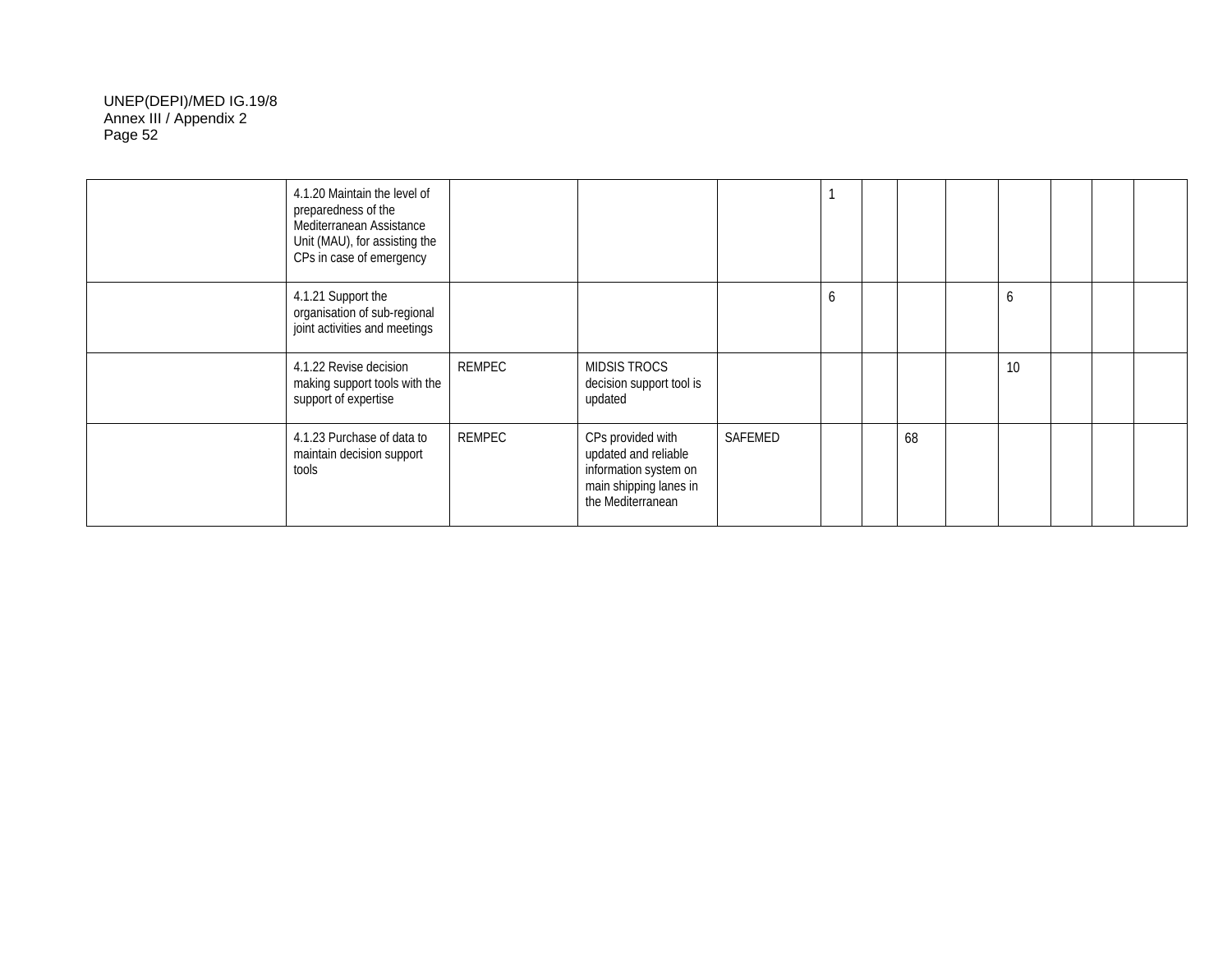|                                                                                                    |                                                                                                                                                                                                    |                  |                                                                                                                                               | Links to other                                                   |                         |    |                                             | Resources (Human & Financial) |                         |                  |                                       |            |
|----------------------------------------------------------------------------------------------------|----------------------------------------------------------------------------------------------------------------------------------------------------------------------------------------------------|------------------|-----------------------------------------------------------------------------------------------------------------------------------------------|------------------------------------------------------------------|-------------------------|----|---------------------------------------------|-------------------------------|-------------------------|------------------|---------------------------------------|------------|
| Output:                                                                                            | <b>Specific Activities</b>                                                                                                                                                                         | Responsibility   | Indicators                                                                                                                                    | Actions/related                                                  |                         |    | 2010 (Euro, 000)                            |                               |                         | 2011 (Euro, 000) |                                       |            |
|                                                                                                    |                                                                                                                                                                                                    |                  |                                                                                                                                               | Initiatives                                                      | <b>MTF</b>              | EC | EXT                                         | Human                         | <b>MTF</b>              | EC               | <b>EXT</b>                            | Human      |
| Output 4.2<br>Lower levels of pollution in the<br>Mediterranean marine and<br>coastal environments |                                                                                                                                                                                                    |                  |                                                                                                                                               |                                                                  |                         |    |                                             | 40421                         |                         |                  |                                       | $561^{22}$ |
| Reducing land-based pollution                                                                      | 4.2.1 Contacts kept with<br>international donors and<br>financing bodies to ensure<br>the financing of NAPs priority<br>actions                                                                    | <b>MED POL</b>   | NAPs priority actions<br>pipelined for financing in<br>7 countries                                                                            | - Horizon 2020<br>- GEF-SP<br>$-EC$<br>$-EIB$<br>$-GEF$<br>$-WB$ | 5                       |    |                                             |                               | 5                       |                  |                                       |            |
|                                                                                                    | 4.2.2 Pilot projects in<br>demonstration sites in<br>Turkey, Algeria, Lebanon,<br>Syria related to tanneries,<br>phosphogypsum, lube oil<br>and lead batteries                                     | MEDPOL - CP/RAC  | Standards submitted for<br>adoption by competent<br>authority                                                                                 | - GEF SP                                                         | <b>MED</b><br>POL<br>35 |    | MED<br>POL<br>170<br>CP<br><b>RAC</b><br>12 |                               | <b>MED</b><br>POL<br>80 |                  | GEF<br>140<br>12                      |            |
|                                                                                                    | 4.2.3 Implementation of PCB<br>component of GEF Strategic<br>Partnership. Learning by<br>doing demonstration projects<br>in Albania, Egypt, Lebanon,<br>Syria and Libya (meetings,<br>consultants) | MED POL - CP/RAC | 5 Inventories<br>updated<br>national experts<br>trained on inventories<br>and confinement in 5<br>countries<br>Disposal of 800 tons<br>of PCB | GEF SP, Basel<br>Convention and<br>national<br>authorities       | 33                      |    | 25<br><b>GEF</b><br>12<br>CP/<br><b>RAC</b> |                               | 25                      |                  | 440<br>GEF<br>12<br>CP/<br><b>RAC</b> |            |
|                                                                                                    | 4.2.4 Awareness and<br>capacity building activities<br>and materials to assist<br>Mediterranean countries in<br>sound management of PCBs<br>stocks in national electric<br>companies               | CP/RAC           | - Awareness raising<br>materials (Website,<br>Multimedia Material,<br>leaflets)<br>- 5 National trainings<br>- 25 seminars in 5<br>countries  | <b>BCRC</b> Egypt                                                |                         |    | <b>GEF</b><br>200                           |                               |                         |                  | <b>GEF</b><br>140                     |            |

<sup>21</sup> Human resources breakdown 2010: Coordinating Unit 7;MEDPOL 270, REMPEC 64.2, CP RAC 63

22 Human resources breakdown 2011: Coordinating Unit 6MEDPOL 437, REMPEC 64.5, CP RAC 64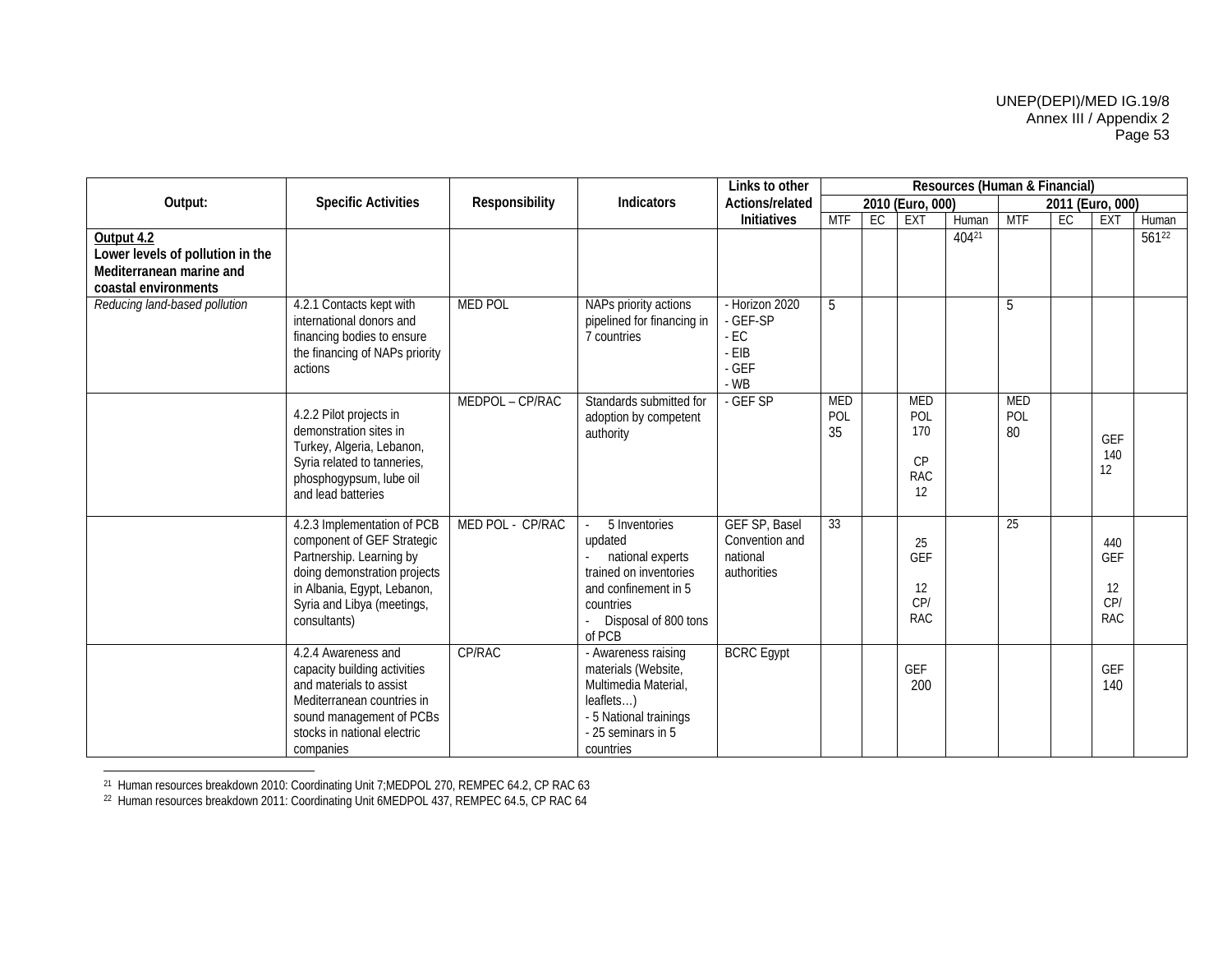| 4.2.5 Two national Training<br>courses on Wastewater<br>Treatment Plant Operation,<br>Management and reuse                                                                                      | <b>MED POL</b>        | 40 trained<br>technicians/managers                          | <b>WHO</b>                | 15 |    |                                 | 15 |                                 |  |
|-------------------------------------------------------------------------------------------------------------------------------------------------------------------------------------------------|-----------------------|-------------------------------------------------------------|---------------------------|----|----|---------------------------------|----|---------------------------------|--|
| 4.2.6 Organization of joint<br>MED POL/ CP/RAC national<br>workshops on BAT and BEP<br>for the disposal of POPs                                                                                 | -MED POL<br>-CP/RAC   | Improved knowledge on<br>BAT and BEP for 20<br>technicians  | CP/RAC                    |    |    |                                 | 10 |                                 |  |
| 4.2.7 Finalize PRTR full size<br>project in Turkey;<br>Launch PRTR full size<br>project in Syria and Morocco;<br>and Follow up the<br>implementation of PRTR<br>project in Egypt                | MED POL -<br>INFO/RAC | PRTR systems<br>operational in Turkey,<br>Syria and Morocco | EC (EPER)<br><b>UNECE</b> | 10 | 10 | <b>INFO</b><br><b>RAC</b><br>50 | 10 | <b>INFO</b><br><b>RAC</b><br>25 |  |
| 4.2.8 Organization of a<br>meeting for the finalization<br>and approval of Guidelines<br>along with quality profiles on<br>bathing waters<br>-Preparation of bathing<br>waters quality profiles | <b>MED POL</b>        | Sixty beach profiles in<br>eight countries                  | WHO                       | 55 |    | 10 <sup>1</sup><br><b>WHO</b>   | 15 | 10 <sup>10</sup><br><b>WHO</b>  |  |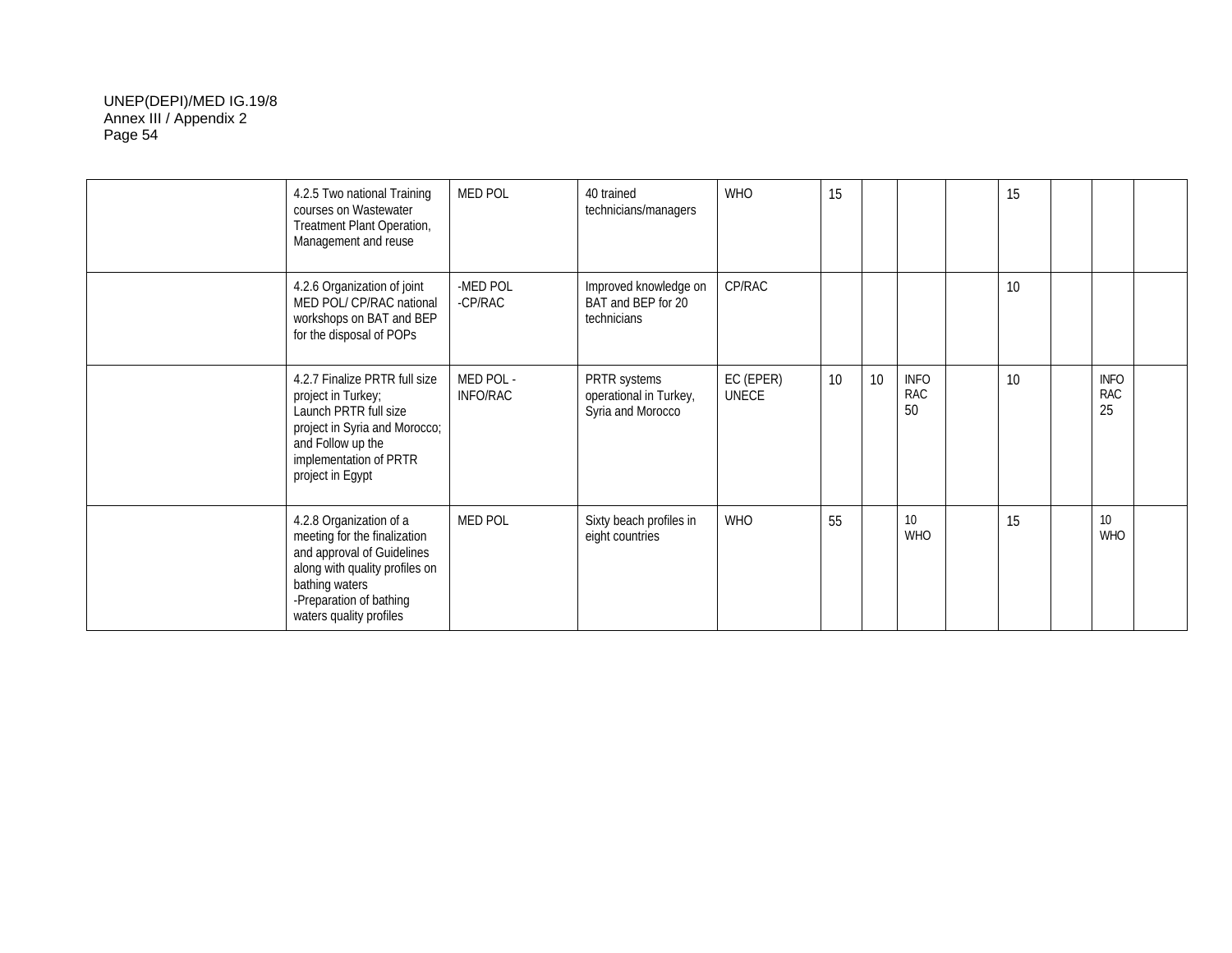|                                    | 4.2.9 Blind Intercalibration<br>exercise for bathing waters<br>quality                                                                          | <b>MED POL</b> | Participation of 15<br>laboratories                               | <b>WHO</b>                        |    |                  | 10 |                  |  |
|------------------------------------|-------------------------------------------------------------------------------------------------------------------------------------------------|----------------|-------------------------------------------------------------------|-----------------------------------|----|------------------|----|------------------|--|
|                                    | 4.2.10 Preparation of<br>Guidelines for environmental<br>health risks in tourist<br>establishments                                              | <b>MED POL</b> | Guidelines agreed                                                 | <b>WHO</b>                        | 5  | 10<br><b>WHO</b> | 5  | 10<br><b>WHO</b> |  |
|                                    | 4.2.11 Assessment of levels<br>of pollution from wastewater<br>treatment plants discharging<br>into the sea                                     | <b>MED POL</b> | Assessment prepared                                               | <b>WHO</b>                        | 10 |                  | 5  |                  |  |
|                                    | 4.2.12 Technical assistance<br>to countries to facilitating the<br>access to existing financial<br>sources for the<br>implementation of NAPs    | <b>MED POL</b> | Opportunities identified                                          | WB, EIB<br>GEF-SP                 |    |                  | 35 | 50<br><b>GEF</b> |  |
| Prevention of pollution from ships | 4.2.13 Provide expertise to<br>assess the capacities in<br>terms of safety of the<br>Mediterranean commercial<br>ports and terminals            | <b>REMPEC</b>  | Voluntary safety<br>assessment tool for oil<br>terminal available | <b>OCIMF</b>                      |    |                  |    | tbi              |  |
|                                    | 4.2.14 To assist countries in<br>reviewing the existing ships<br>routeing systems and assist<br>in preparing the relevant<br>submissions to IMO | <b>REMPEC</b>  | Necessary submissions<br>prepared                                 | <b>SAFEMED task</b><br><b>IMO</b> |    | 12               |    |                  |  |
|                                    | 4.2.15 To improve the<br>control of maritime traffic by<br>developing the VTS capacity                                                          | <b>REMPEC</b>  | Equipment provided,<br>installed and<br>operational               | SAFEMED task<br><b>IMO</b>        |    | 916              |    | 916              |  |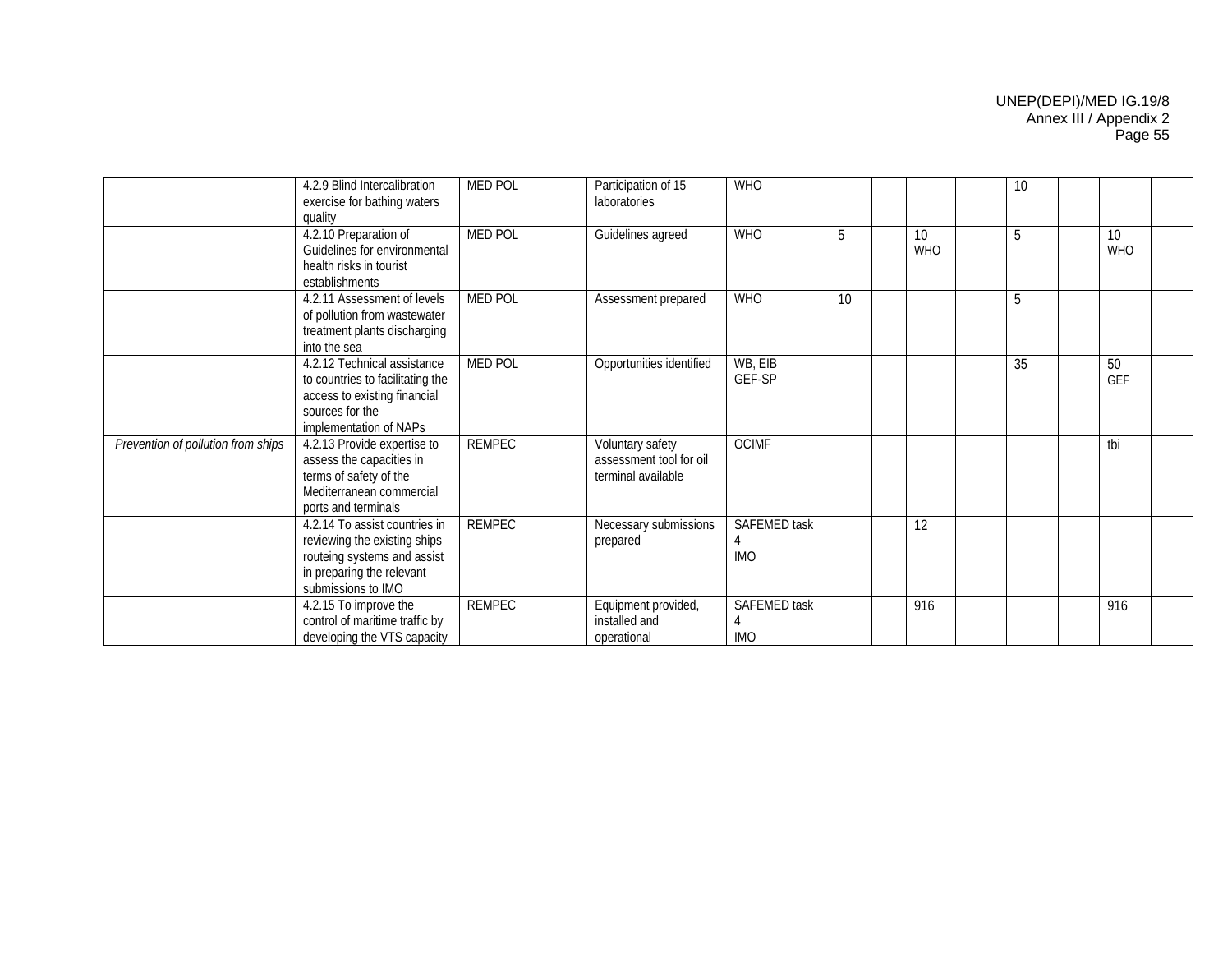|                                                                                                                                                                            |                                                                                                                                 |                                                      | Theme V: Sustainable consumption and production                          |                    |            |    |                  |                              |            |    |                  |         |
|----------------------------------------------------------------------------------------------------------------------------------------------------------------------------|---------------------------------------------------------------------------------------------------------------------------------|------------------------------------------------------|--------------------------------------------------------------------------|--------------------|------------|----|------------------|------------------------------|------------|----|------------------|---------|
| Outcome: Unsustainable patterns of consumption and production changed                                                                                                      |                                                                                                                                 |                                                      |                                                                          |                    |            |    |                  |                              |            |    |                  |         |
|                                                                                                                                                                            |                                                                                                                                 |                                                      |                                                                          | Links to other     |            |    |                  | Resources (Human & Financial |            |    |                  |         |
| Output:                                                                                                                                                                    | <b>Specific Activities</b>                                                                                                      | Responsibility                                       | <b>Indicators</b>                                                        | Actions/related    |            |    | 2010 (Euro, 000) |                              |            |    | 2011 (Euro, 000) |         |
|                                                                                                                                                                            |                                                                                                                                 |                                                      |                                                                          | <b>Initiatives</b> | <b>MTF</b> | EC | EXT              | Human                        | <b>MTF</b> | EC | <b>EXT</b>       | Human   |
| Output 5.1<br>Drivers affecting ecosystems<br>addressed: economic<br>activities, patterns of<br>consumption, infrastructure<br>and spatial development more<br>sustainable |                                                                                                                                 |                                                      |                                                                          |                    |            |    |                  | 585,823                      |            |    |                  | 655,724 |
| <b>Tourism</b>                                                                                                                                                             | 5.1.1 Estimate the economic<br>social and ecological<br>footprint of pilot destinations<br>for tourism                          | BP and PAP RAC<br>with university of<br>Agene sea    | 10 case studies<br>completed                                             | <b>MSSD</b>        |            |    | 100              |                              |            |    | 75               |         |
|                                                                                                                                                                            | 5.1.2 Study on the impact of<br>cruise activities and leisure<br>boats on the environment                                       | BP, PAP RAC,<br>REMPEC, MEDPOL,<br>CP RAC            | One regional study<br>completed                                          |                    |            |    | 25               |                              |            |    |                  |         |
| Urban Development                                                                                                                                                          | 5.1.3 Overview of the<br>situation of the urban<br>mobility in the Mediterranean                                                | BP and CP RAC                                        | One regional summary<br>completed and a<br>regional seminar<br>organized | <b>MSSD</b>        |            | 20 | 15               |                              |            |    |                  |         |
| Sustainable Consumption and<br>Production                                                                                                                                  | 5.1.4 Waste management<br>Study on material flows as a<br>proxy to estimating waste<br>volume and flows in the<br>Mediterranean | BP and CP RAC,<br><b>MEDPOL with ISTAT</b><br>Italy) | One regional study<br>completed                                          | <b>UNEP</b>        | 25         |    | 40               |                              |            |    | 30               |         |

 $^{23}$  Human resources breakdown, 2010: Coordinating Unit: 7, BP RAC 345 , REMPEC 7.8, CP/RAC 226 .

<sup>24</sup> Human resources breakdown, 2011: Coordinating Unit: 6, BP RAC 355 , REMPEC 7.7, CP/RAC 287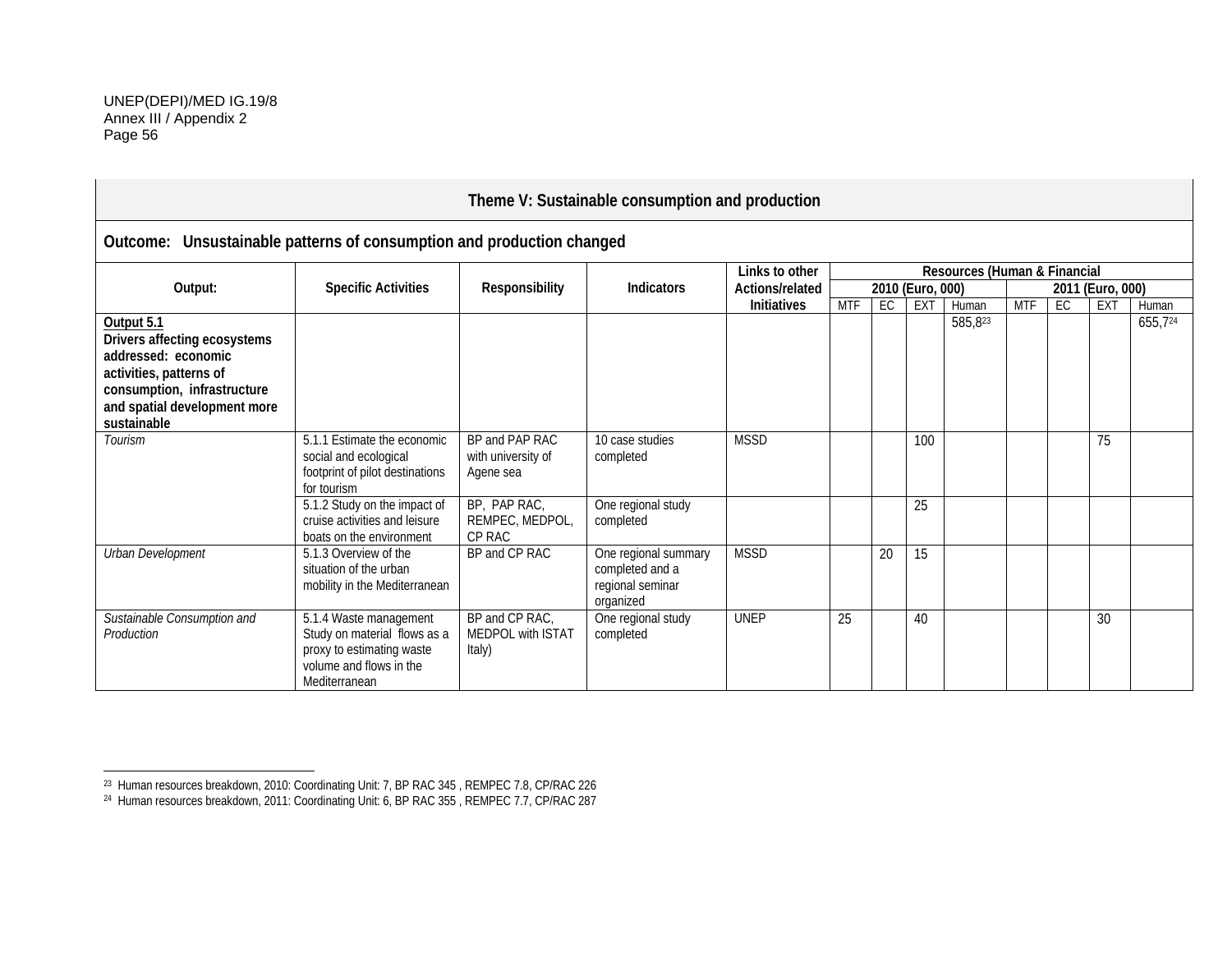| 5.1.5 National studies to<br>elucidate the nature and<br>flows of waste particularly<br>household waste in the<br>Mediterranean                                                                                                                          | BP with CP RAC,<br>MEDPOL with<br>CEDARE EEA UNEP     | 6 national studies<br>completed                                                                                                                                                                                                                                       | <b>UNEP</b>                                                                                                                                                                              | 30                 |                    |                              |                    | 30                 |                         |
|----------------------------------------------------------------------------------------------------------------------------------------------------------------------------------------------------------------------------------------------------------|-------------------------------------------------------|-----------------------------------------------------------------------------------------------------------------------------------------------------------------------------------------------------------------------------------------------------------------------|------------------------------------------------------------------------------------------------------------------------------------------------------------------------------------------|--------------------|--------------------|------------------------------|--------------------|--------------------|-------------------------|
| 5.1.6 Pilot assistance to<br>factor SCP in development<br>policies                                                                                                                                                                                       | Coordinating Unit<br>CP/RAC                           | Studies prepared in two<br>countries                                                                                                                                                                                                                                  | <b>MSSD</b>                                                                                                                                                                              | 10<br>Coor<br>Unit | 15<br>Coor<br>Unit | 25<br>10<br>CP<br><b>RAC</b> | 10<br>Coor<br>Unit | 15<br>Coor<br>Unit | 25                      |
| 5.1.7 Water<br>Setting a regional water<br>saving objective by 2025                                                                                                                                                                                      | BP with expert group<br>of the conference of<br>water | A regional objective<br>available                                                                                                                                                                                                                                     |                                                                                                                                                                                          |                    |                    | 25                           |                    |                    |                         |
| 5.1.8 Assistance to countries<br>to gather POPs and other<br>chemicals available data<br>Assistance to countries in<br>the management of<br>chemicals (specially POPs),<br>priority substances and<br>sectors<br>Awareness raising on new<br><b>POPS</b> | CP/RAC and<br><b>MEDPOL</b>                           | 2 studies, reports and/or<br>strategies related to<br>chemicals management<br>2 awareness activities<br>and publication of<br>materials<br>2 guidelines on BATS<br>and BEPs for new<br><b>POPs</b><br>Number of reports and<br>studies on POPs and<br>other chemicals | UNITAR,<br>Cleaner<br>production<br>centres, Basel<br>Convention<br>Centres.<br>Stockholm<br>Convention<br>Centres,<br>MEDPOL,<br>appropriate<br>Ministries,<br>Stockholm<br>Secretariat |                    |                    | 100                          |                    |                    | CP<br><b>RAC</b><br>120 |
| 5.1.9 Production of<br>educational material for<br>consumers, trainers and<br>stakeholders to increase<br>information and awareness<br>on the impacts of products<br>with the objective to promote<br>alternative sustainable<br>lifestyles              | CP/RAC, INFO/RAC                                      | Number of consumer<br>associations that<br>increase green products<br>Number of countries<br>reached, quantity of<br>people informed,<br>number of capacity<br>building, training<br>activities, workshops,<br>awareness material                                     | Marrakech<br>Process task<br>forces, business<br>and NGO<br>forums, African<br>and Arab<br>initiatives for<br>SCP and SMR,<br>Universities,<br>schools,<br>consumer                      |                    |                    | 32                           |                    |                    | CP<br><b>RAC</b><br>32  |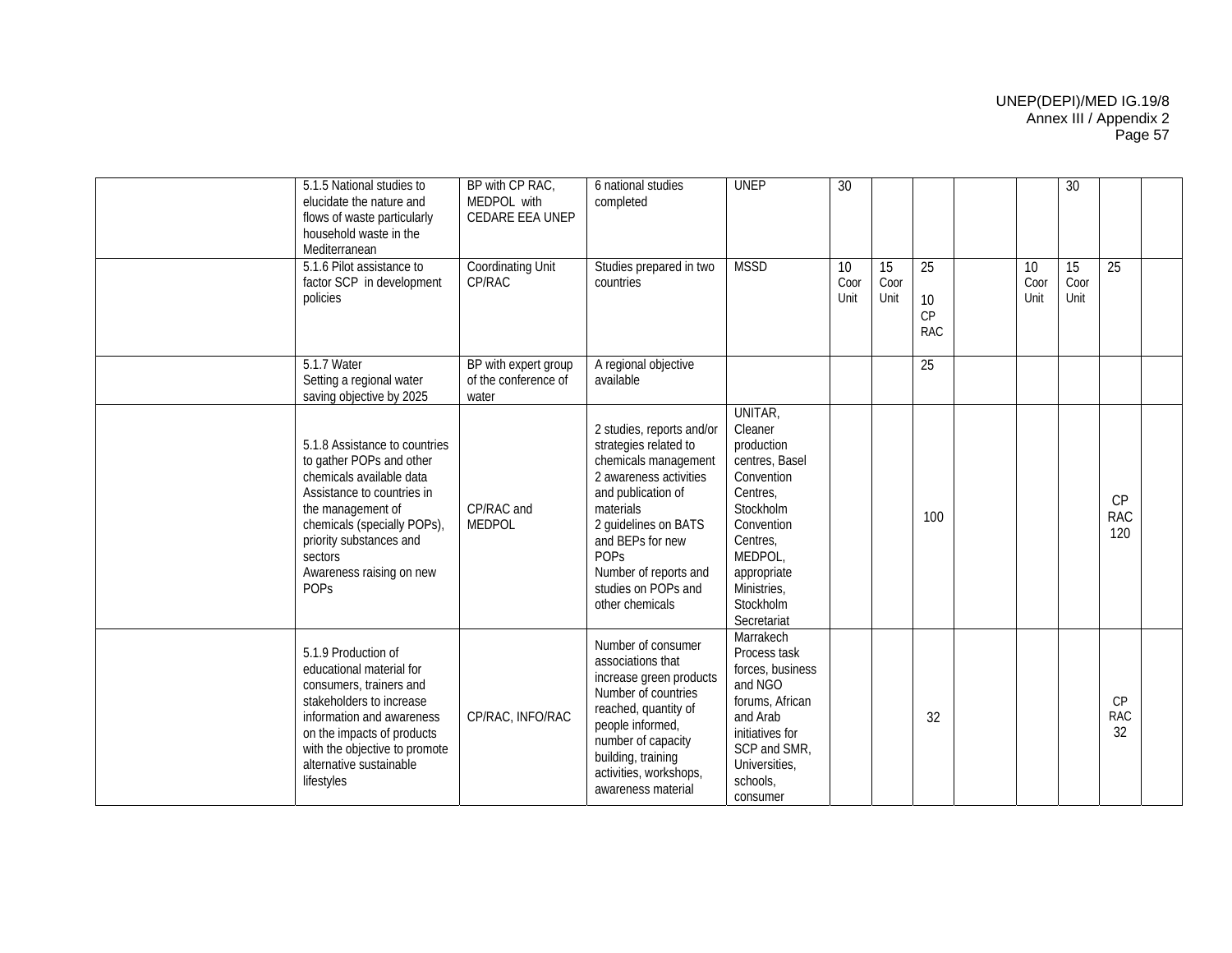|                                                                                                                                                                                                                                            |                  |                                                                                                                                                                                         | organizations<br>GFCM, FAO,<br>UNEP/DTIE<br><b>GSSL</b> initiative                                                                                                                                                   |  |     |  |     |  |
|--------------------------------------------------------------------------------------------------------------------------------------------------------------------------------------------------------------------------------------------|------------------|-----------------------------------------------------------------------------------------------------------------------------------------------------------------------------------------|----------------------------------------------------------------------------------------------------------------------------------------------------------------------------------------------------------------------|--|-----|--|-----|--|
| 5.1.10 Introduction of SCP<br>and SCM tools in the<br>university curricula                                                                                                                                                                 | CP/RAC, INFO/RAC | Number of Universities<br>supported in including<br>SCP and SCM in their<br>curriculum<br>2 training activities to<br>university teachers and<br>directors                              | Marrakech<br>Process task<br>forces,<br>UNEP/DTIE,<br>Stockholm<br>secretariat,<br>Stockholm<br>centres                                                                                                              |  | 30  |  | 30  |  |
| 5.1.11 Seminars, workshops,<br>CP audits and publications to<br>boast the adoption of green<br>competitiveness (GRECO)<br>as tool for Mediterranean<br>companies to succeed in the<br>global market                                        | CP/RAC           | Number of Businesses<br>supported in adopting<br>CP<br>1 Regional Meeting,<br>15 National Roadshows,<br>National GRECO<br>Antenas implemented,<br>autoaudit tools ready,<br>GRECO award | BusinessMed,<br>ASCAME.<br>Associations of<br>SME's and<br>National Cleaner<br>Production<br>Centres                                                                                                                 |  | 325 |  | 215 |  |
| 5.1.12 Projects, training,<br>technology transfer and<br>capacity building activities<br>and awareness materials on<br>BAT's and BEP's per sector<br>(GRECO) (according to<br>NAPs priorities and national<br>SCP policies and strategies) | CP/RAC           | Number of Businesses<br>supported in adopting<br>CP<br>Number of projects,<br>training and capacity<br>building activities and<br>awareness materials.                                  | EC, Ministries of<br>Industry, Ministry<br>of Environment,<br>BusinessMed,<br><b>ASCAME</b><br>Cleaner<br>Production<br>Centres,<br>Stockholm<br>secretariat,<br>Stockholm<br>centres and<br>Basel<br>centres, MEDPO |  | 215 |  | 215 |  |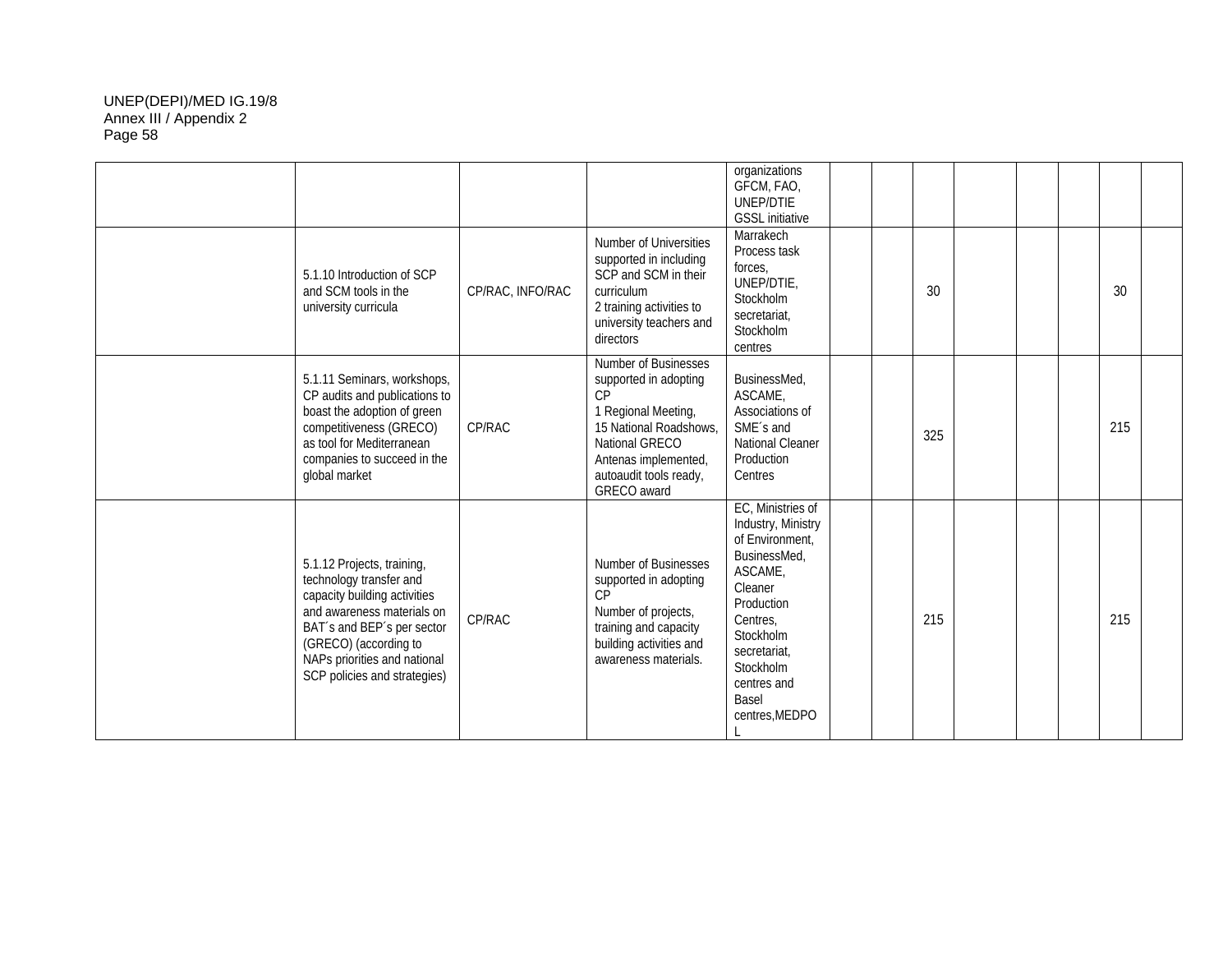| 5.1.13 Promotion and<br>diffusion of alternative<br>products and processes to<br>reduce the use of POPs and<br>other chemicals                                                                                                                                                   | CP/RAC                 | Number of awareness.<br>training and capacity<br>building materials and<br>activities<br>Number of studies and<br>reports on POPS and<br>other chemicals<br>alternatives                                                                              | National Cleaner<br>Production<br>Centres,<br>Stockholm<br>secretariat.<br>Stockholm<br>centres,<br>ASCAME,<br><b>BUSINESSMED,</b><br>competent<br><b>Ministries</b> |  | 12 |  | 12 |  |
|----------------------------------------------------------------------------------------------------------------------------------------------------------------------------------------------------------------------------------------------------------------------------------|------------------------|-------------------------------------------------------------------------------------------------------------------------------------------------------------------------------------------------------------------------------------------------------|----------------------------------------------------------------------------------------------------------------------------------------------------------------------|--|----|--|----|--|
| 5.1.14 Increased awareness<br>and commitment from<br>Mediterranean countries<br>(both public and private<br>sectors) to implement<br>Sustainable Public<br>Procurement (SPP),<br>Ecolabeling, REACH, GHS<br>(Global Harmonized System<br>for the classification of<br>chemicals) | CP/RAC and<br>INFO/RAC | Number of public<br>agencies and<br>businesses supported in<br>adopting Sustainable<br><b>Public Procurement</b><br>Number of material and<br>capacity building<br>activities on SPP,<br>attendance/satisfaction<br>to the activities carried<br>out. | Marrakech Task<br>Forces, African<br>and Arab<br>initiatives for<br>SCP, public<br>sector, local<br>agents,<br>businesses,<br>NGOs, etc                              |  | 64 |  | 64 |  |
| 5.1.15 Enhanced<br>involvement of<br>Mediterranean regional<br>organisations and networks<br>in SCP and SCM                                                                                                                                                                      | CP RAC                 | Number of partnerships<br>and MoUs signed<br>Projects jointly<br>implemented                                                                                                                                                                          | EEA, Association<br>of Consumers                                                                                                                                     |  | 30 |  | 29 |  |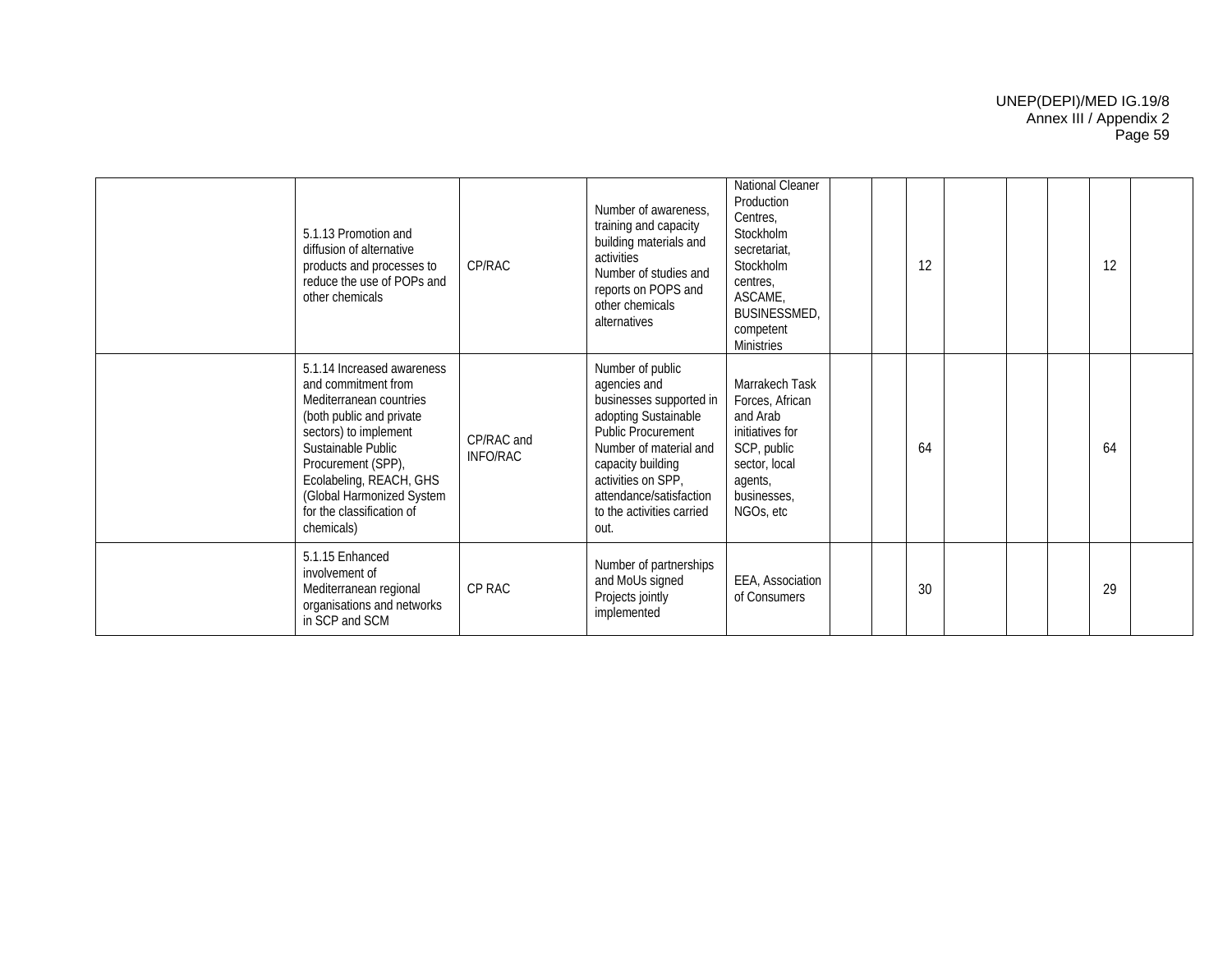|                                                                                                                                                                             |                                                                                                                          |                                                                     | Theme VI Climate Change                                                 |                                                         |            |                  |      |                               |            |    |                  |       |
|-----------------------------------------------------------------------------------------------------------------------------------------------------------------------------|--------------------------------------------------------------------------------------------------------------------------|---------------------------------------------------------------------|-------------------------------------------------------------------------|---------------------------------------------------------|------------|------------------|------|-------------------------------|------------|----|------------------|-------|
| Outcome: Mediterranean environment less vulnerable to Climate Change                                                                                                        |                                                                                                                          |                                                                     |                                                                         |                                                         |            |                  |      |                               |            |    |                  |       |
| Output:                                                                                                                                                                     | <b>Specific Activities</b>                                                                                               | <b>Lead MAP</b><br>Component and                                    | <b>Indicators</b>                                                       | Links to other<br>Actions/related                       |            |                  |      | Resources (Human & Financial) |            |    |                  |       |
|                                                                                                                                                                             |                                                                                                                          | main cooperation                                                    |                                                                         | Initiatives/partners                                    |            | 2010 (Euro, 000) |      |                               |            |    | 2011 (Euro, 000) |       |
|                                                                                                                                                                             |                                                                                                                          |                                                                     |                                                                         |                                                         | <b>MTF</b> | EC               | EXT  | Human                         | <b>MTF</b> | EC | EXT              | Human |
| Output 6.1<br>Mediterranean region able<br>to face climate change<br>challenges through a better<br>understanding of potential<br>impacts and ecological<br>vulnerabilities |                                                                                                                          |                                                                     |                                                                         |                                                         |            |                  |      | 238,5<br>25                   |            |    |                  | 338.5 |
|                                                                                                                                                                             | 6.1.1 Experts workshops to<br>build specific impact<br>indicators for the<br>Mediterranean<br>-Test of the indicators    | BP with other RACs                                                  | -Number of indicator<br>proposed<br>-Number of test<br>carried out      | Regional partners<br>EEA, WB, UNDP,<br><b>UNEP</b>      | 12         | 23               |      |                               |            | 25 |                  |       |
|                                                                                                                                                                             | 6.1.2 Vulnerability analysis of<br>coastal zones in a selected<br>area                                                   | PAP/RAC; Other MAP<br>components within<br>their field of expertise | Report on<br>vulnerability of<br>coastal zones due to<br>climate change | BP/RAC, UNEP,<br>National counterparts                  |            |                  | (10) |                               |            |    | (15)             |       |
|                                                                                                                                                                             | 6.1.3 Study on the<br>consequences of sea level<br>rise on coastal zones                                                 | BP, PAP/RAC,<br>Coordinating Unit                                   | Study available                                                         | Working group<br><b>HYMEX</b>                           |            |                  | 30   |                               |            |    |                  |       |
|                                                                                                                                                                             | 6.1.4 Synthesis of the hydro<br>geological foreseeable<br>changes in the<br>Mediterranean Basin in a<br>changing climate | BP and PAP/RAC and                                                  | Study available                                                         | Lab Hydro sciences<br>from university of<br>Montpellier |            |                  | 15   |                               |            |    |                  |       |
|                                                                                                                                                                             | 6.1.5 Evaluate the impact of<br>climate change on                                                                        | SPA/RAC, other MAP<br>components                                    | Evaluation study,<br>indicators and                                     |                                                         |            | 20               |      |                               |            | 23 |                  |       |

<sup>&</sup>lt;sup>25</sup> Human resources breakdown: 2010: Coordinating Unit 16; PAP RAC 10, BP RAC 185, SPA RAC 27.5; 2011: Coordinating Unit 15PAP RAC 10, BP RAC 285, SPA RAC28.5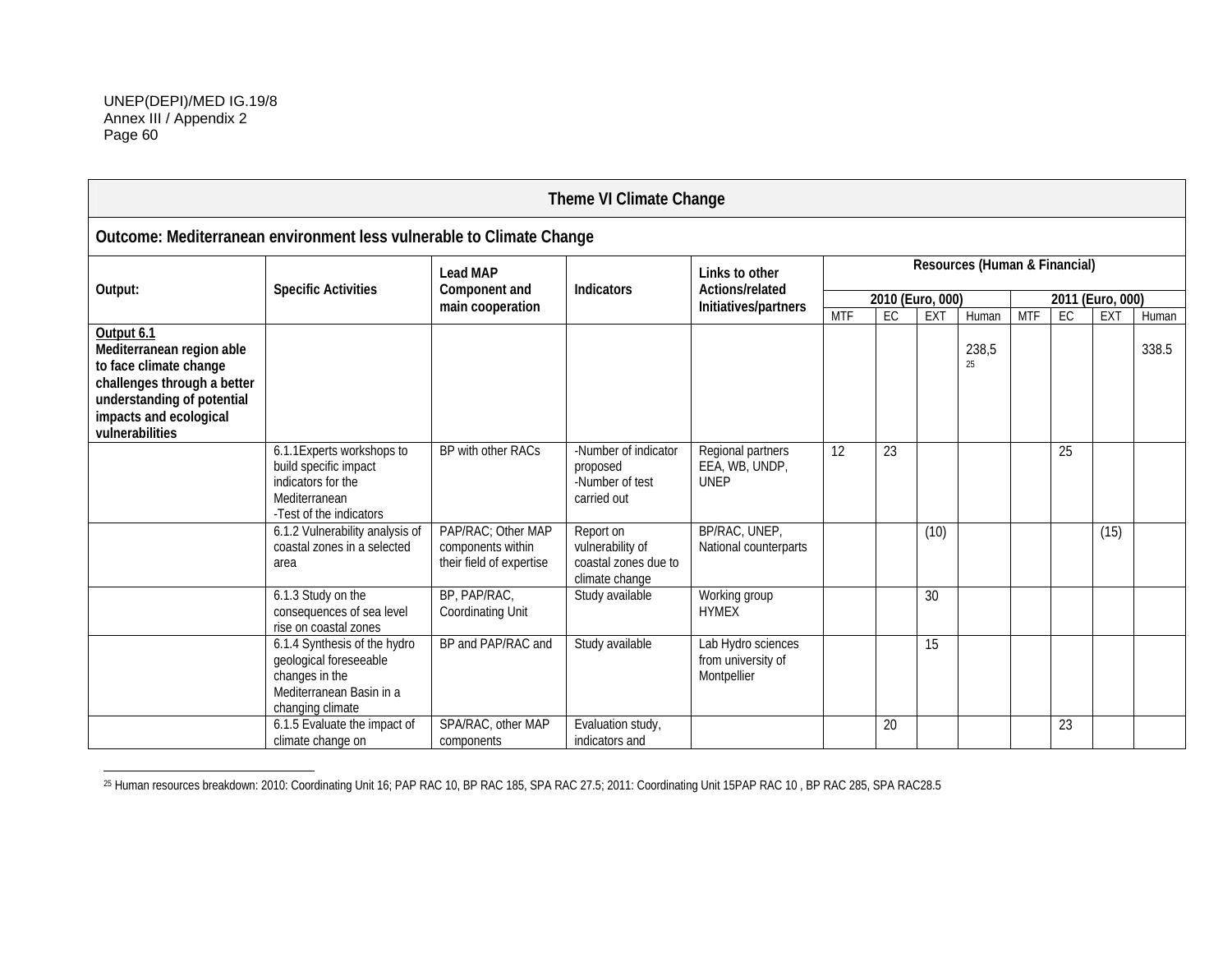|                                                                                               | biodiversity in the SPAs and<br>propose indicators and<br>monitoring methods                                                |                                                                                                  | monitoring methods<br>established                                                                  |                                                                          |            |    |                  |                              |            |    |                  |       |
|-----------------------------------------------------------------------------------------------|-----------------------------------------------------------------------------------------------------------------------------|--------------------------------------------------------------------------------------------------|----------------------------------------------------------------------------------------------------|--------------------------------------------------------------------------|------------|----|------------------|------------------------------|------------|----|------------------|-------|
|                                                                                               | 6.1.6 Assist countries in the<br>evaluation of the impact of<br>climate change on<br>endangered species and<br>habitats     | <b>SPA/RAC</b>                                                                                   | Number of evaluation<br>actions undertaken<br>Monitoring protocols<br>or emergency plans<br>set up | <b>UNFCC Secretariat</b><br>CELRL, IUCN                                  |            | 5  |                  |                              |            | 10 |                  |       |
|                                                                                               | 6.1.7 Study on tourism and<br>air traffic in the<br>Mediterranean                                                           | BP and PAP/RAC,<br>Research group<br><b>ECLAT</b>                                                | Study available                                                                                    |                                                                          |            |    | 25               |                              |            |    |                  |       |
|                                                                                               |                                                                                                                             | <b>Lead MAP</b>                                                                                  |                                                                                                    | Links to other                                                           |            |    |                  | Resources (Human & Financial |            |    |                  |       |
| Output:                                                                                       | <b>Specific Activities</b>                                                                                                  | Component and                                                                                    | Indicators                                                                                         | Actions/related                                                          |            |    | 2010 (Euro, 000) |                              |            |    | 2011 (Euro, 000) |       |
|                                                                                               |                                                                                                                             | main cooperation                                                                                 |                                                                                                    | Initiatives/partners                                                     | <b>MTF</b> | EC | EXT              | Human                        | <b>MTF</b> | EC | EXT              | Human |
| Output 6.2<br>Reduced socio-economic<br>vulnerability                                         |                                                                                                                             |                                                                                                  |                                                                                                    |                                                                          |            |    |                  | 47026                        |            |    |                  | 491   |
|                                                                                               | 6.2.1 Vulnerability analysis of<br>tourism in a selected area                                                               | PAP/RAC: National<br>counterparts; Other<br>MAP components<br>within their field of<br>expertise | Report on<br>vulnerability of<br>tourism                                                           | BP, UNEP                                                                 |            |    | (15)             |                              |            |    | (10)             |       |
|                                                                                               | 6.2.2 Assist countries in<br>elaborating strategies and<br>funding requests regarding<br>climate change and<br>biodiversity | <b>SPA/RAC</b>                                                                                   | Number of national<br>strategies and<br>funding requests<br>produced                               | Blue Plan EC, WWF,<br>AECID, FFEM,<br>Conservatoire du<br>Littoral, IUCN |            |    | $\overline{55}$  |                              |            |    |                  |       |
| Facilitate adaptation<br>processes that address<br>environment and socio-<br>economic issues. | 6.2.3 Analysis of the<br>adaptation to climate change<br>of the Water/Energy sectors                                        | BP and other RACs                                                                                | 2 national studies<br>available                                                                    | MEDENEC,<br>MEDREG, FAD and<br><b>SAFCD</b>                              |            |    | 15               |                              |            |    | 15               |       |
|                                                                                               | 6.2.4 Identification of energy<br>efficiency indicators relevant<br>for the Mediterranean                                   | BP with CP RAC and<br>other RACs                                                                 | One Mediterranean<br>database available                                                            | EEA, ADEME, ANME                                                         |            |    | 15               |                              |            |    | 15               |       |

<sup>26</sup> Human resources breakdown 2010: Coordinating Unit 16; REMPEC 15.2, BP RAC 435, PAP/RAC (5); 2011: Coordinating unit 15; BP RAC 475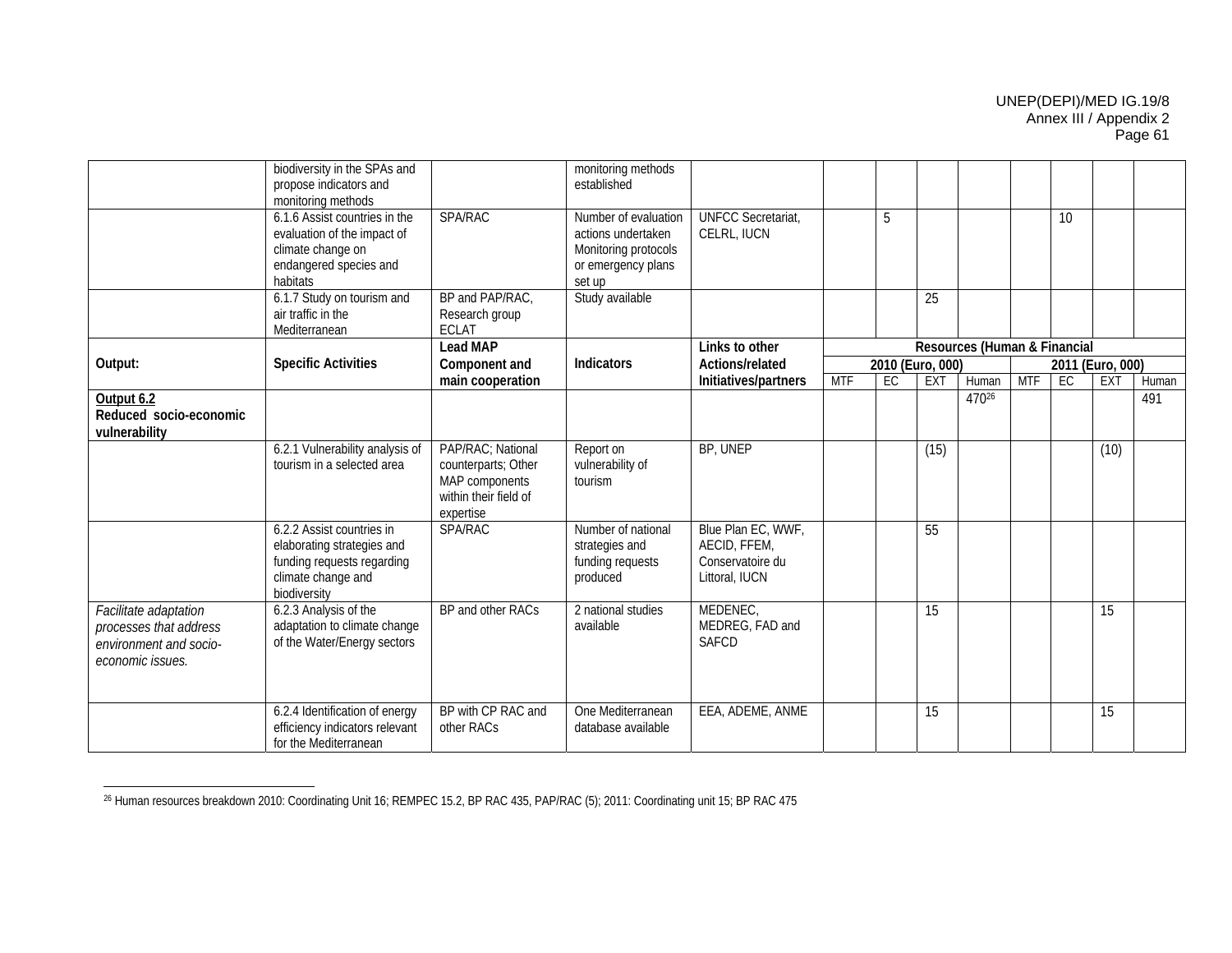|                                                                                                       | 6.2.5 Analysis of the potential<br>for improving energy<br>efficiency in buildings                                                                                                       | BP and CP/RAC                                     | 3 national studies                         | <b>ADEME</b>                                                                        |    |    | 45  |    |    | 25  |  |
|-------------------------------------------------------------------------------------------------------|------------------------------------------------------------------------------------------------------------------------------------------------------------------------------------------|---------------------------------------------------|--------------------------------------------|-------------------------------------------------------------------------------------|----|----|-----|----|----|-----|--|
|                                                                                                       | 6.2.6 Drafting of an energy<br>scenario representing a shift<br>towards a low carbon<br>economy                                                                                          | BP and Mediterranean<br><b>Energy Observatory</b> | One prospective<br>study                   |                                                                                     |    |    | 15  |    |    | 15  |  |
|                                                                                                       | 6.2.7 Pilot assistance to<br>factor CC in development<br>policies                                                                                                                        | Coordinating Unit<br>Blue Plan                    |                                            |                                                                                     | 10 | 15 | 25  | 10 | 15 | 25  |  |
|                                                                                                       | 6.2.8 Drafting a scenario<br>promoting sustainable<br>transport modes in the<br>Mediterranean                                                                                            | BP, CP/RAC,<br>PAP/RAC, REMPEC                    | One scenario<br>available                  |                                                                                     | 25 |    |     |    | 20 |     |  |
|                                                                                                       | 6.2.9 Compilation of the<br>metropolitan and municipal<br>strategies for adapting to<br>climate change                                                                                   | BP, PAP/RAC,<br>CP/RAC                            | One regional study                         |                                                                                     | 25 | 10 |     |    | 15 |     |  |
| Promotion of low carbon<br>production and consumption in<br>the context of the MSDD<br>implementation | 6.2.10 Ppromote low carbon<br>methodology and sectoral<br>guidelines (industry, tourism,<br>shipping, transport and<br>mobility, agriculture, urban<br>and spatial planning) (CP<br>RAC) | CP/RAC, BP                                        | 1 updated<br>methodology; 15<br>guidelines |                                                                                     |    |    | 120 |    |    | 120 |  |
| Better understanding of the<br>challenges of CC for the<br>Mediterranean economy and<br>societies     | 6.2.11 Produce a study<br>assessing gas emissions<br>from ships in the<br>Mediterranean                                                                                                  | <b>REMPEC</b>                                     | A study is available                       | <b>CONCAWE IMO</b><br>package of measures<br>to address GHG<br>emissions from ships |    |    | tbi |    |    |     |  |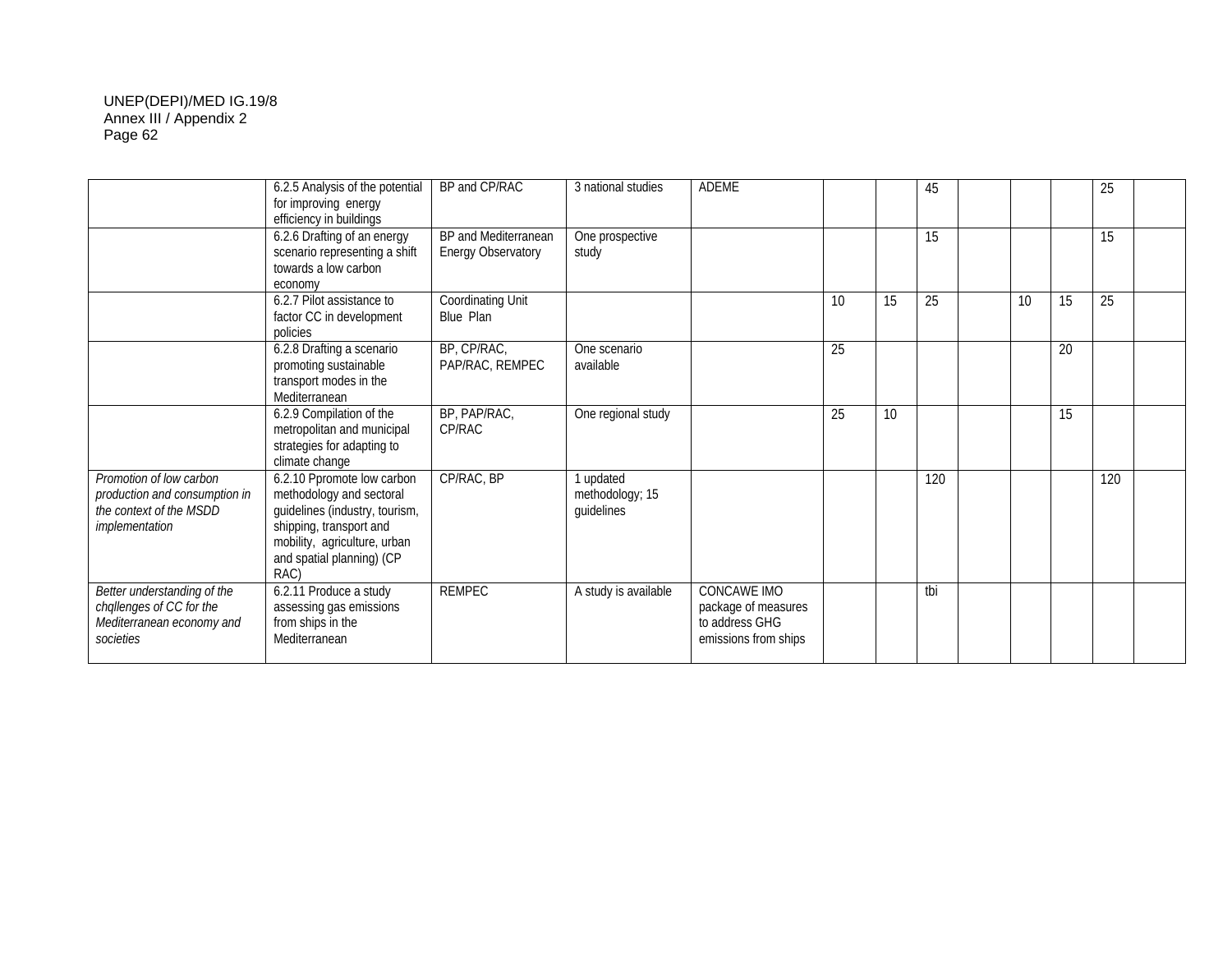|                                                                                                                                                                                                                             |                                                                                                                                                                                                                                                                                                                                                  | <b>Lead MAP</b>  |                                                                                      | Links to other                                                        |            |                  |            | Resources (Human & Financial |                 |    |                  |       |
|-----------------------------------------------------------------------------------------------------------------------------------------------------------------------------------------------------------------------------|--------------------------------------------------------------------------------------------------------------------------------------------------------------------------------------------------------------------------------------------------------------------------------------------------------------------------------------------------|------------------|--------------------------------------------------------------------------------------|-----------------------------------------------------------------------|------------|------------------|------------|------------------------------|-----------------|----|------------------|-------|
| Output:                                                                                                                                                                                                                     | <b>Specific Activities</b>                                                                                                                                                                                                                                                                                                                       | Component and    | Indicators                                                                           | Actions/related                                                       |            | 2010 (Euro, 000) |            |                              |                 |    | 2011 (Euro, 000) |       |
|                                                                                                                                                                                                                             |                                                                                                                                                                                                                                                                                                                                                  | main cooperation |                                                                                      | Initiatives/partners                                                  | <b>MTF</b> | EC               | <b>EXT</b> | Human                        | <b>MTF</b>      | EC | <b>EXT</b>       | Human |
| Output 6.3<br>Assess and provide<br>information to reduce<br>adverse environmental<br>Impacts of mitigation and<br>adaptation strategies &<br>technologies (e.g.<br>windfarms, ocean energy,<br>carbon capture and storage) |                                                                                                                                                                                                                                                                                                                                                  |                  |                                                                                      |                                                                       |            |                  |            | 9927                         |                 |    |                  | 96    |
|                                                                                                                                                                                                                             | 6.3.1<br>a) Provide technical<br>assistance to Mediterranean<br>Countries upon request on<br>sound management of<br>desalination plants through<br>experts and countries visit<br>by making use of training<br>and fellowship budgets<br>b) Preparation of an<br>assessment of current<br>developments in seawater<br>desalination in the region | <b>MED POL</b>   | Number of countries<br>assisted<br>Assessment<br>reports/plans<br>prepared           | -European<br><b>Desalination Society</b><br>(EDS)<br>-NGOs<br>-CP/RAC |            |                  |            |                              | 10 <sup>1</sup> |    |                  |       |
|                                                                                                                                                                                                                             | 6.3.2<br>a) Development of<br>compliance indicators of<br>WWTP for water reuse<br>2) Preparation of<br>contingency plan for WWTP<br>in extreme weather events                                                                                                                                                                                    | <b>MED POL</b>   | 1) Compliance<br>indicators developed<br>2) Contingency plan<br>prepared             | <b>WHO</b>                                                            | 20         |                  |            |                              | 10              |    |                  |       |
|                                                                                                                                                                                                                             | 6.3.3<br>a) Organization of three<br>Training courses on<br>implementation of quidelines                                                                                                                                                                                                                                                         | <b>MED POL</b>   | 1) 60 experts trained<br>in three countries<br>2) Assistance<br>provided at least to | <b>WHO</b>                                                            | 15         |                  |            |                              | $\overline{30}$ |    |                  |       |

<sup>27</sup> Human resources breakdown 2010: MEDPOL 22, SPA RAC 28; CP RAC 33; 2011: MEDPOL 23, SPA RAC 18, CP RAC 40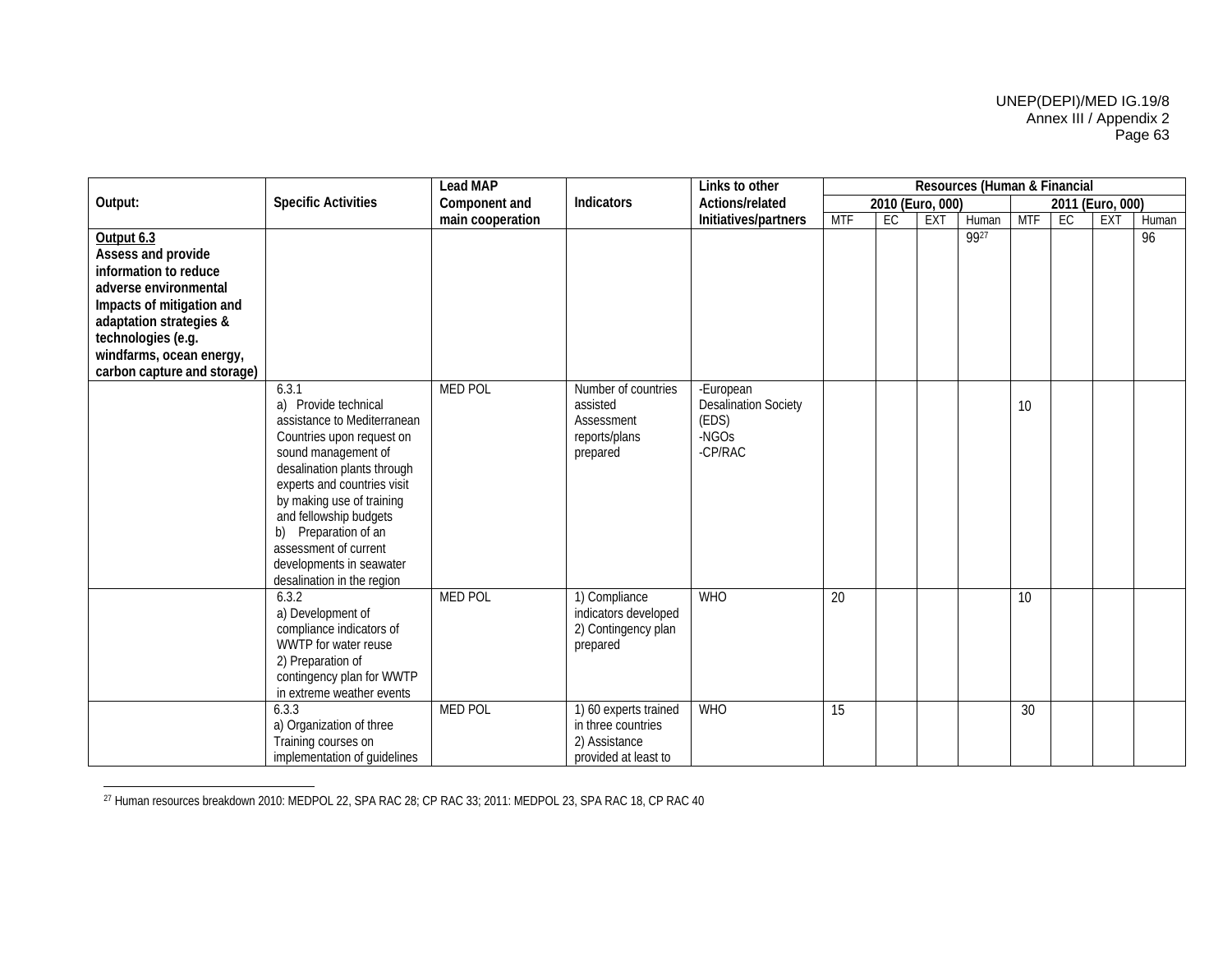| on wastewater reuse<br>b) Technical, institutional,<br>organizational and financial<br>assistance to countries for<br>the reuse of treated<br>wastewaters upon request |                | two countries                                                                            |                                                                          |  |    |    |    |  |
|------------------------------------------------------------------------------------------------------------------------------------------------------------------------|----------------|------------------------------------------------------------------------------------------|--------------------------------------------------------------------------|--|----|----|----|--|
| 6.3.4 Establish guidelines<br>within MedMPA net to<br>confront problems linked to<br>climate change                                                                    | <b>SPA/RAC</b> | Number of reference<br>documents,<br>quidelines and<br>information<br>documents produced | Blue Plan<br>EC, WWF, AECID,<br>FFEM, Conservatoire<br>du Littoral, IUCN |  | 10 | 10 | 70 |  |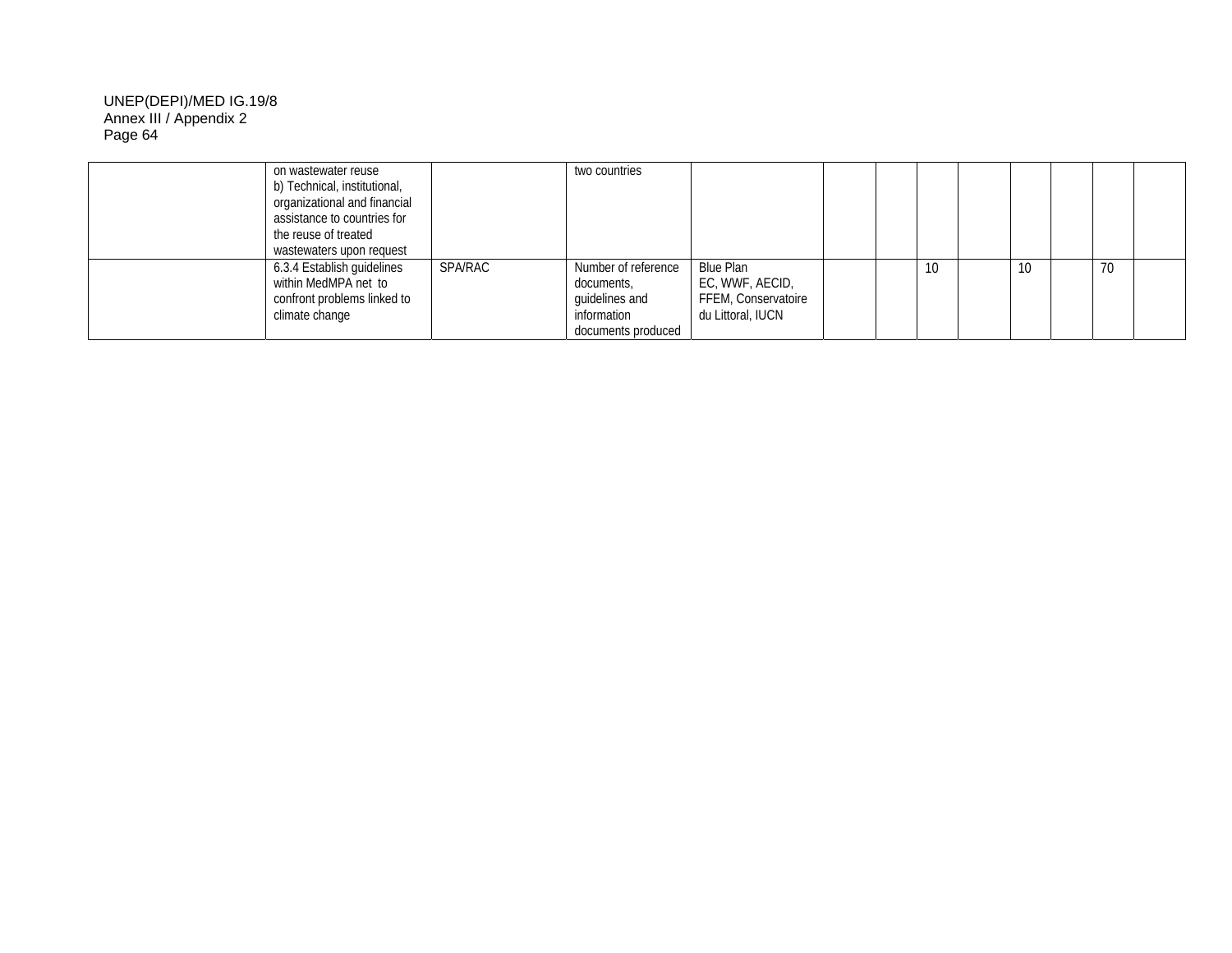## **Appendix 3**

## **I. PROPOSED PROGRAMME BUDGET FOR THE 2010 - 2011 BIENNIUM**

## **SUMMARY OF BUDGETARY ALLOCATIONS**

|                                                                                          | <b>Approved Budget</b><br>(in €) |                     |           | <b>Proposed Budget</b><br>(in €) |
|------------------------------------------------------------------------------------------|----------------------------------|---------------------|-----------|----------------------------------|
|                                                                                          | 2008                             | 2009                | 2010      | 2011                             |
| <b>I. ADMINISTRATIVE AND OPERATING COSTS</b>                                             |                                  |                     |           |                                  |
| 1. COORDINATING UNIT, Athens, Greece                                                     |                                  |                     |           |                                  |
| Secretariat's Personnel and Operating Costs                                              | 737,961                          | 760,783             | 943,345   | 890,819                          |
| MEDPOL Personnel                                                                         | 503,688                          | 498,625             | 543,493   | 562,978                          |
| Operating Costs covered by the Greek Counterpart                                         |                                  |                     |           |                                  |
| Contribution                                                                             | 440,000                          | 440,000             | 440,000   | 440,000                          |
| 2. MEDPOL COOPERATING AGENCIES                                                           | 275,430                          | 282,449             | 293,533   | 298,188                          |
| 3. REGIONAL MARINE POLLUTION EMERGENCY<br>RESPONSE CENTRE FOR THE MEDITERRANEAN          |                                  |                     |           |                                  |
| (REMPEC)                                                                                 | 728,476                          | 722,870             | 793,942   | 784,704                          |
| 4. BLUE PLAN REGIONAL ACTIVITY CENTRE (BP/RAC)<br>5. PRIORITY ACTIONS PROGRAMME REGIONAL | 590,724                          | 597,168             | 630,019   | 655,762                          |
| <b>ACTIVITY CENTRE (PAP/RAC)</b><br>6. SPECIALLY PROTECTED AREAS REGIONAL                | 523,845                          | 535,549             | 565,373   | 586,235                          |
| <b>ACTIVITY CENTRE (SPA/RAC)</b>                                                         | 423,797                          | 434,502             | 454,054   | 474,545                          |
| 7. INFO/RAC                                                                              | 0                                | Ω                   |           |                                  |
| 8. CLEANER PRODUCTION REGIONAL ACTIVITY                                                  |                                  |                     |           |                                  |
| CENTRE (CP/RAC)                                                                          | 0                                | 0                   | U         | 0                                |
| <b>TOTAL</b>                                                                             |                                  | 4,223,921 4,271,946 | 4,663,759 | 4,693,231                        |
| PROGRAMME SUPPORT COSTS*                                                                 | 491,910                          | 498,153             | 549,089   | 552,920                          |
| TOTAL ADMINISTRATIVE AND OPERATING COSTS                                                 |                                  | 4.715.831 4.770.099 | 5,212,848 | 5,246,151                        |

\* The Programme Support Costs of 13% is not charged to the Greek Counterpart Contribution.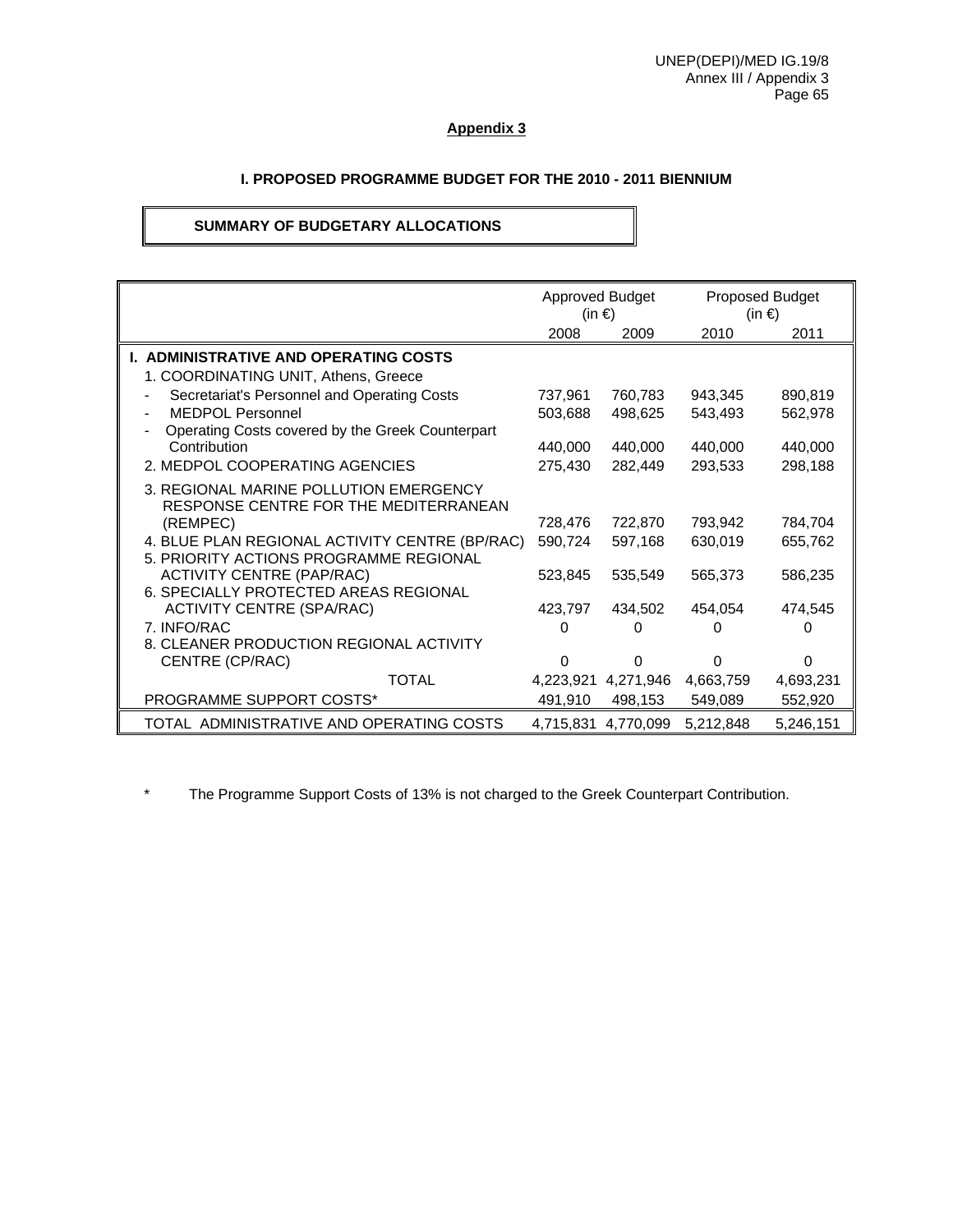## **ACTIVITIES**

|                                                                        |           | <b>Approved Budget</b><br>$(in \in)$ |      | Proposed Budget<br>(in $\epsilon$ ) |
|------------------------------------------------------------------------|-----------|--------------------------------------|------|-------------------------------------|
|                                                                        | 2008      | 2009                                 | 2010 | 2011                                |
| <b>II. ACTIVITIES</b>                                                  |           |                                      |      |                                     |
| TOTAL ACTIVITIES TO BE FUNDED                                          |           |                                      |      |                                     |
| 1. PROGRAMME COORDINATION                                              | 872,722   | 808,284                              |      |                                     |
| 2. POLLUTION PREVENTION AND CONTROL                                    | 899,801   | 1,194,001                            |      |                                     |
| 3. PROTECTION OF BIOLOGICAL DIVERSITY                                  | 375,000   | 338,000                              |      |                                     |
| 4. SUSTAINABLE MANAGEMENT OF COASTAL ZONES                             | 249,071   | 267,926                              |      |                                     |
| 5. INTEGRATING ENVIRONMENT AND DEVELOPMENT                             | 312,106   | 183,106                              |      |                                     |
| 6. INFORMATION AND COMMUNICATION                                       |           |                                      |      |                                     |
| <b>TECHNOLOGIES</b>                                                    | 66,000    | 66,000                               |      |                                     |
| SUB-TOTAL 2,774,700                                                    |           | 2,857,317                            |      |                                     |
| PROGRAM SUPPORT COSTS                                                  | 275,549   | 286,289                              |      |                                     |
| TOTAL ACTIVITIES FUNDED                                                | 3,050,249 | 3,143,606                            |      |                                     |
|                                                                        |           | <b>Approved Budget</b>               |      | Proposed Budget                     |
|                                                                        |           | $(in \in)$                           |      | $(in \in)$                          |
|                                                                        | 2008      | 2009                                 | 2010 | 2011                                |
|                                                                        |           |                                      |      |                                     |
| A. ACTIVITIES TO BE FUNDED THROUGH THE MTF                             |           |                                      |      |                                     |
| (excluding the EC voluntary contribution)<br>1. PROGRAMME COORDINATION | 736,000   | 585,750                              |      |                                     |
| 2. POLLUTION PREVENTION AND CONTROL                                    | 887,801   | 1,182,001                            |      |                                     |
| 3. PROTECTION OF BIOLOGICAL DIVERSITY                                  | 185,000   | 198,000                              |      |                                     |
| 4. SUSTAINABLE MANAGEMENT OF COASTAL ZONES                             | 115,000   | 134,667                              |      |                                     |
| 5. INTEGRATING ENVIRONMENT AND DEVELOPMENT                             | 212,106   | 118,106                              |      |                                     |
| 6. INFORMATION AND COMMUNICATION                                       |           |                                      |      |                                     |
| <b>TECHNOLOGIES</b>                                                    | 66,000    | 66,000                               |      |                                     |
|                                                                        | 2,201,907 | 2,284,524                            |      |                                     |
| PROGRAM SUPPORT COSTS (13%)                                            | 249,773   | 260,513                              |      |                                     |
| TOTAL ACTIVITIES FUNDED THROUGH THE MTF                                | 2,451,680 | 2,545,037                            |      |                                     |

|                                                                                | Approved Budget<br>(in €) |         | <b>Proposed Budget</b><br>(in €) |      |
|--------------------------------------------------------------------------------|---------------------------|---------|----------------------------------|------|
| 2008                                                                           | 2008                      | 2009    | 2010                             | 2011 |
| B. ACTIVITIES TO BE FUNDED THROUGH THE<br>EC VOLUNTARY CONTRIBUTION            |                           |         |                                  |      |
| 1. PROGRAMME COORDINATION                                                      | 136,722                   | 222,534 |                                  |      |
| 2. POLLUTION PREVENTION AND CONTROL                                            | 12,000                    | 12,000  |                                  |      |
| 3. PROTECTION OF BIOLOGICAL DIVERSITY                                          | 190,000                   | 140,000 |                                  |      |
| 4. SUSTAINABLE MANAGEMENT OF COASTAL ZONES                                     | 134.071                   | 133,259 |                                  |      |
| 5. INTEGRATING ENVIRONMENT AND DEVELOPMENT<br>6. INFORMATION AND COMMUNICATION | 100,000                   | 65,000  |                                  |      |
| <b>TECHNOLOGIES</b>                                                            | 0                         | 0       |                                  |      |
|                                                                                | 572.793                   | 572,793 |                                  |      |
| PROGRAM SUPPORT COSTS (4.5%)                                                   | 25.776                    | 25.776  |                                  |      |
| TOTAL ACTIVITIES TO BE FUNDED THROUGH THE EC                                   |                           |         |                                  |      |
| <b>VOLUNTARY CONTRIBUTION</b>                                                  | 598.569                   | 598.569 |                                  |      |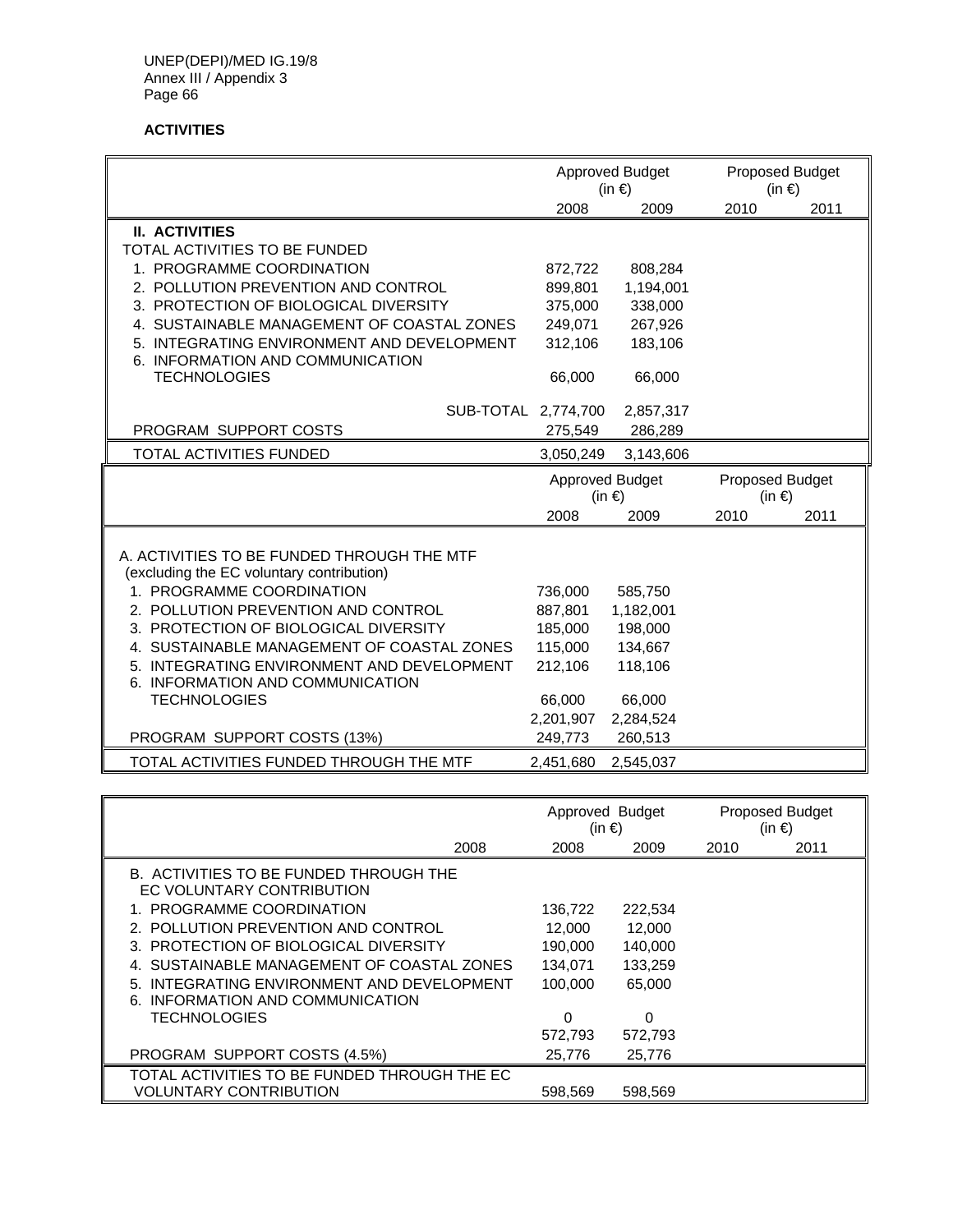## **ACTIVITIES AS PROPOSED FOR 2010 – 2011**

|                                           | <b>Proposed Budget</b><br>(in €) |           |
|-------------------------------------------|----------------------------------|-----------|
|                                           | 2010                             | 2011      |
| <b>II. ACTIVITIES</b>                     |                                  |           |
| TOTAL ACTIVITIES TO BE FUNDED             |                                  |           |
| 1. GOVERNANCE                             | 1,076,985                        | 1,214,906 |
| 2. INTEGRATED COASTAL ZONE MANAGEMENT     | 240,000                          | 174,000   |
| 3. BIODIVERSITY                           | 268,000                          | 114,000   |
| 4. POLLUTION PREVENTION AND CONTROL       | 540,000                          | 633,000   |
| 5. SUSTAINABLE CONSUMPTION AND PRODUCTION | 99,000                           | 56,000    |
| <b>6. CLIMATE CHANGE</b>                  | 180,000                          | 178,000   |
| SUB-TOTAL                                 | 2,403,985                        | 2,369,906 |
| PROGRAMME SUPPORT COSTS                   | 263,831                          | 259,400   |
| <b>TOTAL ACTIVITIES FUNDED</b>            | 2.667.816                        | 2.629.306 |

|                                                                                         | <b>Proposed Budget</b><br>(in €) |           |
|-----------------------------------------------------------------------------------------|----------------------------------|-----------|
|                                                                                         | 2010                             | 2011      |
|                                                                                         |                                  |           |
| A. ACTIVITIES TO BE FUNDED THROUGH THE MTF<br>(excluding the EC voluntary contribution) |                                  |           |
| 1. GOVERNANCE                                                                           | 925,192                          | 991,113   |
| 2. INTEGRATED COASTAL ZONE MANAGEMENT                                                   | 120,000                          | 54,000    |
| 3. BIODIVERSITY                                                                         | 85,000                           | 50,000    |
| 4. POLLUTION PREVENTION AND CONTROL                                                     | 530,000                          | 621,000   |
| 5. SUSTAINABLE CONSUMPTION AND PRODUCTION                                               | 64,000                           | 11,000    |
| 6. CLIMATE CHANGE                                                                       | 107,000                          | 70,000    |
| SUB-TOTAL                                                                               | 1,831,192                        | 1,797,113 |
| PROGRAMME SUPPORT COSTS (13%)                                                           | 238,055                          | 233,625   |
| TOTAL ACTIVITIES FUNDED THROUGH THE MTF                                                 | 2,069,247                        | 2.030.738 |

|                                                                     | Proposed Budget<br>(in €) |         |
|---------------------------------------------------------------------|---------------------------|---------|
|                                                                     | 2010                      | 2011    |
| B. ACTIVITIES TO BE FUNDED THROUGH THE<br>EC VOLUNTARY CONTRIBUTION |                           |         |
| 1. GOVERNANCE                                                       | 151,793                   | 223,793 |
| 2. INTEGRATED COASTAL ZONE MANAGEMENT                               | 120,000                   | 120,000 |
| 3. BIODIVERSITY                                                     | 183,000                   | 64,000  |
| 4. POLLUTION PREVENTION AND CONTROL                                 | 10,000                    | 12,000  |
| 5. SUSTAINABLE CONSUMPTION AND PRODUCTION                           | 35,000                    | 45,000  |
| <b>6. CLIMATE CHANGE</b>                                            | 73,000                    | 108,000 |
| SUB-TOTAL                                                           | 572,793                   | 572,793 |
| PROGRAMME SUPPORT COSTS (4.5%)                                      | 25,776                    | 25,776  |
| TOTAL ACTIVITIES TO BE FUNDED THROUGH THE EC                        |                           |         |
| <b>VOLUNTARY CONTRIBUTION</b>                                       | 598.569                   | 598.569 |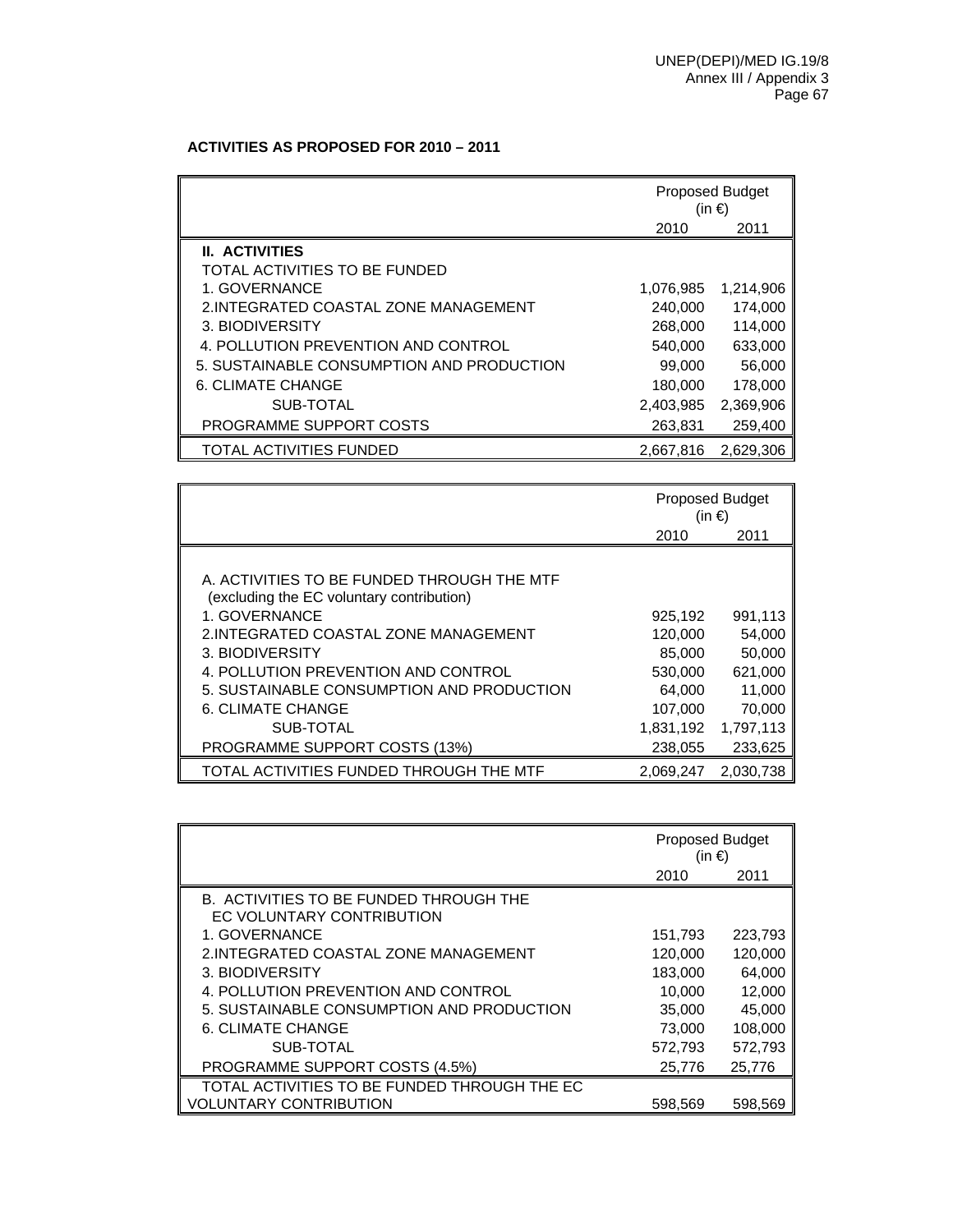#### **AGGREGATE BUDGET COVERING ACTIVITIES, ADMINISTRATIVE AND OPERATING COSTS FOR THE COORDINATING UNIT AND THE CENTRES (in Euro):**

|                                                   |           | <b>Approved Budget</b><br>$(in \in)$ |           | Proposed Budget<br>$(in \in)$ |  |
|---------------------------------------------------|-----------|--------------------------------------|-----------|-------------------------------|--|
|                                                   | 2008      | 2009                                 | 2010      | 2011                          |  |
| COORDINATING UNIT, Athens, Greece                 |           |                                      |           |                               |  |
| <b>TOTAL ACTIVITIES</b>                           | 872,722   | 808,284                              | 639,793   | 705,793                       |  |
| <b>TOTAL ADMINISTRATIVE COSTS</b>                 | 1,177,961 | 1,200,783                            | 1,383,345 | 1,330,819                     |  |
| <b>TOTAL</b>                                      | 2,050,683 | 2,009,067                            | 2,023,138 | 2,036,612                     |  |
| <b>MEDPOL</b>                                     |           |                                      |           |                               |  |
| <b>TOTAL ACTIVITIES</b>                           | 744,000   | 901,000                              | 737,000   | 770,000                       |  |
| TOTAL ADMINISTRATIVE COSTS MEDPOL AND             |           |                                      |           |                               |  |
| <b>COOPERATING AGENCIES</b>                       | 779,118   | 781,074                              | 837,026   | 861,166                       |  |
| <b>TOTAL</b>                                      | 1,523,118 | 1,682,074                            | 1,574,026 | 1,631,166                     |  |
| REGIONAL MARINE POLLUTION EMERGENCY               |           |                                      |           |                               |  |
| RESPONSE CENTRE FOR THE MEDITERRANEAN<br>(REMPEC) |           |                                      |           |                               |  |
| <b>TOTAL ACTIVITIES</b>                           | 155,800   | 293,000                              | 156,500   | 165,000                       |  |
| TOTAL ADMINISTRATIVE COSTS                        | 728,476   | 722,870                              | 793,942   | 784,704                       |  |
| <b>TOTAL</b>                                      | 884,276   | 1,015,870                            | 950,442   | 949,704                       |  |
| BLUE PLAN REGIONAL ACTIVITY CENTRE (BP/RAC)       |           |                                      |           |                               |  |
| <b>TOTAL ACTIVITIES</b>                           | 279,106   | 169,106                              | 218,149   | 132,173                       |  |
| TOTAL ADMINISTRATIVE COSTS                        | 590,724   | 597,168                              | 630,016   | 655,766                       |  |
| <b>TOTAL</b>                                      | 869,830   | 766,274                              | 848,165   | 787,939                       |  |
| PRIORITY ACTIONS PROGRAMME REGIONAL ACTIVITY      |           |                                      |           |                               |  |
| CENTRE (PAP/RAC)                                  |           |                                      |           |                               |  |
| <b>TOTAL ACTIVITIES</b>                           | 282,071   | 281,926                              | 240,543   | 231,240                       |  |
| TOTAL ADMINISTRATIVE COSTS                        | 523,845   | 535,549                              | 565,373   | 586,235                       |  |
| <b>TOTAL</b>                                      | 805,916   | 817,475                              | 805,916   | 817,475                       |  |
| SPECIALLY PROTECTED AREAS REGIONAL ACTIVITY       |           |                                      |           |                               |  |
| CENTRE (SPA/RAC)                                  |           |                                      |           |                               |  |
| <b>TOTAL ACTIVITIES</b>                           | 375,000   | 338,000                              | 346,000   | 296,700                       |  |
| TOTAL ADMINISTRATIVE COSTS                        | 423,797   | 434,502                              | 454,054   | 474,545                       |  |
| <b>TOTAL</b>                                      | 798,797   | 772,502                              | 800,054   | 771,245                       |  |
| <b>INFO/RAC</b>                                   |           |                                      |           |                               |  |
| <b>TOTAL ACTIVITIES</b>                           | 66,000    | 66,000                               | 66,000    | 66,000                        |  |
| TOTAL ADMINISTRATIVE COSTS                        | 0         | 0                                    | 0         | 0                             |  |
| <b>TOTAL</b>                                      | 66,000    | 66,000                               | 66,000    | 66,000                        |  |
| CLEANER PRODUCTION REGIONAL ACTIVITY              |           |                                      |           |                               |  |
| CENTRE (CP/RAC)                                   |           |                                      |           |                               |  |
| <b>TOTAL ACTIVITIES</b>                           | 1         | 1                                    | 1         | 1                             |  |
| TOTAL ADMINISTRATIVE COSTS                        | 0         | 0                                    | 0         | 0                             |  |
| <b>TOTAL</b>                                      | 1         | 1                                    | 1         | 1                             |  |
| PROGRAMME SUPPORT COSTS                           | 767,458   | 784,442                              | 812,920   | 812,321                       |  |
| <b>GRAND TOTAL</b>                                | 7,766,078 | 7,913,704                            | 7,880,661 | 7,872,462                     |  |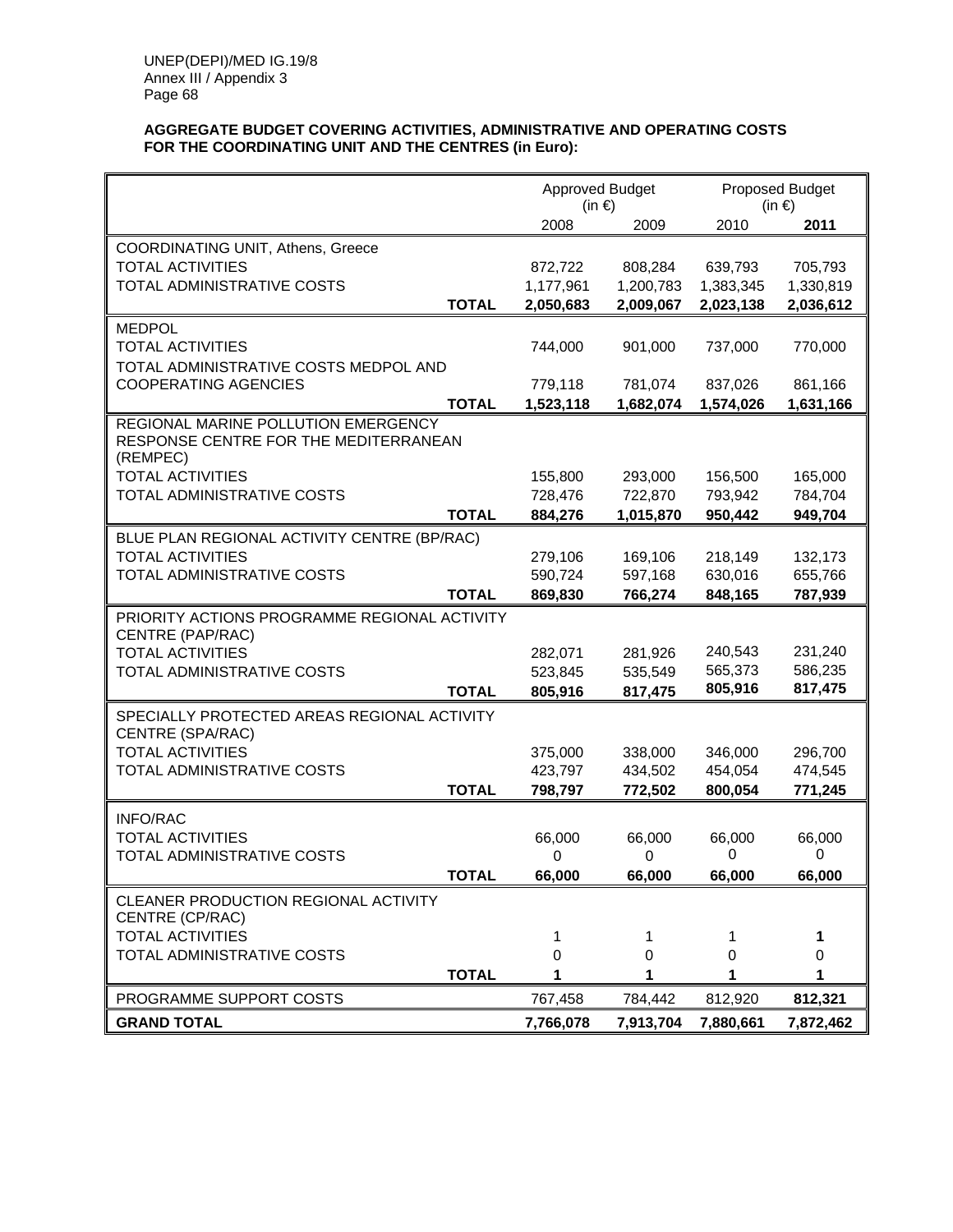#### **SOURCES OF FINANCING (in Euro):**

| A. Income                                                                                                                                                               | 2010      | 2011       |  |
|-------------------------------------------------------------------------------------------------------------------------------------------------------------------------|-----------|------------|--|
| <b>MTF Contributions</b>                                                                                                                                                | 5,540,571 | 5,540,571  |  |
| <b>Greek Counterpart Contribution</b>                                                                                                                                   | 440,000   | 440,000    |  |
| <b>UNEP Counterpart Contribution</b>                                                                                                                                    | 15,000    | 15,000     |  |
| <b>Total Contributions</b>                                                                                                                                              | 5,995,571 | 5,995,571  |  |
| Unpaid Pledges for prior years including 2008<br>(average estimate)                                                                                                     | 1,332,449 |            |  |
| Bank Interest 2007                                                                                                                                                      | 262,661   |            |  |
| Provision from the MTF                                                                                                                                                  | 969,733   |            |  |
| <b>Total expected income</b>                                                                                                                                            |           | 14,555,985 |  |
| <b>B. Commitments</b>                                                                                                                                                   |           |            |  |
| Commitments                                                                                                                                                             | 6,494,948 | 6,487,348  |  |
| Out of which Commitments for GEF Strategic<br>Partnership* and EC Project ("Support to the<br>Barcelona Convention for the implementation<br>of the Ecosystem Approach) |           | 970,714    |  |
| <b>Programme Support Costs</b>                                                                                                                                          | 787,144   | 786,545    |  |
| <b>Total commitments</b>                                                                                                                                                |           | 14,555,985 |  |

\* GEF Counterpart contribution to these activities is Euro 2,161,298 for the 2010- 2011 biennium. (\$ 3,039,800)

| A. Income                                                  | 2010    | 2011    |
|------------------------------------------------------------|---------|---------|
| <b>Voluntary Contribution of EC</b>                        | 598,568 | 598.568 |
| <b>B. Commitments</b>                                      |         |         |
| Activities funded through the EC Voluntary<br>Contribution | 572,793 | 572,793 |
| Programme Support Costs (4.5 %)                            | 25,776  | 25,776  |
| <b>Total commitments</b>                                   | 598,569 | 598,569 |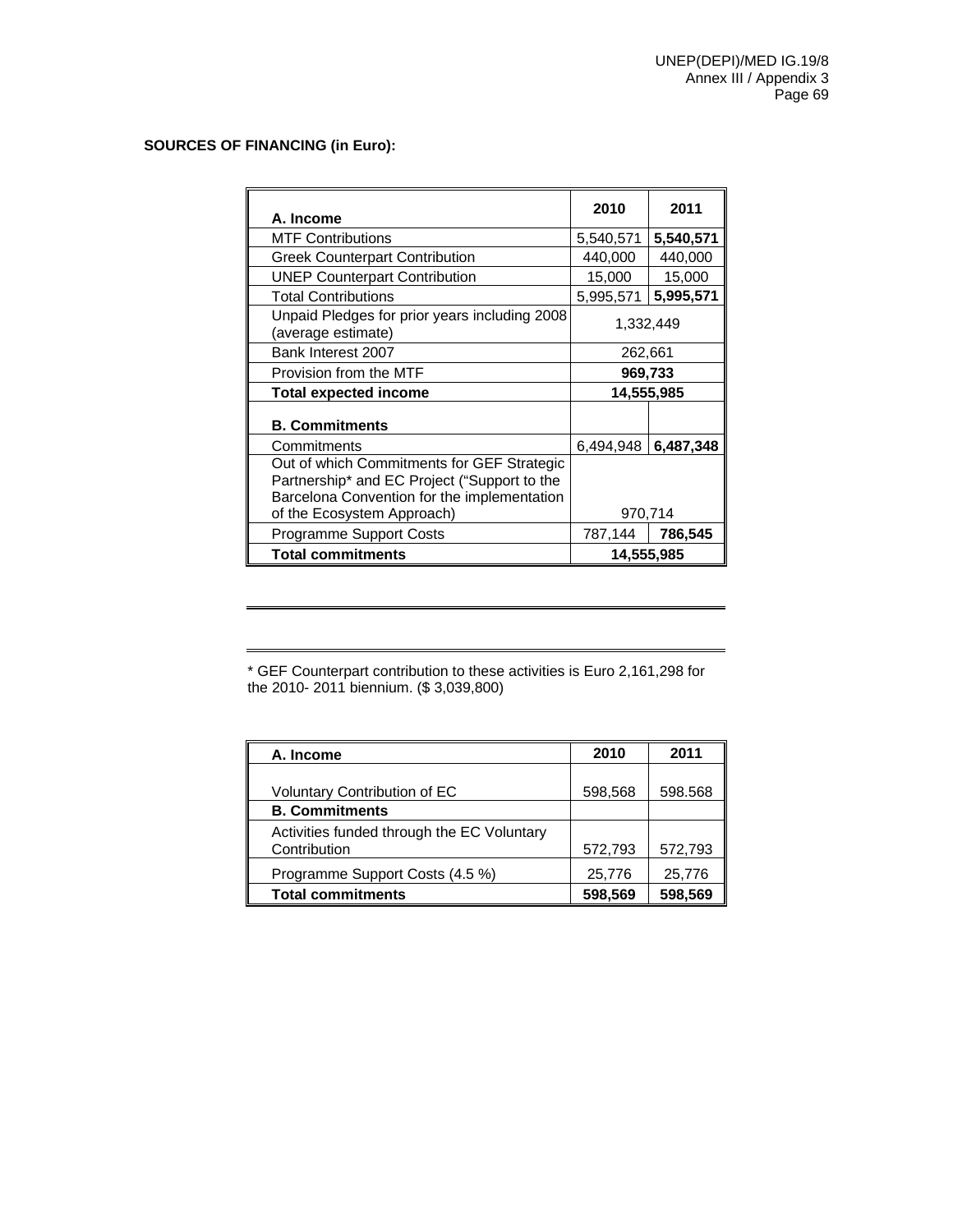# **CONTRIBUTIONS FOR 2010-2011:**

| <b>Contracting Parties</b>           | %     | Ordinary<br>Contributions to<br>MTF for 2009 (in<br>€ | Ordinary<br>Contributions to MTF<br>for 2010 (in $\epsilon$ ) with<br>zero percent<br>increase | <b>Ordinary Contributions</b><br>to MTF for 2011 (in $\epsilon$ )<br>with 2.5 percent<br>increase |
|--------------------------------------|-------|-------------------------------------------------------|------------------------------------------------------------------------------------------------|---------------------------------------------------------------------------------------------------|
| Albania                              | 0.07  | 3,877                                                 | 3,877                                                                                          | 3,877                                                                                             |
| Algeria                              | 1.05  | 58,163                                                | 58,163                                                                                         | 58,163                                                                                            |
| Bosnia and Herzegovina               | 0.3   | 16,619                                                | 16,619                                                                                         | 16,619                                                                                            |
| Croatia                              | 0.97  | 53,730                                                | 53,730                                                                                         | 53,730                                                                                            |
| Cyprus                               | 0.14  | 7,755                                                 | 7,755                                                                                          | 7,755                                                                                             |
| EC                                   | 2.49  | 138,483                                               | 138,483                                                                                        | 138,483                                                                                           |
| Egypt                                | 0.49  | 27,143                                                | 27,143                                                                                         | 27,143                                                                                            |
| France                               | 37.85 | 2,103,262                                             | 2,103,262                                                                                      | 2,103,262                                                                                         |
| Greece                               | 2.8   | 155,653                                               | 155,653                                                                                        | 155,653                                                                                           |
| Israel                               | 1.47  | 81,427                                                | 81,427                                                                                         | 81,427                                                                                            |
| Italy                                | 31.27 | 1,737,670                                             | 1,737,670                                                                                      | 1,737,670                                                                                         |
| Lebanon                              | 0.07  | 3,877                                                 | 3,877                                                                                          | 3,877                                                                                             |
| Libya                                | 1.96  | 109,124                                               | 109,124                                                                                        | 109,124                                                                                           |
| Malta                                | 0.07  | 3,877                                                 | 3,877                                                                                          | 3,877                                                                                             |
| Monaco                               | 0.07  | 3,877                                                 | 3,877                                                                                          | 3,877                                                                                             |
| Morocco                              | 0.28  | 15,511                                                | 15,511                                                                                         | 15,511                                                                                            |
| Montenegro                           | 0.32  | 1,294                                                 | 1,294                                                                                          | 1,294                                                                                             |
| Slovenia                             | 0.67  | 37,113                                                | 37,113                                                                                         | 37,113                                                                                            |
| Spain                                | 14.94 | 830,337                                               | 830,337                                                                                        | 830,337                                                                                           |
| Syria                                | 0.28  | 15,511                                                | 15,511                                                                                         | 15,511                                                                                            |
| Tunisia                              | 0.21  | 11,632                                                | 11,632                                                                                         | 11,632                                                                                            |
| Turkey                               | 2.24  | 124,634                                               | 124,634                                                                                        | 124,634                                                                                           |
| Sub-total                            | 100   | 5,540,571                                             | 5,540,571                                                                                      | 5,540,571                                                                                         |
| Host Country(Greece)                 |       | 440,000                                               | 440,000                                                                                        | 440,000                                                                                           |
| <b>UNEP Environment</b><br>Fund      |       | 15,000                                                | 15,000                                                                                         | 15,000                                                                                            |
| <b>TOTAL</b><br><b>CONTRIBUTIONS</b> |       | 5,995,571                                             | 5,995,571                                                                                      | 5,995,571                                                                                         |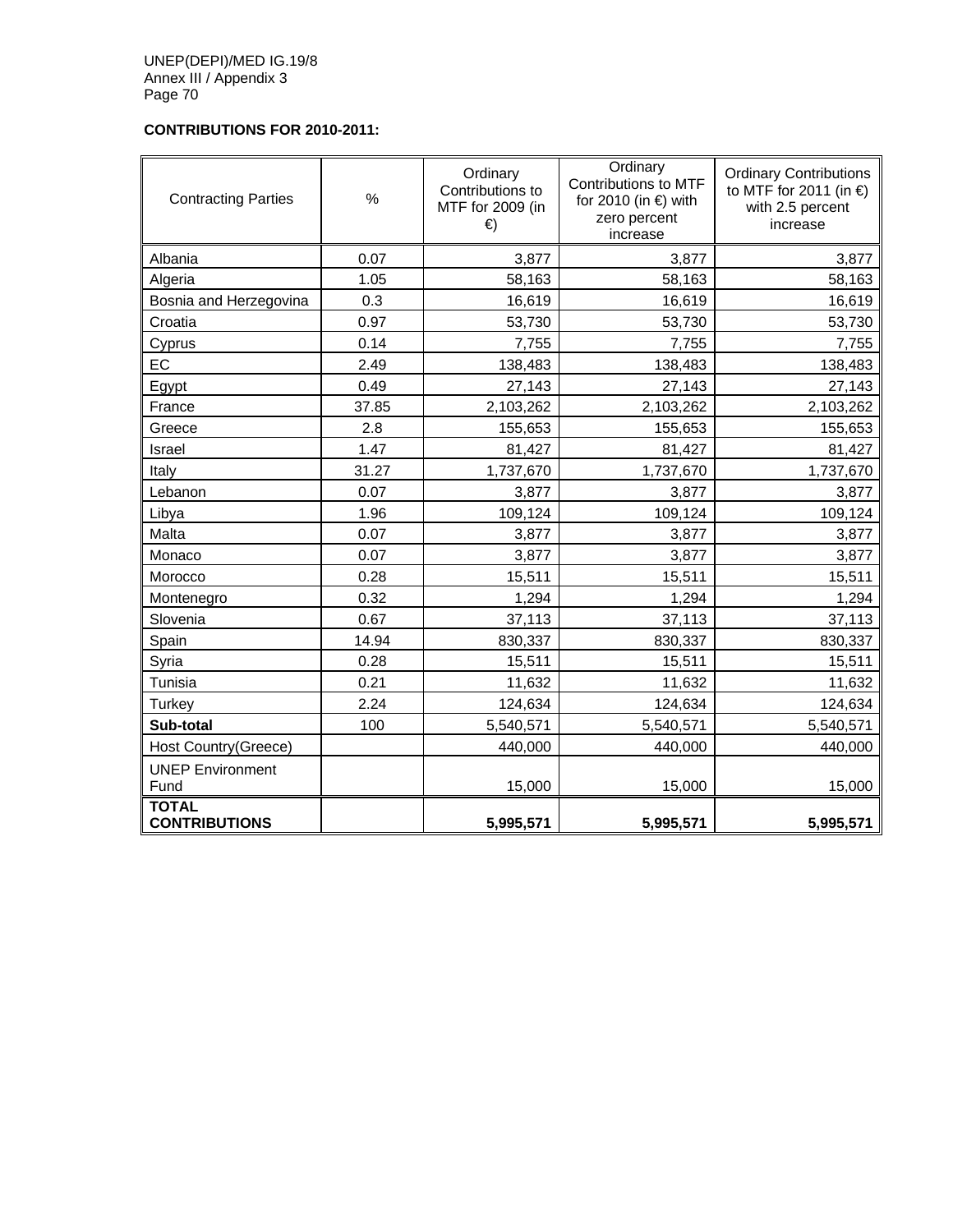**Estimated Counterpart Contributions in Cash/Kind of Contracting Parties hosting Regional Activity Centres and of the U.N. Agencies participating in the MED POL Programme. The amounts have been provided to UNEP by the respective Centres and Agencies.** 

|                      |                 | 2010        | 2011      |
|----------------------|-----------------|-------------|-----------|
| <b>Countries</b>     |                 | $(0,000)$ € | (0.000)   |
| Croatia              | PAP/RAC         | 160         | 160       |
| France               | BP/RAC          | 1,800       | 1,800     |
| Italy                | <b>INFO/RAC</b> | 1,700       | 1,700     |
| Malta                | <b>REMPEC</b>   | 209         | 209       |
| Spain                | CP/RAC          | 2,100       | 2,100     |
| Tunisia              | SPA/RAC         | 90          | 90        |
|                      |                 |             |           |
| <b>U.N. Agencies</b> |                 |             |           |
| <b>WHO</b>           | <b>MED POL</b>  | 90          | 90        |
| <b>IAEA</b>          | <b>MED POL</b>  | 200 (USD)   | 200 (USD) |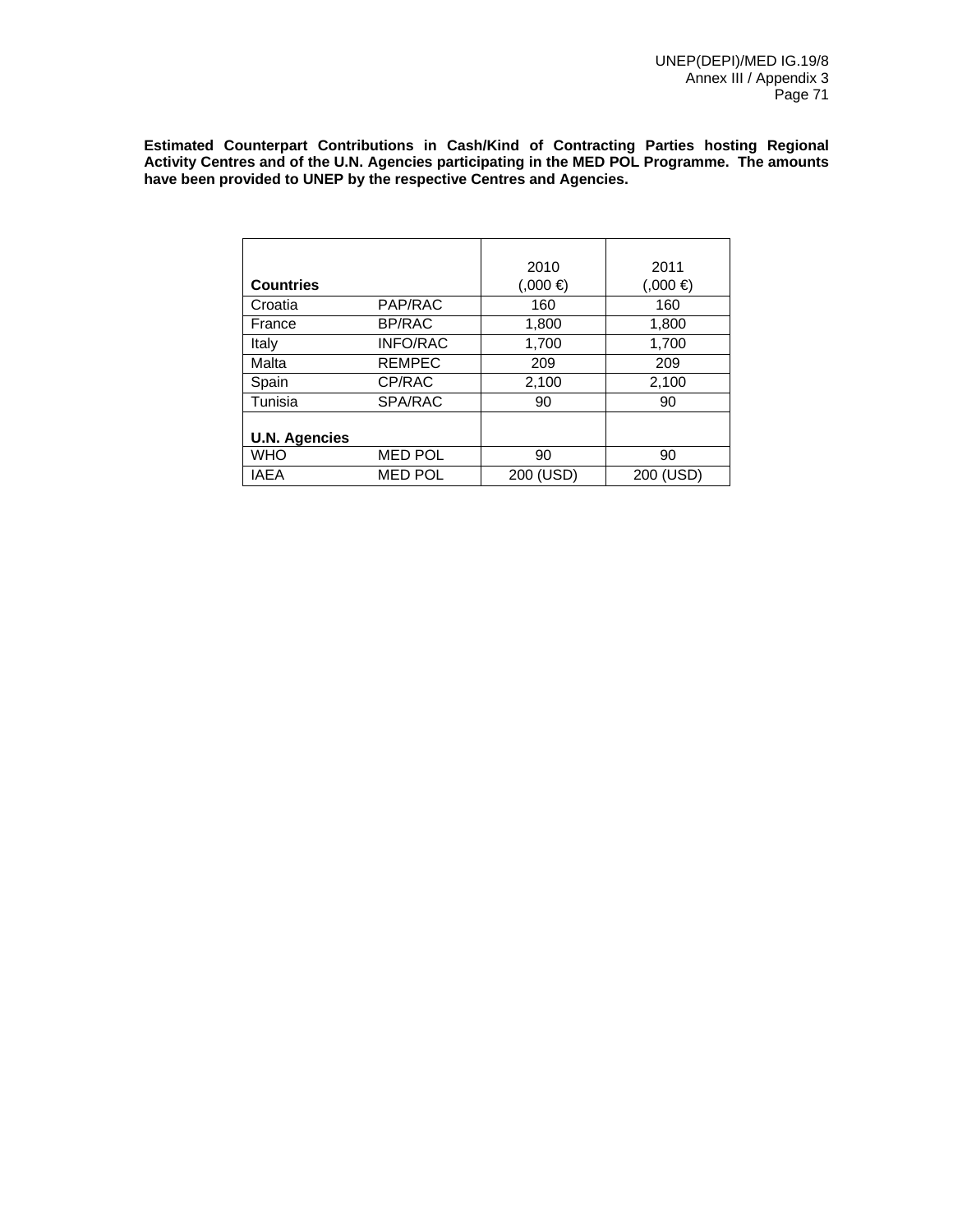UNEP(DEPI)/MED IG.19/8 Annex III / Appendix 3 Page 72

## **II. ADMINISTRATIVE AND OPERATING COSTS**

### **1. COORDINATING UNIT, Athens, Greece**

|                                                                      | Approved Budget (in €) |                    | Proposed Budget (in € |                    |                    |                    |                    |
|----------------------------------------------------------------------|------------------------|--------------------|-----------------------|--------------------|--------------------|--------------------|--------------------|
|                                                                      |                        | 2009               |                       | 2010               |                    | 2011               |                    |
|                                                                      |                        | <b>MTF</b>         | <b>GREEK</b>          | <b>MTF</b>         | <b>GREEK</b>       | <b>MTF</b>         | <b>GREEK</b>       |
|                                                                      |                        |                    | $\mathsf{CP}$         |                    | CP                 |                    | CP                 |
| <b>Professional Staff</b>                                            | m/m                    |                    |                       |                    |                    |                    |                    |
| Coordinator - D.2                                                    | 12                     | 154,298            |                       | 197,075            |                    | 172,310            |                    |
| Deputy Coordinator - D.1                                             | 12                     | 135,584            |                       | 148,415            |                    | 134,885            |                    |
| Programme Officer - P.4                                              | 12                     | 125,191            |                       | 137,559            |                    | 141,920            |                    |
| Admin/Fund Management Officer - P.4                                  | 12                     | $\star$            |                       |                    |                    | $\star$            |                    |
| Information Officer - P.3                                            | 12                     | 89,319             |                       | 89,096             |                    | 93,107             |                    |
| Legal Officer -P2/3 <sup>a</sup>                                     |                        |                    |                       | 88,751             |                    | 93,829             |                    |
| <b>Total Professional Staff</b>                                      |                        | 504,392            |                       | 660,896            |                    | 636,051            |                    |
| <b>General Service Staff</b>                                         |                        |                    |                       |                    |                    |                    |                    |
| Meeting Services Assistant - G.7                                     | 12                     |                    |                       |                    |                    | $\star$            |                    |
| Senior Secretary - G.5                                               | 12                     | 36,874             |                       | 45,221             |                    | 47,761             |                    |
| Administrative Clerk - G.6                                           | 12                     |                    |                       |                    |                    |                    |                    |
| <b>Computer Operations Assistant - G.6</b>                           | 12                     |                    |                       |                    |                    |                    |                    |
| Budget Assistant - G.7                                               | 12                     |                    |                       |                    |                    |                    |                    |
| Administrative Assistant - G.6                                       | 12                     |                    |                       |                    |                    |                    |                    |
| Library Assistant - G.6                                              | 12                     | 45,741             |                       | 54,380             |                    | 55,674             |                    |
| Administrative Assistant - G.6                                       | 12                     |                    |                       |                    |                    |                    |                    |
| Programme Assistant- G.5 <sup>b</sup>                                | 12                     | 38,776             |                       |                    |                    |                    |                    |
| Secretary - G.5                                                      | 12                     |                    | 31,111                | 43,793             |                    | 46,333             |                    |
| Administrative Clerk - G.5                                           | 12                     |                    |                       |                    |                    |                    |                    |
| Administrative Clerk - G.4                                           | 12                     |                    |                       |                    |                    |                    |                    |
| Information Assistant - G.5                                          | 12                     |                    | 34,988                |                    | 43,496             |                    | 46,000             |
| Administrative Clerk - G.4 <sup>c</sup>                              | 12                     |                    |                       |                    |                    |                    |                    |
| <b>Total General Service Staff</b>                                   |                        | 121,391            | 66,099                | 143,394            | 43,496             | 149,768            | 46,000             |
| <b>TOTAL PERSONNEL COSTS</b>                                         |                        | 625,783            | 66,099                | 804,290            | 43,496             | 785,819            | 46,000             |
| <b>Administrative Support</b>                                        |                        |                    |                       |                    |                    |                    |                    |
| <b>Travel on Official business</b>                                   |                        | 100,000            |                       | 70,000             |                    | 70,000             |                    |
| <b>Temporary Assistance</b>                                          |                        | 10,000             |                       | 10,000             |                    | 10,000             |                    |
| Training of MEDU Staff                                               |                        | 10,000             |                       | 10,000             |                    | 10,000             |                    |
| Overtime                                                             |                        | 5,000              |                       | 5,000              |                    | 5,000              |                    |
| Hospitality                                                          |                        | 10,000             |                       | 10,000             |                    | 10,000             |                    |
| <b>Office Costs</b>                                                  |                        |                    |                       |                    |                    |                    |                    |
| Rental                                                               |                        |                    | 155,000               |                    | 155,000            |                    | 155,000            |
| Other Office costs (including sundry)                                |                        | $\star$            | 218,901               | 34,055             | 241,504            | $\star$            | 239,000            |
| <b>Total Administrative support and</b>                              |                        |                    |                       |                    |                    |                    |                    |
|                                                                      |                        |                    |                       |                    |                    |                    |                    |
|                                                                      |                        |                    |                       |                    |                    |                    |                    |
| Office costs<br><b>TOTAL PERSONNEL AND OPERATING</b><br><b>COSTS</b> |                        | 135,000<br>760,783 | 373,901<br>440,000    | 139,055<br>943,345 | 396,504<br>440,000 | 105,000<br>890,819 | 394,000<br>440,000 |

<sup>a</sup> A new post Legal officer P2/P3 is proposed to be established subject to approval by the Contracting Parties.

**b The post Programme Assistant-G.5 is proposed to be funded under programme support costs, subject to approval by Nairobi.** 

**c It is proposed that in accordance with audit recommendations this post is discontinued.**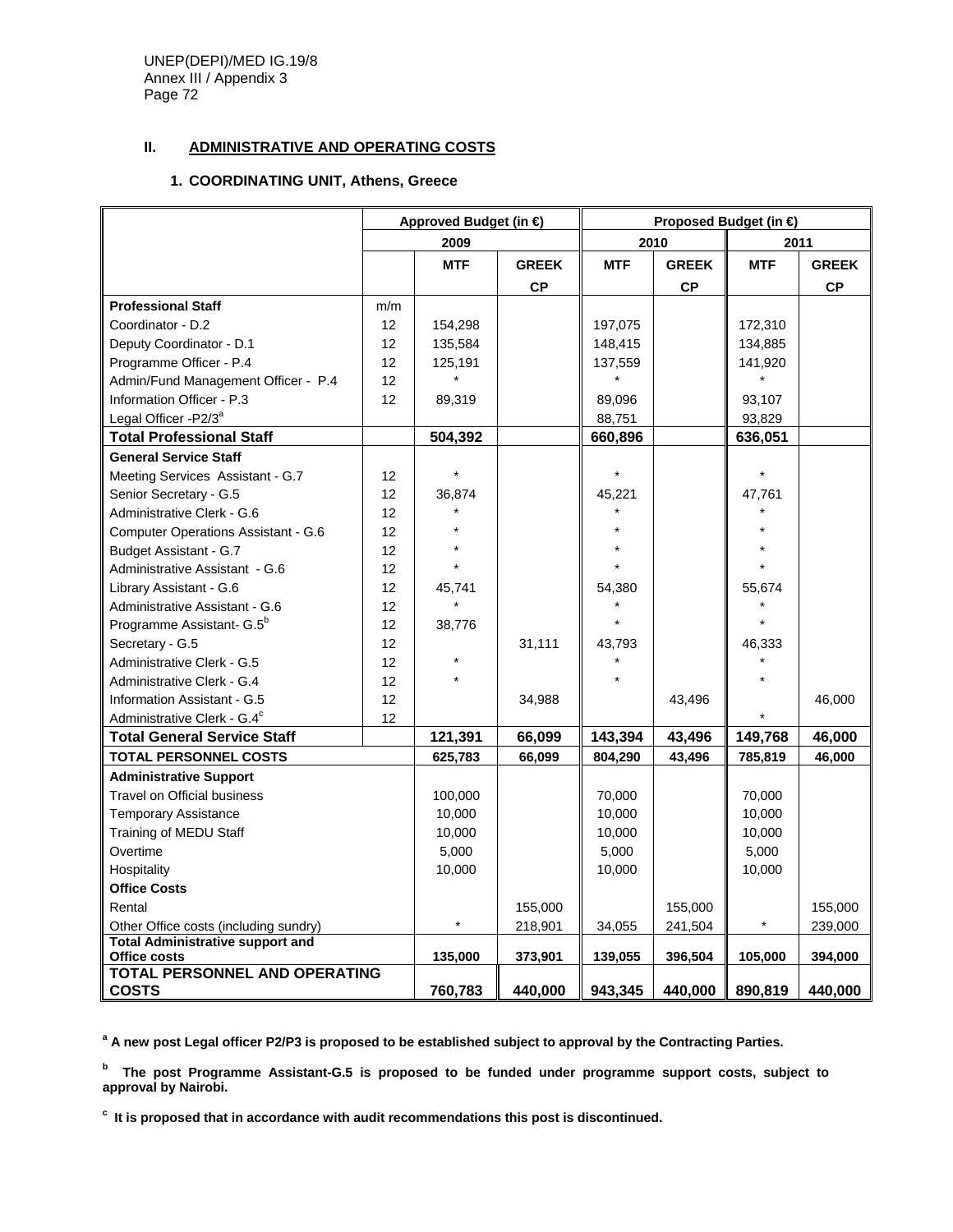#### **2. MED POL AND COOPERATING AGENCIES**

|                                                     |                   | Approved<br>Budget (in $\bigoplus$ | Proposed Budget (in €) |            |
|-----------------------------------------------------|-------------------|------------------------------------|------------------------|------------|
|                                                     |                   | 2009                               | 2010                   | 2011       |
|                                                     |                   | <b>MTF</b>                         | <b>MTF</b>             | <b>MTF</b> |
| <b>Professional Staff</b>                           | m/m               |                                    |                        |            |
| MEDPOL Coordinator, Athens - D1                     | 12                | 146,632                            | 150,142                | 157,150    |
| MEDPOL Programme Officer, Athens - P.4              | 12                | 95,662                             | 115,780                | 119,247    |
| MEDPOL Programme Officer, Athens - P.4              | 12                | 107,870                            | 114,521                | 117,179    |
| WHO Programme Officer/Senior Scientist, MAP         |                   |                                    |                        |            |
| Coordinating Unit (Athens) P.5                      | 12                | 138,938                            | 143,554                | 145,432    |
|                                                     |                   |                                    |                        |            |
| <b>Total Professional Staff</b>                     |                   | 489,102                            | 523,997                | 539,008    |
| <b>General Service Staff</b>                        |                   |                                    |                        |            |
| Secretary (MEDPOL), Athens - G.5                    | $12 \overline{ }$ | 38,880                             | 40.870                 | 43,340     |
| Secretary (MEDPOL), Athens - G.4                    | $12 \overline{ }$ | 37.385                             | 39.052                 | 41,281     |
| Secretary (MEDPOL), Athens - G.4                    | 12                | 32,196                             | 32,714                 | 34,781     |
| WHO Secretary MAP Coordinating Unit (Athens) G.5    | 12                | 40.039                             | 46.717                 | 47,829     |
| IAEA Laboratory Assistant MEL (Monaco) G.6          | 12                | 73,472                             | 73,262                 | 74,927     |
| <b>Total General Service Staff</b>                  |                   | 221,972                            | 232,615                | 242,158    |
| <b>TOTAL PERSONNEL COSTS</b>                        |                   | 711,074                            | 756,612                | 781,166    |
| Travel:                                             |                   |                                    |                        |            |
| Official Travel of MEDPOL Personnel, MEDPOL, Athens |                   | 50,000                             | 50.414                 | 50,000     |
| Official Travel of WHO Personnel (Athens)           |                   | 15,000                             | 15,000                 | 15,000     |
| Official Travel of IAEA Personnel (Monaco)          |                   | 15,000                             | 15,000                 | 15,000     |
| Office costs                                        |                   |                                    |                        |            |
| <b>TOTAL PERSONNEL AND OPERATING COSTS</b>          |                   | 791,074                            | 837,026                | 861,166    |

\* Office costs incurred by MEDPOL and WHO are included under the office costs of the MED Unit in Athens.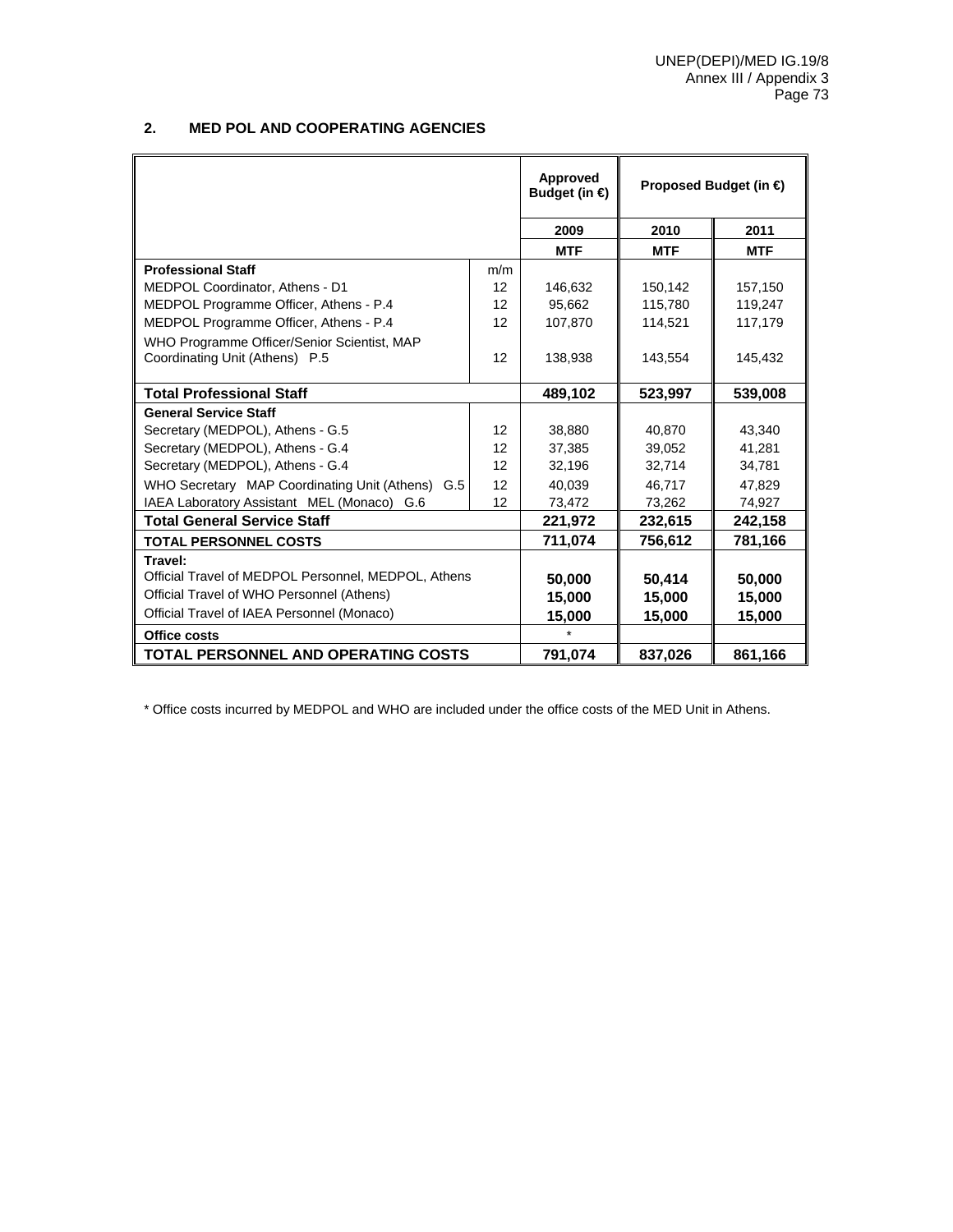#### **3. REGIONAL MARINE POLLUTION EMERGENCY RESPONSE CENTRE FOR THE MEDITERRANEAN (REMPEC) Valletta, Malta Cooperating Agency IMO**

|                                               |         | Approved<br><b>Budget</b><br>(in €) |            | Proposed Budget (in € |
|-----------------------------------------------|---------|-------------------------------------|------------|-----------------------|
|                                               |         | 2009                                | 2010       | 2011                  |
|                                               |         | <b>MTF</b>                          | <b>MTF</b> | <b>MTF</b>            |
| <b>Professional Staff</b>                     | m/m     |                                     |            |                       |
| Director - D.1                                | 12      | 141,127                             | 156,350    | 155,146               |
| Senior Programme Officer - P5                 | 12      | 112,571                             | 126,450    | 128,633               |
| Programme Officer (MEP) - P4                  | 12      | 85,151                              | 94,543     | 95,263                |
| Programme Officer (OPRC) - P4                 | 12      | 95,476                              | 109,059    | 106,023               |
| Programme Officer (ENV) - L3 (I)              | 12      |                                     |            |                       |
| Program Officer - L 4 (II)                    | 12      |                                     |            |                       |
| Program Officer - L 4 (II)                    | 12      |                                     |            |                       |
| Junior Programme Officer P1(III)              | 12      |                                     |            |                       |
| <b>Total Professional Staff</b>               |         | 434,325                             | 486,402    | 485,065               |
| <b>General Service Staff</b>                  |         |                                     |            |                       |
| Administrative/Financial Assistant - G.7 (IV) | $\star$ | 12,689                              | 17,933     | 18,505                |
| Information Assistant - G.7                   | 12      | 25,126                              | 30,131     | 30,131                |
| Assistant to the Director - G.7               | 12      | 22,242                              | 27,270     | 27,843                |
| Clerk/Secretary - G.4                         | 12      | 19,002                              | 23,512     | 24,000                |
| Secretary - G.5                               | 12      | 21,475                              | 25,848     | 25,848                |
| Technical Assistant/Logistics - G.4           | 12      | 20.046                              | 24,831     | 25,312                |
| Administrative Assistant - G.6 (V)            | 12      | 20,965                              |            |                       |
| <b>Total General Service Staff</b>            |         | 141,545                             | 149,525    | 151,639               |
| <b>TOTAL PERSONNEL COSTS</b>                  |         | 575,870                             |            |                       |
| Travel on official business                   |         | 50,000                              | 60,000     | 50,000                |
| Office costs                                  |         | 97,000                              | 98,015     | 98,000                |
| <b>TOTAL PERSONNEL AND OPERATING COSTS</b>    |         | 722,870                             | 793,942    | 784.704               |

(I) Position financed by the Italian Ministry of the Environment through a voluntary contribution to MTF for REMPEC for the period March 2007-December 2009

(II) Post refers to Safemed Project Officer financed by the EC funded MEDA SAFEMED II Project for 2009-2010

(III) Post financed by the French Oil industry through the International Scientific Volunteer Mechanism.

(IV) IMO contributes Euro 13,000 per annum toward the salary of the Administrative/Financial Assistant

(V) Post forms part of the permanent staff compliment of REMPEC as approved by the Contracting Parties but will be financed by the EC funded MEDA SAFEMED II project for 2009-2010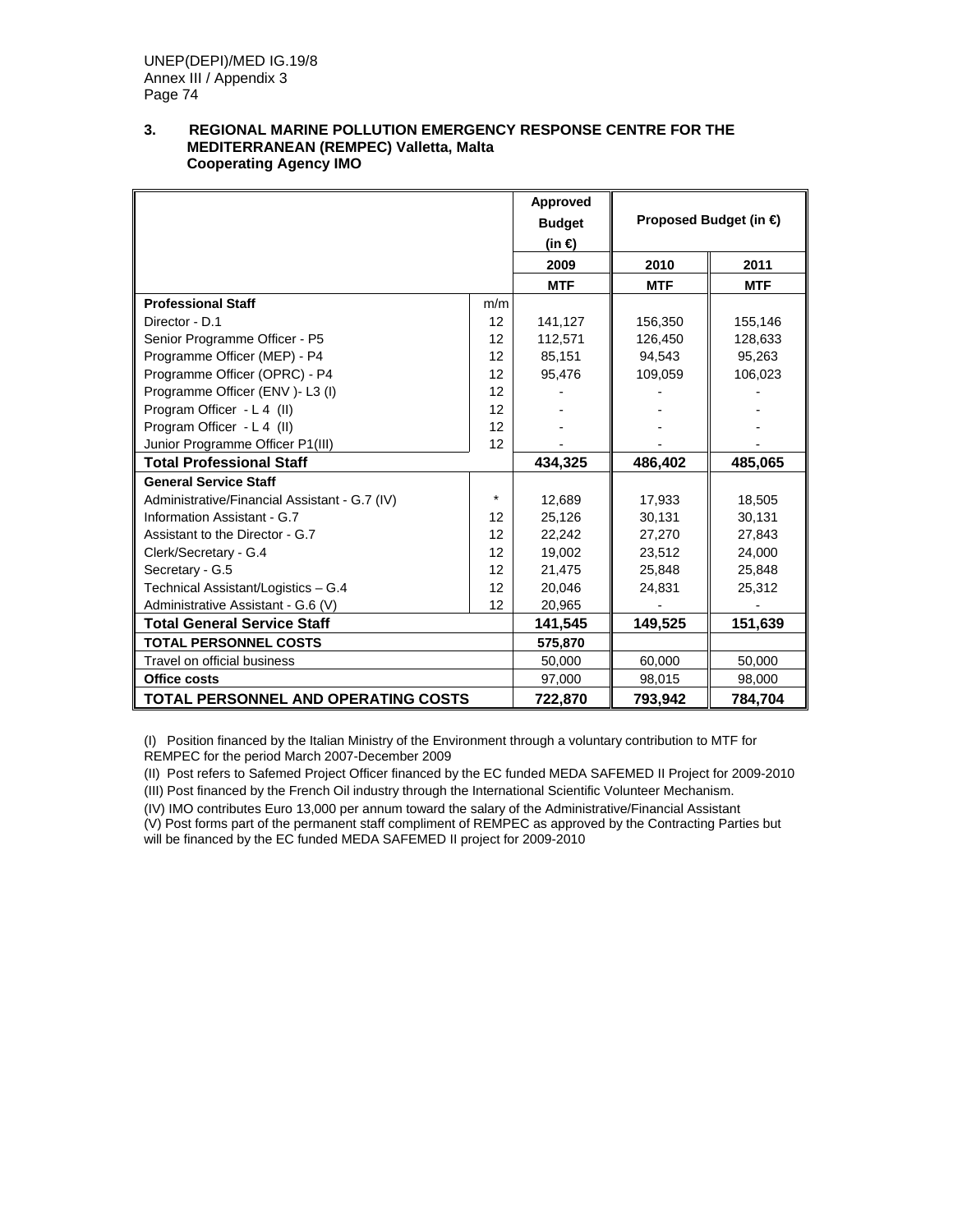#### **4. BLUE PLAN REGIONAL ACTIVITY CENTRE (BP/RAC) Sophia Antipolis, France**

|                                                      |     | Approved<br>Budget (in $\bigoplus$ | Proposed Budget (in € |            |
|------------------------------------------------------|-----|------------------------------------|-----------------------|------------|
|                                                      |     | 2009                               | 2010                  | 2011       |
|                                                      |     | <b>MTF</b>                         | <b>MTF</b>            | <b>MTF</b> |
| <b>Professional Staff</b>                            | m/m |                                    |                       |            |
| <b>Director</b>                                      | 12  |                                    |                       |            |
| Deputy director                                      | 12  |                                    |                       |            |
| Legal and finance Officer                            | 12  | 38,609                             | 30,422                | 31,334     |
| <b>Economy Expert</b>                                | 12  | 38,609                             | 30,422                | 31,334     |
| Tourism and territory Expert                         | 12  | 38,609                             | 30,422                | 31,334     |
| <b>Statistics and indicators Expert</b>              | 12  | 38,609                             | 30,422                | 31,334     |
| Cities and institutions Expert                       | 12  | 38,609                             | $\Omega$              | 0          |
| <b>Energy Expert</b>                                 | 12  | 32,174                             | 30,422                | 31,334     |
| <b>Energy Expert Senior</b>                          |     | 0                                  | 30,422                | 31,334     |
| <b>Transport Expert</b>                              | 12  | 38,609                             | $\Omega$              | 0          |
| <b>Water Expert</b>                                  |     |                                    | 30,422                | 31,334     |
| Water Junior Expert                                  | 12  | 38,609                             | 20,400                | 21,012     |
| <b>Rural Development Expert</b>                      | 12  | 28,957                             | 30,422                | 31,334     |
| <b>Environment Expert</b>                            | 12  |                                    | 30,422                | 31,334     |
| Marine biodiversity Expert                           | 12  |                                    | 30,422                | 31,334     |
| Expert on communication                              | 6   |                                    | 24,000                | 24,720     |
| Archivist                                            | 12  | 38,609                             | 30,422                | 31,334     |
| <b>Total Professional Staff</b>                      |     | 370,003                            | 379,042               | 390,406    |
| <b>General Service Staff</b>                         |     |                                    |                       |            |
| Bilingual secretary - Executive assistant            | 12  | 51,984                             | 22,271                | 22,939     |
| Assistant in data collection/secretary               | 12  | 45,088                             | 22,271                | 22,939     |
| <b>Bilingual secretary</b>                           | 12  | 41,693                             | 22,271                | 22,939     |
| Network Administrator / Data processing / PAO        | 12  | 0                                  | 22,271                | 22,939     |
| Administrative Assistant / Accountant                | 12  |                                    | 22,271                | 22,939     |
| Internship                                           |     |                                    | 27,000                | 27,810     |
| <b>Temporary Assistance</b>                          | 3   | 7,400                              | 7,622                 | 7,851      |
| <b>Total General Service Staff</b>                   |     | 146,165                            | 145,977               | 150,356    |
| <b>TOTAL PERSONNEL COSTS</b>                         |     | 516,168                            | 525,019               | 540,762    |
| Travel on official business                          |     | 31,000                             | 45,000                | 50,000     |
| <b>Office &amp; Operating Costs</b>                  |     |                                    | 60,000                | 65,000     |
| <b>Office and Operating costs</b>                    |     | 50,000                             |                       |            |
| <b>Total Administrative support and Office costs</b> |     | 81,000                             | 105,000               | 115,000    |
| <b>TOTAL PERSONNEL AND OPERATING COSTS</b>           |     | 597,168                            | 630,019               | 655,762    |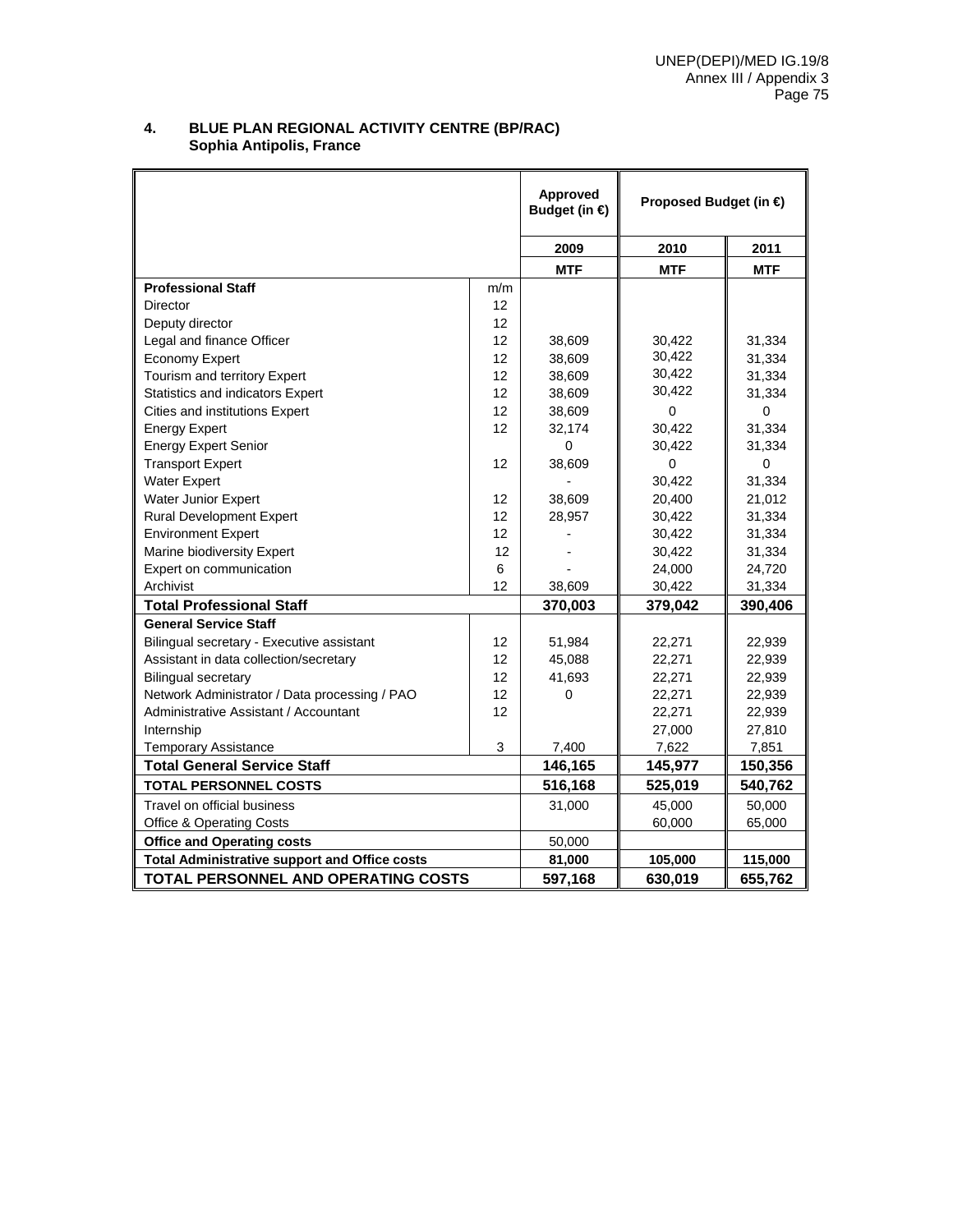|                                                      |     | Approved<br>Budget (in $\bigoplus$ |            | Proposed Budget (in $\bigoplus$ |
|------------------------------------------------------|-----|------------------------------------|------------|---------------------------------|
|                                                      |     | 2009                               | 2010       | 2011                            |
|                                                      |     | <b>MTF</b>                         | <b>MTF</b> | <b>MTF</b>                      |
| <b>Professional Staff</b>                            | m/m |                                    |            |                                 |
| Director                                             | 12  | 70,824                             | 74,542     | 78,455                          |
| Deputy Director                                      | 12  | 52,825                             | 55.598     | 58,517                          |
| Senior Programme Officer (CAMP)                      | 12  | 37,276                             | 39,233     | 41,293                          |
| Programme Officer (ICZM Protocol)                    | 12  | 36.104                             | 38,000     | 39.995                          |
| Programme Officer (Environmental Economics)          | 12  | 36,104                             | 38,000     | 39,995                          |
| Programme Officer (ICZM)                             | 12  | 36,104                             | 38,000     | 39,995                          |
| Programme Officer (Projects)                         | 12  | 36,104                             | 38,000     | 39,995                          |
| Administrative / Fund Officer                        | 12  | 36,104                             | 38,000     | 39,995                          |
| <b>Total Professional Staff</b>                      |     | 341,447                            | 359,373    | 378,240                         |
| <b>General Service Staff</b>                         |     |                                    |            |                                 |
| <b>Financial Assistant</b>                           | 12  | 36,104                             | 38,000     | 39,995                          |
| Cleaner*                                             | 12  |                                    |            |                                 |
| <b>Total General Service Staff</b>                   |     | 36,104                             | 38,000     | 39,995                          |
| <b>TOTAL PERSONNEL COSTS</b>                         |     | 377,551                            | 397,373    | 418,235                         |
| <b>Administrative Support</b>                        |     |                                    |            |                                 |
| <b>Travel on Official Business</b>                   |     | 60,000                             | 70.000     | 70.000                          |
| <b>Temporary Assistance</b>                          |     | 18,000                             | 18,000     | 18,000                          |
| Office costs                                         |     | 80,000                             | 80,000     | 80,000                          |
| <b>Total Administrative Support and Office Costs</b> |     | 158,000                            | 168,000    | 168,000                         |
| <b>TOTAL PERSONNEL AND OPERATING COSTS</b>           |     | 535,551                            | 565,373    | 586,235                         |

## **5. PRIORITY ACTIONS PROGRAMME REGIONAL ACTIVITY CENTRE (PAP/RAC) Split, Croatia**

**\*Funded by the Croatian Government**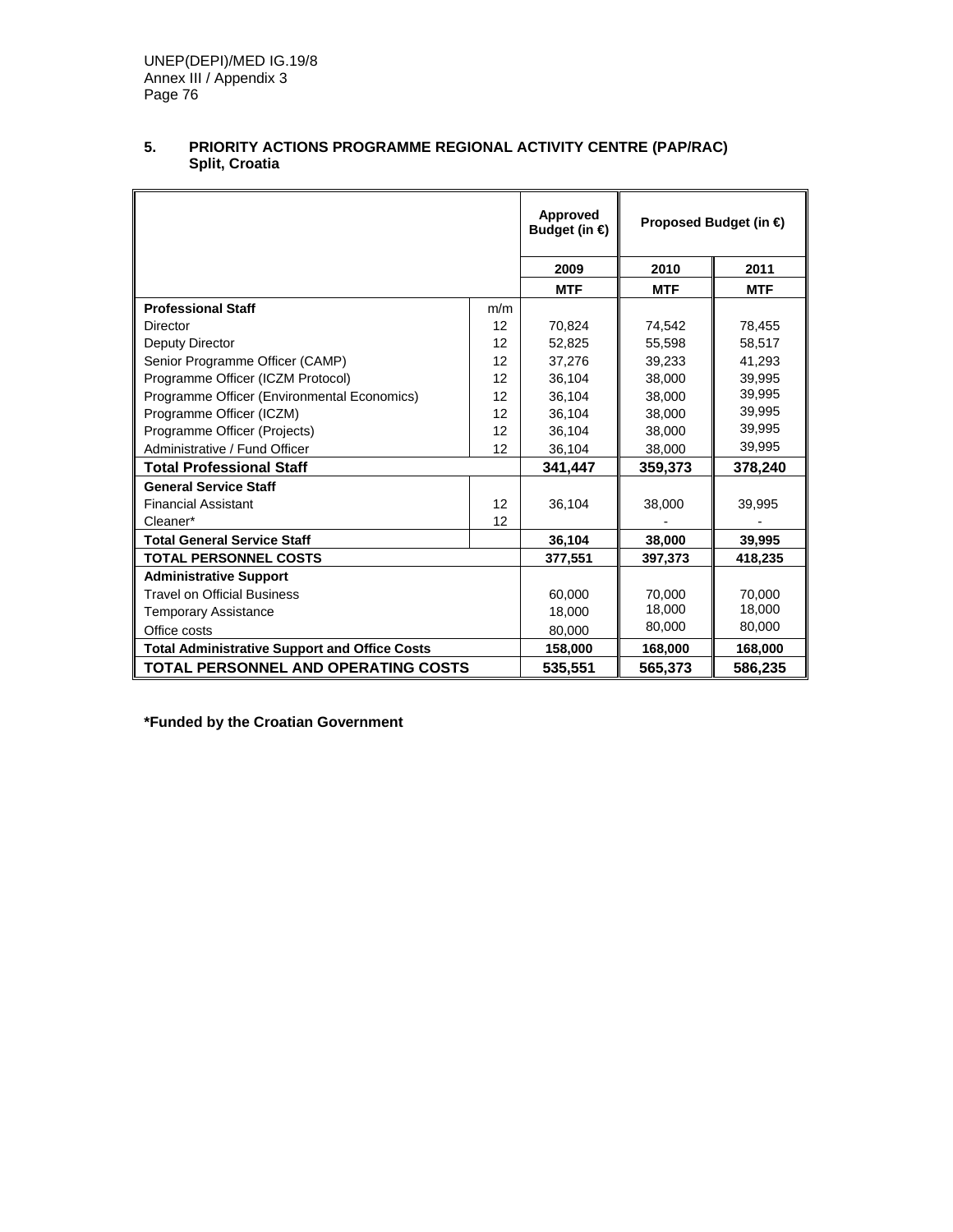|                                                      |     | Approved<br>Budget (in $\bigoplus$ |            | Proposed Budget (in € |
|------------------------------------------------------|-----|------------------------------------|------------|-----------------------|
|                                                      |     | 2009                               | 2010       | 2011                  |
|                                                      |     | <b>MTF</b>                         | <b>MTF</b> | <b>MTF</b>            |
| <b>Professional Staff</b>                            | m/m |                                    |            |                       |
| <b>Director</b>                                      | 12  | 45,777                             | 54,000     | 56,430                |
| <b>Scientific Director</b>                           | 12  | 79,250                             | 82,815     | 86,541                |
| Expert                                               | 12  | 23,220                             | 24,265     | 25,356                |
| Expert                                               | 12  | 71,400                             | 74,615     | 77,972                |
| Expert                                               | 12  | 17,232                             | 21,500     | 22,467                |
| Expert                                               | 12  | 16,084                             | 20,500     | 21,422                |
| Administrative Officer                               | 12  | 29,768                             | 17,000     | 17,765                |
| <b>Total Professional Staff</b>                      |     | 282,731                            | 294,695    | 307,953               |
| <b>General Service Staff</b>                         |     |                                    |            |                       |
| <b>Administrative Assistant</b>                      | 12  | 13,786                             | 14,406     | 15,055                |
| <b>Bilingual Secretary</b>                           | 12  | 14,475                             | 15,126     | 15,807                |
| <b>Bilingual Secretary</b>                           | 12  | 14,475                             | 15,126     | 15,807                |
| <b>Driver</b>                                        | 12  | 9,288                              | 9,705      | 10,143                |
| <b>Finance Officer</b>                               | 12  | 3,282                              | 4,996      | 5,220                 |
| Cleaner                                              | 12  |                                    |            |                       |
| Caretaker                                            | 12  |                                    |            |                       |
| <b>Total General Service Staff</b>                   |     | 55,306                             | 59,359     | 62,032                |
| <b>TOTAL PERSONNEL COSTS</b>                         |     | 338,037                            | 354,054    | 369,985               |
| <b>Administrative Support</b>                        |     |                                    |            |                       |
| Travel on official business                          |     | 45,000                             | 49,000     | 51,264                |
| <b>Temporary Assistance</b>                          |     | 10.000                             | 10,000     | 10.000                |
| Office costs                                         |     | 41,465                             | 41,000     | 43,296                |
| <b>Total Administrative Support and Office Costs</b> |     | 96,465                             | 100,000    | 104,560               |
| <b>TOTAL PERSONNEL AND OPERATING COSTS</b>           |     | 434,502                            | 454.054    | 474.545               |

#### **6. SPECIALLY PROTECTED AREAS REGIONAL ACTIVITY CENTRE (SPA/RAC) Tunis, Tunisia**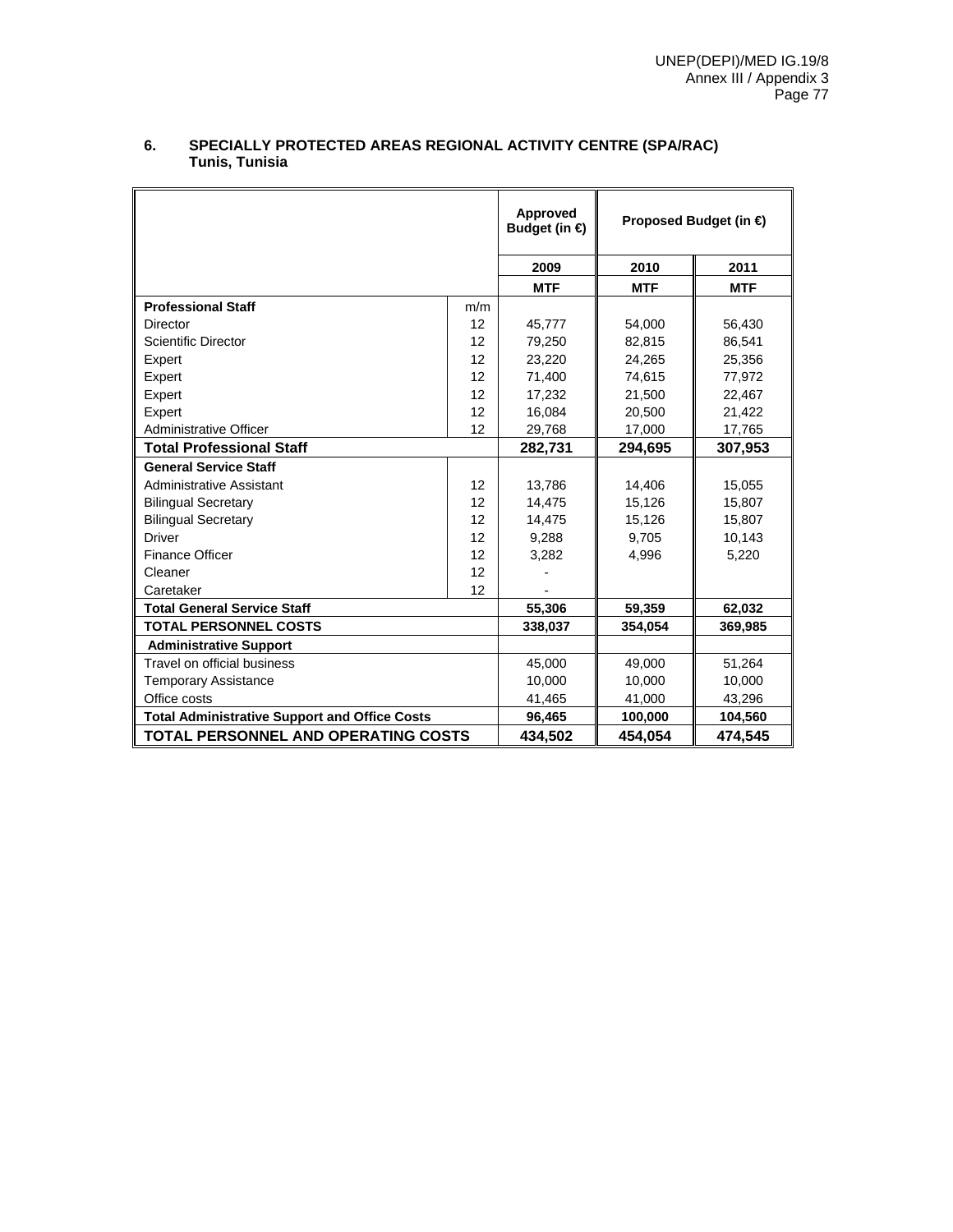# **7. INFO/RAC, Italy**

|                                             | <b>Proposed Budget</b><br>(in € |         |
|---------------------------------------------|---------------------------------|---------|
| $\parallel$ ACTIVITIES                      | 66,000                          | 66.000  |
| <b>ITOTAL PERSONNEL AND OPERATING COSTS</b> | $\star$                         | $\star$ |

\* Personnel and Operating Costs are fully funded by the Italian Government.